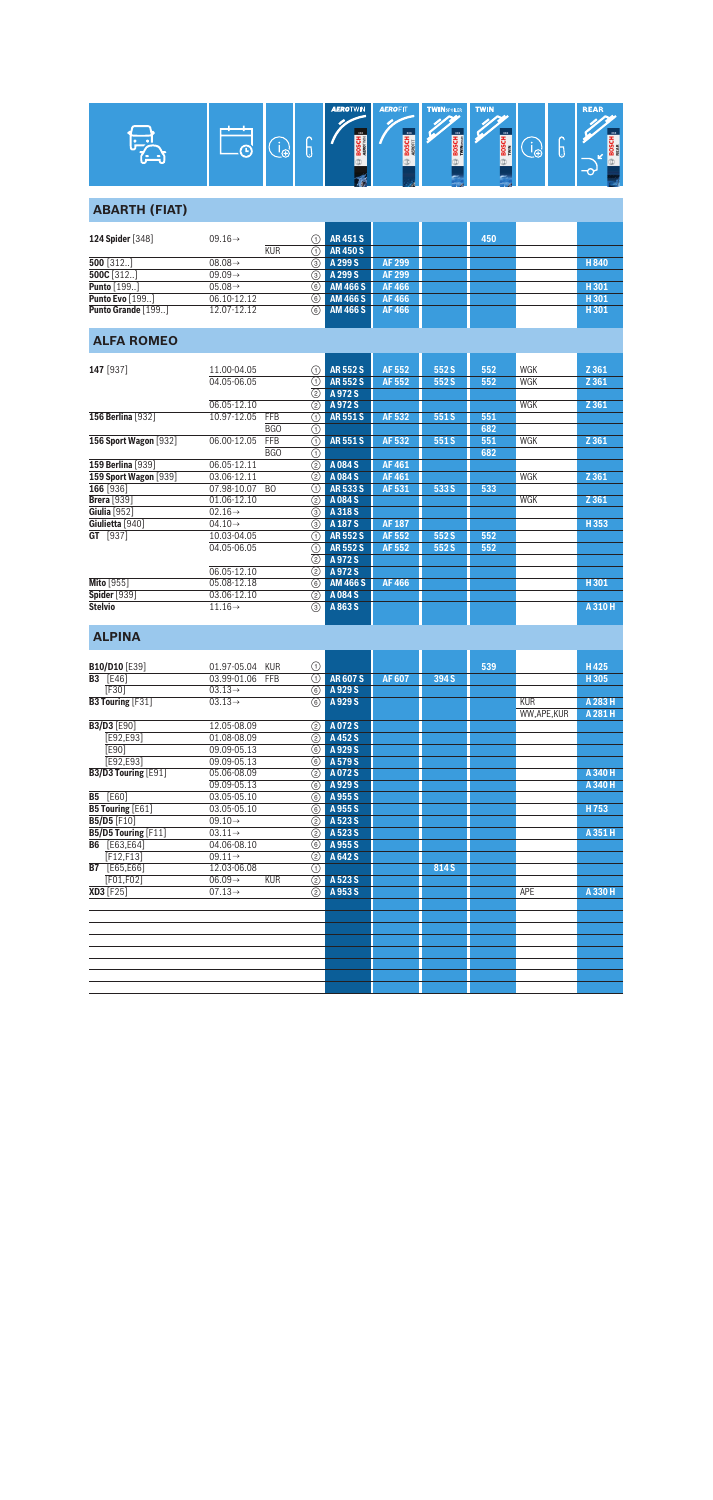

#### **ASTON MARTIN**

| Cygnet                       | 04.11-10.13         |      | <b>1</b> AR 531 S | AF 531 | 531 S | 531 |  |
|------------------------------|---------------------|------|-------------------|--------|-------|-----|--|
| <b>DB9, Volante</b>          | $07.11 \rightarrow$ | 3)   | A 088 S           |        |       |     |  |
| <b>DBS Vantage, Volante</b>  | 07.11-12.12         | 3)   | A088 <sub>S</sub> |        |       |     |  |
| Rapide                       | $07.11 \rightarrow$ | டு   | A088 <sub>S</sub> |        |       |     |  |
| V8/V12                       | $07.11 \rightarrow$ | 3)   | A088 <sub>S</sub> |        |       |     |  |
| <b>Virage Coupe, Volante</b> | 07.11-12.12         | രി I | A 088 S           |        |       |     |  |

#### **AUDI**

|    | A1 [8X1]            | 05.10-10.18         | 3                                           | A 555 S         | AF 555        |       |     |            | A 360 H            |
|----|---------------------|---------------------|---------------------------------------------|-----------------|---------------|-------|-----|------------|--------------------|
|    | A1 Citycarver [GBH] | $07.19 \rightarrow$ | $\overline{(\mathbf{3})}$                   | A 863 S         |               |       |     | APE, KUR   | A 282 H            |
|    | A1 Sportback [8XA]  | 09.11-10.18         | 3                                           | A 555 S         | <b>AF 555</b> |       |     | APE, KUR   | A 282 H            |
|    | [GBA]               | $07.18 \rightarrow$ | $\circled{3}$                               | A 863 S         |               |       |     | APE, KUR   | A 282 H            |
| A2 | [820]               | 07.01-08.05         | (2)                                         | A 960 S         |               |       |     |            |                    |
|    | A3 [8L1]            | 09.96-06.03         | ⋒                                           | <b>AR533S</b>   | AF 531        |       |     |            | H380               |
|    |                     |                     | <b>BGO</b>                                  |                 |               | 584 S |     |            |                    |
|    |                     |                     | GA<br>$\overline{(\text{f})}$               |                 |               | 531 S | 531 |            |                    |
|    | [8P1]               | 05.03-11.04         | (2)                                         | A 936 S         | <b>AF462</b>  |       |     |            | H772               |
|    |                     |                     | <b>WW</b><br>(2)                            | <b>AM 462 S</b> |               |       |     |            |                    |
|    |                     | 12.04-03.13         | 6                                           | A 929 S         | <b>AF462</b>  |       |     |            | H772               |
|    |                     |                     | <b>WW</b><br>6                              | <b>AM 462 S</b> |               |       |     |            |                    |
|    | [8V1]               | $04.12 \rightarrow$ | 3                                           | A863S           |               |       |     |            | A 332 H            |
|    |                     |                     |                                             |                 |               |       |     | APE.WW     | A 331 H            |
|    | A3 Cabriolet [8P7]  | 04.08-05.13         | 6                                           | A010S           |               |       |     |            |                    |
|    | [8V7]               | $10.13 \rightarrow$ | ③                                           | A 863 S         |               |       |     |            |                    |
|    | A3 Limousine [8VS]  | $05.13 \rightarrow$ | 3                                           | A 102 S         |               |       |     |            |                    |
|    |                     |                     | <b>KUR</b><br>$\overline{(\mathbf{3})}$     | A 863 S         |               |       |     |            |                    |
|    | [8YS]               | $04.20 \rightarrow$ | (13)                                        | A 984 S         |               |       |     |            |                    |
|    | A3 Sportback [8PA]  | 09.04-11.04         | $\overline{(2)}$                            | A 936 S         | <b>AF462</b>  |       |     |            | H772               |
|    |                     |                     | <b>WW</b><br>(2)                            | <b>AM 462 S</b> |               |       |     | WW         | A 325 H            |
|    |                     | 12.04-03.13         | 6                                           | A 929 S         | <b>AF462</b>  |       |     |            | H772               |
|    |                     |                     | <b>WW</b><br>6                              | <b>AM 462 S</b> |               |       |     | <b>WW</b>  | A 325 H            |
|    | $\overline{[8VA]}$  | $09.12 \rightarrow$ | $\circled{3}$                               | A 863 S         |               |       |     | APE, WW    | A 332 H<br>A 331 H |
|    | [8YA]               | $11.19\rightarrow$  |                                             | A 984 S         |               |       |     | <b>APE</b> |                    |
|    | A4 [8D2:B5]         | 08.98-09.01         | 13<br><b>BGR</b><br>$\overline{(\text{f})}$ | <b>AR530S</b>   | AF 532        | 532 S |     |            | A 301 H            |
|    |                     |                     | B <sub>G</sub> O                            |                 |               | 583 S |     |            |                    |
|    | [8E2; B6]           | 10.00-03.01         | ⋒<br><b>BGR</b><br>(T)                      | <b>AR530S</b>   | AF 532        | 530 S | 530 |            |                    |
|    |                     |                     | <b>BGO</b><br>⋒                             |                 |               | 583 S |     |            |                    |
|    |                     | 03.01-10.03         |                                             |                 |               |       | 909 |            |                    |
|    | [8D2;B5]            | 09.01-10.01         |                                             |                 |               |       | 909 |            |                    |
|    | [8E2;B6]            | 11.03-12.04         | 4                                           | A 933 S         |               |       |     |            |                    |
|    | <b>[8EC:B7]</b>     | 11.04-06.08         | $\circled{4}$                               | A 933 S         |               |       |     |            |                    |
|    | [8K2; B8]           | 11.07-12.15         | (3)                                         | A 297 S         |               |       |     |            |                    |
|    | [8W2:B9]            | $05.15 \rightarrow$ | $\circled{3}$                               | A 297 S         |               |       |     |            |                    |
|    | A4 Allroad [8KH]    | 04.09-04.16         | $\circledS$                                 | A 297 S         |               |       |     |            | A 402 H            |
|    |                     |                     |                                             |                 |               |       |     | APE, WW    | A 403 H            |
|    | [8WH]               | $01.16 \rightarrow$ | $\circled{3}$                               | A 297 S         |               |       |     |            | A 360 H            |
|    |                     |                     |                                             |                 |               |       |     | <b>KUR</b> | A 332 H            |
|    | A4 Avant [8D5:B5]   | 08.98-09.01         | <b>BGR</b><br>⋒                             | <b>AR530S</b>   | AF 532        | 532 S |     |            | H380               |
|    |                     |                     | <b>BGO</b><br>⋒                             |                 |               | 583 S |     |            |                    |
|    | [8E5; B6]           | 09.01-10.03         |                                             |                 |               |       | 909 |            | H772               |
|    |                     |                     |                                             |                 |               |       |     | <b>WW</b>  | A 325 H            |
|    |                     | 11.03-12.04         | $\circled{4}$                               | A933S           |               |       |     |            | H772               |
|    |                     |                     |                                             |                 |               |       |     | WW         | A 325 H            |
|    |                     |                     |                                             |                 |               |       |     |            |                    |
|    |                     |                     |                                             |                 |               |       |     |            |                    |

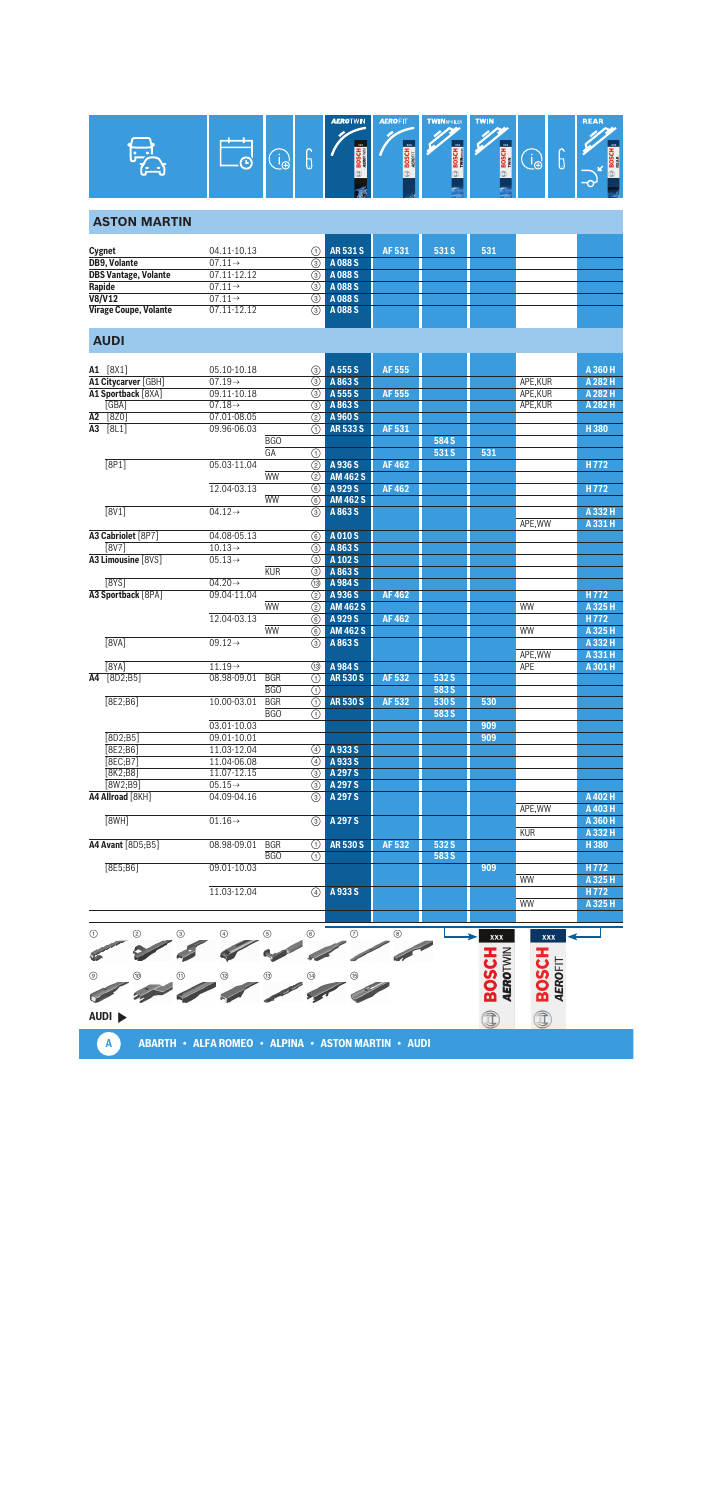|                                 |                                            |                     |                    | <b>AEROTWIN</b>          | <b>AEROFIT</b> | <b>TWINSPOLER</b> | <b>TWIN</b>  |                       | <b>REAR</b>        |
|---------------------------------|--------------------------------------------|---------------------|--------------------|--------------------------|----------------|-------------------|--------------|-----------------------|--------------------|
|                                 |                                            |                     |                    |                          |                |                   |              |                       |                    |
|                                 |                                            | Ò                   | 6                  |                          | <b>BOSCH</b>   | BOSCH<br>Military | <b>BOSCH</b> | 6<br>G                | <b>BOS</b>         |
|                                 |                                            |                     |                    |                          |                |                   |              |                       |                    |
|                                 |                                            |                     |                    |                          |                |                   |              |                       |                    |
| <b>AUDI</b> (Fortsetzung)       |                                            |                     |                    |                          |                |                   |              |                       |                    |
| A4 Avant [8ED;B7]               | 11.04-06.08                                |                     | ④                  | A933S                    |                |                   |              | WW                    | H772<br>A 325 H    |
| [8K5; B8]                       | 11.07-12.15                                |                     | $\circled{3}$      | A 297 S                  |                |                   |              |                       | A 402 H            |
|                                 |                                            |                     |                    |                          |                |                   |              | APE, WW               | A 403 H            |
| [8W5; B9]                       | $05.15 \rightarrow$                        |                     | $\circled{3}$      | A 297 S                  |                |                   |              |                       | A 360 H            |
| A4 Cabriolet [8H7;B6]           | 04.02-11.03                                |                     |                    |                          |                |                   | 909          | <b>KUR</b>            | A 332 H            |
|                                 | 12.03-06.06                                | <b>KUR</b>          | 4                  | A933S                    |                |                   |              |                       |                    |
| <b>8HE:B71</b>                  | 11.05-03.09                                | <b>KUR</b>          | 4                  | A 933 S                  |                |                   |              |                       |                    |
| A5 Cabriolet [8F7]              | 03.09-08.17                                |                     | (3)                | A 297 S                  |                |                   |              |                       |                    |
| [F57]                           | 09.16 $\rightarrow$                        |                     | ③                  | A 297 S                  |                |                   |              |                       |                    |
| A5 Coupé [8T3]                  | 06.07-10.07<br>11.07-01.17                 |                     | 3<br>(3)           | A 296 S<br>A 297 S       |                |                   |              |                       |                    |
| <b>FF531</b>                    | $06.16 \rightarrow$                        |                     | 3                  | A 297 S                  |                |                   |              |                       |                    |
| A5 Sportback [8TA]              | 05.09-01.17                                |                     | ③                  | A 297 S                  |                |                   |              |                       |                    |
| [F5A]                           | $06.16 \rightarrow$                        |                     | ③                  | A 297 S                  |                |                   |              |                       |                    |
| A6 [4B2;C5]                     | 04.97-05.01                                | <b>BGR</b>          | ⋒                  | <b>AR551S</b>            |                | 551S              | 551          |                       |                    |
|                                 |                                            | BGO                 | ⋒                  |                          |                | 582 S             |              |                       |                    |
|                                 | 06.01-05.04                                |                     | $\overline{a}$     | A 933 S                  |                |                   |              |                       |                    |
| [4F2:C6]<br>[4G2;C7]            | 04.04-09.11<br>$11.10 \rightarrow$         |                     | 8<br>3             | A 934 S<br>A 638 S       |                |                   |              |                       |                    |
| [AA2;C8]                        | $04.18 \rightarrow$                        | <b>SWB</b>          | (15)               | A725S                    |                |                   |              |                       |                    |
|                                 |                                            | SWO                 | 3                  | A 164 S                  |                |                   |              |                       |                    |
|                                 |                                            | SWO.KUR             | $\circled{3}$      | A 297 S                  |                |                   |              |                       |                    |
| A6 Allroad [4BH;C5]             | 01.01-08.05                                |                     | ④                  | A 933 S                  |                |                   |              | ⋒                     | H380               |
| [4FH; C6]                       | 05.06-08.11                                |                     | 8                  | A 934 S                  |                |                   |              |                       | H383               |
| [4GH;C7]                        | 01.12-09.18                                |                     | ③                  | A 638 S                  |                |                   |              |                       | A 402 H            |
| [4AH;C8]                        | $11.18 \rightarrow$                        | <b>SWB</b>          |                    | A 725 S                  |                |                   |              | APE, WW<br>APE, KUR   | A 403 H<br>A 403 H |
|                                 |                                            | <b>SWO</b>          | (15)<br>③          | A 164 S                  |                |                   |              |                       |                    |
|                                 |                                            | SWO.KUR             | 3                  | A 297 S                  |                |                   |              |                       |                    |
| A6 Avant [4B5;C5]               | 04.97-05.01                                | <b>BGR</b>          | ⊕                  | <b>AR551S</b>            |                | 551S              | 551          |                       | H380               |
|                                 |                                            | BGO                 | ⋒                  |                          |                | 582 S             |              |                       |                    |
|                                 | 06.01-01.05                                |                     | 4                  | A 933 S                  |                |                   |              |                       | H380               |
| $[4F5;C6]$                      | 03.05-08.11                                |                     | 8                  | A 934 S                  |                |                   |              |                       | H383               |
| $[4G5;C7]$                      | 05.11-09.18                                |                     | $\circled{3}$      | A 638 S                  |                |                   |              |                       | A 402 H            |
| $[4A5;C8]$                      | $02.18 \rightarrow$                        | <b>SWB</b>          | <b>ී</b>           | A 725 S                  |                |                   |              | APE, WW<br><b>KUR</b> | A 403 H<br>A 402 H |
|                                 |                                            | SWO                 | ⊚                  | A 164 S                  |                |                   |              | WW,APE,KUR            | A 403 H            |
|                                 |                                            | SWO,KUR             | $\circled{3}$      | A 297 S                  |                |                   |              |                       |                    |
| [4G5:C7]                        | $09.18 \rightarrow$                        |                     |                    |                          |                |                   |              | APE, WW               | A 403 H            |
| A7 Sportback [4GA]              | 07.10-05.18                                |                     | 3                  | A 638 S                  |                |                   |              |                       |                    |
| [4KA, CB]                       | $10.17 \rightarrow$                        | SWB                 | ௫                  | A725S                    |                |                   |              |                       |                    |
|                                 |                                            | <b>SWO</b>          | ⊚                  | A 164 S                  |                |                   |              |                       |                    |
| A8 [4D2;D2]                     | 06.94-09.02                                | SWO, KUR<br>FFB,KUR | (3)<br>(1)         | A 297 S<br><b>AR551S</b> |                |                   |              |                       |                    |
|                                 |                                            | BGO                 |                    |                          |                | 582 S             |              |                       |                    |
|                                 |                                            | <b>BGR</b>          | ⋒                  |                          |                | 551S              | 551          |                       |                    |
| [4E;D3]                         | 11.02-07.10                                |                     | ④                  | A 935 S                  |                |                   |              |                       |                    |
| [4H;D4]                         | 11.09-08.18                                |                     | 3                  | A 586 S                  |                |                   |              |                       |                    |
| [4N;D5]                         | $08.17 \rightarrow$                        | SWB                 | (15)               | A727 S                   |                |                   |              |                       |                    |
|                                 |                                            | <b>SWO</b>          | $\circled{3}$      | A 621 S                  |                |                   |              |                       |                    |
| e-tron [GEN]                    | 09.18 $\rightarrow$                        | SWO                 | 3                  | A621S                    |                |                   |              |                       | A 332 H            |
| [GEA]<br>e-tron Sportback [GEA] | $09.19 \rightarrow$<br>$09.19 \rightarrow$ | SWO<br>SWO          | 3<br>3             | A 621 S<br>A621S         |                |                   |              |                       | A 332 H            |
| <b>Q2</b> [GAB]                 | $06.16 \rightarrow$                        |                     | $\circled{3}$      | A 620 S                  |                |                   |              |                       | A 332 H            |
|                                 |                                            |                     |                    |                          |                |                   |              | APE, WW               | A 331 H            |
| Q3 [8UB]                        | $06.11 \rightarrow$                        |                     | $\circled{3}$      | A 862 S                  |                |                   |              |                       | A 402 H            |
|                                 |                                            |                     |                    |                          |                |                   |              | APE, WW               | A 403 H            |
| [F3B]                           | $07.18 \rightarrow$                        |                     | $\circled{3}$      | A 164 S                  |                |                   |              |                       | A 332 H            |
|                                 |                                            | <b>KUR</b>          | $\circled{3}$      | A 297 S                  |                |                   |              |                       |                    |
| Q3 Sportback [F3N]              | $06.19 \rightarrow$                        | <b>KUR</b>          | 3                  | A 164 S<br>A 297 S       |                |                   |              | <b>KUR</b>            | A 402 H            |
| Q5 [8RB]                        | 11.08-08.17                                |                     | ⊚<br>$\circled{3}$ | A 297 S                  |                |                   |              |                       | A 332 H            |
|                                 |                                            |                     |                    |                          |                |                   |              | APE, WW               | A 331 H            |
| $[$ FYB $]$                     | $05.16 \rightarrow$                        |                     | (3)                | A 164 S                  |                |                   |              |                       | A 360 H            |
|                                 |                                            | <b>KUR</b>          | 3                  | A 297 S                  |                |                   |              |                       |                    |
| $Q7$ [4LB]                      | 03.06-08.15                                |                     | (6)                | A 215 S                  |                |                   |              | <b>KUR</b>            | H772               |
| [4MB]                           | $01.15 \rightarrow$                        |                     | 3                  | A 535 S                  |                |                   |              |                       | A 360 H            |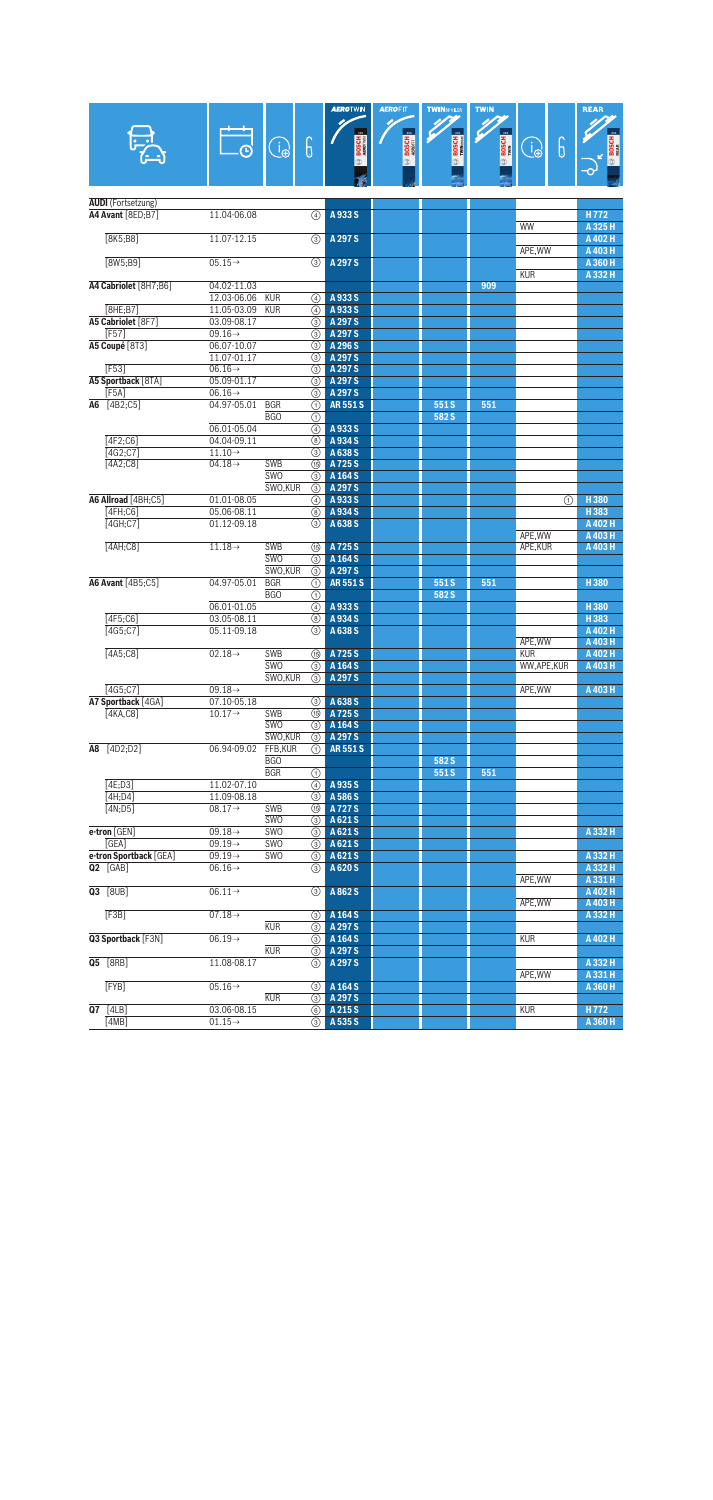|                                        |                                    |                     |                                | <b>AEROTWIN</b>             | <b>AEROFIT</b> | <b>TWINSPOLER</b> | <b>TWIN</b>                     |                                | <b>REAR</b>        |
|----------------------------------------|------------------------------------|---------------------|--------------------------------|-----------------------------|----------------|-------------------|---------------------------------|--------------------------------|--------------------|
|                                        |                                    |                     |                                |                             |                |                   |                                 |                                |                    |
|                                        |                                    | $\bigoplus_{i=1}^n$ | G                              |                             | <b>BOSCH</b>   | <b>BOSCH</b>      | <b>BOSCH</b>                    | 6<br>$\bigoplus$               |                    |
|                                        |                                    |                     |                                |                             | ff)            |                   |                                 |                                |                    |
|                                        |                                    |                     |                                |                             |                |                   |                                 |                                |                    |
| Q8<br>[4MN]                            | $02.18 \rightarrow$                | <b>SWB</b>          | <b>ී</b>                       | A 727 S                     |                |                   |                                 |                                | A 402 H            |
|                                        |                                    | SWO                 | 3                              | A 621 S                     |                |                   |                                 |                                |                    |
| [422; 423]<br>R8                       | 04.07-07.15                        |                     | (8)                            | A 105 S                     |                |                   |                                 |                                |                    |
| <b>RS Q3 [8UB]</b>                     | $10.13 \rightarrow$                |                     | ③                              | A 862 S                     |                |                   |                                 | APE, WW                        | A 402 H<br>A 403 H |
| RS3 Limousine [8VS]                    | $02.17 \rightarrow$                |                     | ③                              | A 102 S                     |                |                   |                                 |                                |                    |
| RS3 Sportback [8PA]                    | 01.11-12.12                        | <b>KUR</b>          | ③                              | A863S<br>A 929 S            | <b>AF462</b>   |                   |                                 |                                | H772               |
|                                        |                                    | <b>WW</b>           | 6<br>6                         | <b>AM 462 S</b>             |                |                   |                                 | <b>WW</b>                      | A 325 H            |
| [8VA]                                  | $02.15 \rightarrow$                |                     | ③                              | A 863 S                     |                |                   |                                 |                                | A 332 H            |
| <b>RS4</b> [8EC;B7]                    | 11.05-06.08                        |                     | 4                              | A 933 S                     |                |                   |                                 | APE, WW                        | A 331 H            |
| <b>RS4 Avant [8D5;B5]</b>              | 05.00-09.01                        | <b>BGR</b>          | ⋒                              | <b>AR530S</b>               | AF 532         | 530 S             | 530                             |                                | H380               |
|                                        |                                    | B <sub>G</sub> O    | ⋒                              |                             |                | 583 S             |                                 |                                |                    |
| [8ED; B7]                              | 05.06-06.08                        |                     | 4                              | A933S                       |                |                   |                                 | WW                             | H772<br>A 325 H    |
| <b>T8K5:B81</b>                        | 05.12-08.15                        |                     | 3                              | A 297 S                     |                |                   |                                 |                                | A 402 H            |
| [8W5;B9]                               | $09.17 \rightarrow$                |                     |                                | A 297 S                     |                |                   |                                 | APE, WW                        | A 403 H            |
|                                        |                                    |                     | 3                              |                             |                |                   |                                 | <b>KUR</b>                     | A 360 H<br>A 332 H |
| RS4 Cabriolet [8HE;B7]                 | 05.06-01.08                        |                     | A)                             | A933S                       |                |                   |                                 |                                |                    |
| RS5 Cabriolet [8F7]<br>RS5 Coupé [8T3] | 11.12-08.15<br>03.10-08.15         |                     | ③<br>3                         | A 862 S<br>A 297 S          |                |                   |                                 |                                |                    |
| F53                                    | $03.17 \rightarrow$                |                     | 3                              | A 297 S                     |                |                   |                                 |                                |                    |
| RS5 Sportback [F5A]                    | $06.18 \rightarrow$                |                     | $\circled{3}$                  | A 297 S                     |                |                   |                                 |                                |                    |
| <b>RS6</b> [4B4]                       | 07.02-04.04                        | <b>BGR</b><br>BGO   | ⋒<br>⋒                         | <b>AR550S</b>               |                | 551S<br>582 S     | 551                             |                                |                    |
| [4F2;C6]                               | 09.08-08.10                        |                     | ⊛                              | A 934 S                     |                |                   |                                 |                                |                    |
| RS6 Avant [4B6]                        | 05.02-09.04                        | <b>BGR</b>          | ⋒                              | <b>AR550S</b>               |                | 551S              | 551                             |                                | H380               |
| [4F2;C6]                               | 04.08-08.10                        | BGO                 | ⋒<br>$\overline{(\mathbf{8})}$ | A 934 S                     |                | 582 S             |                                 |                                | H383               |
| [4GH;C7]                               | $01.13 \rightarrow$                |                     | ③                              | A 638 S                     |                |                   |                                 |                                | A 402 H            |
| RS7 Sportback [4GA]                    | 05.13-04.18                        |                     | ③                              | A 638 S                     |                |                   |                                 | APE, WW                        | A 403 H            |
| [8X]<br>S1                             | $01.14 \rightarrow$                |                     | 3                              | A 555 S                     | AF 555         |                   |                                 |                                | A 360 H            |
| S1 Sportback [8X]                      | $01.14 \rightarrow$                |                     | ③                              | A 555 S                     | AF 555         |                   |                                 | APE, KUR                       | A 282 H            |
| <b>S3</b> [8L1]                        | 08.98-06.03                        | GA<br>BGO           | ⋒<br>⋒                         | <b>AR533S</b>               | AF 531         | 533 S<br>584 S    | 533                             |                                | H380               |
| [8P1]                                  | 11.06-03.13                        |                     | 6                              | A 929 S                     | <b>AF462</b>   |                   |                                 |                                | H772               |
| [8V1]                                  | $11.12 \rightarrow$                | <b>WW</b>           | 6<br>③                         | <b>AM 462 S</b><br>A 863 S  |                |                   |                                 |                                | A 332 H            |
|                                        |                                    |                     |                                |                             |                |                   |                                 | APE, WW                        | A 331 H            |
| S3 Cabriolet [8V7]                     | $05.14 \rightarrow$                |                     | ③                              | A863S                       |                |                   |                                 |                                |                    |
| S3 Limousine [8VS]                     | $10.13 \rightarrow$                | <b>KUR</b>          | 3                              | A 102 S<br><b>3</b> A 863 S |                |                   |                                 |                                |                    |
| S3 Sportback [8PA]                     | 07.08-03.13                        |                     | (6)                            | A 929 S                     | AF 462         |                   |                                 |                                | H <sub>772</sub>   |
|                                        |                                    | WW                  | 6                              | <b>AM 462 S</b>             |                |                   |                                 | WW                             | A 325 H            |
| [8VA]                                  | $05.13\rightarrow$                 |                     | ③                              | A 863 S                     |                |                   |                                 | APE, WW                        | A 332 H<br>A 331 H |
| <b>S4</b> [8D2;B5]                     | 10.97-09.01                        | <b>BGR</b>          | ⋒                              | <b>AR530S</b>               | AF 532         | 530 S             | 530                             |                                |                    |
| [8E2; B6]                              | 03.03-10.03                        | <b>BGO</b>          | ⋒                              |                             |                | 583 S             | 909                             |                                |                    |
|                                        | 11.03-12.04                        |                     | $\left(4\right)$               | A 933 S                     |                |                   |                                 |                                |                    |
| [8EC; B7]                              | 11.04-06.08                        |                     | 4                              | A933S                       |                |                   |                                 |                                |                    |
| [8K2; B8]<br>$[8W2; B9]$               | 03.09-12.15<br>$05.16 \rightarrow$ |                     | ③<br>③                         | A 297 S<br>A 297 S          |                |                   |                                 |                                |                    |
| <b>S4 Avant</b> [8D5;B5]               | 10.97-09.01                        | <b>BGR</b>          | ⊕                              | <b>AR530S</b>               | AF 532         | 530 S             | 530                             |                                | H380               |
|                                        |                                    | <b>BGO</b>          | ⊕                              |                             |                | 583 S             |                                 |                                |                    |
| [8E5; B6]                              | 03.03-10.03                        |                     |                                |                             |                |                   | 909                             | <b>WW</b>                      | H772<br>A 325 H    |
| ⊕<br>➁<br>⊚                            |                                    | $\circledS$         | ◉                              | ℗                           | ◉              |                   |                                 |                                |                    |
|                                        |                                    |                     |                                |                             |                |                   | xxx                             | xxx                            |                    |
|                                        |                                    |                     |                                |                             |                |                   |                                 |                                |                    |
| ◉<br>(10)<br>⊕                         |                                    |                     |                                |                             |                |                   | <b>AEROTWIN</b><br><b>HCSOB</b> | <b>HDSOB</b><br><b>AEROFIT</b> |                    |
|                                        |                                    |                     | 200                            |                             |                |                   |                                 |                                |                    |
|                                        |                                    |                     |                                |                             |                |                   |                                 |                                |                    |
| AUDI <sup>&gt;</sup>                   |                                    |                     |                                |                             |                |                   | Î                               | Î                              |                    |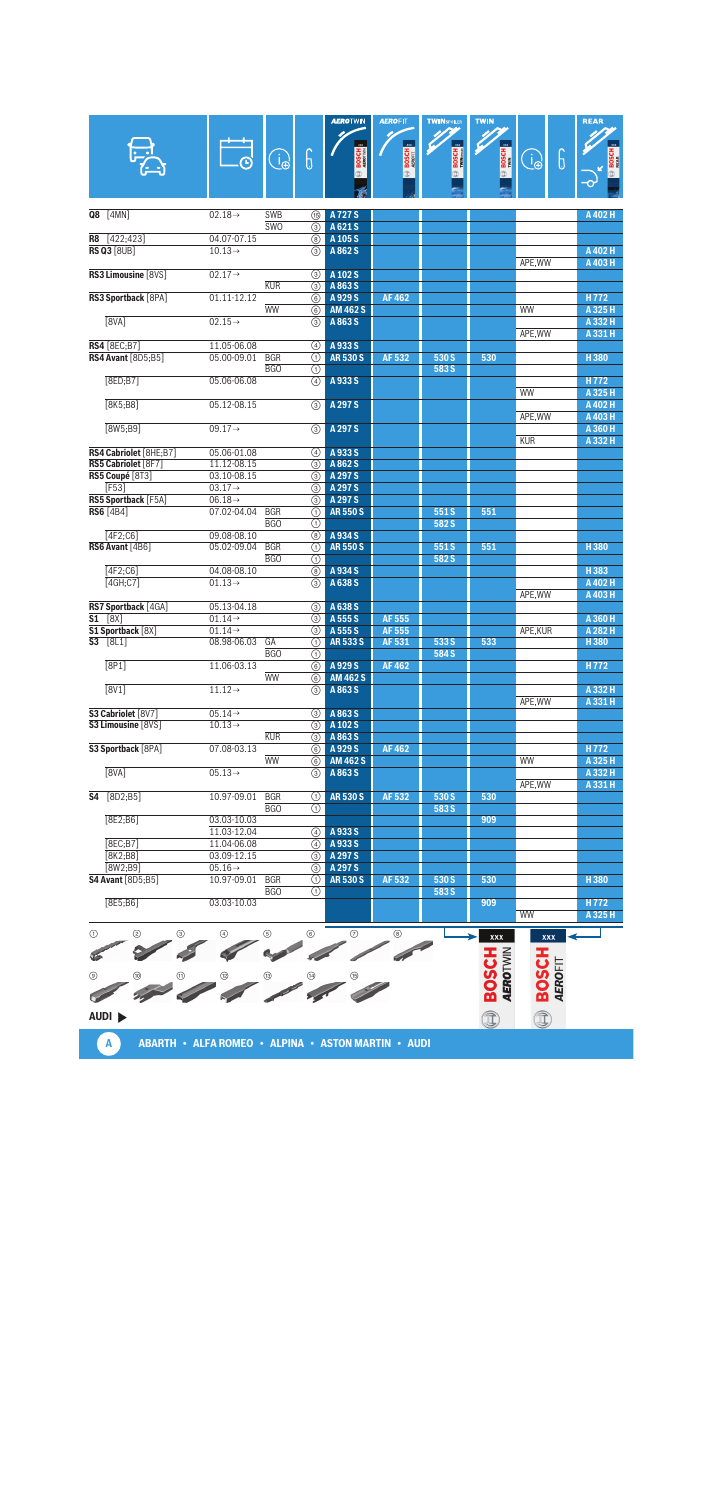|                                                       |                                            |                     |                     | <b>AEROTWIN</b>    | <b>AEROFIT</b> | <b>TWINSPOLER</b> | <b>TWIN</b>  |                  |   | <b>REAR</b>        |
|-------------------------------------------------------|--------------------------------------------|---------------------|---------------------|--------------------|----------------|-------------------|--------------|------------------|---|--------------------|
|                                                       |                                            | $\bigoplus_{i=1}^n$ | 6                   |                    | <b>BOSCH</b>   | <b>BOSCH</b>      | <b>BOSCH</b> | 6<br>$\bigoplus$ |   |                    |
|                                                       |                                            |                     |                     |                    |                |                   |              |                  |   |                    |
| <b>AUDI</b> (Fortsetzung)<br><b>S4 Avant</b> [8E5;B6] | 11.03-12.04                                |                     | ④                   | A933S              |                |                   |              |                  |   | H <sub>772</sub>   |
| [8ED; B7]                                             | 11.04-06.08                                |                     | ④                   | A933S              |                |                   |              | WW               |   | A 325 H<br>H772    |
| <b>F8K5:B81</b>                                       | 03.09-12.15                                |                     | ③                   | A 297 S            |                |                   |              | <b>WW</b>        |   | A 325 H<br>A 402 H |
| [8W5;B9]                                              | $05.16 \rightarrow$                        |                     | 3                   | A 297 S            |                |                   |              | APE, WW          |   | A 403 H<br>A 360 H |
| S4 Cabriolet [8HE; 8H7,B7]                            | 02.04-03.09                                | <b>KUR</b>          | 4                   | A 933 S            |                |                   |              |                  |   |                    |
| S5 Cabriolet [8F7]                                    | $05.09 \rightarrow$                        |                     | ③                   | A 862 S            |                |                   |              |                  |   |                    |
| [F57]                                                 | $11.16 \rightarrow$                        |                     | ③                   | A 862 S            |                |                   |              |                  |   |                    |
| S5 Coupé [8T3]                                        | 11.07-01.17                                |                     | ⊚                   | A 297 S            |                |                   |              |                  |   |                    |
| [F53]<br>S5 Sportback [8TA]                           | $07.16 \rightarrow$<br>01.10-01.17         |                     | ③<br>③              | A 297 S<br>A 297 S |                |                   |              |                  |   |                    |
| [F5A]                                                 | $07.16 \rightarrow$                        |                     | ③                   | A 297 S            |                |                   |              |                  |   |                    |
| <b>S6</b> [4B;C5]                                     | 09.99-05.04                                | <b>BGR</b>          | ⋒                   | <b>AR550S</b>      |                | 551S              | 551          |                  |   |                    |
|                                                       |                                            | BGO                 | ⋒                   |                    |                | 582 S             |              |                  |   |                    |
| [4F2:CG]                                              | 06.06-08.11                                |                     | (8)                 | A 934 S            |                |                   |              |                  |   |                    |
| [4G2;C7]                                              | $04.12 \rightarrow$                        |                     | ⊚                   | A 638 S            |                |                   |              |                  |   |                    |
| <b>S6 Avant</b> [4B;C5]                               | 09.99-01.05                                | <b>BGR</b>          | ⋒                   | <b>AR550S</b>      |                | 551S              | 551          |                  |   | H380               |
|                                                       |                                            | BGO                 | ⊕                   |                    |                | 582 S             |              |                  |   |                    |
| $[4F5;C6]$                                            | 06.06-08.11                                |                     | 8                   | A934S              |                |                   |              |                  |   | H383               |
| [4GH;C7]                                              | $04.12 \rightarrow$                        |                     | ③                   | A 638 S            |                |                   |              |                  |   | A 402 H            |
|                                                       |                                            |                     |                     |                    |                |                   |              | APE.WW           |   | A 403 H            |
| S7 Sportback [4GA]                                    | 04.12-05.18                                |                     | $\circled{3}$       | A 638 S            |                |                   |              |                  |   |                    |
| $S8$ [4D2]                                            | 09.96-01.03                                | FFB,KUR             | ⋒                   | <b>AR551S</b>      |                |                   |              |                  |   |                    |
|                                                       |                                            | BGO                 |                     |                    |                | 582 S             |              |                  |   |                    |
| [4E2]                                                 | 06.06-01.10                                | <b>BGR</b>          | ⋒<br>$\overline{a}$ | A 935 S            |                | 551S              | 551          |                  |   |                    |
| [4H;D4]                                               | $04.12 \rightarrow$                        |                     | ⊚                   | A 586 S            |                |                   |              |                  |   |                    |
| <b>SQ5</b> [8RB]                                      | $12.12 \rightarrow$                        |                     | $\circled{3}$       | A 297 S            |                |                   |              |                  |   | A 332 H            |
|                                                       |                                            |                     |                     |                    |                |                   |              | APE, WW          |   | A 331 H            |
| [FYB]                                                 | $11.16\rightarrow$                         |                     | ③                   | A 164 S            |                |                   |              |                  |   | A 360 H            |
|                                                       |                                            | <b>KUR</b>          | ③                   | A 297 S            |                |                   |              |                  |   |                    |
| <b>SQ7</b> [4MB]                                      | $04.16 \rightarrow$                        |                     | ⊚                   | A 535 S            |                |                   |              |                  |   | A 360 H            |
| TT Coupé [8N3]                                        | 07.98-04.03                                | BGO                 | ⋒                   |                    |                |                   | 682          |                  |   |                    |
|                                                       | 05.03-06.06                                |                     | (2)                 | A923S              |                |                   |              |                  |   |                    |
| [8J3]                                                 | 07.06-08.15                                |                     | 6                   | A 290 S            |                |                   |              |                  |   |                    |
| [FV3]                                                 | $07.14 \rightarrow$                        |                     | ③                   | A 862 S            |                |                   |              |                  |   |                    |
| TT Roadster [8N9]                                     | 03.99-04.03                                | BGO                 | ⋒                   |                    |                |                   | 682          |                  |   |                    |
|                                                       | 05.03-06.06                                |                     | $\overline{(2)}$    | A923S              |                |                   |              |                  |   |                    |
| [8J9]                                                 | 02.07-06.14                                |                     | 6                   | A 290 S            |                |                   |              |                  |   |                    |
| <b>[FV3]</b>                                          | $11.14 \rightarrow$                        |                     | ③                   | A 862 S            |                |                   |              |                  |   |                    |
| TT RS Coupé [8J3]<br>FV3                              | 07.09-06.14<br>$05.16 \rightarrow$         |                     | 6)<br>③             | A 290 S<br>A 862 S |                |                   |              |                  |   |                    |
| TT RS Roadster [8J9]                                  | 07.09-06.14                                |                     | (6)                 | A 290 S            |                |                   |              |                  |   |                    |
| [FV9]                                                 | $05.16 \rightarrow$                        |                     | 3                   | A 862 S            |                |                   |              |                  |   |                    |
| TTS Coupé [8J3]                                       | 05.08-08.15                                |                     | 6)                  | A 290 S            |                |                   |              |                  |   |                    |
| $[$ FV3 $]$                                           | $11.14\rightarrow$                         |                     | 3                   | A 862 S            |                |                   |              |                  |   |                    |
| TTS Roadster [8J9]                                    | 05.08-06.14                                |                     | $\circled{6}$       | A 290 S            |                |                   |              |                  |   |                    |
| [FV]                                                  | $02.15 \rightarrow$                        |                     | 3                   | A 862 S            |                |                   |              |                  |   |                    |
|                                                       |                                            |                     |                     |                    |                |                   |              |                  |   |                    |
| <b>BENTLEY</b>                                        |                                            |                     |                     |                    |                |                   |              |                  |   |                    |
| Bentayga                                              | $11.15\rightarrow$                         |                     | $\circled{3}$       | A 586 S            |                |                   |              |                  |   | A 402 H            |
| <b>Mulsanne</b>                                       | $10.14 \rightarrow$                        | <b>KUR</b>          | 3                   | A 862 S            |                |                   |              |                  |   |                    |
| <b>BMW</b>                                            |                                            |                     |                     |                    |                |                   |              |                  |   |                    |
|                                                       |                                            |                     |                     |                    |                |                   |              |                  |   |                    |
| $i3$ [101]<br>M3 [F80]                                | $11.13 \rightarrow$<br>$06.14 \rightarrow$ |                     | (2)<br>6            | A 103 S<br>A 929 S |                |                   |              |                  |   | H840               |
| [G80]                                                 | $11.20 \rightarrow$                        |                     | 6                   | A 605 S            |                |                   |              |                  |   |                    |
| M4 [F82]                                              | 06.14-10.20                                |                     | 6                   | A010S              |                |                   |              |                  |   |                    |
| [G82]                                                 | $11.20 \rightarrow$                        |                     | $\circled{6}$       | A 605 S            |                |                   |              |                  |   |                    |
| Serie 1 [E81;E87]                                     | 09.04-12.11                                |                     | ⊛                   | A922S              | AF922          |                   |              |                  | ⊛ | A 280 H            |
| [F20;F21]                                             | $09.11 \rightarrow$                        |                     | 6                   | A 696 S            | <b>AF461</b>   |                   |              | WW               | 6 | A 275 H<br>H306    |

WW 6 **AM 461 S**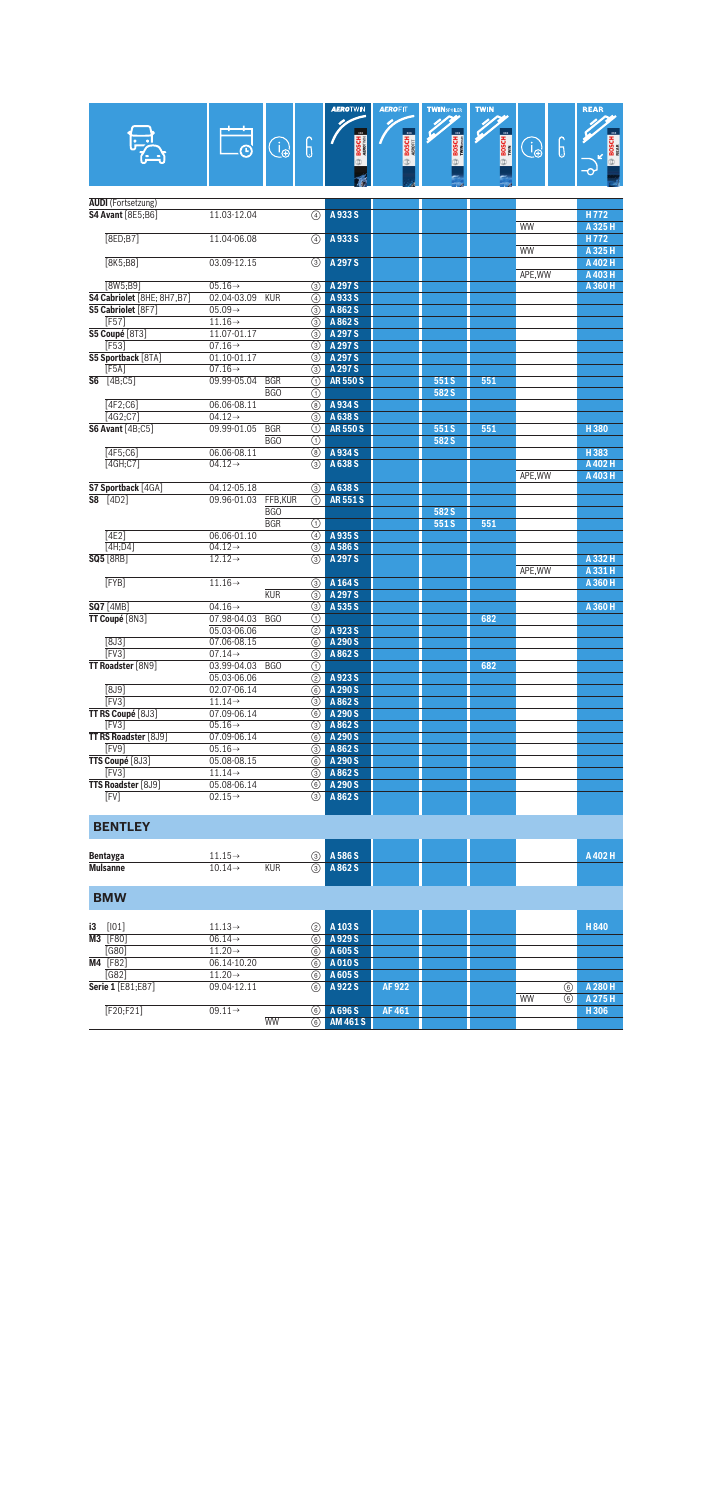|                                                   |                                            |                     |                    | <b>AEROTWIN</b>                | <b>AEROFIT</b>               | <b>TWINSPOLER</b> | <b>TWIN</b>              |                                | <b>REAR</b>     |
|---------------------------------------------------|--------------------------------------------|---------------------|--------------------|--------------------------------|------------------------------|-------------------|--------------------------|--------------------------------|-----------------|
|                                                   |                                            |                     |                    |                                |                              |                   |                          |                                |                 |
|                                                   |                                            | $\bigoplus_{i=1}^n$ | 6                  |                                | <b>BOSCH</b>                 | BOSCH<br>Wilheson | <b>BOSCH</b>             | 6<br>ြု                        |                 |
|                                                   |                                            |                     |                    |                                |                              |                   |                          |                                |                 |
|                                                   |                                            |                     |                    |                                |                              |                   |                          |                                |                 |
|                                                   |                                            |                     |                    |                                |                              |                   |                          |                                |                 |
| Serie 1 [F40]<br>Serie 1 Cabrio [E88]             | $07.19 \rightarrow$<br>03.08-10.13         |                     | (13)<br>6          | A 818 S<br>A 922 S             | <b>AF922</b>                 |                   |                          |                                | A 351 H         |
| Serie 1 Coupé [E82]                               | 10.07-10.13                                |                     | 6                  | A 922 S                        | <b>AF922</b>                 |                   |                          |                                |                 |
| Serie 2 Active Tourer [F45]                       | $09.14 \rightarrow$                        |                     | 3                  | A 309 S                        |                              |                   |                          |                                | H306            |
| Serie 2 Cabrio [F23]                              | $09.14 \rightarrow$                        | <b>WW</b>           | 6                  | A 696 S                        | <b>AF461</b>                 |                   |                          |                                |                 |
| Serie 2 Coupé [F22]                               | $09.13 \rightarrow$                        |                     | 6<br>⊛             | <b>AM 461 S</b><br>A 696 S     | <b>AF461</b>                 |                   |                          |                                |                 |
|                                                   |                                            | <b>WW</b>           | 6                  | <b>AM 461 S</b>                |                              |                   |                          |                                |                 |
| Serie 2 Gran Coupé [F44]                          | $09.19 \rightarrow$                        |                     | (13)               | A 818 S                        |                              |                   |                          |                                |                 |
| Serie 2 Gran Tourer [F46]<br><b>Serie 3 [E46]</b> | $06.15 \rightarrow$<br>04.98-04.05         | <b>FFB</b>          | 3<br>⋒             | A 309 S<br><b>AR607S</b>       | <b>AF607</b>                 | 394 S             |                          | APE                            | A 282 H         |
|                                                   |                                            | <b>KUR</b>          | ⋒                  | <b>AR728S</b>                  |                              |                   |                          |                                |                 |
| E90]                                              | 03.05-08.09                                |                     | (2)                | A072S                          |                              |                   |                          |                                |                 |
|                                                   | 09.09-08.13                                | <b>OAM</b>          | ②<br>6             | <b>AM 462 S</b><br>A 929 S     | <b>AF462</b><br><b>AF462</b> |                   |                          |                                |                 |
|                                                   |                                            | <b>WW</b>           | 6                  | <b>AM 462 S</b>                |                              |                   |                          |                                |                 |
| F30                                               | $02.12 \rightarrow$                        |                     | ⊛                  | A929S                          |                              |                   |                          |                                |                 |
|                                                   |                                            | <b>WW</b>           | 6                  | <b>AM 462 S</b>                |                              |                   |                          |                                |                 |
| G20<br>Serie 3 Cabrio [E46]                       | $02.19 \rightarrow$<br>03.00-08.06         | FFB                 | ⊛<br>⋒             | A 605 S<br><b>AR607S</b>       | <b>AF607</b>                 | 394 S             |                          |                                |                 |
|                                                   |                                            | <b>KUR</b>          | ⋒                  | <b>AR728S</b>                  |                              |                   |                          |                                |                 |
| E93]                                              | 09.06-08.09                                |                     | (2)                | A 452 S                        |                              |                   |                          |                                |                 |
| Serie 3 Compact [E46]                             | 09.09-10.13<br>06.01-12.04                 | FFB                 | 6<br>⋒             | A 579 S<br><b>AR607S</b>       | <b>AF607</b>                 | 394 S             |                          | G)                             | H450            |
|                                                   |                                            | <b>KUR</b>          | ⋒                  | <b>AR728S</b>                  |                              |                   |                          |                                |                 |
| Serie 3 Coupé [E46]                               | 04.98-05.06                                | FFB                 | ⋒                  | <b>AR607S</b>                  | <b>AF607</b>                 | 394 S             |                          |                                |                 |
|                                                   |                                            | <b>KUR</b>          | ⋒                  | <b>AR728S</b>                  |                              |                   |                          |                                |                 |
| F <sub>592</sub>                                  | 09.06-08.09<br>09.09-08.13                 |                     | (2)<br>⊛           | A452S<br>A 579 S               |                              |                   |                          |                                |                 |
| <b>Serie 3 GT [F34]</b>                           | $06.13\rightarrow$                         |                     | 6                  | A 929 S                        |                              |                   |                          |                                |                 |
|                                                   |                                            | <b>WW</b>           | $\circled{6}$      | <b>AM 462 S</b>                |                              |                   |                          |                                |                 |
| Serie 3 Touring [E46]                             | 10.98-09.05                                | FFB<br><b>KUR</b>   | ⋒<br>∩             | <b>AR607S</b><br><b>AR728S</b> | AF 607                       | 394 S             |                          |                                | H305            |
| E91]                                              | 09.05-08.09                                |                     | (2)                | A072S                          |                              |                   |                          |                                | A 340 H         |
|                                                   |                                            | <b>OAM</b>          | (2)                | <b>AM 462 S</b>                | <b>AF462</b>                 |                   |                          |                                |                 |
|                                                   | 09.09-05.13                                | <b>WW</b>           | 6<br>6             | A 929 S<br><b>AM 462 S</b>     | <b>AF462</b>                 |                   |                          |                                | A 340 H         |
| F <sub>311</sub>                                  | $09.12 \rightarrow$                        |                     | $\circled6$        | A 929 S                        |                              |                   |                          | <b>KUR</b>                     | A 283 H         |
|                                                   |                                            | <b>WW</b>           | 6                  | <b>AM 462 S</b>                |                              |                   |                          | WW,APE,KUR                     | A 281 H         |
| [G21]                                             | $07.19 \rightarrow$                        |                     | (6)                | A 605 S                        |                              |                   |                          |                                |                 |
| Serie 4 Cabrio [F33]<br>[G23]                     | 03.14-10.20<br>$11.20 \rightarrow$         |                     | ⊛<br>6             | A010S<br>A 605 S               |                              |                   |                          |                                |                 |
| Serie 4 Coupé [F32]                               | 09.13-06.20                                |                     | $\circled{6}$      | A010S                          |                              |                   |                          |                                |                 |
| [G22]                                             | $07.20 \rightarrow$                        |                     | 6                  | A 605 S                        |                              |                   |                          |                                |                 |
| <b>Serie 4 GC [F36]</b><br><b>Serie 5 [E39]</b>   | 05.14-08.20<br>09.95-07.03 KUR             |                     | 6<br>⊕             | A 010 S                        |                              |                   | 539                      |                                |                 |
| <b>[E60]</b>                                      | 07.03-02.10                                |                     | 6                  | A 955 S                        |                              |                   |                          |                                |                 |
| [F10]                                             | 03.10-10.16                                |                     | (2)                | A 523 S                        |                              |                   |                          |                                |                 |
| $[G30]$                                           | $02.17 \rightarrow$                        | <b>WW</b>           | 3<br>⊚             | A 309 S<br><b>AM 467 S</b>     |                              |                   |                          |                                |                 |
| <b>Serie 5 GT [F07]</b>                           | $09.09 \rightarrow$                        | <b>KUR</b>          | $\circled{2}$      | A 523 S                        |                              |                   |                          |                                |                 |
| Serie 5 Touring [E39]                             | 12.96-05.04                                | <b>KUR</b>          | (1)                |                                |                              |                   | 539                      |                                | H425            |
| [E61]                                             | 05.04-08.10                                |                     | 6                  | A955S                          |                              |                   |                          |                                | H753            |
| [F11]                                             | $09.10 \rightarrow$                        |                     | (2)                | A 523 S                        |                              |                   |                          | APE                            | H382<br>A 351 H |
| $\overline{[G31]}$                                | $06.17 \rightarrow$                        |                     | 3                  | A 309 S                        |                              |                   |                          |                                | A 351 H         |
|                                                   |                                            | <b>WW</b>           | $\circled{3}$      | <b>AM 467 S</b>                |                              |                   |                          |                                |                 |
| <b>Serie 6 [E63]</b><br>[F13]                     | 01.04-07.10<br>$10.11 \rightarrow$         |                     | (6)<br>(2)         | A 955 S<br>A 642 S             |                              |                   |                          |                                |                 |
| Serie 6 Cabrio [E64]                              | 04.04-07.10                                |                     | (6)                | A 955 S                        |                              |                   |                          |                                |                 |
| F12                                               | $03.11 \rightarrow$                        |                     | (2)                | A 642 S                        |                              |                   |                          |                                |                 |
| Serie 6 GC [F06]<br>Serie 6 Gran Turismo [G32]    | $05.12 \rightarrow$<br>$10.17 \rightarrow$ |                     | $\circled{2}$<br>3 | A 642 S<br>A 536 S             |                              |                   |                          |                                |                 |
|                                                   |                                            |                     |                    |                                |                              |                   |                          |                                |                 |
| ➁<br>⊚<br>⊕                                       |                                            | ⊕                   | ◉                  | ℗                              | ◉                            |                   | <b>XXX</b>               | <b>XXX</b>                     |                 |
|                                                   |                                            |                     |                    |                                |                              |                   | <b>BOSCH</b><br>AEROTWIN |                                |                 |
| നു<br>◉<br>⊕                                      |                                            | (13)                | ⑭                  |                                |                              |                   |                          | <b>BOSCH</b><br><b>AEROFIT</b> |                 |
|                                                   |                                            |                     |                    |                                |                              |                   |                          |                                |                 |
|                                                   |                                            |                     |                    |                                |                              |                   |                          |                                |                 |
| BMW • CADILLAC • CHEVROLET • CHRYSLER >           |                                            |                     |                    |                                |                              |                   | î                        | Î                              |                 |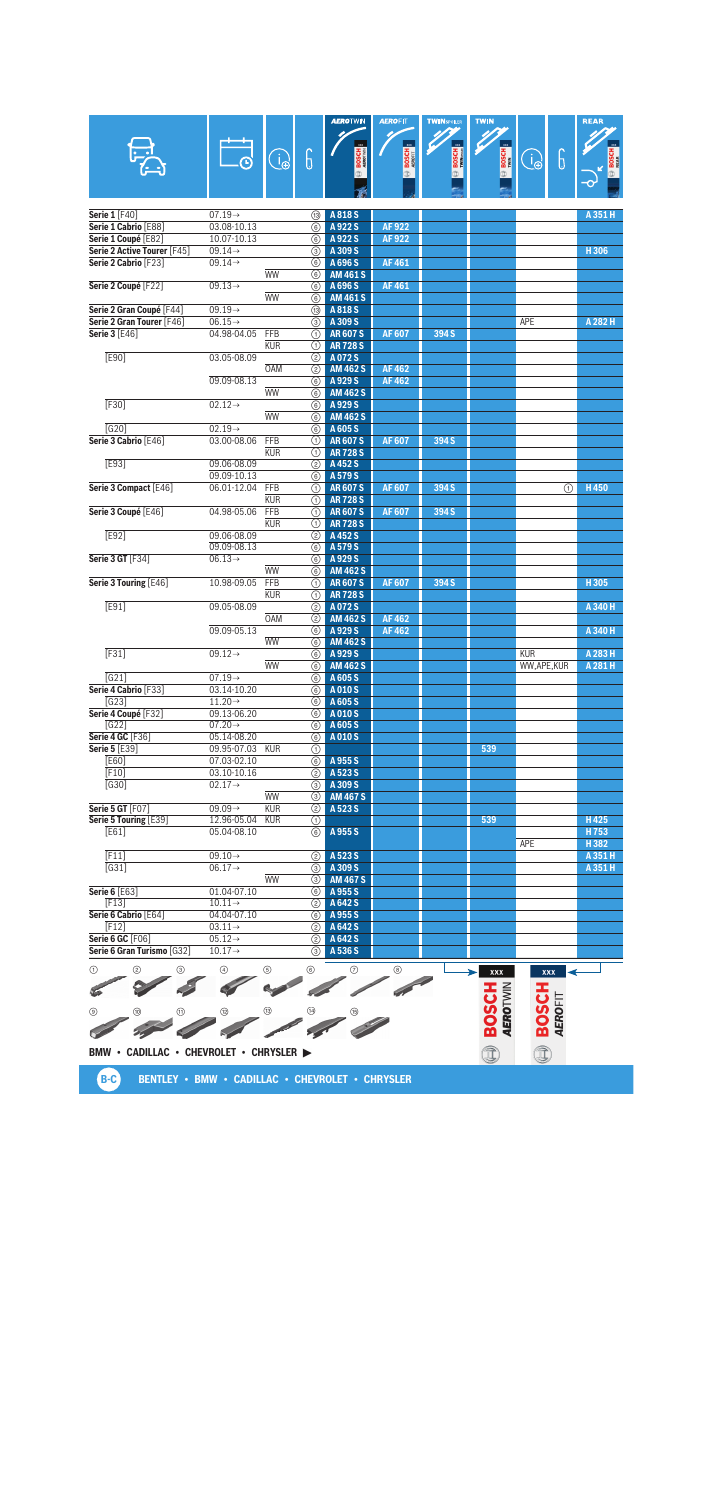|                 |                          |                     |                 |                              | AEROTWIN        | <b>AEROFIT</b> | <b>TWINSPOLER</b> | <b>TWIN</b>  |            |        | <b>REAR</b>        |
|-----------------|--------------------------|---------------------|-----------------|------------------------------|-----------------|----------------|-------------------|--------------|------------|--------|--------------------|
|                 |                          | $\Box$              | $\bigodot$      | 6                            | <b>BOSCH</b>    | <b>BOSCH</b>   | BOSCH E           | <b>BOSCH</b> | $\bigcirc$ | 6      |                    |
|                 |                          |                     |                 |                              | 令               | œ.             | œ                 |              |            |        | <b>BOSC</b>        |
|                 |                          |                     |                 |                              |                 |                |                   |              |            |        |                    |
|                 | <b>BMW</b> (Fortsetzung) |                     |                 |                              |                 |                |                   |              |            |        |                    |
|                 | <b>Serie 7 [E38]</b>     | 06.94-12.01         |                 | $^{\circ}$                   |                 |                | 367 <sub>S</sub>  |              |            |        |                    |
|                 | [E65;E66]                | 11.01-10.08         |                 | $\overline{(\text{f})}$      |                 |                | 814 S             |              |            |        |                    |
|                 | [F01:F02:F04]            | $11.08 \rightarrow$ | <b>KUR</b>      | $\overline{(2)}$             | A 523 S         |                |                   |              |            |        |                    |
|                 | $\overline{G11:G121}$    | $09.15 \rightarrow$ |                 | $\circled{3}$                | A 309 S         |                |                   |              |            |        |                    |
|                 |                          |                     | <b>WW</b>       | (3)                          | <b>AM 467 S</b> |                |                   |              |            |        |                    |
|                 | <b>Serie 8 [G15]</b>     | $11.18 \rightarrow$ |                 | $\overline{(\mathbf{3})}$    | A 543 S         |                |                   |              |            |        |                    |
|                 | $X1$ [E84]               | 10.09-06.15         |                 | $\overline{6}$               | A010S           | <b>AF 187</b>  |                   |              |            | 6      | A 334 H            |
|                 |                          |                     | <b>WW</b>       | 6                            | <b>AM 462 S</b> |                |                   |              | <b>WW</b>  | 6      | A 333 H            |
|                 | F48                      | $10.15 \rightarrow$ |                 | ③                            | A 945 S         |                |                   |              |            |        | A 332 H            |
| <b>X2</b>       | [F39]                    | $01.18 \rightarrow$ |                 | 12                           | A 494 S         |                |                   |              |            |        | A 332 H            |
| Х3              | <b>FE83</b>              | 01.04-08.10         |                 | ⋒                            | <b>AR551S</b>   | AF 532         | 551S              | 551          |            |        | H351               |
|                 | F25                      | 10.10-08.17         |                 | (2)                          | A 953 S         |                |                   |              | <b>APE</b> |        | A 330 H            |
|                 |                          |                     | <b>KUR.WW</b>   | $\circled{2}$                | <b>AM 467 S</b> |                |                   |              |            |        |                    |
|                 | G01                      | $11.17 \rightarrow$ |                 | @                            | A 322 S         |                |                   |              | <b>KUR</b> |        | A 283 H<br>A 281 H |
| X4              |                          | $06.14 \rightarrow$ |                 |                              | A 953 S         |                |                   |              | WW,APE,KUR |        |                    |
|                 | [F26]                    |                     | <b>KUR, WW</b>  | (2)                          | <b>AM 467 S</b> |                |                   |              |            |        |                    |
|                 | $\sqrt{G02}$             | $06.18 \rightarrow$ |                 | (2)<br>1                     | A 322 S         |                |                   |              |            |        |                    |
| X5              | [E53]                    | 03.99-06.02         | <b>FFB</b>      |                              | <b>AR801S</b>   |                | 608 S             | 608          |            |        | H425               |
|                 |                          | 07.02-10.06         | <b>FFB</b>      | ⊕<br>$\overline{(\text{f})}$ | <b>AR801S</b>   |                | 608 <sub>S</sub>  | 608          |            | ⊕<br>⋒ | H420               |
|                 | F <sub>201</sub>         | 11.06-09.11         |                 | $\overline{(2)}$             | A 970 S         | <b>AF462</b>   |                   |              |            |        | A 380 H            |
|                 |                          |                     | <b>KUR.WW</b>   | $\overline{(2)}$             | <b>AM 462 S</b> |                |                   |              |            |        |                    |
|                 |                          | 10.11-06.13         |                 | (3)                          | A 296 S         | <b>AF462</b>   |                   |              |            |        | A 380 H            |
|                 |                          |                     | KUR, WW         | $\overline{(\mathbf{3})}$    | <b>AM 462 S</b> |                |                   |              |            |        |                    |
|                 | [F15;F85]                | 11.13-08.18         |                 | $\overline{\circ}$           | <b>AR614S</b>   |                | 607 S             |              |            |        | H306               |
|                 | G051                     | $10.18 \rightarrow$ |                 | (3)                          | A 088 S         |                |                   |              |            |        | A 351 H            |
|                 | X6 [E71:E72]             | 03.08-09.11         |                 | $\overline{(\overline{2})}$  | A 970 S         | AF 462         |                   |              |            |        |                    |
|                 |                          |                     | <b>KUR.WW</b>   | $\circled{2}$                | <b>AM 462 S</b> |                |                   |              |            |        |                    |
|                 |                          | 09.11-06.14         |                 | (3)                          | A 296 S         | <b>AF462</b>   |                   |              |            |        |                    |
|                 | E71                      | 10.11-06.14         | <b>KUR, WW</b>  | $\overline{\circ}$           | <b>AM 462 S</b> |                |                   |              |            |        |                    |
|                 | F16;F86]                 | $11.14\rightarrow$  |                 | ⋒                            | <b>AR614S</b>   |                | 607 S             |              |            |        |                    |
| <b>X7</b>       | <b>[GO7]</b>             | $03.19 \rightarrow$ |                 | $\overline{(\mathbf{3})}$    | A 088 S         |                |                   |              |            |        | A 401 H            |
| Z3              | $[E36/7]$                | 03.95-09.02         |                 | $\circledR$                  | <b>AR480S</b>   | <b>AF480</b>   | 480 S             | 480          |            |        |                    |
|                 | Z3 Coupé [E36/8]         | 09.97-06.02         |                 | ⋒                            | <b>AR480S</b>   | <b>AF480</b>   | 480 S             | 480          |            | の      | H <sub>282</sub>   |
|                 |                          |                     |                 |                              |                 |                |                   |              | <b>WW</b>  | ⋒      | H <sub>280</sub>   |
| $\overline{24}$ | E85                      | 10.02-07.07         |                 | $\overline{(\text{f})}$      |                 |                | 532 S             |              |            |        |                    |
|                 | <b>FE89</b>              | 04.09-08.16         | B <sub>GO</sub> | $\overline{\circ}$           |                 |                | 583 S             |              |            |        |                    |
|                 | G291                     | $12.19\rightarrow$  |                 | $\overline{\circ}$           | A 290 S         |                |                   |              |            |        |                    |
|                 | Z4 Coupé [E86]           | 03.06-07.07         |                 | $\overline{\mathcal{L}}$     |                 |                | 532 S             |              |            |        |                    |

## **CADILLAC**

| <b>ATS</b>       | $09.12 \rightarrow$               | ➀              | <b>AR728S</b> | AF 554 | 531 S | 531  |    |   |      |
|------------------|-----------------------------------|----------------|---------------|--------|-------|------|----|---|------|
| <b>BLS</b>       | 10.05-01.08                       | ⊕              |               |        | 575 S | 575U |    |   |      |
|                  | 02.08-08.10                       | 6              | A416S         |        |       |      |    |   |      |
| <b>BLS Wagon</b> | 10.07-08.10                       | ⊛              | A416S         |        |       |      |    |   | H304 |
| <b>CTS</b>       | 09.02-09.07<br><b>KUR</b>         | ⋒              | <b>AR550S</b> |        | 530 S | 530  |    |   |      |
|                  | 09.07-08.10                       | ⋒              | <b>AR728S</b> | AF 554 |       | 727  |    |   |      |
| <b>Escalade</b>  | 09.01-08.06                       | ⋒              | <b>AR550S</b> |        | 550 S | 550  |    |   |      |
|                  | 09.06-08.08                       | 6              | A 969 S       |        |       |      |    |   |      |
|                  | 09.09-08.13                       | ⋒              | <b>AR550S</b> |        | 550 S | 550  |    |   |      |
| <b>SRX</b>       | 09.03-08.09                       | $\circledcirc$ | <b>AR550S</b> |        |       | 551  |    | ⋒ | H341 |
|                  |                                   |                |               |        |       |      | WW | ⋒ | H340 |
|                  | $09.09 \rightarrow$<br><b>KUR</b> | ③              | A414S         |        |       |      |    |   |      |
| STS              | 09.04-08.10<br><b>KUR</b>         | ⊛              | A 290 S       |        |       |      |    |   |      |
| STS-V            | 09.05-08.09<br><b>KUR</b>         | 6              | A 290 S       |        |       |      |    |   |      |
| XT <sub>5</sub>  | $09.16 \rightarrow$               | ⋒              | <b>AR606S</b> |        |       | 600U |    |   |      |
|                  | <b>BEI</b>                        | ⋒              |               |        |       | 500U |    |   |      |
|                  |                                   |                |               |        |       |      |    |   |      |

## **CHEVROLET**

| Avalanche                           | 09.01-08.06         |     | <b>AR550S</b>   |        | 550 S | 550 | H300 |
|-------------------------------------|---------------------|-----|-----------------|--------|-------|-----|------|
| Aveo [KL1S.T250/T255]               | 02.06-12.11         |     | AR 552 S        | AF 552 |       | 552 |      |
| [KL1T.T300]                         | 06.11-12.17         | 6)  | <b>AM 466 S</b> | AF 466 |       |     |      |
| Aveo Hatchback [KL1S.<br>T250/T2551 | 02.06-12.11         | (1) | AR 552 S        | AF 552 |       | 552 | H382 |
| [KL1T.T300]                         | 06.11-12.17         | 6)  | <b>AM 466 S</b> | AF 466 |       |     | H801 |
| <b>Camaro Convertible</b>           | $02.13\rightarrow$  |     | <b>AR801S</b>   |        | 611 S | 543 |      |
| <b>Camaro Coupe</b>                 | $09.09 \rightarrow$ | (1) | <b>AR801S</b>   |        | 611 S | 543 |      |
|                                     |                     |     |                 |        |       |     |      |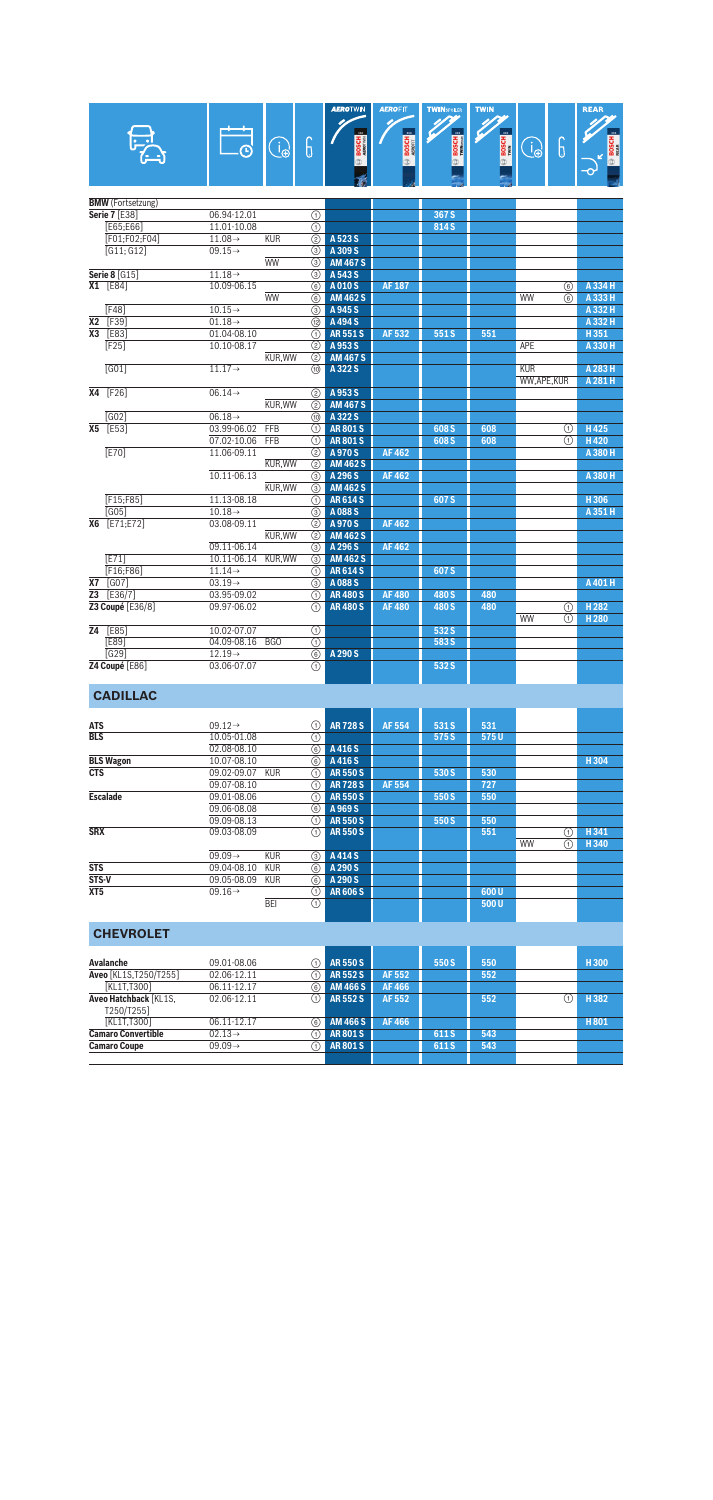|                             |                     |                                            | <b>AEROTWIN</b> | <b>AEROFIT</b> | <b>TWINSPOLER</b>        | <b>TWIN</b>  |   |                         | <b>REAR</b>      |
|-----------------------------|---------------------|--------------------------------------------|-----------------|----------------|--------------------------|--------------|---|-------------------------|------------------|
|                             |                     | 6<br>$\widehat{\mathbb{J}_{\mathfrak{E}}}$ | <b>BOSCH</b>    | <b>BOSCH</b>   | <u>m</u><br><b>BOSCH</b> | <b>BOSCH</b> | O | 6                       | <b>BOSCH</b>     |
|                             |                     |                                            |                 |                |                          | œ            |   |                         |                  |
|                             |                     |                                            |                 |                |                          |              |   |                         |                  |
|                             |                     |                                            |                 |                |                          |              |   |                         |                  |
| Captiva [KL1C,C100]         | 10.06-02.11         | ∩                                          | <b>AR601S</b>   | <b>AF601</b>   | 601 S                    | 612          |   |                         | H 308            |
| [KL1C,C140]                 | $04.11 \rightarrow$ | ⋒                                          | <b>AR601S</b>   | AF 601         | 601 S                    | 612          |   |                         | H308             |
| <b>Cobalt</b>               | $01.13 \rightarrow$ | ⋒                                          | <b>AR653S</b>   |                |                          | 653          |   |                         |                  |
| <b>Corsa Utility</b>        | $03.10 \rightarrow$ | $\overline{(\text{f})}$                    |                 |                | 502 S                    | 502          |   |                         |                  |
| <b>Corvette Coupé</b>       | 01.97-08.03         | ⋒                                          |                 |                | 575 S                    | 575U         |   |                         |                  |
| Cruze [KL1J.J300]           | $05.09 \rightarrow$ | $\overline{\circ}$                         | <b>AR291S</b>   |                | 291S                     |              |   |                         |                  |
| Cruze Hatchback [KL1J,J305] | $07.11 \rightarrow$ | $\overline{(\text{f})}$                    | <b>AR 291 S</b> |                | 291 <sub>S</sub>         |              |   |                         | H358             |
| <b>Cruze Station Wagon</b>  | $07.12 \rightarrow$ | $\overline{(\text{f})}$                    | <b>AR 291 S</b> |                | 291S                     |              |   |                         |                  |
| [KL1J,J308]                 |                     |                                            |                 |                |                          |              |   |                         |                  |
| Epica [V250]                | 06.06-12.11         | (T)                                        | <b>AR551S</b>   |                | 551S                     | 551          |   |                         |                  |
| Evanda [KL1L, V200]         | 02.03-09.06         | ⋒                                          | <b>AR551S</b>   |                | 551S                     | 551          |   |                         |                  |
| <b>HHR</b>                  | 02.08-05.09         | ⋒                                          | <b>AR450S</b>   |                | 450 S                    | 450          |   |                         |                  |
| <b>Impala</b>               | 09.99-08.05         | ⋒                                          |                 |                | 575 S                    | 575U         |   |                         |                  |
| Kalos [KL1S, T200]          | 02.05-08.06         | ⋒                                          | <b>AR552S</b>   | <b>AF 552</b>  |                          | 552          |   |                         |                  |
| Kalos Hatchback [KL1S,T200] | 02.05-04.08         | ⋒                                          | <b>AR552S</b>   | <b>AF552</b>   |                          | 552          |   | ⋒                       | H 380            |
| Lacetti [KL1N, J200]        | 02.05-04.13         | ⋒                                          | <b>AR728S</b>   | <b>AF 554</b>  | 728 S                    | 727          |   | $\overline{(\text{f})}$ | H420             |
| Lanos                       | $01.04 \rightarrow$ | ⋒                                          | <b>AR480S</b>   | <b>AF480</b>   | 480 S                    | 480          |   | ന                       | <b>H480</b>      |
| Malibu [KL1G, V300]         | 03.12-12.15         | ⋒                                          | <b>AR607S</b>   | <b>AF607</b>   | 607 <sub>S</sub>         |              |   |                         |                  |
| Matiz [KL1K, M200]          | 02.05-12.10         | ⋒                                          | <b>AR553S</b>   | AF 535         |                          | 553          |   |                         | H314             |
| <b>Niva</b>                 | $09.02 \rightarrow$ | ⋒                                          |                 |                | 500 S                    | 500          |   |                         |                  |
| Nubira [KL1N, J200]         | 02.05-04.13         | $\overline{\Omega}$                        | <b>AR728S</b>   | <b>AF 554</b>  | 728 <sub>S</sub>         | 727          |   |                         |                  |
| <b>Nubira Station Wagon</b> | 02.05-04.13         | $\overline{\mathbb{O}}$                    | <b>AR728S</b>   | <b>AF554</b>   | 728 <sub>S</sub>         | 727          |   |                         |                  |
| [KL1N,J200]                 |                     |                                            |                 |                |                          |              |   |                         |                  |
| <b>Optra [J200]</b>         | 09.02-12.14         | (T)                                        | <b>AR728S</b>   | <b>AF 554</b>  | 728 <sub>S</sub>         | 727          |   |                         |                  |
| Optra Hatchback [J200]      | 09.02-12.14         | $\overline{(\text{a})}$                    | <b>AR728S</b>   | <b>AF 554</b>  | 728 <sub>S</sub>         | 727          |   | ⋒                       | H420             |
| <b>Orlando</b>              | $10.10 \rightarrow$ | $\overline{(\text{a})}$                    | <b>AR607S</b>   | <b>AF607</b>   | 607 <sub>S</sub>         |              |   |                         |                  |
| Prizm                       | 01.89-08.02         | ∩                                          | <b>AR502S</b>   | <b>AF502</b>   | 502S                     | 502          |   |                         |                  |
| Rezzo [KL1U,U100]           | 02.05-05.09         | ⋒                                          | <b>AR604S</b>   | <b>AF604</b>   | 607 <sub>S</sub>         |              |   | ⋒                       | H380             |
| Silverado 1500              | 09.06-08.07         | ∩                                          | <b>AR550S</b>   |                | 550 S                    | 550          |   |                         | H300             |
| Silverado 2500 HD           | 09.07-08.13         | $\overline{(\text{a})}$                    | <b>AR550S</b>   |                |                          | 550          |   |                         | H <sub>300</sub> |
| <b>Spark</b> [KL1K, M200]   | 02.05-12.10         | $\overline{\circ}$                         | <b>AR553S</b>   | <b>AF535</b>   |                          | 553          |   |                         | H314             |
| [M300]                      | $12.09\rightarrow$  | ⋒                                          | <b>AR553S</b>   |                | 578 S                    | 577          |   |                         | H316             |
| Suburban 1500               | 09.00-08.02         | $\overline{(\text{f})}$                    | <b>AR550S</b>   |                | 550 S                    | 550          |   |                         | H <sub>300</sub> |
| <b>Tahoe</b>                | 09.99-09.06         | ⋒                                          | <b>AR550S</b>   |                | 550 S                    | 550          |   |                         | H <sub>300</sub> |
|                             | 09.06-12.06         | $\overline{(\text{f})}$                    | <b>AR550S</b>   |                | 550 S                    | 550          |   |                         | H <sub>300</sub> |
|                             |                     | 6                                          | A 969 S         |                |                          |              |   |                         |                  |
|                             | 12.06-08.08         | 6                                          | A 969 S         |                |                          |              |   |                         |                  |
| <b>TrailBlazer</b>          | 09.01-08.09         | ⋒                                          | <b>AR550S</b>   |                | 550 S                    | 550          |   |                         |                  |
| <b>Trans Sport</b>          | $09.96 \rightarrow$ | ⋒                                          | <b>AR609S</b>   |                |                          | 603          |   |                         |                  |
| <b>Trax</b>                 | $11.12 \rightarrow$ | ③                                          | A 583 S         | <b>AF583</b>   |                          |              |   | ⋒                       | H <sub>251</sub> |
| Volt [1G1]                  | 11.11-12.14         | ③                                          | A 636 S         |                |                          |              |   |                         |                  |

#### **CHRYSLER**

| 300 [LX]<br>550 S<br>550<br>09.04-08.10<br>⋒<br>⊕<br>300C [LX]<br>09.04-08.09<br>550 S<br>550 |      |
|-----------------------------------------------------------------------------------------------|------|
|                                                                                               |      |
|                                                                                               |      |
| ⊕<br>10.04-08.10<br>550 S<br>550<br>[LE]                                                      |      |
| 300C Touring [LE]<br>10.04-08.10<br>550<br>550 S<br>⋒                                         |      |
| <b>300M [LH]</b><br><b>AR607S</b><br><b>AF607</b><br>09.98-12.04<br>607 S<br>(1)              |      |
| Crossfire [ZH]<br>09.03-08.08<br><b>AR551S</b><br>551<br>(1)                                  |      |
| <b>Grand Voyager [RS]</b><br>09.07-11.09<br><b>AR701S</b><br>701<br>(1)                       | H402 |
| $12.09\rightarrow$<br><b>AR701S</b><br>701<br>(1)<br>(1)                                      | H403 |
| Neon [PL]<br><b>AR728S</b><br><b>AF554</b><br>09.99-12.05<br>728 S<br>727<br>(1)              |      |
| PT Cruiser [PT]<br><b>AR532S</b><br>AF 532<br>06.00-12.10<br>530 S<br>530<br>⋒<br>(1)         | H400 |
| <b>PT Cruiser Cabrio [PT]</b><br>09.00-12.10<br><b>AR532S</b><br>AF 532<br>530 S<br>530<br>⋒  |      |
| Sebring [JR]<br><b>AR550S</b><br>09.00-08.06<br>550 S<br>550<br>$\left( 1\right)$             |      |
| <b>KUR</b><br>[JS]<br>$09.06\rightarrow$<br><b>AR801S</b><br>$\left( 1\right)$                |      |
| <b>Sebring Convertible [JR]</b><br><b>AR550S</b><br>01.01-09.09<br>550 S<br>550<br>(1)        |      |
| [JS]<br><b>KUR</b><br><b>AR801S</b><br>$09.06\rightarrow$<br>(1)                              |      |
| Stratus [JA]<br><b>AR550S</b><br>08.95-04.01<br>550 S<br>550<br>$\left( 1\right)$             |      |
| <b>Stratus Cabrio [JA]</b><br><b>AR550S</b><br>08.95-04.01<br>550 S<br>550<br>(1)             |      |
| 09.10-08.16<br><b>AR701S</b><br><b>Town &amp; Country</b><br>701<br>(1)                       |      |

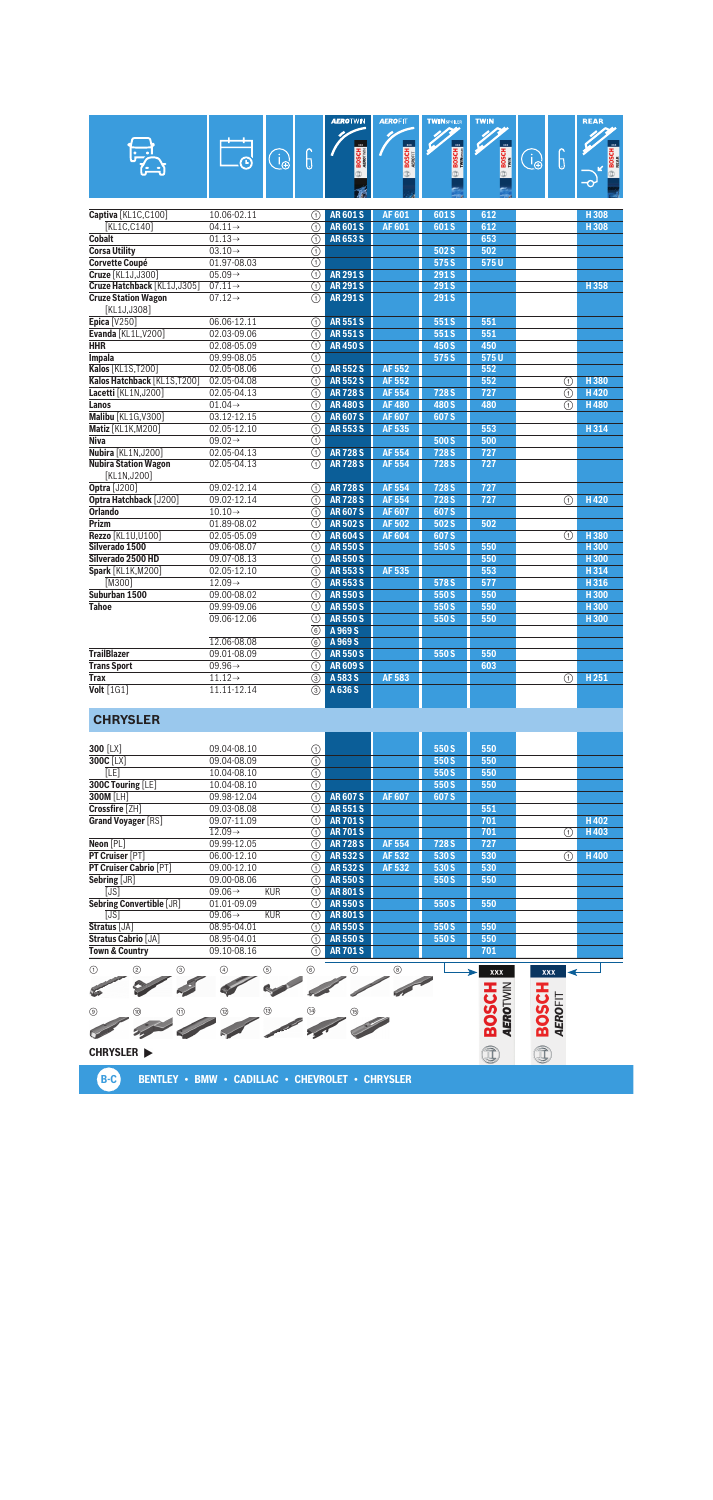|                                        |                                    |                     |                         | <b>AEROTWIN</b>                | <b>AEROFIT</b> | <b>TWINSPOILER</b> | <b>TWIN</b> |                 |   | <b>REAR</b>      |
|----------------------------------------|------------------------------------|---------------------|-------------------------|--------------------------------|----------------|--------------------|-------------|-----------------|---|------------------|
|                                        |                                    |                     |                         |                                |                |                    |             |                 |   |                  |
|                                        |                                    | $\bigoplus_{i=1}^n$ | 6                       |                                | <b>BOSCH</b>   | BOSCH              | BOSCH       | Ô               | 6 | <b>BOSC</b>      |
|                                        |                                    |                     |                         |                                |                | ⊕                  |             |                 |   |                  |
|                                        |                                    |                     |                         |                                |                |                    |             |                 |   |                  |
|                                        |                                    |                     |                         |                                |                |                    |             |                 |   |                  |
| <b>CHRYSLER</b> (Fortsetzung)          |                                    |                     |                         |                                |                |                    |             |                 |   |                  |
| Voyager [RS]                           | 09.99-12.08                        | <b>KUR</b>          | ⋒                       | <b>AR651S</b>                  |                |                    | 650         |                 |   | <b>H400</b>      |
| [RG]<br>[RT]                           | 09.00-12.07<br>01.08-11.09         | <b>KUR</b>          | ⊕<br>⋒                  | <b>AR651S</b><br><b>AR701S</b> |                |                    | 650<br>701  | <b>KWB</b>      |   | H403<br>H402     |
|                                        | $12.09 \rightarrow$                |                     | ⋒                       | <b>AR701S</b>                  |                |                    | 701         |                 | ⋒ | H403             |
|                                        |                                    |                     |                         |                                |                |                    |             |                 |   |                  |
| <b>CITROEN</b>                         |                                    |                     |                         |                                |                |                    |             |                 |   |                  |
|                                        |                                    |                     |                         |                                |                |                    |             |                 |   |                  |
| Berlingo [M49]                         | 07.96-11.02                        |                     | ∩                       | <b>AR550S</b>                  |                |                    | 550         | <b>MGT</b>      | ⊕ | H341             |
|                                        |                                    |                     |                         |                                |                |                    |             | <b>MHK</b>      | ⋒ | <b>H400</b>      |
| [M59]                                  | 11.02-10.11                        |                     | ⋒                       | <b>AR550S</b>                  |                |                    | 550         | <b>MHK</b>      |   | <b>H408</b>      |
|                                        |                                    |                     |                         |                                |                |                    |             | TU <sub>2</sub> | ⋒ | H341             |
| FB9                                    | $05.08 \rightarrow$                | <b>WW</b>           | 3<br>3                  | A 414 S<br><b>AM 468 S</b>     | <b>AF468</b>   |                    |             |                 |   | H353             |
| [K9]                                   | $07.18 \rightarrow$                |                     | $\circledcirc$          | A 543 S                        |                |                    |             |                 |   | H353             |
| C <sub>15</sub>                        | 07.87-12.05                        |                     | ⊕                       |                                |                |                    | 450U        |                 | ① | H400             |
| $C11$ [B0]                             | 06.05-12.14                        |                     | $\overline{(\text{f})}$ |                                |                |                    | 651U        |                 |   | H300             |
| $C1$ II [B4]                           | $02.14 \rightarrow$                |                     | 6                       | A 650 U                        |                |                    |             |                 |   | H309             |
| $\overline{C2}$ [A6]                   | 09.03-12.09                        |                     | ⋒                       | <b>AR604S</b>                  | <b>AF604</b>   | 604 S              |             |                 |   | H840             |
| C3 Aircross [A88]                      | $06.17 \rightarrow$                |                     | ⊚                       | A 945 S                        |                |                    |             |                 |   | H <sub>210</sub> |
| C31 [A8, A31]                          | 01.02-12.09                        |                     | ⊕                       | <b>AR604S</b>                  | <b>AF604</b>   | 604 S              |             |                 |   | H353             |
| $C3$ II [A51]<br>C3 III [B618]         | 09.09-12.16<br>$07.16 \rightarrow$ |                     | 7<br>⊚                  | A 422 S<br>A 414 S             | <b>AF468</b>   |                    |             |                 |   | H301<br>H840     |
|                                        |                                    | <b>WW</b>           | ③                       | <b>AM 468 S</b>                |                |                    |             |                 |   |                  |
| C3 Picasso [A58]                       | 02.09-03.10                        |                     | 3                       | A 295 S                        | <b>AF 295</b>  |                    |             |                 |   | H840             |
|                                        | $04.10 \rightarrow$                |                     | 7                       | A 116 S                        | AF 116         |                    |             |                 |   | H840             |
| C3-Pluriel [A42]                       | 05.03-10.12                        | <b>KUR</b>          | ⋒                       | <b>AR531S</b>                  | AF 531         | 531 S              | 531         |                 |   |                  |
| <b>C4 Aircross</b>                     | $03.12 \rightarrow$                |                     | ⋒                       | <b>AR801S</b>                  |                | 611 S              | 543         |                 |   | H <sub>250</sub> |
| C4 Cactus [E3]                         | $02.14 \rightarrow$                | SDV                 | 7                       | A 199 S                        |                |                    |             |                 |   | H <sub>240</sub> |
| C4 Coupé [B5]                          | 11.04-07.10                        |                     | 6                       | A 965 S                        | <b>AF965</b>   |                    |             |                 |   | H <sub>181</sub> |
| $C41$ [B5]                             | 11.04-11.12                        |                     | 6                       | A 965 S                        | AF 965         |                    |             |                 |   | H304             |
| C4 II [B71]                            | $09.10 \rightarrow$                |                     | ⊚                       | A 120 S                        | <b>AF120</b>   |                    |             |                 |   | H840             |
| C <sub>4</sub> L<br>C4 Picasso I [B58] | $12.11 \rightarrow$<br>02.07-03.08 |                     | 3                       | A 120 S<br>A 313 S             | <b>AF120</b>   |                    |             |                 |   | H351             |
|                                        | 04.08-12.13                        |                     | (2)<br>7                | A428S                          |                |                    |             |                 |   | H351             |
| C4 Picasso II [B78]                    | 02.13-07.16                        |                     | ③                       | A 944 S                        |                |                    |             |                 |   | H351             |
|                                        | $08.16 \rightarrow$                |                     | 3                       | A865S                          |                |                    |             |                 |   | H 351            |
|                                        |                                    | <b>KUR.WW</b>       | 3                       | A 501 S                        |                |                    |             |                 |   |                  |
| C4 Sedan [B5]                          | 07.06-11.12                        |                     | 6                       | A 965 S                        | AF 965         |                    |             |                 |   |                  |
| C4 Spacetourer [B78]                   | $04.18 \rightarrow$                |                     | 3                       | A 865 S                        |                |                    |             |                 |   | H351             |
|                                        |                                    | KUR, WW             | 3                       | A 501 S                        |                |                    |             |                 |   |                  |
| $C5$ [ $X4$ ]                          | 03.01-03.03                        |                     | ⋒                       | AR813S                         |                |                    | 803         |                 |   | H502             |
|                                        | 04.03-11.03                        |                     | ⋒                       | <b>AR813S</b>                  |                |                    | 803         |                 |   | H402             |
|                                        | 12.03-09.04                        |                     | ➁                       | A 951 S                        |                |                    |             |                 |   | H402             |
| [X3]<br>[X7]                           | 10.04-03.08<br>04.08-12.18         |                     |                         | 2 A 951 S<br>6 A 256 S         | AF 256         |                    |             | <b>WOB</b>      |   | A401H            |
| <b>C5 Aircross</b>                     | $11.18 \rightarrow$                |                     | (3)                     | A 557 S                        |                |                    |             |                 |   |                  |
| C5 Break [X4]                          | 06.01-11.03                        |                     | ∩                       | AR8135                         |                |                    | 803         |                 |   | H840             |
|                                        | 12.03-09.04                        |                     | (2)                     | A 951 S                        |                |                    |             |                 |   | H840             |
| [X3]                                   | 10.04-03.08                        |                     | ②                       | A 951 S                        |                |                    |             |                 |   | H840             |
| C5 Tourer [X7]                         | 04.08-12.17                        |                     | ⑥                       | A 256 S                        | AF 256         |                    |             |                 |   | A 250 H          |
| $C6$ [X6]                              | 11.05-12.12                        |                     | ☺                       | A 976 S                        |                |                    |             |                 |   |                  |
| $C8$ [V3]                              | 06.02-07.05 SDV                    |                     | (1)                     | AR 657 S                       |                | 657 S              |             |                 |   | H353             |
|                                        | 08.05-07.14                        |                     | ⊕                       | <b>AR651S</b>                  |                |                    | 650         |                 |   | H353             |
| C-Crosser [14]                         | 09.07-01.13                        |                     | ∩                       | <b>AR801S</b>                  |                | 611S               | 543         |                 |   | H306             |
| C-Elysée                               | $09.12 \rightarrow$                |                     | ℗                       | A 116 S                        | AF 116         |                    |             |                 |   |                  |
| C-Zero<br><b>DS3</b> [A55]             | $10.10 \rightarrow$<br>11.09-04.15 |                     | ⊕                       | A 116 S                        | AF 116         |                    | 700U        |                 |   | H306<br>H840     |
| DS3 Cabrio [A56]                       | 07.12-04.15                        |                     | $\odot$<br>⊙            | A 116 S                        | AF 116         |                    |             |                 |   |                  |
| <b>DS4</b> [B75]                       | 03.11-09.15                        |                     | 3                       | A 120 S                        | <b>AF120</b>   |                    |             |                 |   | H <sub>181</sub> |
| <b>DS5</b> [B81]                       | 09.11-04.15                        | <b>KUR</b>          | 3                       | A 641 S                        |                |                    |             |                 |   |                  |
| Evasion [U60]                          | 06.94-07.02                        |                     | ⊕                       | <b>AR701S</b>                  |                | 813 S              | 701         |                 | ⊕ | H400             |
| Grand C4 Picasso I [B58]               | 10.06-03.08                        |                     | ➁                       | A 313 S                        |                |                    |             |                 |   | H351             |
|                                        | 04.08-12.13                        |                     | ℗                       | A428S                          |                |                    |             |                 |   | H351             |
| Grand C4 Picasso II [B78]              | 02.13-07.16                        |                     |                         | <b>3</b> A 944 S               |                |                    |             |                 |   | H <sub>283</sub> |
|                                        | $08.16 \rightarrow$                |                     | ⊚                       | A 865 S                        |                |                    |             |                 |   | H 283            |
|                                        |                                    | KUR, WW             | (3)                     | A 501 S                        |                |                    |             |                 |   |                  |
| Grand C4 Spacetourer [B78]             | $04.18 \rightarrow$                | KUR, WW             | (3)<br>⊚                | A 865 S<br>A 501 S             |                |                    |             |                 |   | H <sub>283</sub> |
| Jumper [23, U5]                        | 02.94-05.06                        |                     | $\odot$                 | AR 550 S                       |                | 550 S              | 550         |                 |   |                  |
| $\overline{[U9]}$                      | $06.06 \rightarrow$                |                     | (3)                     | A 225 S                        |                |                    |             |                 |   |                  |
|                                        |                                    |                     |                         |                                |                |                    |             |                 |   |                  |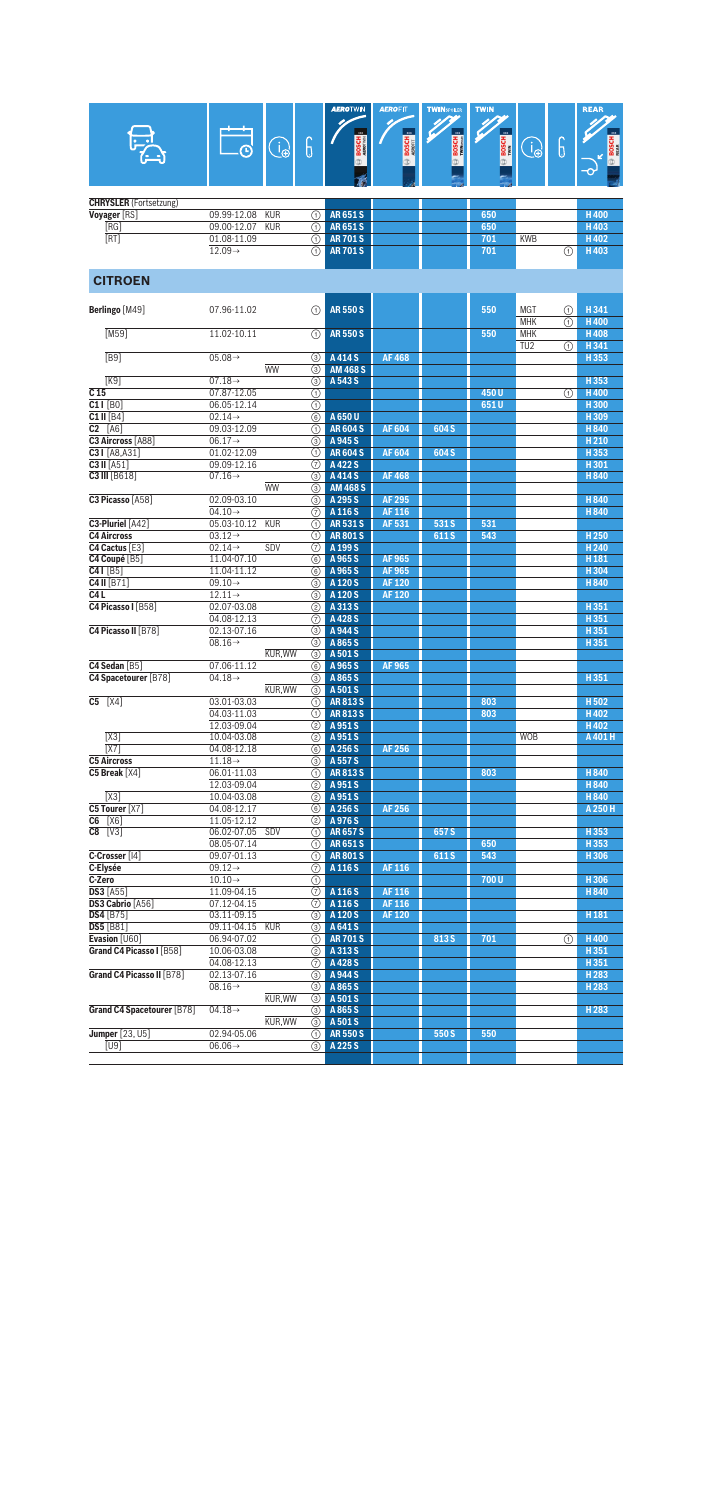|                                                |                                    |                                 |                    | <b>AEROTWIN</b>                  | <b>AEROFIT</b>          | <b>TWINSPOILER</b> | <b>TWIN</b>                     |                          |          | <b>REAR</b>         |
|------------------------------------------------|------------------------------------|---------------------------------|--------------------|----------------------------------|-------------------------|--------------------|---------------------------------|--------------------------|----------|---------------------|
|                                                |                                    |                                 |                    |                                  |                         |                    |                                 |                          |          |                     |
|                                                |                                    | $\widehat{\mathbb{d}_{\oplus}}$ | 6                  | <b>BOSCH</b>                     | <b>BOSCH</b>            | <b>BOSCH</b>       | <b>BOSCH</b>                    | B                        | 6        |                     |
|                                                |                                    |                                 |                    |                                  |                         |                    |                                 |                          |          |                     |
|                                                |                                    |                                 |                    |                                  |                         |                    |                                 |                          |          |                     |
| Jumpy [U64]<br>[G9]                            | 10.95-01.07<br>02.07-01.17         |                                 | ①<br>(1)           | <b>AR701S</b><br><b>AR701S</b>   |                         | 706 S              | 701<br>701                      | <b>MGT</b>               |          | H353                |
|                                                |                                    |                                 |                    |                                  |                         |                    |                                 | <b>MHK</b>               |          | H412                |
|                                                |                                    |                                 |                    |                                  |                         |                    |                                 | MHK, WW, APE             |          | H403                |
| K <sub>0</sub>                                 | $03.16 \rightarrow$                | <b>KUR</b>                      | $\circled7$        | A 426 S                          |                         |                    |                                 | <b>MGT</b><br><b>MHK</b> |          | H840<br>H353        |
| Nemo [A9]                                      | $02.08 \rightarrow$                |                                 | (7)                | A426S                            |                         |                    |                                 |                          |          | H371                |
| Saxo [S8]                                      | 10.99-09.03                        |                                 | (T)                | <b>AR502S</b>                    | <b>AF502</b>            | 502 S              | 502                             |                          |          | H353                |
| SpaceTourer [KO]                               | $03.16 \rightarrow$                | <b>KUR</b>                      | $\circled7$        | A 426 S                          |                         |                    |                                 | <b>MGT</b><br><b>MHK</b> |          | <b>H840</b><br>H353 |
| Xantia [X2]                                    | 10.97-12.01                        |                                 | ⋒                  | <b>AR606S</b>                    |                         | 607S               |                                 |                          | O        | H450                |
| <b>Xantia Break</b> [X2]                       | 12.99-12.01                        |                                 | (1)                | <b>AR606S</b>                    |                         | 607 S              |                                 |                          |          | H353                |
| Xsara [N6.N7]                                  | 07.97-12.05                        |                                 | (T)                | <b>AR551S</b>                    | AF 532                  | 551S               | 551                             |                          | ⋒        | H450                |
| Xsara Break [N6,N7]                            | 10.97-03.10                        |                                 | ∩                  | <b>AR551S</b>                    | AF 532                  | 551S               | 551                             |                          |          | H402                |
| Xsara Coupé [N6,N7]<br>Xsara Picasso [N68]     | 07.97-12.05<br>01.00-09.05         |                                 | の<br>⋒             | <b>AR551S</b><br><b>AR651S</b>   | AF 532                  | 551S               | 551<br>650                      |                          | ⋒        | H450<br>H402        |
|                                                | 10.05-04.10                        |                                 | (2)                | A079S                            | <b>AF948</b>            |                    |                                 |                          |          | H402                |
|                                                |                                    |                                 |                    |                                  |                         |                    |                                 |                          |          |                     |
| <b>CUPRA (SEAT)</b>                            |                                    |                                 |                    |                                  |                         |                    |                                 |                          |          |                     |
| Formentor [KM7]                                | $08.20 \rightarrow$                |                                 |                    |                                  |                         |                    |                                 |                          |          | A 282 H             |
| <b>DACIA</b>                                   |                                    |                                 |                    |                                  |                         |                    |                                 |                          |          |                     |
|                                                |                                    |                                 |                    |                                  |                         |                    |                                 |                          |          |                     |
| Dokker [FE/KE]                                 | 07.12-05.15<br>$06.15 \rightarrow$ |                                 | ∩<br>12            | <b>AR552S</b><br>A 109 S         | <b>AF552</b>            |                    | 552                             | L <sub>26</sub><br>L29   |          | H801<br>H840        |
| Duster [HS]                                    | 10.09-05.12                        |                                 | ⋒                  | <b>AR500S</b>                    | <b>AF500</b>            |                    | 500                             | L30                      |          | H301                |
|                                                | 06.12-10.14                        |                                 | ①                  | <b>AR500S</b>                    | <b>AF500</b>            |                    | 500                             | L34                      |          | H353                |
|                                                | 11.14-11.16                        |                                 | ⋒                  | <b>AR604S</b>                    | <b>AF604</b>            | 604 S              |                                 | L34                      |          | H353                |
| [HM]                                           | 12.16-05.18                        |                                 | 12                 | A 312 S                          |                         |                    |                                 | L34                      |          | H353                |
| Lodgy                                          | $01.18 \rightarrow$<br>03.12-04.15 |                                 | 7<br>⋒             | A 173 S<br><b>AR552S</b>         | <b>AF552</b>            |                    | 552                             |                          |          | H840<br>H840        |
|                                                | $05.15 \rightarrow$                |                                 | 12                 | A 109 S                          |                         |                    |                                 |                          |          | H840                |
| Logan $I$ [LS]                                 | 07.04-12.15                        |                                 | ⋒                  | <b>AR500S</b>                    | <b>AF500</b>            |                    | 500                             |                          |          |                     |
| Logan II $[L8]$                                | 08.12-02.15                        |                                 | ∩                  | <b>AR551S</b>                    | AF 532                  |                    | 551                             |                          |          |                     |
| Logan MCV I [KS/FS]                            | $03.15 \rightarrow$<br>01.07-12.15 |                                 | 7<br>⋒             | A 173 S<br><b>AR500S</b>         | <b>AF500</b>            |                    | 500                             |                          |          | H353                |
| Logan MCV II [K8]                              | 03.13-02.15                        |                                 | ⊕                  | <b>AR551S</b>                    | AF 532                  |                    | 551                             |                          |          | H840                |
|                                                | $03.15 \rightarrow$                |                                 | 7                  | A 173 S                          |                         |                    |                                 |                          |          | H 840               |
| Logan Pick-Up [US]                             | 01.07-12.15                        |                                 | ①                  | <b>AR500S</b>                    | <b>AF500</b>            |                    | 500                             |                          |          |                     |
| Sandero I [BS]<br>Sandero II [B8]              | 06.08-12.15<br>08.12-02.15         |                                 | ⋒<br>⋒             | <b>AR 500 S</b><br><b>AR551S</b> | <b>AF 500</b><br>AF 532 |                    | 500<br>551                      |                          |          | H402<br>H840        |
|                                                | $03.15 \rightarrow$                |                                 | 7                  | A 173 S                          |                         |                    |                                 |                          |          | H840                |
| <b>Serie 1300</b>                              | 01.79-06.04                        |                                 | $\overline{\odot}$ |                                  |                         |                    | 400                             |                          | $\odot$  | H400                |
| Solenza                                        | 04.03-04.05                        |                                 | ⋒                  | <b>AR450S</b>                    |                         | 450 S              | 450                             |                          |          |                     |
| <b>Super Nova</b>                              | 10.00-09.03                        |                                 | ∩                  | <b>AR500S</b>                    |                         | 500 S              | 500                             |                          |          |                     |
| <b>DAEWOO</b>                                  |                                    |                                 |                    |                                  |                         |                    |                                 |                          |          |                     |
| Cielo                                          | 08.94-03.01                        |                                 | (1)                | <b>AR450S</b>                    |                         | 450 S              | 450                             |                          |          |                     |
| <b>Evanda</b>                                  | 03.03-01.05                        |                                 | (T)                | <b>AR551S</b>                    |                         | 551S               | 551                             |                          |          |                     |
| Gentra                                         | 09.05-02.11                        |                                 | (1)                | <b>AR728S</b>                    | AF 554                  | 728 <sub>S</sub>   | 727                             |                          |          |                     |
| Kalos [KLAS]<br>Kalos Hatchback [KLAS]         | 09.02-01.05                        |                                 | ∩                  | <b>AR552S</b>                    | AF 552                  |                    | 552                             |                          |          |                     |
| Lacetti [KLAN]                                 | 09.02-01.05<br>03.04-01.05         |                                 | ⋒<br>⋒             | <b>AR 552 S</b><br><b>AR728S</b> | AF 552<br>AF 554        | 728 <sub>S</sub>   | 552<br>727                      |                          | (1)<br>⋒ | H380<br>H450        |
| Lanos [KLAT]                                   | 11.96-09.03                        |                                 | ⊕                  | <b>AR480S</b>                    | <b>AF480</b>            | 480 S              | 480                             |                          |          |                     |
| Lanos Hatchback [KLAT]                         | 11.96-09.03                        |                                 | ∩                  | <b>AR480S</b>                    | <b>AF480</b>            | 480 S              | 480                             |                          | ⋒        | H480                |
| Leganza [KLAV, V100]                           | 03.97-12.02                        |                                 | (1)                | <b>AR551S</b>                    |                         | 551S               | 551                             |                          |          |                     |
| Matiz [KLYA, M100]<br><b>Matiz Creative</b>    | 04.98-01.05<br>09.09-08.15         |                                 | ⊕<br>⋒             | <b>AR 534 S</b><br>AR 553 S      | AF 534                  |                    | 534<br>577                      |                          | ⋒        | H341                |
| <b>Nexia</b>                                   | $01.95 \rightarrow$                |                                 | ⊕                  | <b>AR450S</b>                    |                         | 450 S              | 450                             |                          | ①        | H450                |
| Nubira [KLAN, J200]                            | 10.99-01.05                        |                                 | ⋒                  | <b>AR728S</b>                    | AF 554                  | 728 S              | 727                             |                          |          |                     |
| ➁<br>⊚<br>⊕                                    |                                    | ⑤                               | ◉                  | ℗                                | ◉                       |                    | xxx                             | <b>XXX</b>               |          |                     |
|                                                |                                    |                                 |                    |                                  |                         |                    |                                 |                          |          |                     |
|                                                |                                    |                                 |                    |                                  |                         |                    | <b>HCSOB</b><br><b>AEROTWIN</b> | <b>BOSCH</b>             |          |                     |
| ◉<br>⑽                                         | (12)                               | (13)                            |                    |                                  |                         |                    |                                 |                          |          |                     |
|                                                |                                    |                                 |                    |                                  |                         |                    |                                 |                          | AEROFIT  |                     |
|                                                |                                    |                                 |                    |                                  |                         |                    |                                 |                          |          |                     |
| DAEWOO · DAIHATSU · DODGE · DS · E.GO · FIAT > |                                    |                                 |                    |                                  |                         |                    | Î                               | Î                        |          |                     |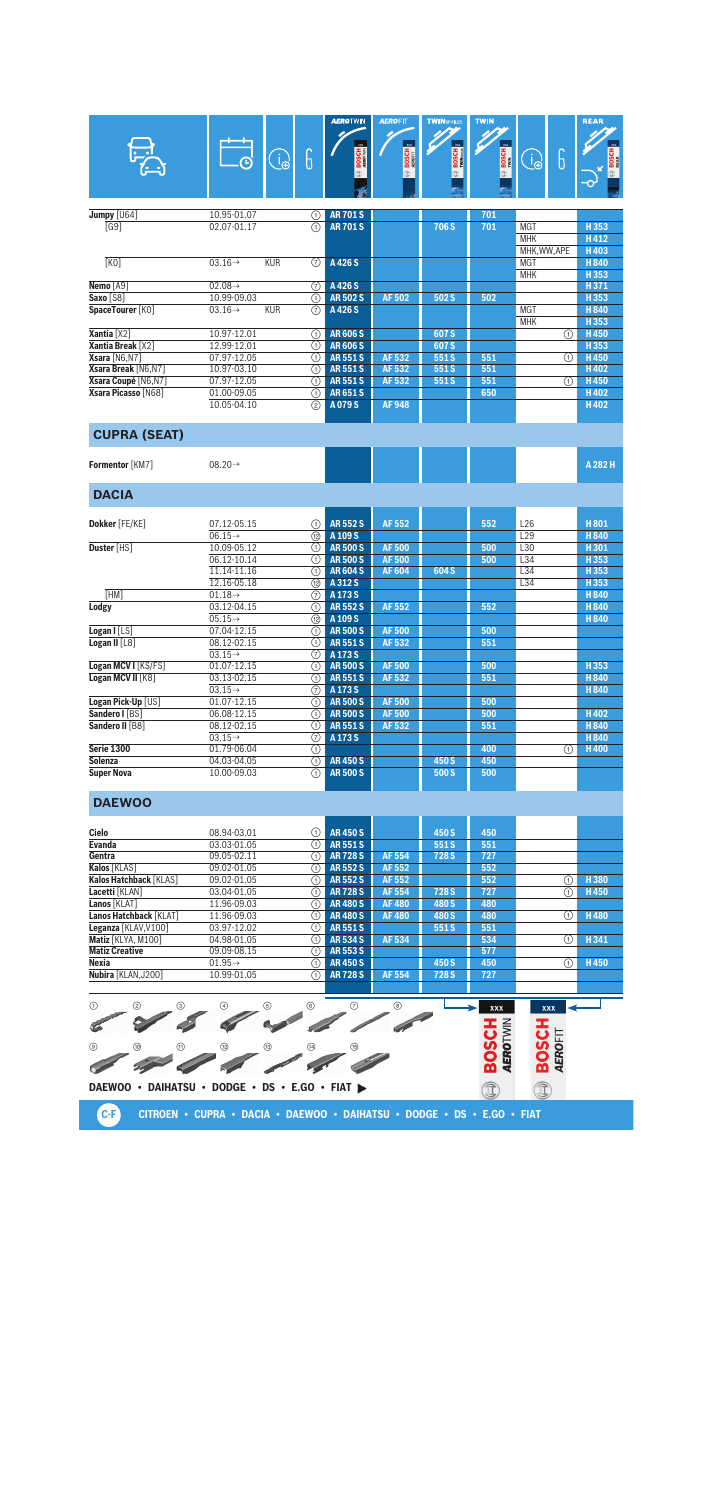| <u>—</u><br>Е               | ∩                   | J   | <b>AEROTWIN</b><br>$x\alpha$<br><b>BOSCH</b> | <b>AEROFIT</b><br>$x\alpha$<br><b>BOSCH</b> | <b>TWINSPOJLER</b><br>$\overline{\mathbf{m}}$<br><b>BOSCH</b> | <b>TWIN</b><br>$\overline{\mathbf{X}}$<br><b>BOSCH</b> | 'A | ◠<br>U | <b>REAR</b><br>$n\mathbf{x}$<br><b>BOSCH</b><br>$\overline{\mathbf{C}}$ |
|-----------------------------|---------------------|-----|----------------------------------------------|---------------------------------------------|---------------------------------------------------------------|--------------------------------------------------------|----|--------|-------------------------------------------------------------------------|
| <b>DAEWOO</b> (Fortsetzung) |                     |     |                                              |                                             |                                                               |                                                        |    |        |                                                                         |
| <b>Nubira Station Wagon</b> | 08.99-01.05         | (1) | <b>AR728S</b>                                | AF 554                                      | 728 S                                                         | 727                                                    |    |        |                                                                         |
| [KLAN, J200]                |                     |     |                                              |                                             |                                                               |                                                        |    |        |                                                                         |
| Rezzo [KLAU]                | 09.00-01.05         | ⋒   | <b>AR604S</b>                                | <b>AF604</b>                                | 607 S                                                         |                                                        |    | Ŧ      | H380                                                                    |
| <b>Sens [TF698]</b>         | $01.02 \rightarrow$ | (1) | <b>AR480S</b>                                | <b>AF480</b>                                | 480 S                                                         | 480                                                    |    |        |                                                                         |
| Tico [KLY3]                 | 06.91-01.05         | ⊕   |                                              |                                             |                                                               | 400                                                    |    |        | H341                                                                    |
|                             |                     |     |                                              |                                             |                                                               |                                                        |    |        |                                                                         |

<u>**11341**<br>WW ① H340</u>

| <b>DAIHATSI</b> |  |  |
|-----------------|--|--|
|                 |  |  |
|                 |  |  |

| Charade [NSP90]      | $03.11 \rightarrow$        | ∩ | <b>AR605S</b> | AF 605       |       | 605              |            |   | H304             |
|----------------------|----------------------------|---|---------------|--------------|-------|------------------|------------|---|------------------|
| Cuore [L7]           | 10.98-03.03<br>FAS         | ⊕ |               |              |       | 450U             | <b>KUR</b> | ⋒ | H <sub>282</sub> |
|                      | <b>BEI</b>                 | ➀ |               |              |       | 380U             | KUR.WW     | ⋒ | H <sub>280</sub> |
| [L2]                 | $03.03 \rightarrow$<br>FAS | ⊕ |               |              |       | 530U             |            |   | H309             |
|                      | <b>BEI</b>                 | ⋒ |               |              |       | H <sub>282</sub> |            |   |                  |
| Gran Move [G3]       | 11.96-07.02                | ⋒ | <b>AR5335</b> | <b>AF531</b> | 533 S | 533              |            | ∩ | H341             |
|                      |                            |   |               |              |       |                  | WW         | ∩ | H340             |
| <b>Hijet Pick-up</b> | $12.92 \rightarrow$        | ⊕ |               |              |       | 400              |            |   |                  |
| <b>Hijet Van</b>     | $12.92 \rightarrow$        | ➀ |               |              |       | 400              |            |   |                  |
| <b>Materia</b>       | $09.06\rightarrow$         | ⊕ | <b>AR503S</b> | AF 502       |       | 503              |            |   | H309             |
| <b>Move</b>          | 08.95-09.02<br>FAS         | ⊕ |               |              |       | 420U             |            |   |                  |
|                      | <b>BEI</b>                 | ⊚ |               |              |       | 380U             |            |   |                  |
| <b>Rocky</b>         | 03.93-03.02                | ⊕ |               |              |       | 400              |            |   |                  |
| Sirion I [M1]        | 04.98-07.04                | ⋒ | <b>AR566S</b> |              | 481 S | 481              | <b>KUR</b> | ⋒ | H <sub>282</sub> |
|                      |                            |   |               |              |       |                  | KUR.WW     | ⋒ | H <sub>280</sub> |
| Sirion II [M3]       | $10.04 \rightarrow$        | ⊕ |               |              |       | 361              |            |   | H352             |
| Terios [J1]          | FAS<br>03.97-12.05         | ➀ |               |              |       | 500U             | <b>KUR</b> | ∩ | H <sub>282</sub> |
|                      | <b>BEI</b>                 | ➀ |               |              |       | 380U             | KUR, WW    | ∩ | H <sub>280</sub> |
| [J2]                 | $01.06 \rightarrow$        | ⋒ | <b>AR531S</b> | AF 531       | 531 S | 531              |            |   | H307             |
| Trevis [L6]          | $08.06 \rightarrow$        | ⊕ |               |              |       | 361              |            |   |                  |
| <b>YRV</b> [M2]      | 08.00-07.05                | ⋒ | <b>AR553S</b> |              |       | 553              |            |   | H309             |
|                      |                            |   |               |              |       |                  |            |   |                  |

## **DODGE**

| <b>Avenger</b> [JS] | <b>KUR</b><br>09.07-08.11 | (1)      | <b>AR801S</b>   |              |       |     |            |     |                  |
|---------------------|---------------------------|----------|-----------------|--------------|-------|-----|------------|-----|------------------|
| Caliber [P3]        | 01.06-08.09               | (1)      | <b>AR601S</b>   | AF 601       | 601 S | 612 |            | 1)  | H <sub>282</sub> |
|                     |                           |          |                 |              |       |     | WW         | 11  | H <sub>280</sub> |
| <b>FPMT</b>         | $09.06\rightarrow$        | (1)      | <b>AR601S</b>   | AF 601       |       | 612 |            |     |                  |
| Caravan [NS]        | 09.94-08.03               | [1]      | AR651S          |              |       | 650 |            | 1)  | H450             |
| [RS]                | 09.00-08.07               | (1)      | AR651S          |              |       | 650 |            | (1) | H400             |
| Durango [HB]        | 09.03-08.06<br><b>KUR</b> |          | <b>AR701S</b>   |              |       | 701 |            |     |                  |
| [WD]                | 09.10-08.15               | (1)      | <b>AR550S</b>   |              | 551 S |     |            |     | H 307            |
| Grand Caravan [RT]  | 09.07-11.09               | (1)      | <b>AR701S</b>   |              |       | 701 | <b>KWB</b> |     | H402             |
|                     | $12.09\rightarrow$        | 〔1〕      | <b>AR701S</b>   |              |       | 701 |            | (1) | H403             |
| Journey [JC]        | $09.08 \rightarrow$       | (1)      | <b>AR604S</b>   | <b>AF604</b> | 604 S |     |            |     | H 309            |
| Magnum $[LX]$       | 09.04-08.08               | (1)      | <b>AR 550 S</b> |              | 550 S | 550 |            |     |                  |
| Nitro [KA]          | 09.06-08.11               | $^{(1)}$ | <b>AR480S</b>   | <b>AF480</b> | 480 S | 480 |            |     |                  |
|                     |                           |          |                 |              |       |     |            |     |                  |

#### **DS (CITROEN)**

| $DS3$ [A55]             | $05.15 \rightarrow$ |            | $\odot$ A 116 S  |        |  | H 840            |
|-------------------------|---------------------|------------|------------------|--------|--|------------------|
| <b>DS3 Cabrio [A56]</b> | $05.15 \rightarrow$ |            | $\circ$ A 116 S  |        |  |                  |
| DS3 Crossback [D34]     | $01.19\rightarrow$  |            | <b>3</b> A 295 S | AF 295 |  | H <sub>240</sub> |
| <b>DS4</b> [B75]        | $10.15 \rightarrow$ |            | <b>3</b> A 120 S |        |  | H <sub>181</sub> |
| <b>DS5 [B81]</b>        | $02.15 \rightarrow$ | <b>KUR</b> | <b>3</b> A 641 S |        |  |                  |
| $\overline{DS7}$        | $09.17 \rightarrow$ |            | <b>3</b> A 557 S |        |  | H 304            |
|                         |                     |            |                  |        |  |                  |

#### **E.GO**

| Life                | $05.18 \rightarrow$ |            | (1)           | <b>AR 552 S</b>                | AF 552 | 552 | <b>KUR</b> | (1) | H <sub>282</sub> |
|---------------------|---------------------|------------|---------------|--------------------------------|--------|-----|------------|-----|------------------|
| <b>FIAT</b>         |                     |            |               |                                |        |     |            |     |                  |
| 124 Spider [348]    | $03.16 \rightarrow$ | <b>KUR</b> | (1)<br>11     | <b>AR451S</b><br><b>AR450S</b> |        | 450 |            |     |                  |
| $500$ [312]         | $07.07 \rightarrow$ |            | ③             | A 299 S                        | AF 299 |     |            |     | H 840            |
| <b>500 EV [CFF]</b> | $03.12 \rightarrow$ |            | f 11          | <b>AR605S</b>                  | AF 605 | 605 |            |     |                  |
| 500C [312]          | $07.09 \rightarrow$ |            | (3)           | A 299 S                        | AF 299 |     |            |     |                  |
| 500L [199CFA]       | $09.12 \rightarrow$ |            | (3)           | A432 S                         | AF 466 |     |            |     | H840             |
|                     |                     | <b>WW</b>  | $\circled{3}$ | <b>AM 466 S</b>                |        |     |            |     |                  |
|                     |                     |            |               |                                |        |     |            |     |                  |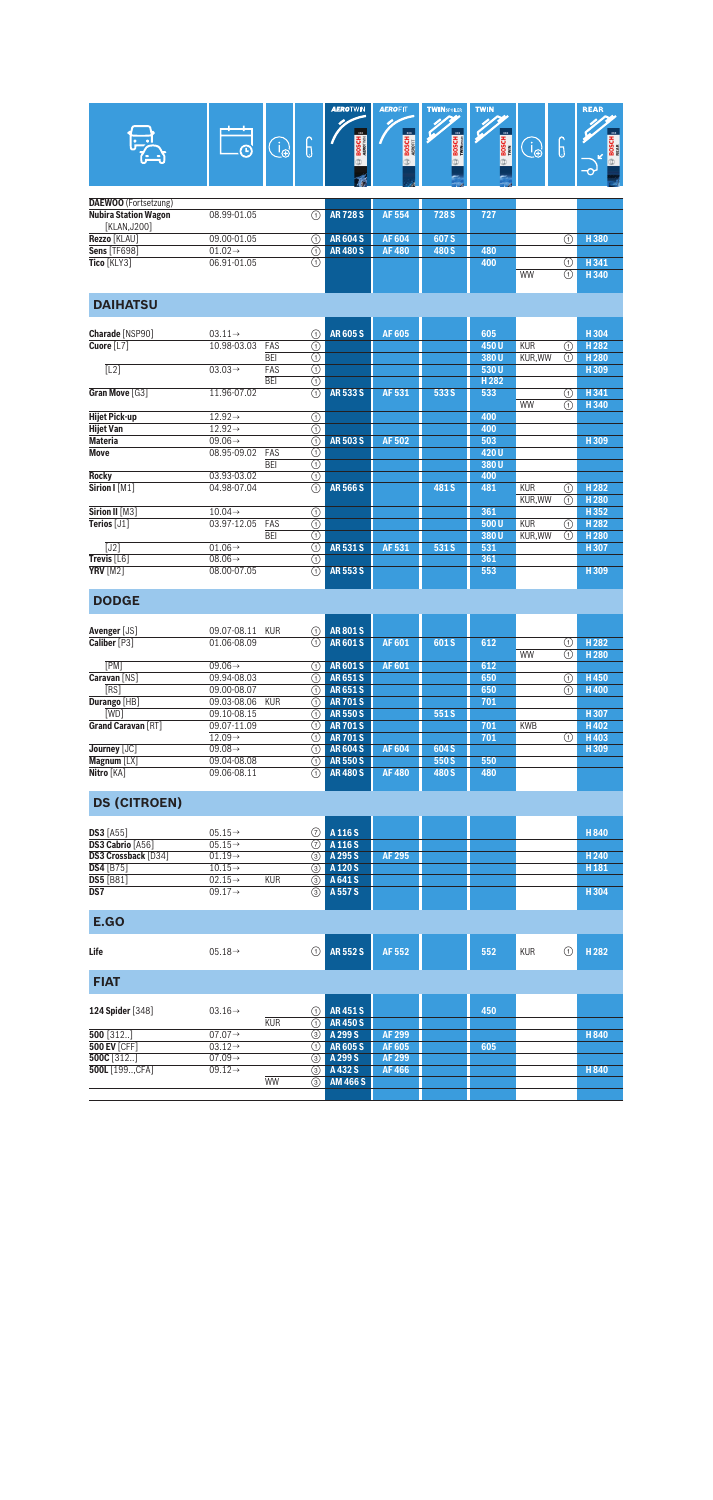|                                 |                     |                                 |               | <b>AEROTWIN</b> | <b>AEROFIT</b> | <b>TWINSPOLER</b> | <b>TWIN</b>              |                 | <b>REAR</b>      |
|---------------------------------|---------------------|---------------------------------|---------------|-----------------|----------------|-------------------|--------------------------|-----------------|------------------|
|                                 |                     |                                 |               |                 |                |                   |                          |                 |                  |
|                                 |                     |                                 |               | $\infty$        |                |                   |                          |                 |                  |
|                                 |                     | $\widehat{\mathbb{d}_{\oplus}}$ | 6             | <b>BOSCH</b>    | <b>BOSCH</b>   | <b>BOSCH</b>      | <b>BOSCH</b>             | 6<br>ြု         |                  |
|                                 |                     |                                 |               |                 |                |                   |                          |                 |                  |
|                                 |                     |                                 |               |                 |                |                   |                          |                 |                  |
|                                 |                     |                                 |               |                 |                |                   |                          |                 |                  |
| 500X [334]                      | $11.14\rightarrow$  |                                 | (3)           | A 137 S         |                |                   |                          |                 | <b>H840</b>      |
|                                 |                     | ORO, KUR                        | 3             | A 583 S         |                |                   |                          |                 |                  |
| <b>Albea</b> [172]              | 01.02-12.12         |                                 | ⋒             |                 |                |                   | 576                      |                 |                  |
| Barchetta [183.]                | 01.95-02.05         |                                 | ⋒             | <b>AR480S</b>   | <b>AF480</b>   |                   | 480                      |                 |                  |
| <b>Brava</b> [182]              | 10.95-12.01 FFB     |                                 | ⋒             | <b>AR551S</b>   | AF 532         |                   | 551                      |                 |                  |
| <b>Bravo</b> [182]              | $10.95 - 09.01$     | <b>FFB</b>                      | (1)           | <b>AR551S</b>   | AF 532         |                   | 551                      | <b>WGK</b>      | Z 361            |
| [198]                           | 03.07-12.14         |                                 | 3             | A 187 S         | <b>AF 187</b>  |                   |                          |                 | H840             |
| Croma [194]                     | 06.05-12.10         |                                 | (2)           | A094S           |                |                   |                          |                 |                  |
| <b>Doblo</b> $[223]$            | 07.00-08.16         | <b>KUR</b>                      | ⋒             | <b>AR531S</b>   | AF 531         | 531 S             | 531                      | <b>WOB</b>      | H356             |
| [263.]                          | $02.10 \rightarrow$ |                                 | 3             | A 295 S         | <b>AF 295</b>  |                   |                          | <b>MHK</b><br>6 | A 381 H          |
| Doblo Cargo [223]               | 07.00-12.10         | <b>KUR</b>                      | ⋒             | <b>AR531S</b>   | AF 531         | 531 S             | 531                      | <b>WOB</b>      | H356             |
|                                 |                     |                                 |               |                 |                |                   |                          | <b>MGT</b><br>O | H400             |
| [263.]                          | $02.10 \rightarrow$ |                                 | 3             | A 295 S         | <b>AF 295</b>  |                   |                          | <b>MGT</b><br>⋒ | H400             |
|                                 |                     |                                 |               |                 |                |                   |                          | <b>MHK</b><br>6 | A 381 H          |
| [223.]                          | 12.10-08.16         | <b>KUR</b>                      | ⋒             | <b>AR531S</b>   | AF 531         | 531 S             | 531                      | <b>WOB</b>      | H356             |
| Ducato [230;231;232;234]        | 03.94-03.02         |                                 | ⋒             | <b>AR550S</b>   |                | 550 S             | 550                      |                 |                  |
| [243;244;245;247]               | 04.02-08.06         |                                 | ⋒             | <b>AR550S</b>   |                | 550 S             | 550                      |                 |                  |
| [250; 251; 290]                 | $06.06 \rightarrow$ |                                 | 3             | A 225 S         |                |                   |                          |                 |                  |
| [243;244;245;247]               | 08.06-12.11         |                                 | ⋒             |                 |                | 550 S             | 550                      |                 |                  |
| Egea                            | $11.15 \rightarrow$ |                                 | $\circled{3}$ | A414S           | <b>AF468</b>   |                   |                          |                 |                  |
|                                 |                     | WW                              | ③             | <b>AM 468 S</b> |                |                   |                          |                 |                  |
| Fiorino '07 [225]               | $12.07 \rightarrow$ |                                 | 7             | A426S           |                |                   |                          |                 | H371             |
| Fiorino '93 [255]               | 09.93-12.01         |                                 | ⋒             |                 |                |                   | 450U                     |                 |                  |
| Freemont [JC]                   | 06.11-12.15         |                                 | ⋒             | <b>AR607S</b>   | <b>AF607</b>   | 607S              |                          |                 | H309             |
| <b>Fullback</b>                 | $05.16 \rightarrow$ | <b>KUR</b>                      | ⋒             | <b>AR531S</b>   | AF 531         |                   | 531                      |                 |                  |
| Grande Punto [199]              | 10.05-12.11         |                                 | 6             | <b>AM 466 S</b> | <b>AF466</b>   |                   |                          |                 | H301             |
| <b>Idea</b> [350]               | 01.04-12.05         | FFB                             | ⋒             | <b>AR989S</b>   | AF 552         |                   | 601                      | <b>WGK</b>      | Z 361            |
|                                 | 01.06-03.08         |                                 | ⋒             |                 |                |                   | 577                      | <b>WGK</b>      | Z 361            |
|                                 | 04.08-12.12         |                                 | 3             | A420S           |                |                   |                          | WGK             | Z 361            |
| Linea [323]                     | $03.07 \rightarrow$ |                                 | 6             | <b>AM 466 S</b> | <b>AF466</b>   |                   |                          |                 |                  |
| Marea [185]                     | 10.96-12.02         | FFB                             | (1)           | <b>AR728S</b>   | AF 554         | 728 <sub>S</sub>  | 727                      | <b>WGK</b>      | Z 361            |
| <b>Marengo</b> [285]            | 01.97-09.02         | <b>FFB</b>                      | ⋒             | <b>AR728S</b>   | <b>AF554</b>   | 728 <sub>S</sub>  | 727                      | <b>WGK</b>      | Z 361            |
| Multipla [186]                  | 01.99-12.05         |                                 | ⋒             | <b>AR801S</b>   |                |                   | 608                      | <b>WGK</b>      | Z 361            |
|                                 | 01.06-12.10         |                                 | 6             | A 410 S         |                |                   |                          | <b>WGK</b>      | Z 361            |
|                                 |                     | <b>KUR</b>                      | 6             | A 966 S         |                |                   |                          |                 |                  |
| Palio [178.]                    | 03.98-12.11         | FFB                             | ⋒             |                 |                |                   | 576                      | <b>WGK</b>      | Z 361            |
| Palio Weekend [178]             | 09.97-12.08         |                                 | ⋒             |                 |                |                   | 576                      | <b>WGK</b>      | Z 361            |
| Panda [141]                     | 01.93-09.03         |                                 | ⋒             |                 |                |                   | 400U                     | <b>WGK</b>      | Z 361            |
| $\overline{1}$ 69]              | 10.03-12.12         | FFB                             | ⋒             | <b>AR989S</b>   | <b>AF552</b>   |                   | 601                      | <b>WGK</b>      | Z 361            |
| [312.]                          | $02.12 \rightarrow$ |                                 | ③             | A 292 S         | <b>AF 295</b>  |                   |                          |                 | <b>H840</b>      |
| Punto [188]                     | 07.99-12.10         | FFB,KUR                         | ⋒             | <b>AR531S</b>   | AF 531         | 531 S             | 531                      | WGK             | Z 361            |
| [199.]                          | $01.12 \rightarrow$ |                                 | 6             | <b>AM 466 S</b> | <b>AF466</b>   |                   |                          |                 | H301             |
| <b>Punto Evo</b> [199]          | 10.09-12.12         |                                 | 6)            | <b>AM 466 S</b> | <b>AF466</b>   |                   |                          |                 | H301             |
| Punto Grande [199]              | 10.05-12.11         |                                 | 6             | <b>AM 466 S</b> | <b>AF466</b>   |                   |                          |                 | H301             |
| <b>Punto VAN</b> [288]          | 05.99-12.10         | FFB, KUR                        | $\odot$       | <b>AR531S</b>   | AF 531         | 531 S             | 531                      | WGK             | Z 361            |
| Qubo [300]                      | 09.08 $\rightarrow$ |                                 | ℗             | A 426 S         |                |                   |                          |                 | H371             |
| Scudo [222]                     | 10.95-01.07         |                                 | ⋒             | <b>AR701S</b>   |                |                   | 701                      |                 |                  |
| $[272.]$                        | 01.07-04.16         |                                 |               | <b>AR 701 S</b> |                | 706 S             | 701                      | <b>MGT</b>      | H353             |
|                                 |                     |                                 | (1)           |                 |                |                   |                          | <b>MHK</b>      |                  |
|                                 |                     |                                 |               |                 |                |                   |                          | MHK.WW.APE      | H412<br>H403     |
|                                 |                     |                                 |               |                 | <b>AF654</b>   |                   |                          |                 |                  |
| Sedici [189.]<br>Seicento [187] | 05.06-12.14         |                                 | (1)<br>⋒      | <b>AR654S</b>   | <b>AF480</b>   | 480 S             | 654<br>480               | <b>WGK</b>      | H <sub>250</sub> |
|                                 | 03.98-12.10         |                                 |               | <b>AR480S</b>   |                |                   |                          |                 | Z 361            |
| Siena [178]<br>Stilo [192]      | 04.97-12.01         |                                 | ⋒             |                 | AF 531         |                   | 576                      |                 |                  |
|                                 | 10.01-06.05         | <b>KUR</b><br>BGO               | ⋒<br>⋒        | <b>AR531S</b>   |                | 531 S<br>584 S    | 531                      | WGK             | Z 361            |
|                                 |                     |                                 |               |                 |                |                   |                          |                 |                  |
|                                 | 07.05-12.07         |                                 | 6             | A 408 S         | <b>AF461</b>   |                   |                          | WGK             | Z 361            |
|                                 |                     | <b>KUR</b>                      | 6             | A 696 S         |                |                   |                          |                 |                  |
|                                 |                     | <b>KUR, WW</b>                  | 6             | <b>AM 461 S</b> |                |                   |                          |                 |                  |
| Stilo Multi Wagon [192]         | 10.02-06.05         | <b>KUR</b>                      | ⊕             | AR 531 S        | AF 531         | 531 S             | 531                      |                 | H353             |
|                                 |                     | <b>BGO</b>                      | ⋒             |                 |                | 584 S             |                          |                 |                  |
|                                 | 07.05-12.07         |                                 | 6             | A 408 S         | <b>AF461</b>   |                   |                          |                 | H353             |
|                                 |                     | <b>KUR</b>                      | 6             | A 696 S         |                |                   |                          |                 |                  |
|                                 |                     | KUR, WW                         | 6             | <b>AM 461 S</b> |                |                   |                          |                 |                  |
| <b>Strada</b> [278]             | 03.99-12.11         |                                 | ⋒             |                 |                |                   | 576                      |                 |                  |
| Talento '16 [296]               | $06.16 \rightarrow$ |                                 | 3             | A 309 S         | <b>AF467</b>   |                   |                          | <b>MGT</b>      | H402             |
|                                 |                     | WW                              | (3)           | <b>AM 467 S</b> |                |                   |                          | <b>MHK</b>      | A 404 H          |
| ⊚<br>⊕<br>②                     | ④                   | 5                               | ◉             | ℗               | ◉              |                   |                          |                 |                  |
|                                 |                     |                                 |               |                 |                |                   | xxx                      | <b>XXX</b>      |                  |
|                                 |                     |                                 |               |                 |                |                   | <b>BOSCH</b><br>AEROTWIN | <b>BOSCH</b>    |                  |
|                                 |                     |                                 |               |                 |                |                   |                          |                 |                  |
| ◉                               |                     | $\circled{3}$                   |               |                 |                |                   |                          |                 |                  |
|                                 |                     |                                 |               |                 |                |                   |                          | <b>AEROFIT</b>  |                  |
|                                 |                     |                                 |               |                 |                |                   |                          |                 |                  |
| FIAT >                          |                     |                                 |               |                 |                |                   | Î                        | Î               |                  |
|                                 |                     |                                 |               |                 |                |                   |                          |                 |                  |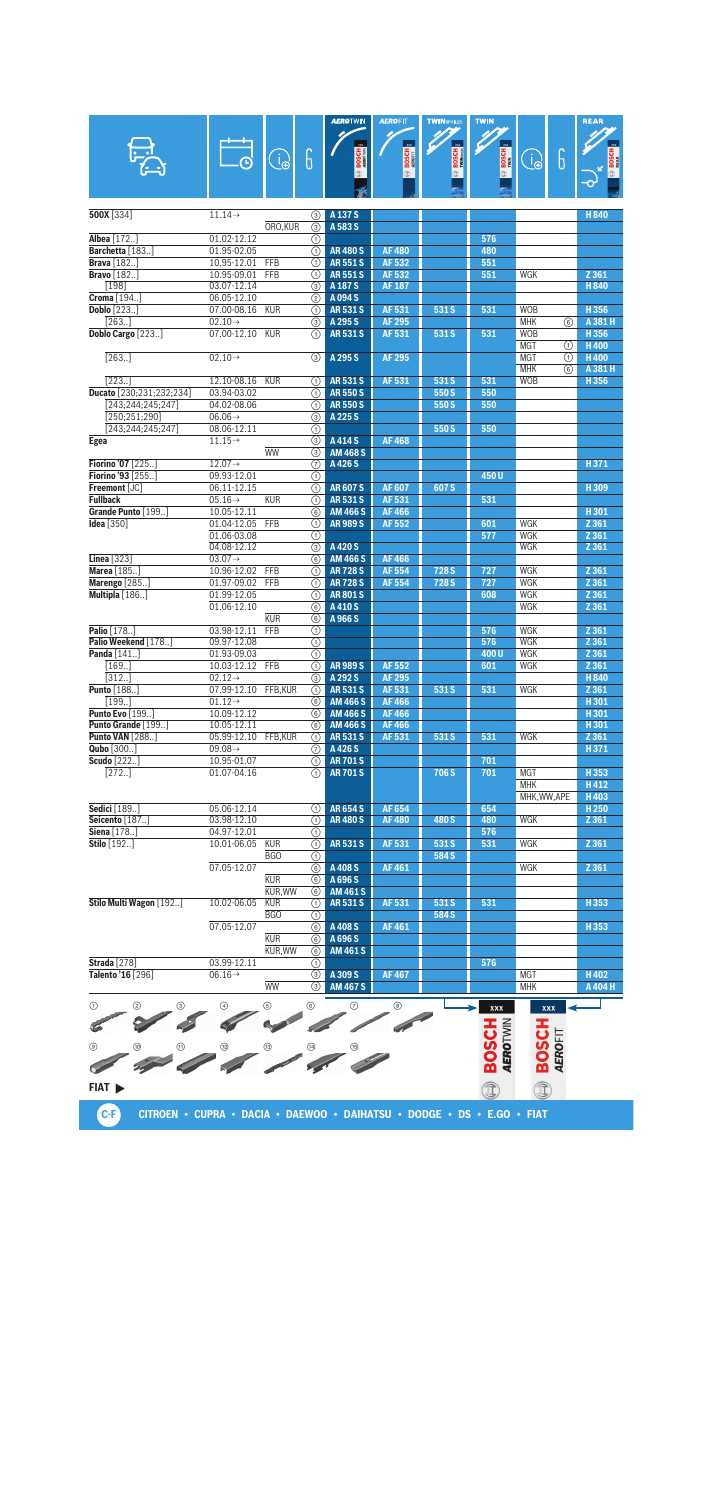|                                                  |                                    | $\bigcirc$ | 6                                             | <b>AEROTWIN</b><br>$\infty$<br><b>BOSCH</b> | <b>AEROFIT</b><br>BOSCH<br>AEROFIT | <b>TWINSPOLER</b><br><b>BOSCH</b> | <b>TWIN</b><br><b>BOSCH</b> | $\bigcirc$               | 6        | <b>REAR</b><br><b>BOSC</b>           |
|--------------------------------------------------|------------------------------------|------------|-----------------------------------------------|---------------------------------------------|------------------------------------|-----------------------------------|-----------------------------|--------------------------|----------|--------------------------------------|
| FIAT (Fortsetzung)                               |                                    |            |                                               |                                             |                                    |                                   |                             |                          |          |                                      |
| <b>Tipo</b> [356]                                | $11.15\rightarrow$                 | <b>WW</b>  | ⊚<br>③                                        | A414S<br><b>AM 468 S</b>                    | <b>AF468</b>                       |                                   |                             |                          |          |                                      |
| Tipo Hatchback [357]                             | $11.15\rightarrow$                 | <b>WW</b>  | ③<br>3                                        | A414S<br><b>AM 468 S</b>                    | <b>AF468</b>                       |                                   |                             |                          |          | H <sub>240</sub>                     |
| Tipo Station Wagon [358]                         | $06.16 \rightarrow$                | <b>WW</b>  | $\circled{3}$<br>③                            | A414S<br><b>AM 468 S</b>                    | <b>AF468</b>                       |                                   |                             |                          |          | H <sub>240</sub>                     |
| <b>Ulysse</b> [121                               | 09.94-09.02                        |            | ⋒                                             | <b>AR701S</b>                               |                                    | 813 S                             | 701                         |                          | ⋒        | H400                                 |
| [179.]                                           | 10.02-10.05<br>11.05-12.10         | SDV        | ⋒<br>の                                        | <b>AR657S</b><br><b>AR651S</b>              |                                    | 657 S                             | 650                         |                          |          | H353<br>H353                         |
| <b>Uno</b> $[158]$                               | 01.96-12.10                        |            | $\overline{\odot}$                            |                                             |                                    |                                   | 450U                        | <b>WGK</b>               |          | Z 361                                |
| <b>FORD</b>                                      |                                    |            |                                               |                                             |                                    |                                   |                             |                          |          |                                      |
| <b>B-MAX</b>                                     | $08.12 \rightarrow$                | <b>KUR</b> | 6                                             | A 641 S                                     |                                    |                                   |                             |                          |          | H301                                 |
| $C$ -MAX I $[07]$                                | 03.07-07.10                        |            | (2)                                           | A 951 S                                     | <b>AF467</b>                       |                                   |                             |                          | ⋒        | H <sub>282</sub>                     |
| $C-MAX II [11]$                                  | 08.10-03.15                        | <b>WW</b>  | ➁<br>6                                        | <b>AM 467 S</b><br>A 641 S                  | AF 965                             |                                   |                             | <b>FKR</b>               |          | H301                                 |
| [15]                                             | $04.15 \rightarrow$                | GSG        | 6                                             | A 213 S                                     |                                    |                                   |                             | <b>FLR</b><br><b>FKR</b> |          | H412<br>H301                         |
|                                                  |                                    | GSO        | 6                                             | A 641 S                                     |                                    |                                   |                             | <b>FLR</b>               |          | H412                                 |
| Ecosport $[14;18]$                               | 10.13-09.16                        |            | ⊕                                             | A081S                                       |                                    |                                   |                             | WW                       | ⊕<br>⋒   | H <sub>282</sub><br>H <sub>280</sub> |
|                                                  | 10.16-10.17                        |            | ⊚                                             | A 317 S                                     |                                    |                                   |                             | WW                       | ⋒<br>(1) | H <sub>282</sub><br>H <sub>280</sub> |
|                                                  | $11.17 \rightarrow$                |            | $\overline{\circ}$                            | A 317 S                                     |                                    |                                   |                             | WW,APE                   |          | A 283 H<br>A 281 H                   |
| Edge '16                                         | $01.16 \rightarrow$                |            | 6                                             | <b>AM 469 S</b>                             |                                    |                                   |                             |                          |          | A 380 H                              |
| Escort VII [95]<br><b>Escort VII Cabrio [95]</b> | 01.95-09.01<br>01.95-09.01         |            | ⊕<br>⊕                                        |                                             |                                    | 500 S<br>500 S                    | 500<br>500                  |                          | ⋒        | <b>H500</b>                          |
| <b>Escort VII Express</b> [95]                   | 01.95-09.01                        |            | $\overline{\textcircled{\scriptsize{1}}}$     |                                             |                                    | 500 S                             | 500                         |                          |          |                                      |
| <b>Escort VII Turnier [95]</b><br><b>Everest</b> | 01.95-09.01<br>03.09-12.14         |            | $\overline{\odot}$<br>$\overline{(\text{f})}$ | <b>AR450S</b>                               |                                    | 500 S                             | 500<br>450                  |                          | ⋒        | H341                                 |
| Explorer [EX]                                    | 01.91-08.01<br>$09.10 \rightarrow$ |            | ⋒<br>$\overline{6}$                           | A 212 S                                     |                                    |                                   | 450                         |                          |          | A 283 H                              |
|                                                  |                                    |            |                                               |                                             |                                    |                                   |                             | WW,APE                   |          | A 281 H                              |
| Fiesta IV/V [96]<br>Fiesta IV/V Courier [96]     | 10.95-12.02<br>10.95-12.02         |            | ⋒<br>⋒                                        | <b>AR480S</b><br><b>AR480S</b>              | <b>AF480</b><br><b>AF480</b>       | 480 S<br>480 S                    | 480<br>480                  |                          |          | H 503                                |
| Fiesta VI [02]                                   | 11.01-09.08                        |            | ⋒                                             | <b>AR552S</b>                               | AF 552                             | 552 S                             | 552                         | WW                       | ⋒<br>①   | H <sub>282</sub><br>H 595            |
| Fiesta VII [08]                                  | 07.08-11.12                        |            | ③                                             | A432S                                       | <b>AF466</b>                       |                                   |                             |                          |          | H304                                 |
| $[13]$                                           | $11.12 \rightarrow$                | <b>WW</b>  | 3<br>3                                        | <b>AM 466 S</b><br>A 414 S                  | <b>AF468</b>                       |                                   |                             |                          |          | H304                                 |
| Fiesta VIII [17]                                 | $05.17 \rightarrow$                | <b>WW</b>  | 3                                             | $\circ$ AM 468 S<br>A 404 S                 |                                    |                                   |                             |                          |          | A 283 H                              |
|                                                  |                                    |            |                                               |                                             |                                    |                                   |                             | <b>WW.APE</b>            |          | A 281 H                              |
| Figo<br><b>Five Hundred</b>                      | $02.10 \rightarrow$<br>09.05-08.07 |            | (1)<br>②                                      | <b>AR552S</b><br>A970S                      | AF 552                             | 552 S                             | 552                         |                          | ⊕        | H <sub>282</sub>                     |
| Focus C-MAX [04]                                 | 06.03-03.07                        | <b>WW</b>  | $\circled{2}$<br>(2)                          | A 951 S<br><b>AM 467 S</b>                  | AF 467                             |                                   |                             |                          | ⋒        | H <sub>282</sub>                     |
| <b>Focus I</b> [99]                              | 08.98-05.05                        |            | $\odot$                                       | <b>AR728S</b>                               | AF 554                             | 728 S                             | 727                         |                          | (1)      | H382                                 |
| Focus I Sedan [99]<br>Focus I Turnier [99]       | 08.98-05.05<br>11.98-05.05         |            | ∩<br>➀                                        | <b>AR 728 S</b><br><b>AR 728 S</b>          | AF 554<br>AF 554                   | 728 S<br>728 S                    | 727<br>727                  |                          | ⋒        | H <sub>282</sub>                     |
| Focus II [04]                                    | 07.04-01.06                        |            | (2)                                           | A 977 S                                     | <b>AF468</b>                       |                                   |                             | WW                       | ⋒        | H <sub>595</sub><br>H381             |
|                                                  |                                    | KUR, WW    | $\circled{2}$                                 | <b>AM 468 S</b>                             |                                    |                                   |                             | APE, WW                  |          | H382                                 |
| [04,08]                                          | 02.06-12.11                        | KUR, WW    | (2)<br>②                                      | A977S<br><b>AM 468 S</b>                    | <b>AF468</b>                       |                                   |                             | <b>KWB</b>               |          | H351                                 |
| Focus II Cabriolet [06]                          | 07.06-07.10                        | KUR, WW    | $\circledcirc$<br>☺                           | A977 <sub>S</sub><br><b>AM 468 S</b>        | <b>AF468</b>                       |                                   |                             |                          |          |                                      |
| Focus II Sedan [04]                              | 07.04-01.08                        |            | $\circled{2}$                                 | A 977 S                                     | AF 468                             |                                   |                             |                          |          |                                      |
| Focus II Turnier [04,08]                         | 07.04-10.08                        | KUR, WW    | $\circled{2}$<br>②                            | <b>AM 468 S</b><br>A 977 S                  | <b>AF468</b>                       |                                   |                             |                          | ⋒        | H <sub>282</sub>                     |
| $\overline{[08]}$                                | 11.08-12.11                        | KUR, WW    | ②  <br>☺                                      | <b>AM 468 S</b><br>A 977 S                  | AF 468                             |                                   |                             | <b>KWB</b>               |          | H304                                 |
| Focus III [11,15]                                | $01.11 \rightarrow$                | KUR, WW    | ②                                             | <b>AM 468 S</b><br>A 640 S                  | <b>AF469</b>                       |                                   |                             |                          |          | H304                                 |
|                                                  |                                    | KUR, WW    | (3)<br>(3)                                    | <b>AM 469 S</b>                             |                                    |                                   |                             |                          |          |                                      |
| Focus III Sedan [11,15]                          | $01.11 \rightarrow$                | KUR, WW    | (3)<br>(3)                                    | A 640 S<br><b>AM 469 S</b>                  | <b>AF469</b>                       |                                   |                             |                          |          |                                      |
| Focus III Turnier [11,15]                        | $01.11 \rightarrow$                | KUR, WW    | ⊚<br>⊚                                        | A 640 S<br><b>AM 469 S</b>                  | <b>AF469</b>                       |                                   |                             |                          |          | H304                                 |
| Focus IV [18]                                    | $05.18 \rightarrow$                |            | (3)                                           | A 088 S                                     |                                    |                                   |                             | <b>KUR</b>               |          | A 283 H                              |
|                                                  |                                    |            |                                               |                                             |                                    |                                   |                             | WW,APE,KUR               |          | A 281 H                              |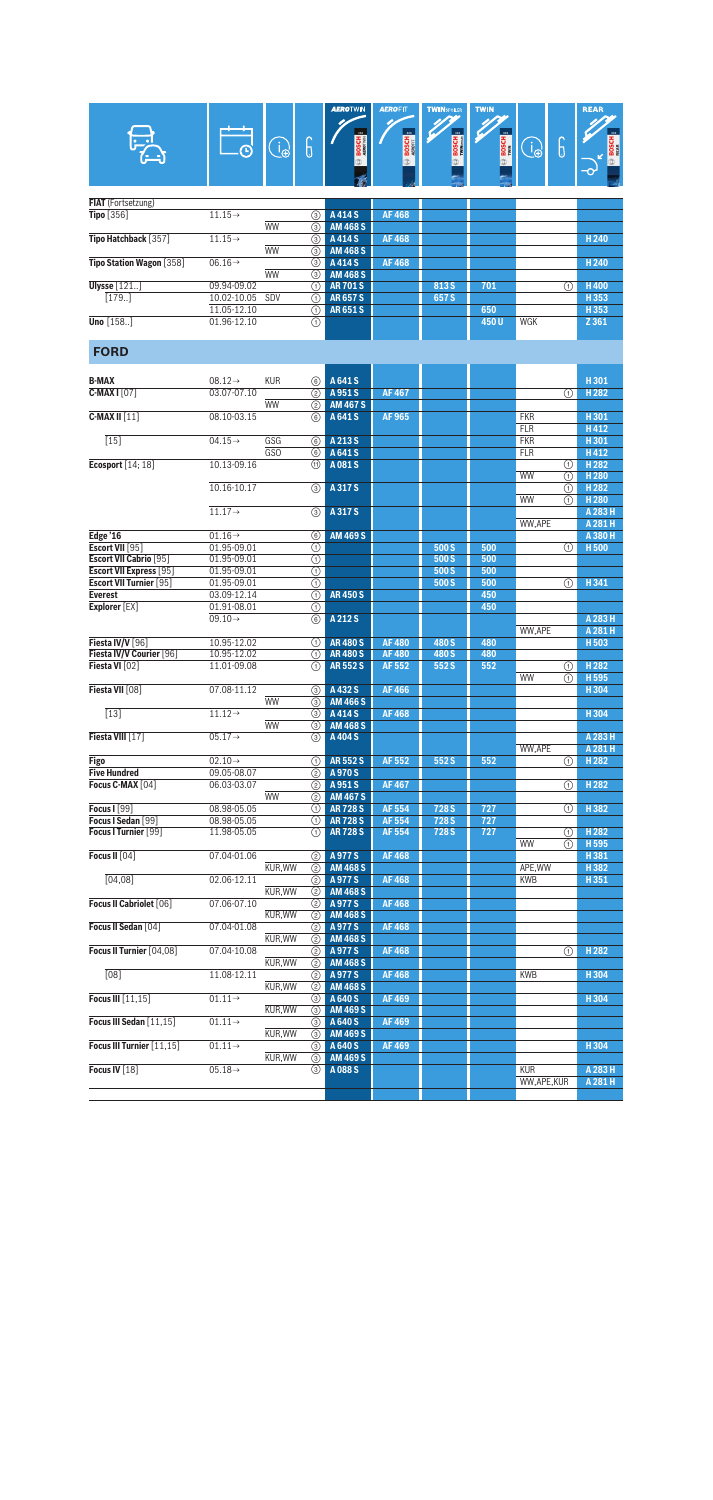|                                              |                                            |                          | <b>AEROTWIN</b>                | <b>AEROFIT</b> | <b>TWINSPOILER</b> | <b>TWIN</b>                     |                          |                 | <b>REAR</b>                 |
|----------------------------------------------|--------------------------------------------|--------------------------|--------------------------------|----------------|--------------------|---------------------------------|--------------------------|-----------------|-----------------------------|
|                                              |                                            | G<br>$\bigoplus_{i=1}^n$ |                                | <b>BOSCH</b>   | <b>BOSCH</b>       | <b>BOSCH</b>                    | $\bigcirc$               | 6               | <b>BOSCI</b>                |
|                                              |                                            |                          |                                |                |                    |                                 |                          |                 |                             |
|                                              |                                            |                          |                                |                |                    |                                 |                          |                 |                             |
| Focus IV Turnier [18]                        | $05.18 \rightarrow$                        | ⊚                        | A088 <sub>S</sub>              |                |                    |                                 |                          |                 | A 283 H                     |
| Fusion [02]                                  | 10.02-06.12                                | ⋒                        | <b>AR552S</b>                  | <b>AF552</b>   | 552S               | 552                             | WW.APE                   | ⋒               | A 281 H<br>H <sub>282</sub> |
| Galaxy [00]                                  | 04.00-04.01                                | GA<br>⋒                  | <b>AR704S</b>                  |                |                    | 704                             | <b>WW</b>                | ⊕<br>⊕          | H 595<br><b>H400</b>        |
|                                              |                                            | BGO<br>⋒                 |                                |                |                    | 532                             | WW                       | ⋒               | H405                        |
|                                              | 04.01-08.06                                | (2)<br><b>WW</b><br>(2)  | A 950 S<br><b>AM 469 S</b>     | <b>AF469</b>   |                    |                                 | WW                       | ⋒<br>⋒          | H400<br>H405                |
| $\overline{[06]}$                            | 03.06-11.08                                | (3)                      | A 120 S                        | <b>AF120</b>   |                    |                                 |                          |                 | H405                        |
| $\overline{15}$                              | 12.08-12.14<br>05.15-06.18                 | ③<br>6                   | A 120 S<br>A 214 S             | <b>AF120</b>   |                    |                                 | <b>KWB</b><br><b>APE</b> |                 | H351<br>A 330 H             |
|                                              | $07.18 \rightarrow$                        |                          |                                |                |                    |                                 | <b>APE</b>               |                 | A 330 H                     |
| Grand C-MAX [11]                             | 08.10-03.15                                | 6                        | A 641 S                        | AF 965         |                    |                                 | WW.APE                   |                 | H412<br>H400                |
| $\overline{15}$                              | $04.15 \rightarrow$                        | GSG<br>6                 | A 213 S                        |                |                    |                                 |                          |                 | H412                        |
| Ka   [97]                                    | 09.96-09.08                                | GSO<br>6<br>⋒            | A 641 S<br><b>AR566S</b>       |                | 481 <sub>S</sub>   | 481                             | WW,APE<br>WGA            |                 | H400<br>H383                |
| Ka II [08]                                   | 09.08-10.10                                | ⋒                        | <b>AR605S</b>                  | <b>AF 605</b>  |                    | 605                             |                          |                 | H840                        |
|                                              | 11.10-05.16                                | ③                        | A 299 S                        | <b>AF 299</b>  |                    |                                 |                          |                 | H840                        |
| $KA+$<br>Kuga I [CBV]                        | $07.16 \rightarrow$<br>02.08-11.12         | 3<br><b>KUR</b><br>3     | A 317 S<br>A 295 S             |                |                    |                                 |                          |                 | H330                        |
| Kuga II [DM2]                                | $11.12 \rightarrow$                        | 6                        | <b>AM 469 S</b>                | <b>AF469</b>   |                    |                                 |                          |                 | A 283 H                     |
|                                              |                                            |                          |                                |                |                    |                                 | <b>WW.APE</b>            |                 | A 281 H                     |
| Kuga III [CTD]<br>Maverick [1EZ,1N2]         | $01.20 \rightarrow$<br>10.00-01.07         | 6<br>⋒                   | A 986 S<br><b>AR480S</b>       | <b>AF480</b>   | 480 S              | 480                             |                          |                 | A 283 H<br>H251             |
| Mondeo III [01]                              | 10.00-03.07                                | ⋒                        | <b>AR551S</b>                  | AF 532         | 551S               | 551                             |                          | $^{\circ}$<br>⋒ | H480                        |
| Mondeo III Sedan [01]                        | 10.00-03.07                                | ⋒                        | <b>AR551S</b>                  | AF 532         | 551S               | 551                             |                          |                 |                             |
| Mondeo III Turnier [01]                      | 10.00-03.07                                | ⋒                        | <b>AR551S</b>                  | AF 532         | 551S               | 551                             |                          | ⋒               | H <sub>282</sub>            |
| Mondeo IV [07]                               | 02.07-12.14                                | 3                        | A 309 S                        | <b>AF467</b>   |                    |                                 | WW                       | ⋒<br>③          | H 595<br>A 476 H            |
|                                              |                                            | <b>WW</b><br>3           | <b>AM 467 S</b>                |                |                    |                                 |                          |                 |                             |
| Mondeo IV Sedan [07]                         | 02.07-12.14                                | 3                        | A 309 S                        | <b>AF467</b>   |                    |                                 |                          |                 |                             |
| Mondeo IV Turnier [07]                       | 02.07-12.14                                | <b>WW</b><br>③<br>③      | <b>AM 467 S</b><br>A 309 S     | <b>AF467</b>   |                    |                                 |                          |                 | H304                        |
|                                              |                                            | <b>WW</b><br>③           | <b>AM 467 S</b>                |                |                    |                                 |                          |                 |                             |
| Mondeo V [15]                                | $09.14 \rightarrow$                        | 6                        | A 101 S                        |                |                    |                                 |                          | 6               | A 530 H                     |
| Mondeo V Sedan [15]<br>Mondeo V Turnier [15] | $09.14 \rightarrow$<br>$09.14 \rightarrow$ | 6<br>6                   | A 101 S<br>A 101 S             |                |                    |                                 |                          |                 | A 283 H                     |
|                                              |                                            |                          |                                |                |                    |                                 | <b>WW.APE</b>            |                 | A 281 H                     |
| <b>Mustang</b>                               | 09.04-02.09                                | ⋒                        | <b>AR551S</b>                  |                | 551S               | 551                             |                          |                 |                             |
|                                              | $03.09 \rightarrow$                        | 6<br><b>KUR</b>          | A 290 S<br>A 408 S             |                |                    |                                 |                          |                 |                             |
| <b>Mustang Mach-E</b>                        | $09.20 \rightarrow$                        | ⊛                        |                                |                |                    |                                 |                          |                 | A 280 H                     |
| Puma                                         | 06.97-12.01                                | $\left( 1\right)$        |                                |                | 480 S              | 480                             |                          | (1)             | <b>H480</b>                 |
| $[19]$                                       | $11.19\rightarrow$                         | 3                        | A 404 S                        |                |                    |                                 | APE, KUR                 |                 | A 281 H                     |
| Ranger<br>[TKE]                              | 06.94-06.09<br>09.11-08.15                 | (1)<br>⊕                 | <b>AR450S</b><br><b>AR601S</b> | AF 601         | 450 S              | 450<br>601                      |                          |                 |                             |
|                                              | $09.15 \rightarrow$                        | ⊚                        | A 292 S                        | AF 295         |                    |                                 |                          |                 |                             |
| <b>S-MAX [06]</b>                            | 03.06-01.09                                | (3)                      | A 120 S                        | AF 120         |                    |                                 |                          | O               | H341                        |
| $[15]$                                       | 02.09-12.14<br>05.15-06.18                 | ⊚<br>6                   | A 120 S<br>A 214 S             | <b>AF120</b>   |                    |                                 | <b>KWB</b><br>APE        |                 | H330<br>A 330 H             |
|                                              | $07.18 \rightarrow$                        |                          |                                |                |                    |                                 | <b>APE</b>               |                 | A 330 H                     |
| <b>Streetka</b>                              | 12.02-12.05                                | ⋒                        | <b>AR480S</b>                  | <b>AF480</b>   | 480 S              | 480                             |                          |                 |                             |
| Tourneo Connect [02]<br>$[13]$               | 05.02-12.13<br>$09.13 \rightarrow$         | ⋒<br>6                   | <b>AR551S</b><br>A 214 S       | AF 532         | 551S               | 551                             | <b>MHK</b>               | ⋒               | H341<br>H353                |
|                                              |                                            |                          |                                |                |                    |                                 | <b>MGT</b>               | (1)             | H341                        |
| <b>Tourneo Courier</b>                       | $04.14 \rightarrow$                        | 6                        | A078S                          |                |                    |                                 | <b>MHK</b>               |                 | H353                        |
| Tourneo Custom [13]                          | $09.12 \rightarrow$                        | $\circled{3}$            | A 009 S                        |                |                    |                                 | <b>MGT</b><br><b>MHK</b> | ⋒               | H341<br>H405                |
| Transit [00]                                 | 01.00-07.06 KUR                            | ①                        | <b>AR655S</b>                  | AF 655         |                    | 655                             | <b>MGT</b>               | ⊕<br>⊕          | <b>H400</b>                 |
|                                              |                                            |                          |                                |                |                    |                                 | <b>MHK</b>               | ⋒               | H450                        |
| [06, 12]                                     | 04.06-12.13                                | ⋒                        | AR655S                         | AF 655         |                    | 655                             | <b>MGT</b><br><b>MHK</b> | ⊕<br>⋒          | H400<br>H450                |
| [14]                                         | $01.14 \rightarrow$                        | 3                        | A077S                          |                |                    |                                 |                          | ⊙               | H450                        |
| Transit Connect [02]                         | 05.02-12.13                                | ⋒                        | <b>AR551S</b>                  | AF 532         | 551S               | 551                             |                          | ⋒               | H341                        |
| $[13]$                                       | $09.13 \rightarrow$                        | (6)                      | A 214 S                        |                |                    |                                 | <b>MHK</b><br><b>MGT</b> |                 | H353                        |
| <b>Transit Courier</b>                       | $04.14 \rightarrow$                        | 6                        | A078S                          |                |                    |                                 | <b>MHK</b>               | ⊕               | H 341<br>H353               |
|                                              |                                            |                          |                                |                |                    |                                 |                          |                 |                             |
| ⊕<br>②<br>③                                  | 4                                          | (5)<br>6                 | ℗                              | ◉              |                    | xxx                             | <b>XXX</b>               |                 |                             |
|                                              |                                            |                          |                                |                |                    |                                 |                          |                 |                             |
|                                              |                                            |                          |                                |                |                    | <b>HJSCR</b><br><b>AEROTWIN</b> | <b>HJSCR</b>             |                 |                             |
| ◉                                            |                                            | ⑭                        |                                |                |                    |                                 |                          | AEROFIT         |                             |
|                                              |                                            |                          |                                |                |                    |                                 |                          |                 |                             |
| FORD . HONDA . HUMMER . HYUNDAI              |                                            |                          |                                |                |                    |                                 |                          |                 |                             |
|                                              |                                            |                          |                                |                |                    | Î                               | I                        |                 |                             |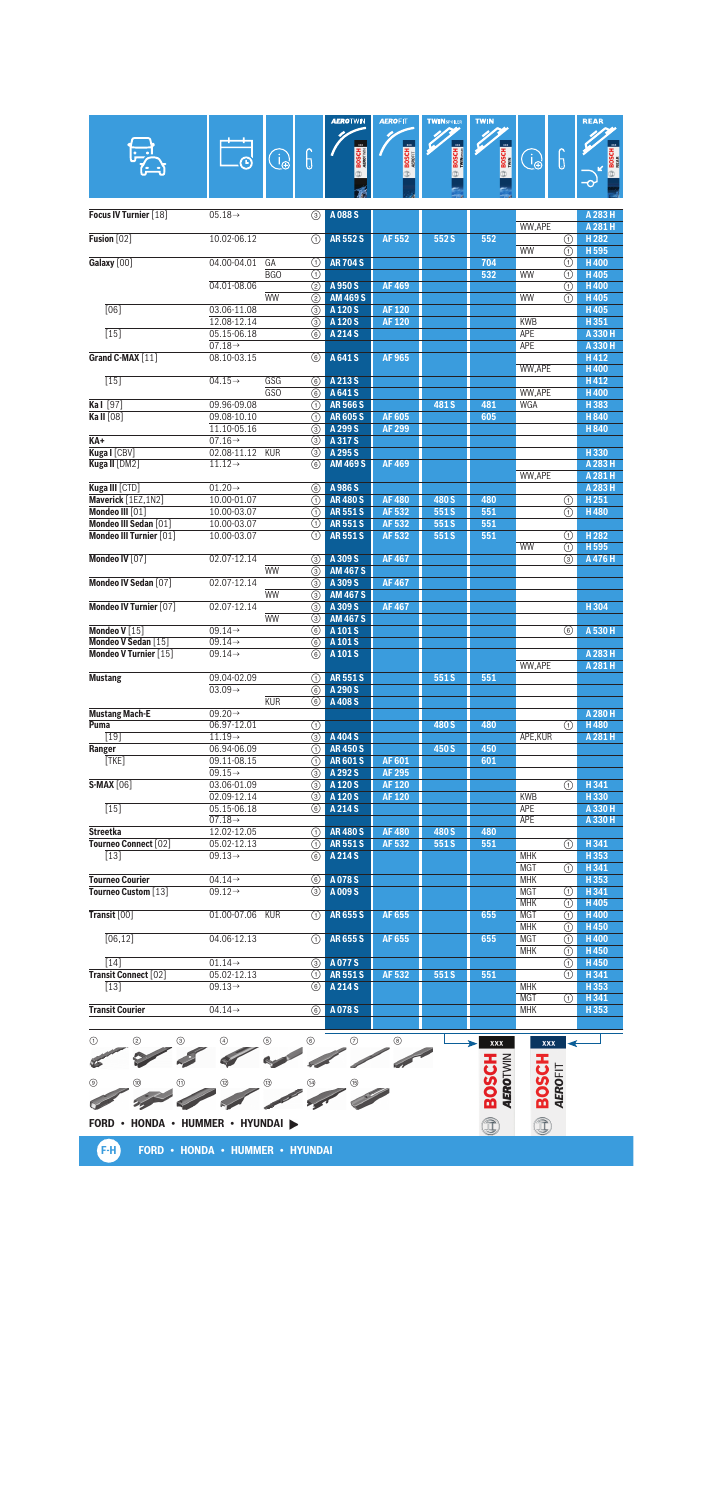| G<br><b>BOSCH</b><br>6<br><b>BOSCH</b><br><b>BOSCH</b><br>$\bigcirc$<br>ျှ<br><b>BOSCH</b><br><b>FORD</b> (Fortsetzung)<br>Transit Custom [13]<br>$09.12 \rightarrow$<br>$\circled{3}$<br>A009S<br><b>MGT</b><br>H341<br>⋒<br><b>MHK</b><br>H405<br>⋒<br>Transit Tourneo [00]<br>08.00-07.06<br><b>KUR</b><br>∩<br>AR655S<br>AF 655<br>655<br><b>MGT</b><br>⋒<br><b>H400</b><br><b>MHK</b><br>H450<br>⋒<br>[06, 12]<br>04.06-09.11<br><b>AR655S</b><br>AF 655<br><b>MGT</b><br>H400<br>∩<br>655<br>⋒<br><b>MHK</b><br>H450<br>⋒<br>Transit TTS [19]<br>3<br>A077S<br>ZE<br>H450<br>$08.19\rightarrow$<br>⋒<br><b>HONDA</b><br><b>AR653S</b><br>653<br>Accord [CL/CN/CM]<br>02.03-06.08 FFB<br>(1)<br>[CU/CW]<br>07.08-12.15<br><b>AR801S</b><br>608<br>⋒<br>Accord Coupé [CB/CC/CD/CE]<br>01.92-12.01<br><b>AR551S</b><br>551S<br>551<br>⋒<br>12.97-12.02<br><b>AR607S</b><br><b>AF607</b><br>607 S<br>[CG]<br>⋒<br>Accord Hatchback [CG/CH/CL]<br>12.99-02.03<br><b>AR728S</b><br><b>AF 554</b><br>728 S<br>727<br>H402<br>⋒<br>Accord Sedan [CG/CH/CL]<br>10.98-02.03<br><b>AR728S</b><br><b>AF 554</b><br>728 S<br>727<br>⋒<br>Accord Tourer [CL/CN/CM]<br><b>AR653S</b><br>653<br>02.03-08.08<br><b>FFB</b><br>⋒<br>H306<br>[CU/CW]<br>09.08-12.15<br>608<br>H306<br>⋒<br><b>AR801S</b><br>04.98-12.02<br>⋒<br><b>AR566S</b><br>481 S<br>481<br>Capa<br>03.98-02.01<br><b>AR502S</b><br><b>AF502</b><br>502 S<br>502<br>H380<br>Civic Aerodeck [MB/MC]<br>⋒<br>⋒<br>Civic Coupé [EK]<br>05.01-12.04<br><b>AR533S</b><br>AF 531<br>⋒<br>Civic Fastback [MB/MC]<br><b>AR502S</b><br><b>AF502</b><br>H450<br>09.94-02.01<br>⋒<br>502 S<br>502<br>⋒<br>Civic Hatchback [EJ/EK]<br>10.95-02.01<br><b>AF502</b><br>502 S<br>502<br>H380<br><b>AR502S</b><br>⋒<br>⋒<br>[EU/EP]<br>02.01-12.05<br><b>AR605S</b><br><b>AF605</b><br>605<br>H301<br><b>KUR</b><br>⋒<br>[FK/FN]<br>09.05-12.11<br>⋒<br>A 392 S<br>[FK]<br>09.11-02.17<br><b>AR813S</b><br>803<br>OAM<br>H450<br>⋒<br>⋒<br>[FC/FK]<br>$03.17 \rightarrow$<br><b>AR813S</b><br>H341<br>803<br>⋒<br>(1)<br><b>WW</b><br><b>AR340U</b><br>⋒<br>Civic Hybrid [FA]<br>01.06-08.11<br><b>AR991S</b><br>AF 655<br>655<br>⋒<br>[FD]<br>01.06-12.07<br>⋒<br>A 392 S<br>01.08-12.10<br>⋒<br><b>AR991S</b><br>AF 655<br>655<br>Civic Sedan [EJ/EK]<br><b>AR502S</b><br>502 S<br>H380<br>10.95-02.01<br>⋒<br>AF 502<br>502<br>⋒<br>[ES]<br>02.01-01.06<br><b>AR531S</b><br>AF 531<br>531 S<br>531<br>⋒<br>[FD]<br>09.05-09.06<br>A 392 S<br>L70<br>⋒<br>[FD6]<br>06.06-08.10<br>A 392 S<br>⋒<br>[FD]<br>09.06-12.07<br><b>AR991S</b><br>AF 655<br>L65<br>⋒<br>655<br>L70<br>⋒<br>A 392 S<br>12.07-12.11<br><b>AF655</b><br>655<br>L65<br>⋒<br><b>AR991S</b><br>[FB]<br>A 392 S<br>09.11-12.15<br>⋒<br>[FC]<br>$03.17 \rightarrow$<br><b>AR813S</b><br>⋒<br>803<br>Civic Tourer [FK]<br><b>AR813S</b><br>$12.13\rightarrow$<br>(T)<br>803<br>H306<br><b>Crosstour</b><br>09.09-08.12<br><b>KUR</b><br>⋒<br><b>AR813S</b><br>⋒<br>CR-V [RD]<br>10.95-07.02<br><b>AR480S</b><br><b>AF480</b><br>480 S<br>480<br>AR 532 S<br><b>KUR</b><br>07.02-09.06<br>AF 532<br>532 S<br>H 282<br>⊕<br>(1)<br>$\circledR$<br>KUR, WW<br>H <sub>280</sub><br>⋒<br>$\overline{(\text{f})}$<br>$07.03 \rightarrow$<br>AR 533 S<br>AF 531<br>533<br>[KL]<br>[RE]<br>01.07-10.12<br><b>KUR</b><br>AR653S<br>H354<br>⊕<br>[RM]<br>$01.12 \rightarrow$<br>AR653S<br>⋒<br>[RE]<br>$11.12 \rightarrow$<br>AR653S<br>H313<br>⊕<br>[RW]<br>$09.18 \rightarrow$<br>AR653S<br>653<br>⊕<br>H306<br><b>CR-V Hybrid [RT]</b><br>$12.18 \rightarrow$<br>AR653S<br>653<br>⋒<br>H306<br>$CR-Z[ZF]$<br>$03.10 - 02.14$<br><b>AR701S</b><br>701<br>⋒<br>$FR-V[BE]$<br>01.05-06.09<br><b>KUR</b><br><b>AR813S</b><br>803<br>⋒<br>$HR-V$ [GH]<br>12.98-02.06<br><b>AR566S</b><br>361<br>⋒<br>[RU]<br>$\overline{(\text{f})}$<br>$08.15 \rightarrow$<br>AR813S<br>803<br>H <sub>250</sub><br>Insight Coupé [ZE]<br><b>AR502S</b><br><b>AF502</b><br>502 S<br>502<br>01.00-12.06<br>⊕<br>Insight Hatchback [ZE]<br>03.09-02.14<br>AR653S<br>653 S<br>653<br>⊕<br>Integra Type R [DC]<br>01.98-10.01<br><b>AR502S</b><br>502 S<br>502<br>⋒<br>AF 502<br>Jazz [GD]<br>03.02-12.08<br><b>AR534S</b><br>AF 534<br>534<br>H354<br>⋒<br>GE/GG/GP<br>10.08-12.15<br><b>AR654S</b><br>AF 654<br>654<br>⋒<br>H354<br>[GK]<br>$09.15 \rightarrow$<br>⋒<br><b>AR656S</b><br>H354<br><b>AR503S</b><br><b>AF502</b><br>503 S<br>503<br>Legend<br>04.98-12.04<br>⋒<br><b>AR502S</b><br>AF 502<br>502 S<br>502<br>Logo<br>09.96-06.01<br>⋒<br><b>NSX Coupé [NA]</b><br>06.90-12.05<br>⊕<br><b>AR500S</b><br>500 S<br>500<br>Odyssey [RA]<br>$03.00 \rightarrow$<br>608<br>⋒<br>$\overline{\circ}$<br>Pilot [YF]<br>01.09-08.15<br><b>AR550S</b><br>530<br><b>KUR</b><br>530 S<br><b>S2000</b><br>04.99-06.09<br>⊕<br>361<br><b>Shuttle</b><br>550<br>H380<br>01.95-05.01<br>$\odot$<br>550 S<br>⊕<br>$\overline{(\text{f})}$<br>Stream [RN]<br>10.00-07.06<br><b>AR605S</b><br>H306<br>605<br><b>HUMMER</b> |    |                     |             |                         |     |  |  |
|-------------------------------------------------------------------------------------------------------------------------------------------------------------------------------------------------------------------------------------------------------------------------------------------------------------------------------------------------------------------------------------------------------------------------------------------------------------------------------------------------------------------------------------------------------------------------------------------------------------------------------------------------------------------------------------------------------------------------------------------------------------------------------------------------------------------------------------------------------------------------------------------------------------------------------------------------------------------------------------------------------------------------------------------------------------------------------------------------------------------------------------------------------------------------------------------------------------------------------------------------------------------------------------------------------------------------------------------------------------------------------------------------------------------------------------------------------------------------------------------------------------------------------------------------------------------------------------------------------------------------------------------------------------------------------------------------------------------------------------------------------------------------------------------------------------------------------------------------------------------------------------------------------------------------------------------------------------------------------------------------------------------------------------------------------------------------------------------------------------------------------------------------------------------------------------------------------------------------------------------------------------------------------------------------------------------------------------------------------------------------------------------------------------------------------------------------------------------------------------------------------------------------------------------------------------------------------------------------------------------------------------------------------------------------------------------------------------------------------------------------------------------------------------------------------------------------------------------------------------------------------------------------------------------------------------------------------------------------------------------------------------------------------------------------------------------------------------------------------------------------------------------------------------------------------------------------------------------------------------------------------------------------------------------------------------------------------------------------------------------------------------------------------------------------------------------------------------------------------------------------------------------------------------------------------------------------------------------------------------------------------------------------------------------------------------------------------------------------------------------------------------------------------------------------------------------------------------------------------------------------------------------------------------------------------------------------------------------------------------------------------------------------------------------------------------------------------------------------------------------------------------------------------------------------------------------------------------------------------------------------------------------------------------------------------------------------------------------------------------------------------------------------------------------------------------------------------------------------------------------------------------------------------------------------------------------------------------------------------------------------------------------------------------------------------------------------------------------------------------------------------------------------------------------------------------------------------------------------------------------------------------------------------------------------------------------------------------------------------------------------|----|---------------------|-------------|-------------------------|-----|--|--|
|                                                                                                                                                                                                                                                                                                                                                                                                                                                                                                                                                                                                                                                                                                                                                                                                                                                                                                                                                                                                                                                                                                                                                                                                                                                                                                                                                                                                                                                                                                                                                                                                                                                                                                                                                                                                                                                                                                                                                                                                                                                                                                                                                                                                                                                                                                                                                                                                                                                                                                                                                                                                                                                                                                                                                                                                                                                                                                                                                                                                                                                                                                                                                                                                                                                                                                                                                                                                                                                                                                                                                                                                                                                                                                                                                                                                                                                                                                                                                                                                                                                                                                                                                                                                                                                                                                                                                                                                                                                                                                                                                                                                                                                                                                                                                                                                                                                                                                                                                                                                 |    |                     |             | $\overline{\mathbf{m}}$ |     |  |  |
|                                                                                                                                                                                                                                                                                                                                                                                                                                                                                                                                                                                                                                                                                                                                                                                                                                                                                                                                                                                                                                                                                                                                                                                                                                                                                                                                                                                                                                                                                                                                                                                                                                                                                                                                                                                                                                                                                                                                                                                                                                                                                                                                                                                                                                                                                                                                                                                                                                                                                                                                                                                                                                                                                                                                                                                                                                                                                                                                                                                                                                                                                                                                                                                                                                                                                                                                                                                                                                                                                                                                                                                                                                                                                                                                                                                                                                                                                                                                                                                                                                                                                                                                                                                                                                                                                                                                                                                                                                                                                                                                                                                                                                                                                                                                                                                                                                                                                                                                                                                                 |    |                     |             |                         |     |  |  |
|                                                                                                                                                                                                                                                                                                                                                                                                                                                                                                                                                                                                                                                                                                                                                                                                                                                                                                                                                                                                                                                                                                                                                                                                                                                                                                                                                                                                                                                                                                                                                                                                                                                                                                                                                                                                                                                                                                                                                                                                                                                                                                                                                                                                                                                                                                                                                                                                                                                                                                                                                                                                                                                                                                                                                                                                                                                                                                                                                                                                                                                                                                                                                                                                                                                                                                                                                                                                                                                                                                                                                                                                                                                                                                                                                                                                                                                                                                                                                                                                                                                                                                                                                                                                                                                                                                                                                                                                                                                                                                                                                                                                                                                                                                                                                                                                                                                                                                                                                                                                 |    |                     |             |                         |     |  |  |
|                                                                                                                                                                                                                                                                                                                                                                                                                                                                                                                                                                                                                                                                                                                                                                                                                                                                                                                                                                                                                                                                                                                                                                                                                                                                                                                                                                                                                                                                                                                                                                                                                                                                                                                                                                                                                                                                                                                                                                                                                                                                                                                                                                                                                                                                                                                                                                                                                                                                                                                                                                                                                                                                                                                                                                                                                                                                                                                                                                                                                                                                                                                                                                                                                                                                                                                                                                                                                                                                                                                                                                                                                                                                                                                                                                                                                                                                                                                                                                                                                                                                                                                                                                                                                                                                                                                                                                                                                                                                                                                                                                                                                                                                                                                                                                                                                                                                                                                                                                                                 |    |                     |             |                         |     |  |  |
|                                                                                                                                                                                                                                                                                                                                                                                                                                                                                                                                                                                                                                                                                                                                                                                                                                                                                                                                                                                                                                                                                                                                                                                                                                                                                                                                                                                                                                                                                                                                                                                                                                                                                                                                                                                                                                                                                                                                                                                                                                                                                                                                                                                                                                                                                                                                                                                                                                                                                                                                                                                                                                                                                                                                                                                                                                                                                                                                                                                                                                                                                                                                                                                                                                                                                                                                                                                                                                                                                                                                                                                                                                                                                                                                                                                                                                                                                                                                                                                                                                                                                                                                                                                                                                                                                                                                                                                                                                                                                                                                                                                                                                                                                                                                                                                                                                                                                                                                                                                                 |    |                     |             |                         |     |  |  |
|                                                                                                                                                                                                                                                                                                                                                                                                                                                                                                                                                                                                                                                                                                                                                                                                                                                                                                                                                                                                                                                                                                                                                                                                                                                                                                                                                                                                                                                                                                                                                                                                                                                                                                                                                                                                                                                                                                                                                                                                                                                                                                                                                                                                                                                                                                                                                                                                                                                                                                                                                                                                                                                                                                                                                                                                                                                                                                                                                                                                                                                                                                                                                                                                                                                                                                                                                                                                                                                                                                                                                                                                                                                                                                                                                                                                                                                                                                                                                                                                                                                                                                                                                                                                                                                                                                                                                                                                                                                                                                                                                                                                                                                                                                                                                                                                                                                                                                                                                                                                 |    |                     |             |                         |     |  |  |
|                                                                                                                                                                                                                                                                                                                                                                                                                                                                                                                                                                                                                                                                                                                                                                                                                                                                                                                                                                                                                                                                                                                                                                                                                                                                                                                                                                                                                                                                                                                                                                                                                                                                                                                                                                                                                                                                                                                                                                                                                                                                                                                                                                                                                                                                                                                                                                                                                                                                                                                                                                                                                                                                                                                                                                                                                                                                                                                                                                                                                                                                                                                                                                                                                                                                                                                                                                                                                                                                                                                                                                                                                                                                                                                                                                                                                                                                                                                                                                                                                                                                                                                                                                                                                                                                                                                                                                                                                                                                                                                                                                                                                                                                                                                                                                                                                                                                                                                                                                                                 |    |                     |             |                         |     |  |  |
|                                                                                                                                                                                                                                                                                                                                                                                                                                                                                                                                                                                                                                                                                                                                                                                                                                                                                                                                                                                                                                                                                                                                                                                                                                                                                                                                                                                                                                                                                                                                                                                                                                                                                                                                                                                                                                                                                                                                                                                                                                                                                                                                                                                                                                                                                                                                                                                                                                                                                                                                                                                                                                                                                                                                                                                                                                                                                                                                                                                                                                                                                                                                                                                                                                                                                                                                                                                                                                                                                                                                                                                                                                                                                                                                                                                                                                                                                                                                                                                                                                                                                                                                                                                                                                                                                                                                                                                                                                                                                                                                                                                                                                                                                                                                                                                                                                                                                                                                                                                                 |    |                     |             |                         |     |  |  |
|                                                                                                                                                                                                                                                                                                                                                                                                                                                                                                                                                                                                                                                                                                                                                                                                                                                                                                                                                                                                                                                                                                                                                                                                                                                                                                                                                                                                                                                                                                                                                                                                                                                                                                                                                                                                                                                                                                                                                                                                                                                                                                                                                                                                                                                                                                                                                                                                                                                                                                                                                                                                                                                                                                                                                                                                                                                                                                                                                                                                                                                                                                                                                                                                                                                                                                                                                                                                                                                                                                                                                                                                                                                                                                                                                                                                                                                                                                                                                                                                                                                                                                                                                                                                                                                                                                                                                                                                                                                                                                                                                                                                                                                                                                                                                                                                                                                                                                                                                                                                 |    |                     |             |                         |     |  |  |
|                                                                                                                                                                                                                                                                                                                                                                                                                                                                                                                                                                                                                                                                                                                                                                                                                                                                                                                                                                                                                                                                                                                                                                                                                                                                                                                                                                                                                                                                                                                                                                                                                                                                                                                                                                                                                                                                                                                                                                                                                                                                                                                                                                                                                                                                                                                                                                                                                                                                                                                                                                                                                                                                                                                                                                                                                                                                                                                                                                                                                                                                                                                                                                                                                                                                                                                                                                                                                                                                                                                                                                                                                                                                                                                                                                                                                                                                                                                                                                                                                                                                                                                                                                                                                                                                                                                                                                                                                                                                                                                                                                                                                                                                                                                                                                                                                                                                                                                                                                                                 |    |                     |             |                         |     |  |  |
|                                                                                                                                                                                                                                                                                                                                                                                                                                                                                                                                                                                                                                                                                                                                                                                                                                                                                                                                                                                                                                                                                                                                                                                                                                                                                                                                                                                                                                                                                                                                                                                                                                                                                                                                                                                                                                                                                                                                                                                                                                                                                                                                                                                                                                                                                                                                                                                                                                                                                                                                                                                                                                                                                                                                                                                                                                                                                                                                                                                                                                                                                                                                                                                                                                                                                                                                                                                                                                                                                                                                                                                                                                                                                                                                                                                                                                                                                                                                                                                                                                                                                                                                                                                                                                                                                                                                                                                                                                                                                                                                                                                                                                                                                                                                                                                                                                                                                                                                                                                                 |    |                     |             |                         |     |  |  |
|                                                                                                                                                                                                                                                                                                                                                                                                                                                                                                                                                                                                                                                                                                                                                                                                                                                                                                                                                                                                                                                                                                                                                                                                                                                                                                                                                                                                                                                                                                                                                                                                                                                                                                                                                                                                                                                                                                                                                                                                                                                                                                                                                                                                                                                                                                                                                                                                                                                                                                                                                                                                                                                                                                                                                                                                                                                                                                                                                                                                                                                                                                                                                                                                                                                                                                                                                                                                                                                                                                                                                                                                                                                                                                                                                                                                                                                                                                                                                                                                                                                                                                                                                                                                                                                                                                                                                                                                                                                                                                                                                                                                                                                                                                                                                                                                                                                                                                                                                                                                 |    |                     |             |                         |     |  |  |
|                                                                                                                                                                                                                                                                                                                                                                                                                                                                                                                                                                                                                                                                                                                                                                                                                                                                                                                                                                                                                                                                                                                                                                                                                                                                                                                                                                                                                                                                                                                                                                                                                                                                                                                                                                                                                                                                                                                                                                                                                                                                                                                                                                                                                                                                                                                                                                                                                                                                                                                                                                                                                                                                                                                                                                                                                                                                                                                                                                                                                                                                                                                                                                                                                                                                                                                                                                                                                                                                                                                                                                                                                                                                                                                                                                                                                                                                                                                                                                                                                                                                                                                                                                                                                                                                                                                                                                                                                                                                                                                                                                                                                                                                                                                                                                                                                                                                                                                                                                                                 |    |                     |             |                         |     |  |  |
|                                                                                                                                                                                                                                                                                                                                                                                                                                                                                                                                                                                                                                                                                                                                                                                                                                                                                                                                                                                                                                                                                                                                                                                                                                                                                                                                                                                                                                                                                                                                                                                                                                                                                                                                                                                                                                                                                                                                                                                                                                                                                                                                                                                                                                                                                                                                                                                                                                                                                                                                                                                                                                                                                                                                                                                                                                                                                                                                                                                                                                                                                                                                                                                                                                                                                                                                                                                                                                                                                                                                                                                                                                                                                                                                                                                                                                                                                                                                                                                                                                                                                                                                                                                                                                                                                                                                                                                                                                                                                                                                                                                                                                                                                                                                                                                                                                                                                                                                                                                                 |    |                     |             |                         |     |  |  |
|                                                                                                                                                                                                                                                                                                                                                                                                                                                                                                                                                                                                                                                                                                                                                                                                                                                                                                                                                                                                                                                                                                                                                                                                                                                                                                                                                                                                                                                                                                                                                                                                                                                                                                                                                                                                                                                                                                                                                                                                                                                                                                                                                                                                                                                                                                                                                                                                                                                                                                                                                                                                                                                                                                                                                                                                                                                                                                                                                                                                                                                                                                                                                                                                                                                                                                                                                                                                                                                                                                                                                                                                                                                                                                                                                                                                                                                                                                                                                                                                                                                                                                                                                                                                                                                                                                                                                                                                                                                                                                                                                                                                                                                                                                                                                                                                                                                                                                                                                                                                 |    |                     |             |                         |     |  |  |
|                                                                                                                                                                                                                                                                                                                                                                                                                                                                                                                                                                                                                                                                                                                                                                                                                                                                                                                                                                                                                                                                                                                                                                                                                                                                                                                                                                                                                                                                                                                                                                                                                                                                                                                                                                                                                                                                                                                                                                                                                                                                                                                                                                                                                                                                                                                                                                                                                                                                                                                                                                                                                                                                                                                                                                                                                                                                                                                                                                                                                                                                                                                                                                                                                                                                                                                                                                                                                                                                                                                                                                                                                                                                                                                                                                                                                                                                                                                                                                                                                                                                                                                                                                                                                                                                                                                                                                                                                                                                                                                                                                                                                                                                                                                                                                                                                                                                                                                                                                                                 |    |                     |             |                         |     |  |  |
|                                                                                                                                                                                                                                                                                                                                                                                                                                                                                                                                                                                                                                                                                                                                                                                                                                                                                                                                                                                                                                                                                                                                                                                                                                                                                                                                                                                                                                                                                                                                                                                                                                                                                                                                                                                                                                                                                                                                                                                                                                                                                                                                                                                                                                                                                                                                                                                                                                                                                                                                                                                                                                                                                                                                                                                                                                                                                                                                                                                                                                                                                                                                                                                                                                                                                                                                                                                                                                                                                                                                                                                                                                                                                                                                                                                                                                                                                                                                                                                                                                                                                                                                                                                                                                                                                                                                                                                                                                                                                                                                                                                                                                                                                                                                                                                                                                                                                                                                                                                                 |    |                     |             |                         |     |  |  |
|                                                                                                                                                                                                                                                                                                                                                                                                                                                                                                                                                                                                                                                                                                                                                                                                                                                                                                                                                                                                                                                                                                                                                                                                                                                                                                                                                                                                                                                                                                                                                                                                                                                                                                                                                                                                                                                                                                                                                                                                                                                                                                                                                                                                                                                                                                                                                                                                                                                                                                                                                                                                                                                                                                                                                                                                                                                                                                                                                                                                                                                                                                                                                                                                                                                                                                                                                                                                                                                                                                                                                                                                                                                                                                                                                                                                                                                                                                                                                                                                                                                                                                                                                                                                                                                                                                                                                                                                                                                                                                                                                                                                                                                                                                                                                                                                                                                                                                                                                                                                 |    |                     |             |                         |     |  |  |
|                                                                                                                                                                                                                                                                                                                                                                                                                                                                                                                                                                                                                                                                                                                                                                                                                                                                                                                                                                                                                                                                                                                                                                                                                                                                                                                                                                                                                                                                                                                                                                                                                                                                                                                                                                                                                                                                                                                                                                                                                                                                                                                                                                                                                                                                                                                                                                                                                                                                                                                                                                                                                                                                                                                                                                                                                                                                                                                                                                                                                                                                                                                                                                                                                                                                                                                                                                                                                                                                                                                                                                                                                                                                                                                                                                                                                                                                                                                                                                                                                                                                                                                                                                                                                                                                                                                                                                                                                                                                                                                                                                                                                                                                                                                                                                                                                                                                                                                                                                                                 |    |                     |             |                         |     |  |  |
|                                                                                                                                                                                                                                                                                                                                                                                                                                                                                                                                                                                                                                                                                                                                                                                                                                                                                                                                                                                                                                                                                                                                                                                                                                                                                                                                                                                                                                                                                                                                                                                                                                                                                                                                                                                                                                                                                                                                                                                                                                                                                                                                                                                                                                                                                                                                                                                                                                                                                                                                                                                                                                                                                                                                                                                                                                                                                                                                                                                                                                                                                                                                                                                                                                                                                                                                                                                                                                                                                                                                                                                                                                                                                                                                                                                                                                                                                                                                                                                                                                                                                                                                                                                                                                                                                                                                                                                                                                                                                                                                                                                                                                                                                                                                                                                                                                                                                                                                                                                                 |    |                     |             |                         |     |  |  |
|                                                                                                                                                                                                                                                                                                                                                                                                                                                                                                                                                                                                                                                                                                                                                                                                                                                                                                                                                                                                                                                                                                                                                                                                                                                                                                                                                                                                                                                                                                                                                                                                                                                                                                                                                                                                                                                                                                                                                                                                                                                                                                                                                                                                                                                                                                                                                                                                                                                                                                                                                                                                                                                                                                                                                                                                                                                                                                                                                                                                                                                                                                                                                                                                                                                                                                                                                                                                                                                                                                                                                                                                                                                                                                                                                                                                                                                                                                                                                                                                                                                                                                                                                                                                                                                                                                                                                                                                                                                                                                                                                                                                                                                                                                                                                                                                                                                                                                                                                                                                 |    |                     |             |                         |     |  |  |
|                                                                                                                                                                                                                                                                                                                                                                                                                                                                                                                                                                                                                                                                                                                                                                                                                                                                                                                                                                                                                                                                                                                                                                                                                                                                                                                                                                                                                                                                                                                                                                                                                                                                                                                                                                                                                                                                                                                                                                                                                                                                                                                                                                                                                                                                                                                                                                                                                                                                                                                                                                                                                                                                                                                                                                                                                                                                                                                                                                                                                                                                                                                                                                                                                                                                                                                                                                                                                                                                                                                                                                                                                                                                                                                                                                                                                                                                                                                                                                                                                                                                                                                                                                                                                                                                                                                                                                                                                                                                                                                                                                                                                                                                                                                                                                                                                                                                                                                                                                                                 |    |                     |             |                         |     |  |  |
|                                                                                                                                                                                                                                                                                                                                                                                                                                                                                                                                                                                                                                                                                                                                                                                                                                                                                                                                                                                                                                                                                                                                                                                                                                                                                                                                                                                                                                                                                                                                                                                                                                                                                                                                                                                                                                                                                                                                                                                                                                                                                                                                                                                                                                                                                                                                                                                                                                                                                                                                                                                                                                                                                                                                                                                                                                                                                                                                                                                                                                                                                                                                                                                                                                                                                                                                                                                                                                                                                                                                                                                                                                                                                                                                                                                                                                                                                                                                                                                                                                                                                                                                                                                                                                                                                                                                                                                                                                                                                                                                                                                                                                                                                                                                                                                                                                                                                                                                                                                                 |    |                     |             |                         |     |  |  |
|                                                                                                                                                                                                                                                                                                                                                                                                                                                                                                                                                                                                                                                                                                                                                                                                                                                                                                                                                                                                                                                                                                                                                                                                                                                                                                                                                                                                                                                                                                                                                                                                                                                                                                                                                                                                                                                                                                                                                                                                                                                                                                                                                                                                                                                                                                                                                                                                                                                                                                                                                                                                                                                                                                                                                                                                                                                                                                                                                                                                                                                                                                                                                                                                                                                                                                                                                                                                                                                                                                                                                                                                                                                                                                                                                                                                                                                                                                                                                                                                                                                                                                                                                                                                                                                                                                                                                                                                                                                                                                                                                                                                                                                                                                                                                                                                                                                                                                                                                                                                 |    |                     |             |                         |     |  |  |
|                                                                                                                                                                                                                                                                                                                                                                                                                                                                                                                                                                                                                                                                                                                                                                                                                                                                                                                                                                                                                                                                                                                                                                                                                                                                                                                                                                                                                                                                                                                                                                                                                                                                                                                                                                                                                                                                                                                                                                                                                                                                                                                                                                                                                                                                                                                                                                                                                                                                                                                                                                                                                                                                                                                                                                                                                                                                                                                                                                                                                                                                                                                                                                                                                                                                                                                                                                                                                                                                                                                                                                                                                                                                                                                                                                                                                                                                                                                                                                                                                                                                                                                                                                                                                                                                                                                                                                                                                                                                                                                                                                                                                                                                                                                                                                                                                                                                                                                                                                                                 |    |                     |             |                         |     |  |  |
|                                                                                                                                                                                                                                                                                                                                                                                                                                                                                                                                                                                                                                                                                                                                                                                                                                                                                                                                                                                                                                                                                                                                                                                                                                                                                                                                                                                                                                                                                                                                                                                                                                                                                                                                                                                                                                                                                                                                                                                                                                                                                                                                                                                                                                                                                                                                                                                                                                                                                                                                                                                                                                                                                                                                                                                                                                                                                                                                                                                                                                                                                                                                                                                                                                                                                                                                                                                                                                                                                                                                                                                                                                                                                                                                                                                                                                                                                                                                                                                                                                                                                                                                                                                                                                                                                                                                                                                                                                                                                                                                                                                                                                                                                                                                                                                                                                                                                                                                                                                                 |    |                     |             |                         |     |  |  |
|                                                                                                                                                                                                                                                                                                                                                                                                                                                                                                                                                                                                                                                                                                                                                                                                                                                                                                                                                                                                                                                                                                                                                                                                                                                                                                                                                                                                                                                                                                                                                                                                                                                                                                                                                                                                                                                                                                                                                                                                                                                                                                                                                                                                                                                                                                                                                                                                                                                                                                                                                                                                                                                                                                                                                                                                                                                                                                                                                                                                                                                                                                                                                                                                                                                                                                                                                                                                                                                                                                                                                                                                                                                                                                                                                                                                                                                                                                                                                                                                                                                                                                                                                                                                                                                                                                                                                                                                                                                                                                                                                                                                                                                                                                                                                                                                                                                                                                                                                                                                 |    |                     |             |                         |     |  |  |
|                                                                                                                                                                                                                                                                                                                                                                                                                                                                                                                                                                                                                                                                                                                                                                                                                                                                                                                                                                                                                                                                                                                                                                                                                                                                                                                                                                                                                                                                                                                                                                                                                                                                                                                                                                                                                                                                                                                                                                                                                                                                                                                                                                                                                                                                                                                                                                                                                                                                                                                                                                                                                                                                                                                                                                                                                                                                                                                                                                                                                                                                                                                                                                                                                                                                                                                                                                                                                                                                                                                                                                                                                                                                                                                                                                                                                                                                                                                                                                                                                                                                                                                                                                                                                                                                                                                                                                                                                                                                                                                                                                                                                                                                                                                                                                                                                                                                                                                                                                                                 |    |                     |             |                         |     |  |  |
|                                                                                                                                                                                                                                                                                                                                                                                                                                                                                                                                                                                                                                                                                                                                                                                                                                                                                                                                                                                                                                                                                                                                                                                                                                                                                                                                                                                                                                                                                                                                                                                                                                                                                                                                                                                                                                                                                                                                                                                                                                                                                                                                                                                                                                                                                                                                                                                                                                                                                                                                                                                                                                                                                                                                                                                                                                                                                                                                                                                                                                                                                                                                                                                                                                                                                                                                                                                                                                                                                                                                                                                                                                                                                                                                                                                                                                                                                                                                                                                                                                                                                                                                                                                                                                                                                                                                                                                                                                                                                                                                                                                                                                                                                                                                                                                                                                                                                                                                                                                                 |    |                     |             |                         |     |  |  |
|                                                                                                                                                                                                                                                                                                                                                                                                                                                                                                                                                                                                                                                                                                                                                                                                                                                                                                                                                                                                                                                                                                                                                                                                                                                                                                                                                                                                                                                                                                                                                                                                                                                                                                                                                                                                                                                                                                                                                                                                                                                                                                                                                                                                                                                                                                                                                                                                                                                                                                                                                                                                                                                                                                                                                                                                                                                                                                                                                                                                                                                                                                                                                                                                                                                                                                                                                                                                                                                                                                                                                                                                                                                                                                                                                                                                                                                                                                                                                                                                                                                                                                                                                                                                                                                                                                                                                                                                                                                                                                                                                                                                                                                                                                                                                                                                                                                                                                                                                                                                 |    |                     |             |                         |     |  |  |
|                                                                                                                                                                                                                                                                                                                                                                                                                                                                                                                                                                                                                                                                                                                                                                                                                                                                                                                                                                                                                                                                                                                                                                                                                                                                                                                                                                                                                                                                                                                                                                                                                                                                                                                                                                                                                                                                                                                                                                                                                                                                                                                                                                                                                                                                                                                                                                                                                                                                                                                                                                                                                                                                                                                                                                                                                                                                                                                                                                                                                                                                                                                                                                                                                                                                                                                                                                                                                                                                                                                                                                                                                                                                                                                                                                                                                                                                                                                                                                                                                                                                                                                                                                                                                                                                                                                                                                                                                                                                                                                                                                                                                                                                                                                                                                                                                                                                                                                                                                                                 |    |                     |             |                         |     |  |  |
|                                                                                                                                                                                                                                                                                                                                                                                                                                                                                                                                                                                                                                                                                                                                                                                                                                                                                                                                                                                                                                                                                                                                                                                                                                                                                                                                                                                                                                                                                                                                                                                                                                                                                                                                                                                                                                                                                                                                                                                                                                                                                                                                                                                                                                                                                                                                                                                                                                                                                                                                                                                                                                                                                                                                                                                                                                                                                                                                                                                                                                                                                                                                                                                                                                                                                                                                                                                                                                                                                                                                                                                                                                                                                                                                                                                                                                                                                                                                                                                                                                                                                                                                                                                                                                                                                                                                                                                                                                                                                                                                                                                                                                                                                                                                                                                                                                                                                                                                                                                                 |    |                     |             |                         |     |  |  |
|                                                                                                                                                                                                                                                                                                                                                                                                                                                                                                                                                                                                                                                                                                                                                                                                                                                                                                                                                                                                                                                                                                                                                                                                                                                                                                                                                                                                                                                                                                                                                                                                                                                                                                                                                                                                                                                                                                                                                                                                                                                                                                                                                                                                                                                                                                                                                                                                                                                                                                                                                                                                                                                                                                                                                                                                                                                                                                                                                                                                                                                                                                                                                                                                                                                                                                                                                                                                                                                                                                                                                                                                                                                                                                                                                                                                                                                                                                                                                                                                                                                                                                                                                                                                                                                                                                                                                                                                                                                                                                                                                                                                                                                                                                                                                                                                                                                                                                                                                                                                 |    |                     |             |                         |     |  |  |
|                                                                                                                                                                                                                                                                                                                                                                                                                                                                                                                                                                                                                                                                                                                                                                                                                                                                                                                                                                                                                                                                                                                                                                                                                                                                                                                                                                                                                                                                                                                                                                                                                                                                                                                                                                                                                                                                                                                                                                                                                                                                                                                                                                                                                                                                                                                                                                                                                                                                                                                                                                                                                                                                                                                                                                                                                                                                                                                                                                                                                                                                                                                                                                                                                                                                                                                                                                                                                                                                                                                                                                                                                                                                                                                                                                                                                                                                                                                                                                                                                                                                                                                                                                                                                                                                                                                                                                                                                                                                                                                                                                                                                                                                                                                                                                                                                                                                                                                                                                                                 |    |                     |             |                         |     |  |  |
|                                                                                                                                                                                                                                                                                                                                                                                                                                                                                                                                                                                                                                                                                                                                                                                                                                                                                                                                                                                                                                                                                                                                                                                                                                                                                                                                                                                                                                                                                                                                                                                                                                                                                                                                                                                                                                                                                                                                                                                                                                                                                                                                                                                                                                                                                                                                                                                                                                                                                                                                                                                                                                                                                                                                                                                                                                                                                                                                                                                                                                                                                                                                                                                                                                                                                                                                                                                                                                                                                                                                                                                                                                                                                                                                                                                                                                                                                                                                                                                                                                                                                                                                                                                                                                                                                                                                                                                                                                                                                                                                                                                                                                                                                                                                                                                                                                                                                                                                                                                                 |    |                     |             |                         |     |  |  |
|                                                                                                                                                                                                                                                                                                                                                                                                                                                                                                                                                                                                                                                                                                                                                                                                                                                                                                                                                                                                                                                                                                                                                                                                                                                                                                                                                                                                                                                                                                                                                                                                                                                                                                                                                                                                                                                                                                                                                                                                                                                                                                                                                                                                                                                                                                                                                                                                                                                                                                                                                                                                                                                                                                                                                                                                                                                                                                                                                                                                                                                                                                                                                                                                                                                                                                                                                                                                                                                                                                                                                                                                                                                                                                                                                                                                                                                                                                                                                                                                                                                                                                                                                                                                                                                                                                                                                                                                                                                                                                                                                                                                                                                                                                                                                                                                                                                                                                                                                                                                 |    |                     |             |                         |     |  |  |
|                                                                                                                                                                                                                                                                                                                                                                                                                                                                                                                                                                                                                                                                                                                                                                                                                                                                                                                                                                                                                                                                                                                                                                                                                                                                                                                                                                                                                                                                                                                                                                                                                                                                                                                                                                                                                                                                                                                                                                                                                                                                                                                                                                                                                                                                                                                                                                                                                                                                                                                                                                                                                                                                                                                                                                                                                                                                                                                                                                                                                                                                                                                                                                                                                                                                                                                                                                                                                                                                                                                                                                                                                                                                                                                                                                                                                                                                                                                                                                                                                                                                                                                                                                                                                                                                                                                                                                                                                                                                                                                                                                                                                                                                                                                                                                                                                                                                                                                                                                                                 |    |                     |             |                         |     |  |  |
|                                                                                                                                                                                                                                                                                                                                                                                                                                                                                                                                                                                                                                                                                                                                                                                                                                                                                                                                                                                                                                                                                                                                                                                                                                                                                                                                                                                                                                                                                                                                                                                                                                                                                                                                                                                                                                                                                                                                                                                                                                                                                                                                                                                                                                                                                                                                                                                                                                                                                                                                                                                                                                                                                                                                                                                                                                                                                                                                                                                                                                                                                                                                                                                                                                                                                                                                                                                                                                                                                                                                                                                                                                                                                                                                                                                                                                                                                                                                                                                                                                                                                                                                                                                                                                                                                                                                                                                                                                                                                                                                                                                                                                                                                                                                                                                                                                                                                                                                                                                                 |    |                     |             |                         |     |  |  |
|                                                                                                                                                                                                                                                                                                                                                                                                                                                                                                                                                                                                                                                                                                                                                                                                                                                                                                                                                                                                                                                                                                                                                                                                                                                                                                                                                                                                                                                                                                                                                                                                                                                                                                                                                                                                                                                                                                                                                                                                                                                                                                                                                                                                                                                                                                                                                                                                                                                                                                                                                                                                                                                                                                                                                                                                                                                                                                                                                                                                                                                                                                                                                                                                                                                                                                                                                                                                                                                                                                                                                                                                                                                                                                                                                                                                                                                                                                                                                                                                                                                                                                                                                                                                                                                                                                                                                                                                                                                                                                                                                                                                                                                                                                                                                                                                                                                                                                                                                                                                 |    |                     |             |                         |     |  |  |
|                                                                                                                                                                                                                                                                                                                                                                                                                                                                                                                                                                                                                                                                                                                                                                                                                                                                                                                                                                                                                                                                                                                                                                                                                                                                                                                                                                                                                                                                                                                                                                                                                                                                                                                                                                                                                                                                                                                                                                                                                                                                                                                                                                                                                                                                                                                                                                                                                                                                                                                                                                                                                                                                                                                                                                                                                                                                                                                                                                                                                                                                                                                                                                                                                                                                                                                                                                                                                                                                                                                                                                                                                                                                                                                                                                                                                                                                                                                                                                                                                                                                                                                                                                                                                                                                                                                                                                                                                                                                                                                                                                                                                                                                                                                                                                                                                                                                                                                                                                                                 |    |                     |             |                         |     |  |  |
|                                                                                                                                                                                                                                                                                                                                                                                                                                                                                                                                                                                                                                                                                                                                                                                                                                                                                                                                                                                                                                                                                                                                                                                                                                                                                                                                                                                                                                                                                                                                                                                                                                                                                                                                                                                                                                                                                                                                                                                                                                                                                                                                                                                                                                                                                                                                                                                                                                                                                                                                                                                                                                                                                                                                                                                                                                                                                                                                                                                                                                                                                                                                                                                                                                                                                                                                                                                                                                                                                                                                                                                                                                                                                                                                                                                                                                                                                                                                                                                                                                                                                                                                                                                                                                                                                                                                                                                                                                                                                                                                                                                                                                                                                                                                                                                                                                                                                                                                                                                                 |    |                     |             |                         |     |  |  |
|                                                                                                                                                                                                                                                                                                                                                                                                                                                                                                                                                                                                                                                                                                                                                                                                                                                                                                                                                                                                                                                                                                                                                                                                                                                                                                                                                                                                                                                                                                                                                                                                                                                                                                                                                                                                                                                                                                                                                                                                                                                                                                                                                                                                                                                                                                                                                                                                                                                                                                                                                                                                                                                                                                                                                                                                                                                                                                                                                                                                                                                                                                                                                                                                                                                                                                                                                                                                                                                                                                                                                                                                                                                                                                                                                                                                                                                                                                                                                                                                                                                                                                                                                                                                                                                                                                                                                                                                                                                                                                                                                                                                                                                                                                                                                                                                                                                                                                                                                                                                 |    |                     |             |                         |     |  |  |
|                                                                                                                                                                                                                                                                                                                                                                                                                                                                                                                                                                                                                                                                                                                                                                                                                                                                                                                                                                                                                                                                                                                                                                                                                                                                                                                                                                                                                                                                                                                                                                                                                                                                                                                                                                                                                                                                                                                                                                                                                                                                                                                                                                                                                                                                                                                                                                                                                                                                                                                                                                                                                                                                                                                                                                                                                                                                                                                                                                                                                                                                                                                                                                                                                                                                                                                                                                                                                                                                                                                                                                                                                                                                                                                                                                                                                                                                                                                                                                                                                                                                                                                                                                                                                                                                                                                                                                                                                                                                                                                                                                                                                                                                                                                                                                                                                                                                                                                                                                                                 |    |                     |             |                         |     |  |  |
|                                                                                                                                                                                                                                                                                                                                                                                                                                                                                                                                                                                                                                                                                                                                                                                                                                                                                                                                                                                                                                                                                                                                                                                                                                                                                                                                                                                                                                                                                                                                                                                                                                                                                                                                                                                                                                                                                                                                                                                                                                                                                                                                                                                                                                                                                                                                                                                                                                                                                                                                                                                                                                                                                                                                                                                                                                                                                                                                                                                                                                                                                                                                                                                                                                                                                                                                                                                                                                                                                                                                                                                                                                                                                                                                                                                                                                                                                                                                                                                                                                                                                                                                                                                                                                                                                                                                                                                                                                                                                                                                                                                                                                                                                                                                                                                                                                                                                                                                                                                                 |    |                     |             |                         |     |  |  |
|                                                                                                                                                                                                                                                                                                                                                                                                                                                                                                                                                                                                                                                                                                                                                                                                                                                                                                                                                                                                                                                                                                                                                                                                                                                                                                                                                                                                                                                                                                                                                                                                                                                                                                                                                                                                                                                                                                                                                                                                                                                                                                                                                                                                                                                                                                                                                                                                                                                                                                                                                                                                                                                                                                                                                                                                                                                                                                                                                                                                                                                                                                                                                                                                                                                                                                                                                                                                                                                                                                                                                                                                                                                                                                                                                                                                                                                                                                                                                                                                                                                                                                                                                                                                                                                                                                                                                                                                                                                                                                                                                                                                                                                                                                                                                                                                                                                                                                                                                                                                 |    |                     |             |                         |     |  |  |
|                                                                                                                                                                                                                                                                                                                                                                                                                                                                                                                                                                                                                                                                                                                                                                                                                                                                                                                                                                                                                                                                                                                                                                                                                                                                                                                                                                                                                                                                                                                                                                                                                                                                                                                                                                                                                                                                                                                                                                                                                                                                                                                                                                                                                                                                                                                                                                                                                                                                                                                                                                                                                                                                                                                                                                                                                                                                                                                                                                                                                                                                                                                                                                                                                                                                                                                                                                                                                                                                                                                                                                                                                                                                                                                                                                                                                                                                                                                                                                                                                                                                                                                                                                                                                                                                                                                                                                                                                                                                                                                                                                                                                                                                                                                                                                                                                                                                                                                                                                                                 |    |                     |             |                         |     |  |  |
|                                                                                                                                                                                                                                                                                                                                                                                                                                                                                                                                                                                                                                                                                                                                                                                                                                                                                                                                                                                                                                                                                                                                                                                                                                                                                                                                                                                                                                                                                                                                                                                                                                                                                                                                                                                                                                                                                                                                                                                                                                                                                                                                                                                                                                                                                                                                                                                                                                                                                                                                                                                                                                                                                                                                                                                                                                                                                                                                                                                                                                                                                                                                                                                                                                                                                                                                                                                                                                                                                                                                                                                                                                                                                                                                                                                                                                                                                                                                                                                                                                                                                                                                                                                                                                                                                                                                                                                                                                                                                                                                                                                                                                                                                                                                                                                                                                                                                                                                                                                                 |    |                     |             |                         |     |  |  |
|                                                                                                                                                                                                                                                                                                                                                                                                                                                                                                                                                                                                                                                                                                                                                                                                                                                                                                                                                                                                                                                                                                                                                                                                                                                                                                                                                                                                                                                                                                                                                                                                                                                                                                                                                                                                                                                                                                                                                                                                                                                                                                                                                                                                                                                                                                                                                                                                                                                                                                                                                                                                                                                                                                                                                                                                                                                                                                                                                                                                                                                                                                                                                                                                                                                                                                                                                                                                                                                                                                                                                                                                                                                                                                                                                                                                                                                                                                                                                                                                                                                                                                                                                                                                                                                                                                                                                                                                                                                                                                                                                                                                                                                                                                                                                                                                                                                                                                                                                                                                 |    |                     |             |                         |     |  |  |
|                                                                                                                                                                                                                                                                                                                                                                                                                                                                                                                                                                                                                                                                                                                                                                                                                                                                                                                                                                                                                                                                                                                                                                                                                                                                                                                                                                                                                                                                                                                                                                                                                                                                                                                                                                                                                                                                                                                                                                                                                                                                                                                                                                                                                                                                                                                                                                                                                                                                                                                                                                                                                                                                                                                                                                                                                                                                                                                                                                                                                                                                                                                                                                                                                                                                                                                                                                                                                                                                                                                                                                                                                                                                                                                                                                                                                                                                                                                                                                                                                                                                                                                                                                                                                                                                                                                                                                                                                                                                                                                                                                                                                                                                                                                                                                                                                                                                                                                                                                                                 |    |                     |             |                         |     |  |  |
|                                                                                                                                                                                                                                                                                                                                                                                                                                                                                                                                                                                                                                                                                                                                                                                                                                                                                                                                                                                                                                                                                                                                                                                                                                                                                                                                                                                                                                                                                                                                                                                                                                                                                                                                                                                                                                                                                                                                                                                                                                                                                                                                                                                                                                                                                                                                                                                                                                                                                                                                                                                                                                                                                                                                                                                                                                                                                                                                                                                                                                                                                                                                                                                                                                                                                                                                                                                                                                                                                                                                                                                                                                                                                                                                                                                                                                                                                                                                                                                                                                                                                                                                                                                                                                                                                                                                                                                                                                                                                                                                                                                                                                                                                                                                                                                                                                                                                                                                                                                                 |    |                     |             |                         |     |  |  |
|                                                                                                                                                                                                                                                                                                                                                                                                                                                                                                                                                                                                                                                                                                                                                                                                                                                                                                                                                                                                                                                                                                                                                                                                                                                                                                                                                                                                                                                                                                                                                                                                                                                                                                                                                                                                                                                                                                                                                                                                                                                                                                                                                                                                                                                                                                                                                                                                                                                                                                                                                                                                                                                                                                                                                                                                                                                                                                                                                                                                                                                                                                                                                                                                                                                                                                                                                                                                                                                                                                                                                                                                                                                                                                                                                                                                                                                                                                                                                                                                                                                                                                                                                                                                                                                                                                                                                                                                                                                                                                                                                                                                                                                                                                                                                                                                                                                                                                                                                                                                 |    |                     |             |                         |     |  |  |
|                                                                                                                                                                                                                                                                                                                                                                                                                                                                                                                                                                                                                                                                                                                                                                                                                                                                                                                                                                                                                                                                                                                                                                                                                                                                                                                                                                                                                                                                                                                                                                                                                                                                                                                                                                                                                                                                                                                                                                                                                                                                                                                                                                                                                                                                                                                                                                                                                                                                                                                                                                                                                                                                                                                                                                                                                                                                                                                                                                                                                                                                                                                                                                                                                                                                                                                                                                                                                                                                                                                                                                                                                                                                                                                                                                                                                                                                                                                                                                                                                                                                                                                                                                                                                                                                                                                                                                                                                                                                                                                                                                                                                                                                                                                                                                                                                                                                                                                                                                                                 |    |                     |             |                         |     |  |  |
|                                                                                                                                                                                                                                                                                                                                                                                                                                                                                                                                                                                                                                                                                                                                                                                                                                                                                                                                                                                                                                                                                                                                                                                                                                                                                                                                                                                                                                                                                                                                                                                                                                                                                                                                                                                                                                                                                                                                                                                                                                                                                                                                                                                                                                                                                                                                                                                                                                                                                                                                                                                                                                                                                                                                                                                                                                                                                                                                                                                                                                                                                                                                                                                                                                                                                                                                                                                                                                                                                                                                                                                                                                                                                                                                                                                                                                                                                                                                                                                                                                                                                                                                                                                                                                                                                                                                                                                                                                                                                                                                                                                                                                                                                                                                                                                                                                                                                                                                                                                                 |    |                     |             |                         |     |  |  |
|                                                                                                                                                                                                                                                                                                                                                                                                                                                                                                                                                                                                                                                                                                                                                                                                                                                                                                                                                                                                                                                                                                                                                                                                                                                                                                                                                                                                                                                                                                                                                                                                                                                                                                                                                                                                                                                                                                                                                                                                                                                                                                                                                                                                                                                                                                                                                                                                                                                                                                                                                                                                                                                                                                                                                                                                                                                                                                                                                                                                                                                                                                                                                                                                                                                                                                                                                                                                                                                                                                                                                                                                                                                                                                                                                                                                                                                                                                                                                                                                                                                                                                                                                                                                                                                                                                                                                                                                                                                                                                                                                                                                                                                                                                                                                                                                                                                                                                                                                                                                 |    |                     |             |                         |     |  |  |
|                                                                                                                                                                                                                                                                                                                                                                                                                                                                                                                                                                                                                                                                                                                                                                                                                                                                                                                                                                                                                                                                                                                                                                                                                                                                                                                                                                                                                                                                                                                                                                                                                                                                                                                                                                                                                                                                                                                                                                                                                                                                                                                                                                                                                                                                                                                                                                                                                                                                                                                                                                                                                                                                                                                                                                                                                                                                                                                                                                                                                                                                                                                                                                                                                                                                                                                                                                                                                                                                                                                                                                                                                                                                                                                                                                                                                                                                                                                                                                                                                                                                                                                                                                                                                                                                                                                                                                                                                                                                                                                                                                                                                                                                                                                                                                                                                                                                                                                                                                                                 |    |                     |             |                         |     |  |  |
|                                                                                                                                                                                                                                                                                                                                                                                                                                                                                                                                                                                                                                                                                                                                                                                                                                                                                                                                                                                                                                                                                                                                                                                                                                                                                                                                                                                                                                                                                                                                                                                                                                                                                                                                                                                                                                                                                                                                                                                                                                                                                                                                                                                                                                                                                                                                                                                                                                                                                                                                                                                                                                                                                                                                                                                                                                                                                                                                                                                                                                                                                                                                                                                                                                                                                                                                                                                                                                                                                                                                                                                                                                                                                                                                                                                                                                                                                                                                                                                                                                                                                                                                                                                                                                                                                                                                                                                                                                                                                                                                                                                                                                                                                                                                                                                                                                                                                                                                                                                                 |    |                     |             |                         |     |  |  |
|                                                                                                                                                                                                                                                                                                                                                                                                                                                                                                                                                                                                                                                                                                                                                                                                                                                                                                                                                                                                                                                                                                                                                                                                                                                                                                                                                                                                                                                                                                                                                                                                                                                                                                                                                                                                                                                                                                                                                                                                                                                                                                                                                                                                                                                                                                                                                                                                                                                                                                                                                                                                                                                                                                                                                                                                                                                                                                                                                                                                                                                                                                                                                                                                                                                                                                                                                                                                                                                                                                                                                                                                                                                                                                                                                                                                                                                                                                                                                                                                                                                                                                                                                                                                                                                                                                                                                                                                                                                                                                                                                                                                                                                                                                                                                                                                                                                                                                                                                                                                 |    |                     |             |                         |     |  |  |
|                                                                                                                                                                                                                                                                                                                                                                                                                                                                                                                                                                                                                                                                                                                                                                                                                                                                                                                                                                                                                                                                                                                                                                                                                                                                                                                                                                                                                                                                                                                                                                                                                                                                                                                                                                                                                                                                                                                                                                                                                                                                                                                                                                                                                                                                                                                                                                                                                                                                                                                                                                                                                                                                                                                                                                                                                                                                                                                                                                                                                                                                                                                                                                                                                                                                                                                                                                                                                                                                                                                                                                                                                                                                                                                                                                                                                                                                                                                                                                                                                                                                                                                                                                                                                                                                                                                                                                                                                                                                                                                                                                                                                                                                                                                                                                                                                                                                                                                                                                                                 |    |                     |             |                         |     |  |  |
|                                                                                                                                                                                                                                                                                                                                                                                                                                                                                                                                                                                                                                                                                                                                                                                                                                                                                                                                                                                                                                                                                                                                                                                                                                                                                                                                                                                                                                                                                                                                                                                                                                                                                                                                                                                                                                                                                                                                                                                                                                                                                                                                                                                                                                                                                                                                                                                                                                                                                                                                                                                                                                                                                                                                                                                                                                                                                                                                                                                                                                                                                                                                                                                                                                                                                                                                                                                                                                                                                                                                                                                                                                                                                                                                                                                                                                                                                                                                                                                                                                                                                                                                                                                                                                                                                                                                                                                                                                                                                                                                                                                                                                                                                                                                                                                                                                                                                                                                                                                                 |    |                     |             |                         |     |  |  |
|                                                                                                                                                                                                                                                                                                                                                                                                                                                                                                                                                                                                                                                                                                                                                                                                                                                                                                                                                                                                                                                                                                                                                                                                                                                                                                                                                                                                                                                                                                                                                                                                                                                                                                                                                                                                                                                                                                                                                                                                                                                                                                                                                                                                                                                                                                                                                                                                                                                                                                                                                                                                                                                                                                                                                                                                                                                                                                                                                                                                                                                                                                                                                                                                                                                                                                                                                                                                                                                                                                                                                                                                                                                                                                                                                                                                                                                                                                                                                                                                                                                                                                                                                                                                                                                                                                                                                                                                                                                                                                                                                                                                                                                                                                                                                                                                                                                                                                                                                                                                 |    |                     |             |                         |     |  |  |
|                                                                                                                                                                                                                                                                                                                                                                                                                                                                                                                                                                                                                                                                                                                                                                                                                                                                                                                                                                                                                                                                                                                                                                                                                                                                                                                                                                                                                                                                                                                                                                                                                                                                                                                                                                                                                                                                                                                                                                                                                                                                                                                                                                                                                                                                                                                                                                                                                                                                                                                                                                                                                                                                                                                                                                                                                                                                                                                                                                                                                                                                                                                                                                                                                                                                                                                                                                                                                                                                                                                                                                                                                                                                                                                                                                                                                                                                                                                                                                                                                                                                                                                                                                                                                                                                                                                                                                                                                                                                                                                                                                                                                                                                                                                                                                                                                                                                                                                                                                                                 |    |                     |             |                         |     |  |  |
|                                                                                                                                                                                                                                                                                                                                                                                                                                                                                                                                                                                                                                                                                                                                                                                                                                                                                                                                                                                                                                                                                                                                                                                                                                                                                                                                                                                                                                                                                                                                                                                                                                                                                                                                                                                                                                                                                                                                                                                                                                                                                                                                                                                                                                                                                                                                                                                                                                                                                                                                                                                                                                                                                                                                                                                                                                                                                                                                                                                                                                                                                                                                                                                                                                                                                                                                                                                                                                                                                                                                                                                                                                                                                                                                                                                                                                                                                                                                                                                                                                                                                                                                                                                                                                                                                                                                                                                                                                                                                                                                                                                                                                                                                                                                                                                                                                                                                                                                                                                                 |    |                     |             |                         |     |  |  |
|                                                                                                                                                                                                                                                                                                                                                                                                                                                                                                                                                                                                                                                                                                                                                                                                                                                                                                                                                                                                                                                                                                                                                                                                                                                                                                                                                                                                                                                                                                                                                                                                                                                                                                                                                                                                                                                                                                                                                                                                                                                                                                                                                                                                                                                                                                                                                                                                                                                                                                                                                                                                                                                                                                                                                                                                                                                                                                                                                                                                                                                                                                                                                                                                                                                                                                                                                                                                                                                                                                                                                                                                                                                                                                                                                                                                                                                                                                                                                                                                                                                                                                                                                                                                                                                                                                                                                                                                                                                                                                                                                                                                                                                                                                                                                                                                                                                                                                                                                                                                 |    |                     |             |                         |     |  |  |
|                                                                                                                                                                                                                                                                                                                                                                                                                                                                                                                                                                                                                                                                                                                                                                                                                                                                                                                                                                                                                                                                                                                                                                                                                                                                                                                                                                                                                                                                                                                                                                                                                                                                                                                                                                                                                                                                                                                                                                                                                                                                                                                                                                                                                                                                                                                                                                                                                                                                                                                                                                                                                                                                                                                                                                                                                                                                                                                                                                                                                                                                                                                                                                                                                                                                                                                                                                                                                                                                                                                                                                                                                                                                                                                                                                                                                                                                                                                                                                                                                                                                                                                                                                                                                                                                                                                                                                                                                                                                                                                                                                                                                                                                                                                                                                                                                                                                                                                                                                                                 |    |                     |             |                         |     |  |  |
|                                                                                                                                                                                                                                                                                                                                                                                                                                                                                                                                                                                                                                                                                                                                                                                                                                                                                                                                                                                                                                                                                                                                                                                                                                                                                                                                                                                                                                                                                                                                                                                                                                                                                                                                                                                                                                                                                                                                                                                                                                                                                                                                                                                                                                                                                                                                                                                                                                                                                                                                                                                                                                                                                                                                                                                                                                                                                                                                                                                                                                                                                                                                                                                                                                                                                                                                                                                                                                                                                                                                                                                                                                                                                                                                                                                                                                                                                                                                                                                                                                                                                                                                                                                                                                                                                                                                                                                                                                                                                                                                                                                                                                                                                                                                                                                                                                                                                                                                                                                                 | Н2 | 09.02 $\rightarrow$ | $\circledR$ |                         | 400 |  |  |

**H3 diagrams diagrams diagrams diagrams diagrams diagrams diagrams diagrams diagrams diagrams diagrams diagrams diagrams diagrams diagrams diagrams diagrams diagrams diagrams diagram**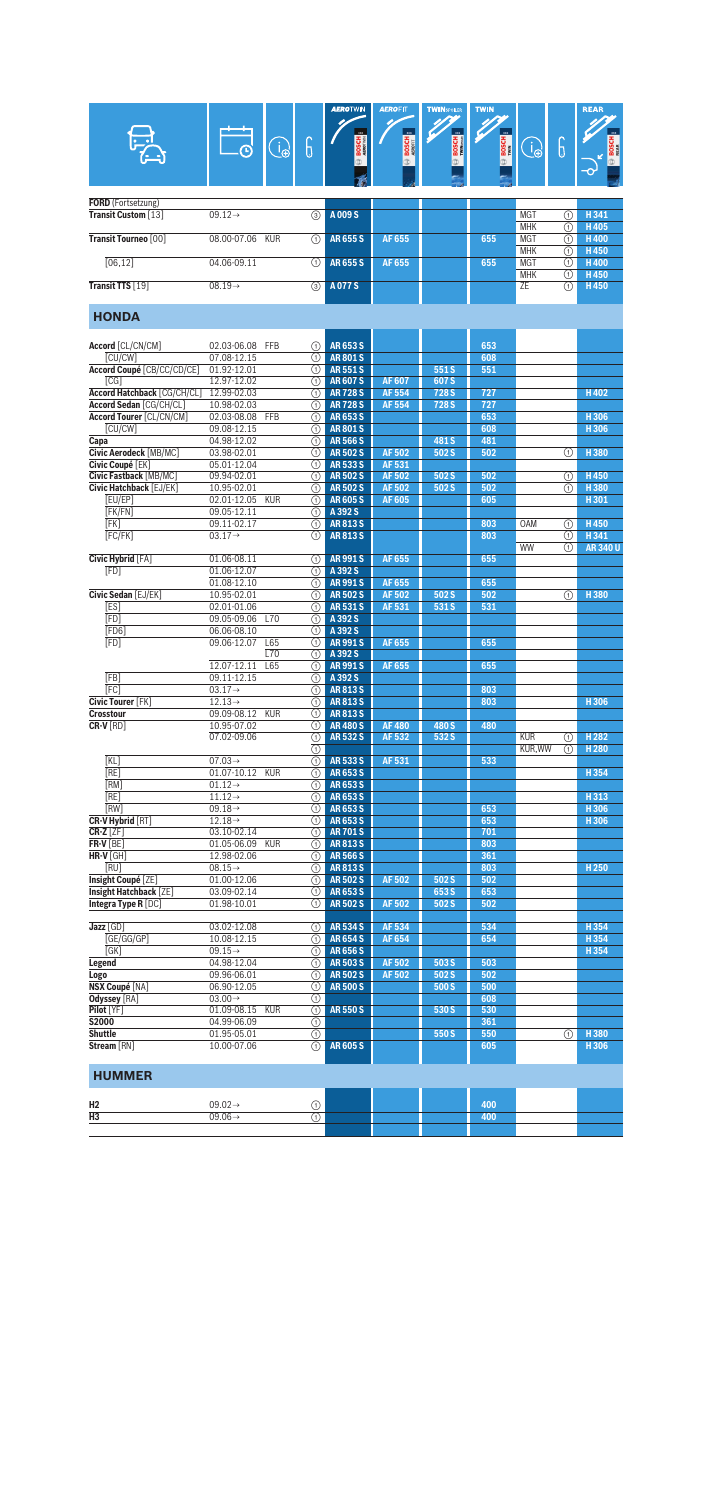

#### **HYUNDAI**

| <b>Accent</b> [LC]           | 05.99-06.06                | (1)                                  | <b>AR502S</b>    | <b>AF502</b>  | 502 S            | 502  |         |                  |
|------------------------------|----------------------------|--------------------------------------|------------------|---------------|------------------|------|---------|------------------|
| [MC]                         | 04.06-02.12                | ⋒                                    | <b>AR552S</b>    | AF 552        |                  | 552  |         |                  |
| [RB]                         | $11.10 \rightarrow$        | ⋒                                    | AR653S           |               |                  | 653  |         |                  |
| <b>Accent Blue [RB]</b>      | $01.11 \rightarrow$        | ⋒                                    | AR653S           |               |                  | 653  |         |                  |
| <b>Accent Hatchback [LC]</b> | 08.99-06.06                | (1)                                  | <b>AR 502 S</b>  | <b>AF502</b>  | 502 S            | 502  | ①       | H450             |
| [MC]                         | 04.06-02.12                | ⋒                                    | <b>AR552S</b>    | <b>AF552</b>  |                  | 552  |         | H352             |
| Atos [MX]                    |                            |                                      |                  |               |                  | 361  |         | H341             |
|                              | 09.97-12.03                | ⋒                                    |                  |               |                  |      | ①       |                  |
| <b>Atos Prime [MX]</b>       | 09.99-03.08                | $\overline{\textcircled{\small{1}}}$ |                  |               |                  | 361  | ⋒       | H341             |
| Coupé [RD]                   | 05.96-04.02                | ⋒                                    | <b>AR531S</b>    | AF 531        | 531 S            | 531  | (1)     | H <sub>500</sub> |
| [FX]                         | $07.96 \rightarrow$        | ⋒                                    | AR 531 S         | AF 531        | 531 S            | 531  |         |                  |
| GK                           | 10.01-08.09                | (1)                                  | AR 531 S         | AF 531        | 531 S            | 531  | ①       | H <sub>500</sub> |
| Creta                        | $01.16\rightarrow$         | ⋒                                    | AR653S           |               |                  | 653  |         | H <sub>281</sub> |
| Elantra [XD]                 | 06.00-09.06                | ⋒                                    | <b>AR502S</b>    | <b>AF502</b>  | 502 S            | 502  |         |                  |
| [HD]                         | 09.05 $\rightarrow$        | ⋒                                    | <b>AR502S</b>    | <b>AF502</b>  | 502 S            | 502  |         |                  |
| [MD.UD]                      | $02.11 \rightarrow$        | ⋒                                    | <b>AR654S</b>    | <b>AF654</b>  |                  | 654  |         |                  |
| [AD]                         | $03.16 \rightarrow$        | ⋒                                    | AR 653 S         |               |                  | 653  |         |                  |
| Elantra Hatchback [XD]       | $06.00 - 09.06$            | (1)                                  | <b>AR 502 S</b>  | AF 502        | 502 S            | 502  | ①       | H <sub>500</sub> |
| Eon                          | $10.11 \rightarrow$        | ⋒                                    | <b>AR553S</b>    |               |                  | 553  |         |                  |
| Equus [VI]                   | 10.09-11.12                | 6                                    | A 929 S          |               |                  |      |         |                  |
|                              | $12.12 \rightarrow$        | ∩                                    | <b>AR607S</b>    | <b>AF607</b>  | 607 <sub>S</sub> |      |         |                  |
| Galloper                     | 12.97-08.01                | ⋒                                    | <b>AR450S</b>    |               |                  | 450  |         |                  |
| <b>Genesis Coupe [BK]</b>    | 11.08-03.16                | ⋒                                    | <b>AR 606 S</b>  |               | 607 S            |      |         |                  |
| Genesis Sedan [BH]           | 05.11-03.16                | (1)                                  | <b>AR607S</b>    | <b>AF607</b>  | 607 <sub>S</sub> |      |         |                  |
| [DH]                         | $01.14\rightarrow$         | ⋒                                    | AR653S           |               |                  |      |         |                  |
| Getz [TB]                    | 09.02-06.09                | ∩                                    | <b>AR553S</b>    | AF 535        |                  | 553  | ①       | H341             |
| Grand Santa Fe [NC]          | $08.13\rightarrow$         | ⋒                                    | <b>AR654S</b>    |               |                  | 654  |         |                  |
| Grandeur [TG]                | $07.05 \rightarrow$        | ⋒                                    | <b>AR606S</b>    |               | 607 <sub>S</sub> |      |         |                  |
| H 100                        | $09.96 \rightarrow$        |                                      |                  |               | 450 S            | 450  |         | <b>H400</b>      |
|                              |                            | ⋒                                    | <b>AR450S</b>    |               |                  |      | ⋒       |                  |
| H350                         | $04.14 \rightarrow$<br>FAS | ⊙                                    |                  |               |                  | 650U |         |                  |
|                              | <b>BEI</b>                 | ⋒                                    |                  |               |                  | 600U |         |                  |
| $H-1$ [A1]                   | 10.97-12.07                | ⋒                                    | <b>AR701S</b>    |               |                  | 701  | ⋒       | H400             |
| [TQ]                         | $03.08 \rightarrow$        | ⋒                                    | <b>AR606S</b>    |               | 606 S            |      |         | H352             |
| <b>i10</b> [PA]              | $10.07 \rightarrow$        | ⋒                                    | <b>AR552S</b>    | <b>AF552</b>  |                  | 552  |         | H317             |
| [IA]                         | $09.13 \rightarrow$        | ⋒                                    | AR 552 S         | <b>AF552</b>  |                  | 552  |         | H <sub>275</sub> |
| [AC3]                        | $02.20 \rightarrow$        | (1)                                  | AR612S           |               |                  | 612  |         | H <sub>284</sub> |
| <b>i20</b> [PB]              | 12.08-12.14                | ⋒                                    | <b>AR601S</b>    | AF 601        | 601S             | 612  |         | H309             |
| [GB]                         | $11.14\rightarrow$         | ∩                                    | AR 612 S         |               |                  | 612  |         | H301             |
| [BC3]                        | $08.20 \rightarrow$        | $\circled{s}$                        | A 991 S          |               |                  |      |         | H301             |
| $130$ [FD]                   | 09.07-03.10                | ③                                    | A 187 S          | <b>AF 187</b> |                  |      |         | H312             |
|                              | 04.10-01.13                | ⋒                                    | <b>AR604S</b>    | <b>AF604</b>  | 604 S            |      |         | H312             |
| [GD]                         | $12.11 \rightarrow$        | (1)                                  | <b>AR654S</b>    | AF 654        |                  | 654  |         | A 310 H          |
| <b>[PD]</b>                  | $12.16 \rightarrow$        | ⋒                                    | AR653S           |               |                  | 653  |         | H318             |
| i30 Coupé [GD]               | $02.13 \rightarrow$        | ⋒                                    | <b>AR654S</b>    | AF 654        |                  | 654  |         | A 310 H          |
| <b>i30 CW [FD]</b>           | 02.08-03.10                | ③                                    | A 187 S          | <b>AF187</b>  |                  |      |         | H312             |
|                              | 04.10-09.12                | ⋒                                    | <b>AR604S</b>    | <b>AF604</b>  | 604 S            |      |         | H312             |
| [GD]                         | $03.12 \rightarrow$        | ⋒                                    | <b>AR654S</b>    | AF 654        |                  | 654  |         | A 310 H          |
| <b>TPD</b>                   | $03.17 \rightarrow$        | (1)                                  | AR 653 S         |               |                  | 653  |         | H318             |
| i30 Fastback [PD]            | $11.17 \rightarrow$        | ⋒                                    | AR653S           |               |                  | 653  |         | H318             |
| i35                          | $02.11 \rightarrow$        | ∩                                    | <b>AR654S</b>    |               |                  | 654  |         |                  |
| <b>i40</b> [VF]              | $04.11 \rightarrow$        | ⋒                                    | AR653S           |               | 653 S            | 653  |         |                  |
| <b>140 CW [VF]</b>           | $04.11 \rightarrow$        | ⋒                                    | AR653S           |               | 653 S            | 653  |         | H 352            |
|                              |                            |                                      |                  |               |                  |      |         |                  |
| <b>Ioniq</b> [AE]            | $03.16 \rightarrow$        |                                      | <b>TE</b> AR813S |               |                  | 803  |         |                  |
| ix20 [JC]                    | $10.10 \rightarrow$        | 3                                    | A 583 S          | AF 583        |                  |      |         | H301             |
| ix35 [LM/EL]                 | $01.10 \rightarrow$        | (1)                                  | <b>AR601S</b>    | <b>AF601</b>  | 601 S            | 612  |         | H312             |
| <b>ix55</b> [EN]             | 09.08-12.12                | ③                                    | A 296 S          |               |                  |      |         |                  |
| Kona [OS]                    | $06.17 \rightarrow$        | ①                                    | AR653S           |               |                  | 653  |         | H <sub>281</sub> |
| Matrix [FC]                  | 07.01-04.10                | ⋒                                    | <b>AR552S</b>    | AF 552        |                  | 552  | ①       | H341             |
| Nexo [FE]                    | $03.18 \rightarrow$        | ⋒                                    | AR653S           |               |                  | 653  |         | H352             |
| Porter 507                   | 09.00-12.03                | (1)                                  | <b>AR450S</b>    |               | 450 S            | 450  |         |                  |
| Santa Fe [SM]                | 09.99-12.05                | (1)                                  | <b>AR551S</b>    |               | 551S             | 551  | (1)     | H341             |
|                              |                            |                                      |                  |               |                  |      | WW<br>① | H 340            |
| [CM]                         | 03.06-12.12                | (1)                                  | <b>AR604S</b>    | <b>AF604</b>  | 604 S            |      |         | H352             |
| [DM]                         | $09.12 \rightarrow$        | ⋒                                    | <b>AR654S</b>    |               |                  | 654  |         | H326             |
| [TM]                         | $02.18 \rightarrow$        | ⋒                                    | AR653S           |               |                  | 653  |         | A 302 H          |
|                              |                            |                                      |                  |               |                  |      |         |                  |
|                              |                            |                                      |                  |               |                  |      |         |                  |
|                              |                            |                                      |                  |               |                  |      |         |                  |
|                              |                            |                                      |                  |               |                  |      |         |                  |



**F-H FORD • HONDA • HUMMER • HYUNDAI**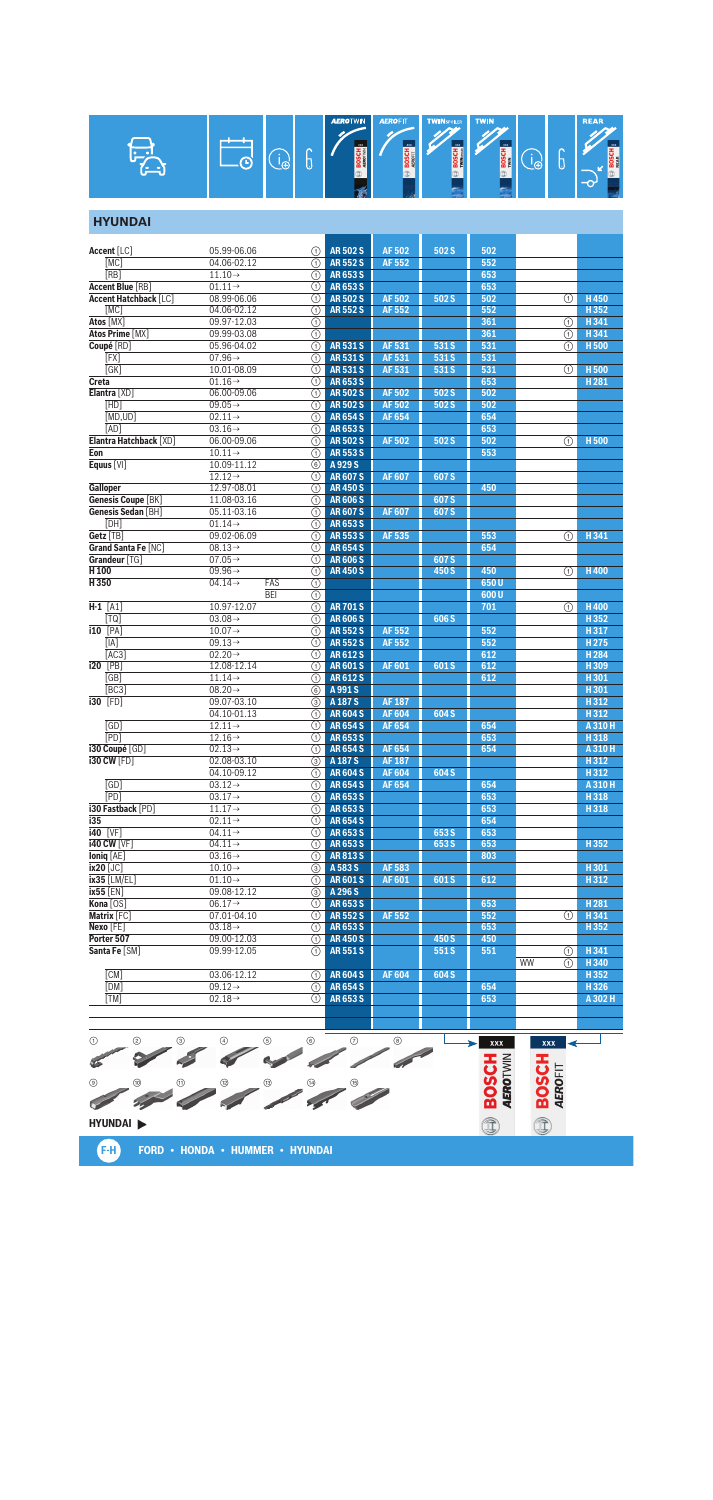|  | œ<br>з. |  |  | o | <b>AEROTWIN</b><br>m<br> | <b>AEROFIT</b><br>m<br>m a | <b>TWINSPOILER TWIN</b><br>m<br>≃ | 3000<br>ᄚ | 49 | ◠<br>Θ | <b>REAR</b><br>m<br>종<br>g<br>분<br>$-\infty$ |
|--|---------|--|--|---|--------------------------|----------------------------|-----------------------------------|-----------|----|--------|----------------------------------------------|
|--|---------|--|--|---|--------------------------|----------------------------|-----------------------------------|-----------|----|--------|----------------------------------------------|

| <b>HYUNDAI</b> (Fortsetzung) |                                   |                   |                 |        |       |     |   |         |
|------------------------------|-----------------------------------|-------------------|-----------------|--------|-------|-----|---|---------|
| Solaris [RB]                 | $01.11 \rightarrow$               | ⋒                 | AR653S          |        |       | 653 |   |         |
| [YC]                         | $02.17 \rightarrow$               | ⋒                 | <b>AR601S</b>   | AF 601 |       | 612 |   |         |
| Solaris Hatchback [RB]       | $01.11 \rightarrow$               | (1)               | AR653S          |        |       | 653 |   | H281    |
| Sonata [YF]                  | $09.09 \rightarrow$<br><b>KUR</b> | ω                 | <b>AR813S</b>   |        |       | 803 |   |         |
| Sonata III [EF]              | 03.98-03.01                       | ⋒                 | <b>AR 500 S</b> |        | 500 S | 500 |   |         |
| Sonata IV [EF]               | 04.01-01.05                       | ⋒                 | <b>AR551S</b>   |        | 551 S | 551 |   |         |
| [TM]                         | $09.18 \rightarrow$               |                   |                 |        |       |     |   | A 302 H |
| Sonata V [NF]                | 08.04-12.10                       | ⋒                 | <b>AR606S</b>   |        |       |     |   |         |
| <b>Starex</b>                | 10.97-04.07                       | ⋒                 | <b>AR701S</b>   |        |       | 701 | ⋒ | H400    |
|                              | $05.07 \rightarrow$               | ⋒                 | <b>AR606S</b>   |        |       | 701 |   | H352    |
| Terracan [HP]                | 01.01-10.06                       | ⋒                 | <b>AR551S</b>   |        | 551 S | 551 | ⋒ | H400    |
| Trajet [FO]                  | 01.00-06.07                       | ⋒                 | <b>AR655S</b>   |        |       | 655 | ⋒ | H400    |
| Tucson [JM]                  | 08.04-03.10                       | ⋒                 | <b>AR601S</b>   | AF 601 | 601 S | 612 |   | H308    |
| [TL]                         | $06.15\rightarrow$                | ⋒                 | AR 653 S        |        |       | 653 |   | H352    |
| <b>Tucson IV [NX4]</b>       | $09.20 \rightarrow$               | ③                 | A 945 S         |        |       |     |   | H275    |
| Veloster                     | $06.11 \rightarrow$               | $\left( 1\right)$ | <b>AR813S</b>   |        |       |     |   |         |
| Veracruz                     | 09.06 $\rightarrow$               | ③                 | A 296 S         |        |       |     |   |         |
| Verna [LC]                   | 07.99-03.06                       | ⋒                 | <b>AR502S</b>   | AF 502 | 502 S | 502 |   |         |
| [MC]                         | 10.06-05.11                       | ⋒                 | <b>AR5335</b>   | AF 531 | 533 S | 533 |   |         |
| $\overline{XG}$ [F]          | 12.98-12.05                       | ⋒                 | <b>AR551S</b>   |        | 551S  | 551 |   |         |
|                              |                                   |                   |                 |        |       |     |   |         |

## **INFINITI**

| <b>EX</b> [J50]    | 04.08-06.14                       | (1) | <b>AR604S</b>   | <b>AF604</b> |      |     |   | H354             |
|--------------------|-----------------------------------|-----|-----------------|--------------|------|-----|---|------------------|
| <b>FX</b> [S50]    | 11.02-08.08                       | ⋒   | <b>AR551S</b>   |              | 551S | 551 |   |                  |
| [ <sub>S51</sub> ] | 07.08-12.14                       | ⋒   | <b>AR607S</b>   | <b>AF607</b> |      |     |   | H354             |
| M-Serie [Y50]      | 07.06-05.10                       | (1) | <b>AR607S</b>   | <b>AF607</b> |      |     |   |                  |
| [Y51]              | 05.10-06.14                       | (1) | <b>AR658S</b>   |              |      |     |   |                  |
| Q30                | $11.15 \rightarrow$               | 6   | A929S           | AF 462       |      |     | 6 | A 275 H          |
|                    | <b>WW</b>                         | 6   | <b>AM 462 S</b> |              |      |     |   |                  |
| Q45 [F50]          | 01.01-12.06                       | ⋒   | <b>AR813S</b>   |              |      | 803 |   |                  |
| Q50 [V37]          | $07.13\rightarrow$<br><b>KUR</b>  | ⋒   | AR653S          |              |      | 653 |   |                  |
| Q60 Coupe          | $08.16 \rightarrow$<br><b>KUR</b> | ⋒   | <b>AR653S</b>   |              |      |     |   |                  |
| Q70 [Y51]          | $10.13\rightarrow$                | ⋒   | <b>AR658S</b>   |              |      |     |   | H354             |
|                    | <b>KUR</b>                        | ⋒   | <b>AR813S</b>   |              |      |     |   |                  |
| QX30               | $09.16 \rightarrow$               | 6   | A929S           | AF 462       |      |     | ⊛ | A 275 H          |
|                    | <b>WW</b>                         | 6   | <b>AM 462 S</b> |              |      |     |   |                  |
| $QX4$ [JR50]       | 09.96-08.03<br><b>KUR</b>         | ⋒   | <b>AR550S</b>   |              | 551S | 551 |   |                  |
| QX50               | $10.13 \rightarrow$<br><b>KUR</b> | ⋒   | <b>AR601S</b>   | AF 601       |      | 612 |   | H354             |
| <b>QX56 [A60]</b>  | 04.08 $\rightarrow$<br><b>KUR</b> | ⋒   | <b>AR801S</b>   |              |      |     |   | H <sub>250</sub> |
| $\overline{Z621}$  | 03.10-06.14                       | ⋒   | <b>AR607S</b>   | AF 607       |      |     |   | H <sub>250</sub> |
| QX60               | $09.13 \rightarrow$<br><b>KUR</b> | ⋒   | AR653S          |              |      | 653 |   | H301             |
| QX70 [S51]         | $11.13\rightarrow$                | ⋒   | <b>AR607S</b>   | AF 607       |      |     |   | H354             |
| QX80               | $07.17 \rightarrow$               | ⋒   | <b>AR604S</b>   | AF 604       |      |     |   | H <sub>250</sub> |
|                    |                                   |     |                 |              |      |     |   |                  |

# **ISUZU**

| <b>D-MAX</b>  | 05.02-10.19       | <b>1</b> AR 728 S | AF 554 | 728 S | 727 |  |
|---------------|-------------------|-------------------|--------|-------|-----|--|
| <b>[RGO1]</b> | $1.19\rightarrow$ | A982S<br>3)       |        |       |     |  |
| Trooper [UBS] | 08.92-09.04       |                   |        | 500 S | 500 |  |

| <b>IVECO</b>        |                    |     |     |          |  |      |  |
|---------------------|--------------------|-----|-----|----------|--|------|--|
| Daily [00/06/09/12] | 05.99-07.14 SDV    |     |     | AR 609 S |  | 609  |  |
| [14/16/19]          | $05.14\rightarrow$ |     | (6) | A 129 S  |  |      |  |
| <b>Massif</b>       | 06.08-12.12 FAS    |     |     |          |  | 450U |  |
|                     |                    | BEI |     |          |  | 400U |  |
|                     |                    |     |     |          |  |      |  |
|                     |                    |     |     |          |  |      |  |
|                     |                    |     |     |          |  |      |  |

# **JAGUAR**

| <b>Daimler</b>     | 01.99-08.02         |            | ⋒    |                 |        |       | 530U |         |
|--------------------|---------------------|------------|------|-----------------|--------|-------|------|---------|
| E-Pace             | $09.17 \rightarrow$ |            | (10) | A 322 S         |        |       |      | A 310 H |
| F-Pace             | $04.16 \rightarrow$ |            | (3)  | A 309 S         |        |       |      | A 300 H |
|                    |                     | <b>WW</b>  | (3)  | <b>AM 467 S</b> |        |       |      |         |
| F-Type             | $10.12 \rightarrow$ |            | (1)  |                 |        |       | 530  |         |
| $I$ -Pace $[X590]$ | $03.18 \rightarrow$ | <b>KUR</b> | ③    | A 621 S         |        |       |      |         |
| S-Type [CCX]       | 10.98-04.02         | FAL.SDV    | (1)  | <b>AR608S</b>   |        |       |      |         |
|                    |                     | FAL, SWO   | (1)  | <b>AR604S</b>   | AF 604 |       |      |         |
|                    |                     | WFL        | (1)  | <b>AR 550 S</b> |        | 550 S | 550  |         |
|                    | 04.02-03.08         | FAL.SDV    | (1)  | <b>AR608S</b>   | AF 604 |       |      |         |
|                    |                     | FAL.SWO    | (1)  | <b>AR604S</b>   |        |       |      |         |
|                    |                     |            |      |                 |        |       |      |         |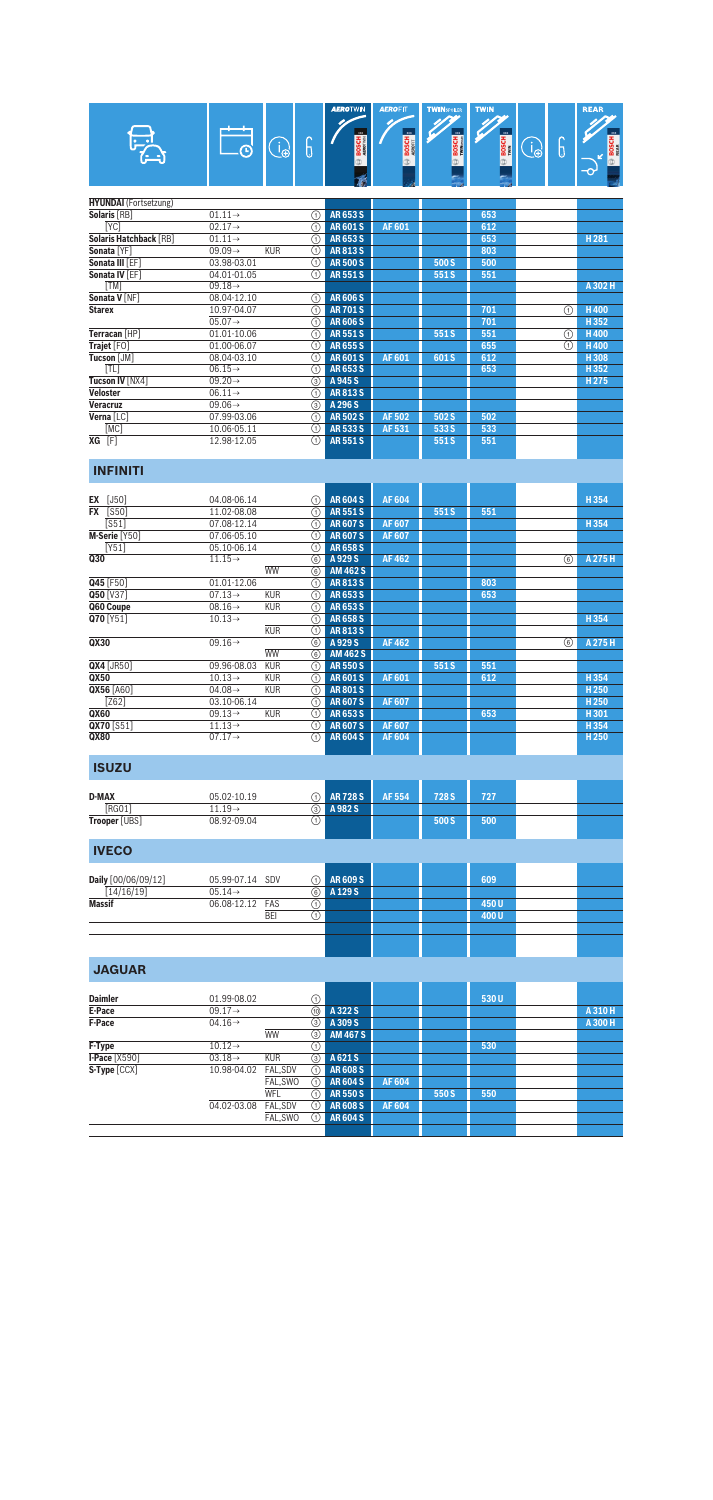|           |                         | ∩                   |           | 6           | <b>AEROTWN</b><br>3000<br><b>BOSCH</b> | <b>AEROFIT</b><br><b>BOSCH</b> | <b>TWINSPOLER</b><br>m.<br><b>BOSCH</b> | <b>TWIN</b><br><b>BOSCH</b> | $\Phi$ | b | <b>REAR</b><br><b>BOSCH</b><br>⊸ |
|-----------|-------------------------|---------------------|-----------|-------------|----------------------------------------|--------------------------------|-----------------------------------------|-----------------------------|--------|---|----------------------------------|
| <b>XE</b> |                         | $06.15 \rightarrow$ |           | (3)         | A 106 S                                |                                |                                         |                             |        |   |                                  |
| <b>XF</b> | [X250]                  | 03.08-10.15         |           | 6           | A010S                                  | <b>AF462</b>                   |                                         |                             |        |   |                                  |
|           |                         |                     | <b>WW</b> | 6           | AM 462 S                               |                                |                                         |                             |        |   |                                  |
|           | [X260]                  | $10.15 \rightarrow$ |           | $\circledS$ | A 106 S                                |                                |                                         |                             |        |   |                                  |
|           | <b>XF Sportbrake</b>    | 09.12-06.17         |           | 6           | A010S                                  | AF 462                         |                                         |                             |        |   | H301                             |
|           |                         |                     | <b>WW</b> | ⊛           | AM 462 S                               |                                |                                         |                             |        |   |                                  |
|           | [X260]                  | $07.17 \rightarrow$ |           | $\circledS$ | A 106 S                                |                                |                                         |                             |        |   | H <sub>290</sub>                 |
| ΧJ        | $[X351]$                | $11.09 \rightarrow$ |           | 6           | A010S                                  |                                |                                         |                             |        |   |                                  |
|           | XJ 6/2003               | 02.03-07.10         | SDV       | ⊕           | <b>AR608S</b>                          |                                |                                         |                             |        |   |                                  |
| XJ 8      |                         | 09.97-01.03         |           | ➀           |                                        |                                |                                         | 530U                        |        |   |                                  |
|           | XJ 8/2003               | 02.03-07.10         | SDV       | ⋔           | <b>AR608S</b>                          |                                |                                         |                             |        |   |                                  |
| XJR8      |                         | 09.97-09.02         |           | ⊕           |                                        |                                |                                         | 530U                        |        |   |                                  |
|           | <b>XK</b> [X150]        | $03.06 \rightarrow$ |           | ⊚           |                                        |                                | 530 S                                   | 530                         |        |   |                                  |
|           | XK 8 Convertible [QDV]  | 03.96-02.09         |           | ⊕           | <b>AR530S</b>                          | AF 532                         | 530 S                                   | 530                         |        |   |                                  |
|           | XK 8 Coupé [QEV]        | 03.96-02.09         |           | ⋒           | <b>AR530S</b>                          | AF 532                         | 530 S                                   | 530                         |        |   |                                  |
|           | XKR 8 Convertible [QDV] | 03.96-02.09         |           | ⋒           | <b>AR530S</b>                          | AF 532                         | 530 S                                   | 530                         |        |   |                                  |
|           | $X$ -Type $[CF1]$       | 03.01-06.10         |           | ⋒           | <b>AR728S</b>                          | AF 554                         | 728 S                                   | 727                         |        |   |                                  |
|           | X-Type Estate [CF1]     | 03.03-12.09         |           | ∩           | <b>AR728S</b>                          | <b>AF554</b>                   | 728 S                                   | 727                         |        |   | H351                             |
|           |                         |                     |           |             |                                        |                                |                                         |                             |        |   |                                  |

## **JEEP**

| Cherokee [XJ]              | 01.87-09.01<br>PAD                | ⊕       |               |              |       | 450  |           |   |                  |
|----------------------------|-----------------------------------|---------|---------------|--------------|-------|------|-----------|---|------------------|
| [KJ]                       | 03.01-12.07                       | ∩       | <b>AR480S</b> | <b>AF480</b> | 480 S | 480  |           | ∩ | H <sub>282</sub> |
| K                          | 01.08-12.13                       | ⋒       | <b>AR480S</b> | <b>AF480</b> | 480 S | 480  |           |   |                  |
| [KL]                       | $01.14\rightarrow$                | ⋒       | <b>AR813S</b> |              |       |      |           |   | H352             |
| <b>Commander XHT</b>       | 01.06-08.11                       | ⋒       | <b>AR450S</b> |              | 450 S | 450  |           |   | H355             |
| Compass [MK, PK]           | $10.06 \rightarrow$               | ∩       | <b>AR551S</b> |              | 551 S | 551  |           | ⊕ | H <sub>282</sub> |
|                            |                                   |         |               |              |       |      | <b>WW</b> | ∩ | H <sub>280</sub> |
| [MX]                       | $06.17 \rightarrow$               | ⋒       | <b>AR604S</b> | <b>AF604</b> |       |      |           |   | H <sub>253</sub> |
|                            | FAS                               |         |               |              |       | 600U |           |   |                  |
|                            | <b>BEI</b>                        | ⊕       |               |              |       | 450U |           |   |                  |
| <b>Grand Cherokee [WG]</b> | 09.00-12.04                       | ⋒       | <b>AR530S</b> | AF 532       | 530 S | 530  |           | ∩ | H251             |
| [WK]                       | $09.03 \rightarrow$               | ⋒       | <b>AR530S</b> | AF 532       | 530 S | 530  | L30       |   | H307             |
| [WH]                       | 03.05-10.11                       | ⋒       | <b>AR530S</b> | AF 532       | 530 S | 530  | L34       |   | H355             |
| [WK2]                      | 09.10-08.13<br><b>KUR</b>         | ⋒       | <b>AR550S</b> |              | 530 S | 530  | L30       |   | H <sub>307</sub> |
|                            | $09.13 \rightarrow$<br><b>KUR</b> | ⋒       | <b>AR550S</b> |              | 530 S | 530  | L28       |   | H <sub>281</sub> |
| Liberty [KK]               | 09.07-08.13                       | ⋒       | <b>AR480S</b> | <b>AF480</b> | 480 S | 480  |           |   |                  |
| Patriot [MK]               | 10.06-08.18                       | ⋒       | <b>AR530S</b> | AF 532       | 530 S | 530  |           | ∩ | H251             |
| Renegade                   | $07.14\rightarrow$                | 3       | A 104 S       |              |       |      |           |   | H <sub>240</sub> |
| Wrangler [TJ]              | 01.97-12.06<br><b>ZE</b>          | ⊕       |               |              |       | 380U |           |   |                  |
| [JK]                       | <b>ZE</b><br>$01.07 \rightarrow$  | $\odot$ |               |              |       | 380U |           |   | H353             |
| [JL]                       | $11.17 \rightarrow$               | $\odot$ |               |              |       | 400  |           |   | H306             |
|                            |                                   |         |               |              |       |      |           |   |                  |

## **KIA**

| Carens [FC]                  | 04.99-08.06                     | ∩           | <b>AR604S</b> | <b>AF604</b> | 604 S |      | ⋒ | H341             |
|------------------------------|---------------------------------|-------------|---------------|--------------|-------|------|---|------------------|
| [FG]                         | 09.06-12.12                     | ⋒           | AR653S        |              | 653 S | 653  |   | H352             |
| <b>TRP1</b>                  | <b>ZE</b><br>$01.13\rightarrow$ | ⋒           |               |              |       | 700U |   | H <sub>275</sub> |
| Carnival [UP]                | 06.98-06.06                     | ⋒           | <b>AR609S</b> |              |       | 603  | ⋒ | H400             |
| [MB]                         | $04.06\rightarrow$              | ⋒           | <b>AR813S</b> |              |       | 803  |   |                  |
| Cee'd [ED/FF2]               | 11.06-06.09                     | ③           | A 187 S       | <b>AF187</b> |       |      |   | H312             |
|                              | 07.09-12.12                     | ⋒           | <b>AR604S</b> | <b>AF604</b> | 604 S |      |   | H312             |
| [JD]                         | $05.12 \rightarrow$             | ⋒           | <b>AR654S</b> | AF 654       |       | 654  |   | A 311 H          |
| <b>CD1</b>                   | $07.18\rightarrow$              | ⋒           | AR653S        |              |       | 653  |   | A 302 H          |
| Cee'd Sports Wagon [CD]      | $11.18 \rightarrow$             | ⋒           | AR653S        |              |       | 653  |   | A 302 H          |
| Cee'd Sporty Wagon [ED/FF2]  | 09.07-06.09                     | $\circledS$ | A 187 S       | <b>AF187</b> |       |      |   | H312             |
|                              | 07.09-12.12                     | ⋒           | <b>AR604S</b> | <b>AF604</b> | 604 S |      |   | H312             |
| [JD]                         | $08.12 \rightarrow$             | ⋒           | <b>AR654S</b> | AF 654       |       | 654  |   | A 311 H          |
| Cerato [FE]                  | 03.04-11.09                     | ⋒           | <b>AR601S</b> | AF 601       | 601 S | 612  |   |                  |
| [TD]                         | $12.08\rightarrow$              | ⋒           | <b>AR606S</b> |              | 607 S |      |   |                  |
| <b>Cerato Hatchback [FE]</b> | 03.04-11.09                     | ⋒           | <b>AR601S</b> | AF 601       | 601S  | 612  |   | H352             |
| Cerato Koup [TD]             | $08.10 \rightarrow$             | ⋒           | <b>AR606S</b> |              | 607 S |      |   |                  |
| <b>Ceres</b>                 | $06.99 \rightarrow$             | ⋒           | <b>AR531S</b> | AF 531       |       | 531  |   |                  |
| Clarus [GC]                  | 05.96-11.01                     | ⋒           | <b>AR5335</b> | AF 531       | 533 S | 533  |   |                  |
| Clarus II Kombi [GC]         | 06.98-11.01                     | ⋒           | AR 533 S      | AF 531       | 533 S | 533  |   |                  |
| Joice [MT]                   | 08.99-09.01<br><b>KUR</b>       | ⋒           | <b>AR531S</b> | AF 531       | 531 S | 531  | ⋒ | H400             |
|                              | 09.01-03.03<br><b>KUR</b>       | ⋒           | <b>AR531S</b> | AF 531       | 531 S | 531  |   |                  |
|                              |                                 |             |               |              |       |      |   |                  |

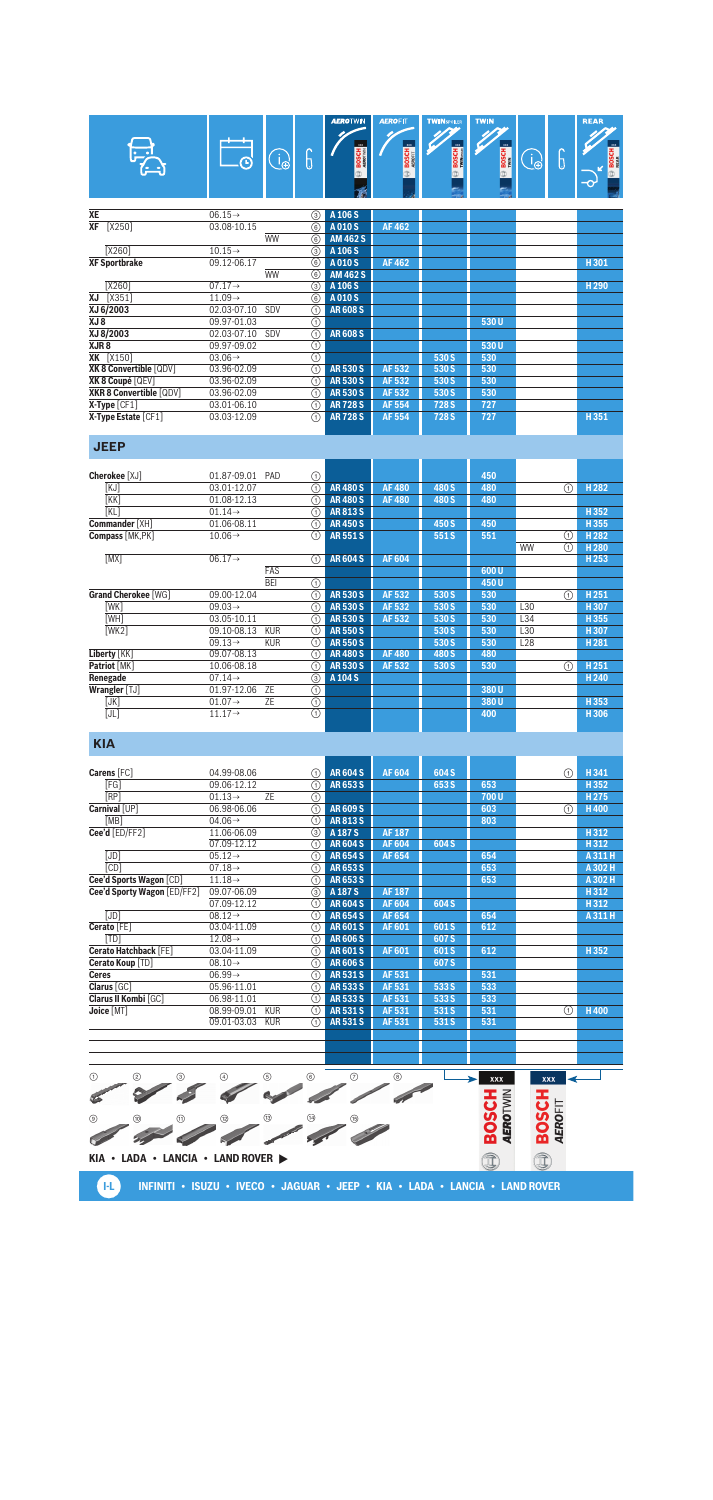|                |                                            |                                            |                                       |               | <b>AEROTWN</b>                 | <b>AEROFIT</b>          | <b>TWINSPOILER</b>      | <b>TWIN</b>  |             |   | <b>REAR</b>      |
|----------------|--------------------------------------------|--------------------------------------------|---------------------------------------|---------------|--------------------------------|-------------------------|-------------------------|--------------|-------------|---|------------------|
|                |                                            |                                            |                                       |               |                                | $\overline{\mathbf{m}}$ | $\overline{\mathbf{m}}$ |              |             |   |                  |
|                |                                            |                                            |                                       |               |                                |                         |                         |              |             |   |                  |
|                |                                            |                                            | $\widehat{\mathbb{d}_{\mathfrak{S}}}$ | 6             | <b>BOSCH</b>                   | <b>BOSCH</b>            | BOSCH<br>Williams       | <b>BOSCH</b> | $\bigoplus$ | 6 | <b>BOSCH</b>     |
|                |                                            |                                            |                                       |               |                                |                         |                         |              |             |   |                  |
|                |                                            |                                            |                                       |               |                                |                         |                         |              |             |   |                  |
|                |                                            |                                            |                                       |               |                                |                         |                         |              |             |   |                  |
|                | <b>KIA</b> (Fortsetzung)                   |                                            |                                       |               |                                |                         |                         |              |             |   |                  |
| K2500          |                                            | 09.01-12.06                                |                                       | ⋒             | <b>AR533S</b>                  | AF 531                  | 533 S                   | 533          |             |   |                  |
|                | <b>K2700 [SD]</b>                          | 04.98-08.04                                |                                       | ∩             | <b>AR531S</b>                  | AF 531                  | 531 S                   | 531          |             |   |                  |
|                |                                            | 08.04-12.06                                |                                       | の             | <b>AR533S</b>                  | AF 531                  | 533 S                   | 533          |             |   |                  |
| K2900          |                                            | 05.07-12.16                                |                                       | ∩             | <b>AR533S</b>                  | AF 531                  | 533 S                   | 533          |             |   |                  |
|                | Magentis [GD]                              | 09.00-12.05                                |                                       | ⋒             | <b>AR551S</b>                  |                         | 551S                    | 551          |             |   |                  |
|                | [GE]                                       | 02.06-04.10                                |                                       | ⋒             | <b>AR604S</b>                  | <b>AF604</b>            | 604 S                   |              |             |   |                  |
|                | Mentor II [FX]<br>Mentor II Hatchback [FX] | 01.01-08.04<br>01.01-08.04                 |                                       | ⋒             | <b>AR533S</b><br><b>AR533S</b> | AF 531<br>AF 531        | 533 S<br>533 S          | 533<br>533   |             |   |                  |
| <b>Mohave</b>  |                                            | $01.09 \rightarrow$                        |                                       | ⋒<br>⋒        | <b>AR 606 S</b>                |                         | 607 S                   |              |             |   | H352             |
|                | Niro / e-Niro [DE]                         | $10.16 \rightarrow$                        |                                       | ⋒             | <b>AR653S</b>                  |                         |                         | 653          |             |   | A 300 H          |
|                | Opirus [LD]                                | 03.03-07.09                                |                                       | ⋒             | <b>AR604S</b>                  | <b>AF604</b>            | 604 S                   |              |             |   |                  |
|                | Optima [TF]                                | $09.11 \rightarrow$                        |                                       | ⋒             | <b>AR604S</b>                  | <b>AF604</b>            | 604 S                   |              |             |   |                  |
|                | <b>IJF</b>                                 | $07.16 \rightarrow$                        |                                       | A             | <b>AR813S</b>                  |                         |                         | 803          |             |   |                  |
|                | <b>Optima Sports Wagon [JF]</b>            | $07.16 \rightarrow$                        |                                       | ⋒             | <b>AR813S</b>                  |                         |                         | 803          |             |   | A 300 H          |
|                | <b>Picanto [SA]</b>                        | 05.04-01.11                                |                                       | の             | <b>AR552S</b>                  | AF 552                  |                         | 552          |             |   | H359             |
|                | [TA]                                       | $05.11 \rightarrow$                        |                                       | (T)           | <b>AR552S</b>                  | <b>AF552</b>            |                         | 552          |             |   | H312             |
|                | [JA]                                       | $04.17 \rightarrow$                        |                                       | ⋒             | <b>AR605S</b>                  | <b>AF605</b>            |                         | 605          |             |   | H275             |
|                | Pregio [TB]                                | 02.97-04.04                                |                                       | ⋒             | AR 531 S                       | AF 531                  | 531 S                   | 531          |             |   |                  |
|                |                                            | 05.04-12.12                                |                                       | ⋒             | <b>AR533S</b>                  | AF 531                  | 533 S                   | 533          |             |   |                  |
|                | Pro Cee'd [ED/FF2]                         | 10.07-06.09                                |                                       | 3             | A 187 S                        | <b>AF187</b>            |                         |              |             |   | H312             |
|                |                                            | 07.09-12.12                                |                                       | ⋒             | <b>AR604S</b>                  | <b>AF604</b>            | 604 S                   |              |             |   | H312             |
|                | [JD]                                       | $01.13 \rightarrow$                        |                                       | ⋒             | <b>AR654S</b>                  | AF 654                  |                         | 654          |             |   | A 311 H          |
|                | [CD]                                       | $03.19 \rightarrow$                        |                                       | ⋒             | AR653S                         |                         |                         | 653          |             |   | A 302 H          |
| Rio [DC]       |                                            | 07.00-02.05                                |                                       | ⊕             | <b>AR531S</b>                  | AF 531                  | 531 S                   | 531          |             |   |                  |
|                | [DE]<br>[UB]                               | $03.05 \rightarrow$<br>$06.11 \rightarrow$ |                                       | ①<br>⋒        | <b>AR552S</b><br><b>AR653S</b> | <b>AF552</b>            | 653 S                   | 552<br>653   |             |   | H352             |
|                | Rio Hatchback [DE]                         | 03.05-09.11                                |                                       | の             | <b>AR552S</b>                  | AF 552                  |                         | 552          |             |   | H352             |
|                | [UB]                                       | $06.11 \rightarrow$                        |                                       | ∩             | <b>AR653S</b>                  |                         | 653 S                   | 653          |             |   | H <sub>281</sub> |
|                | [YB]                                       | $02.17 \rightarrow$                        |                                       | ⋒             | AR653S                         |                         |                         | 653          |             |   | H <sub>281</sub> |
|                | Rio Kombi [DC]                             | 09.02-02.05                                |                                       | ⋒             | <b>AR531S</b>                  | AF 531                  | 531 S                   | 531          |             | ⋒ | H341             |
| Sedona         |                                            | 06.98-09.05                                |                                       | ⋒             | <b>AR609S</b>                  |                         |                         | 603          |             |   |                  |
|                | Shuma II [FB]                              | 01.01-08.04                                |                                       | ⋒             | <b>AR533S</b>                  | AF 531                  | 533 S                   | 533          |             | ⋒ | H450             |
|                | Shuma II Hatchback [FB]                    | 01.01-08.04                                |                                       | ∩             | <b>AR533S</b>                  | AF 531                  | 533 S                   | 533          |             | ⋒ | H450             |
|                | Sorento [JC]                               | 07.02-08.09                                |                                       | ⋒             | <b>AR604S</b>                  | <b>AF604</b>            | 604 S                   |              |             | ⋒ | H341             |
|                | [XM]                                       | $09.09 \rightarrow$                        |                                       | ⊕             | <b>AR606S</b>                  | <b>AF607</b>            | 607 <sub>S</sub>        |              |             |   | H <sub>281</sub> |
|                | <b>TUM1</b>                                | $02.15 \rightarrow$                        |                                       | ∩             | <b>AR653S</b>                  |                         |                         | 653          |             |   | H318             |
|                | Soul [AM; PS]                              | $02.09 \rightarrow$                        |                                       | ⋒             | <b>AR606S</b>                  | <b>AF607</b>            | 607 S                   |              |             |   | H <sub>281</sub> |
|                | Soul EV [PSEV]                             | $10.14 \rightarrow$                        |                                       | ⊕             | <b>AR606S</b>                  | AF 607                  | 607 S                   |              |             |   |                  |
| <b>Spectra</b> |                                            | 01.01-12.09<br>05.93-08.04                 |                                       | ∩             | <b>AR532S</b><br><b>AR500S</b> | AF 532                  | 532 S<br>500 S          |              |             | ⋒ | H450             |
|                | Sportage [JA]<br>[JE]                      | 09.04-05.10                                |                                       | ⋒             | <b>AR601S</b>                  | <b>AF500</b><br>AF 601  | 601S                    | 500<br>612   |             | ⋒ | <b>H400</b>      |
|                | [SL]                                       | $07.10 \rightarrow$                        |                                       | ⋒<br>⋒        | <b>AR604S</b>                  | <b>AF604</b>            | 604 S                   |              |             |   | H312             |
|                | [QL]                                       | $01.16 \rightarrow$                        |                                       | ⋒             | <b>AR653S</b>                  |                         |                         | 653          |             |   | H275             |
|                | Stinger [CK]                               | $05.17 \rightarrow$                        |                                       | ⊕             | AR813S                         |                         |                         |              |             |   |                  |
|                | Stonic [YB]                                | $09.17 \rightarrow$                        |                                       | ⊕             | <b>AR653S</b>                  |                         |                         | 653          |             |   | H281             |
| Venga          |                                            | $12.09 \rightarrow$                        |                                       | $\circled{3}$ | A 583 S                        | AF 583                  |                         |              |             |   | H301             |
|                | <b>Xceed</b> [CD]                          | $08.19 \rightarrow$                        |                                       | ①             | AR653S                         |                         |                         | 653          |             |   | A 302 H          |
|                | <b>LADA</b>                                |                                            |                                       |               |                                |                         |                         |              |             |   |                  |
| 4x4            |                                            | $06.07 \rightarrow$                        | L34,ADF                               | ⊕             |                                |                         |                         | 340          |             |   |                  |
|                |                                            |                                            | L <sub>40</sub>                       | ⊕             |                                |                         |                         | 400          |             |   |                  |
| Granta         |                                            | 01.12-11.14                                |                                       | ⊕             |                                |                         | 601S                    | 601          |             |   |                  |
|                |                                            | $11.14\rightarrow$                         | WH9                                   | ∩             | <b>AR601S</b>                  |                         | 601S                    | 601          |             |   |                  |
|                | <b>Granta Hatchback</b>                    | $08.18 \rightarrow$                        | WH9                                   | ⋒             | <b>AR601S</b>                  |                         | 601S                    | 601          |             |   |                  |

|                            | $11.14\rightarrow$  | WH9 | ⋒          | <b>AR601S</b> |              | 601S  | 601  |            |   |                  |
|----------------------------|---------------------|-----|------------|---------------|--------------|-------|------|------------|---|------------------|
| <b>Granta Hatchback</b>    | $08.18 \rightarrow$ | WH9 | ⋒          | <b>AR601S</b> |              | 601S  | 601  |            |   |                  |
| <b>Granta Liftback</b>     | $11.14\rightarrow$  | WH9 | ⋒          | <b>AR601S</b> |              | 601S  | 601  |            |   | H <sub>500</sub> |
| <b>Granta SW</b>           | $08.18 \rightarrow$ | WH9 | ⋒          | <b>AR601S</b> |              | 601S  | 601  |            |   |                  |
| <b>Kalina</b>              | 11.04-02.12         |     | ∩          |               |              | 601S  | 601  |            |   |                  |
| <b>Kalina Hatchback</b>    | 07.06-12.12         |     | ⊕          |               |              | 601S  | 601  | APE        |   | <b>H400</b>      |
| <b>Kalina II Hatchback</b> | 06.13-09.17         |     | റ          |               |              | 601S  | 601  |            |   |                  |
|                            | $09.17 \rightarrow$ | WH9 | ⋒          | <b>AR601S</b> |              | 601S  | 601  |            |   |                  |
| Kalina Kombi               | 07.07-09.17         |     | ⊕          |               |              | 601S  | 601  |            |   |                  |
|                            | $09.17 \rightarrow$ | WH9 | ⋒          | <b>AR601S</b> |              | 601S  | 601  |            |   |                  |
| <b>Kalina Nova</b>         | 06.13-09.17         |     | ⊕          |               |              | 601S  | 601  |            |   |                  |
|                            | $09.17 \rightarrow$ | WH9 | ⋒          | <b>AR601S</b> |              | 601S  | 601  |            |   |                  |
| <b>Kalina Sport</b>        | 08.08-09.17         |     | ⋒          |               |              | 601S  | 601  |            |   |                  |
|                            | $09.17 \rightarrow$ | WH9 | ⋒          | <b>AR601S</b> |              | 601S  | 601  |            |   |                  |
| Largus [R90]               | $04.12 \rightarrow$ |     | ⋒          | <b>AR500S</b> | <b>AF500</b> |       | 500  |            |   | H353             |
| Niva (4x4)                 | 12.76-12.04         | ADF | ⋒          |               |              |       | 340  |            |   |                  |
| Oka                        | 01.88-12.08         | ADF | ➀          |               |              |       | 500U |            |   |                  |
| <b>Priora</b>              | $11.06\rightarrow$  |     | ⊚          |               |              |       | 500  |            |   |                  |
| Priora Coupé               | 01.10-12.15         |     | ⋒          |               |              |       | 500  |            |   |                  |
| <b>Priora Hatchback</b>    | 01.08-12.15         |     | จ          |               |              |       | 500  |            | ⋒ | H <sub>500</sub> |
| Priora Kombi               | 01.08-12.15         |     | ⊕          |               |              |       | 500  |            |   |                  |
| <b>Samara</b>              | 01.84-12.13         |     | の          |               |              | 530 S | 530  |            |   |                  |
| <b>Samara Hatchback</b>    | 01.84-12.13         |     | ⊕          |               |              | 530 S | 530  |            |   |                  |
| Serie 110                  | 01.96-12.10         |     | ⊚          |               |              |       | 500  |            | ⋒ | H <sub>500</sub> |
| Serie 111                  | 01.96-12.09         |     | $^{\circ}$ |               |              |       | 500  | <b>KUR</b> | ⋒ | H <sub>282</sub> |
|                            |                     |     |            |               |              |       |      | KUR, WW    | ⋒ | H <sub>280</sub> |
| Serie 112                  | 01.96-12.08         |     | (T)        |               |              |       | 500  |            | ⋒ | H <sub>500</sub> |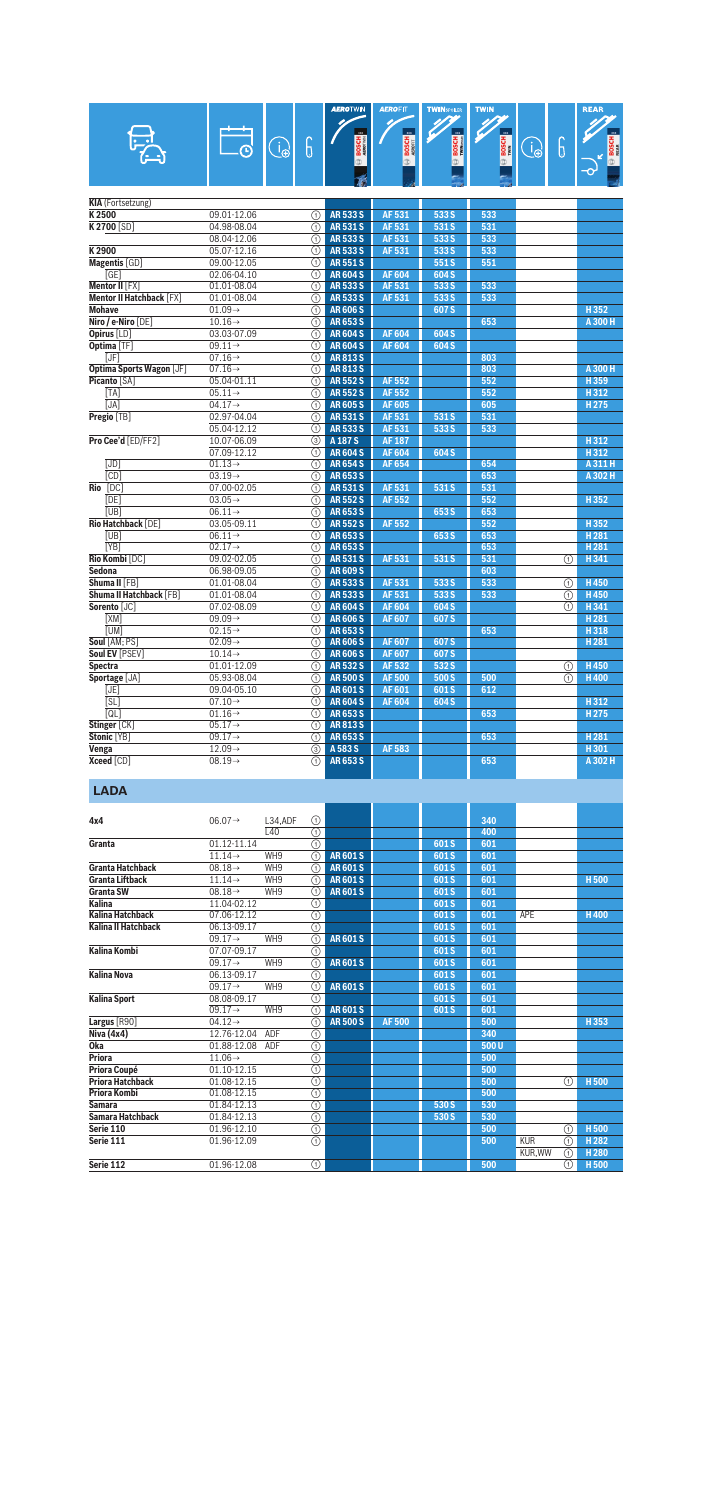| VA.                | $\odot$             | <b>L</b> e | b  | <b>AEROTWIN</b><br>$\infty$<br><b>BOSCH</b><br>œ | <b>AEROFIT</b><br>3000<br><b>BOSCH</b><br>令 | <b>TWINSPOLER</b><br>$\mathbf{m}$<br><b>BOSCH</b> | <b>TWIN</b><br>$\overline{300}$<br><b>BOSCH</b><br>œ<br>e, | ၂၆ | r<br>b | <b>REAR</b><br>m.<br><b>BOSCH</b><br>$\overline{\mathbf{C}}$ |
|--------------------|---------------------|------------|----|--------------------------------------------------|---------------------------------------------|---------------------------------------------------|------------------------------------------------------------|----|--------|--------------------------------------------------------------|
| Serie 114          | 12.08-12.13         |            | ⊕  |                                                  |                                             |                                                   | 500                                                        |    |        |                                                              |
| Serie 115          | 01.98-12.13         |            | ⊕  |                                                  |                                             |                                                   | 500                                                        |    |        |                                                              |
| <b>Serie 2100</b>  | 09.75-12.13         | ADF        | ⊕  |                                                  |                                             |                                                   | 340                                                        |    |        |                                                              |
| <b>Serie 21000</b> | 01.82-12.12         | ADF        | ⊕  |                                                  |                                             |                                                   | 340                                                        |    |        |                                                              |
| Serie 21000 Kombi  | 06.03-12.05         | ADF        | ⊕  |                                                  |                                             |                                                   | 340                                                        |    |        |                                                              |
| <b>Serie 21099</b> | 01.90-01.04         |            | ➀  |                                                  |                                             | 530 S                                             | 530                                                        |    |        |                                                              |
| <b>Serie 2113</b>  | 01.07-12.13         |            | ⊕  |                                                  |                                             |                                                   | 500                                                        |    |        |                                                              |
| Serie 2114         | 10.01-12.13         |            | ⊕  |                                                  |                                             |                                                   | 500                                                        |    |        |                                                              |
| Serie 2115         | 01.07-12.13         |            | ⊕  |                                                  |                                             |                                                   | 500                                                        |    |        |                                                              |
| <b>Serie 2120</b>  | 01.97-12.06         |            | ⊚  |                                                  |                                             |                                                   | 500                                                        |    |        |                                                              |
| Vesta              | 11.15-11.19         |            | ⋒  | <b>AR604S</b>                                    |                                             | 604 S                                             |                                                            |    |        |                                                              |
|                    | $12.19 \rightarrow$ |            | 12 | A851S                                            |                                             |                                                   |                                                            |    |        |                                                              |
| Vesta SW           | $11.17 \rightarrow$ |            | ⋒  | <b>AR604S</b>                                    |                                             | 604 S                                             |                                                            |    |        | H301                                                         |
| XRAY               | $12.15 \rightarrow$ | <b>KUR</b> | 7  | A 868 S                                          |                                             |                                                   |                                                            |    |        | H301                                                         |

## **LANCIA**

| <b>Delta</b> [844]        | 07.08-12.14         |            | (3)           | A 187 S       | <b>AF187</b> |       |     |     | H 840            |
|---------------------------|---------------------|------------|---------------|---------------|--------------|-------|-----|-----|------------------|
| <b>Flavia</b>             | 03.12-12.13         |            | ⋒             | <b>AR801S</b> |              |       | 608 |     |                  |
| Lybra Berlina [839]       | 10.99-11.06         | FFB.KUR    | ∩             | <b>AR551S</b> | AF 532       | 551 S | 551 |     |                  |
|                           |                     | <b>BGO</b> | ⊕             |               |              |       | 682 |     |                  |
| Lybra Station Wagon [839] | 10.99-11.06         | FFB.KUR    | ∩             | <b>AR551S</b> | AF 532       | 551 S | 551 | WGK | Z 361            |
|                           |                     | <b>BGO</b> | ⊕             |               |              |       | 682 |     |                  |
| <b>Musa</b> [184]         | 10.04-01.06         | <b>FFB</b> | ⋒             | <b>AR989S</b> | AF 552       |       | 601 | WGK | Z 361            |
|                           | 02.06-09.07         |            | ⊕             |               |              |       | 577 | WGK | Z 361            |
|                           | 10.07-12.12         |            | $\circled{3}$ | A420 S        |              |       |     | WGK | Z 361            |
| Phedra [180]              | 09.02-09.05         | SDV        | (1)           | <b>AR657S</b> |              | 657 S |     |     | H 353            |
|                           | 10.05-12.10         |            | (1)           | <b>AR651S</b> |              |       | 650 |     | H353             |
| <b>Thema</b>              | 11.11-12.14         |            | (1)           | <b>AR801S</b> |              | 611 S | 543 |     |                  |
| Thesis [841]              | 04.02-12.09         |            | ⋒             | <b>AR701S</b> |              |       | 701 |     |                  |
| Voyager [RT]              | 09.11-12.16         |            | (1)           | <b>AR701S</b> |              |       | 701 |     | H403             |
| $[840]$<br>Υ              | 01.96-06.03         |            | (1)           | <b>AR989S</b> | AF 552       |       | 601 | WGK | Z 361            |
| Ypsilon [843]             | 06.03-11.11         |            | ⋒             | <b>AR601S</b> | AF 601       | 601 S | 601 | WGK | Z 361            |
| [312.846]                 | $06.11 \rightarrow$ |            | ③             | A 292 S       | AF 295       |       |     |     | H <sub>270</sub> |
| <b>ZETA</b> [122]         | 09.94-06.02         |            | ∩             | <b>AR701S</b> |              | 813 S | 701 | ⋒   | H400             |

#### **LAND ROVER**

| <b>Defender</b>                        | 08.90-02.16         | $\bigcirc$                                         |                 |              |                  | 340                      |                         | A                       | H341          |
|----------------------------------------|---------------------|----------------------------------------------------|-----------------|--------------|------------------|--------------------------|-------------------------|-------------------------|---------------|
|                                        |                     |                                                    |                 |              |                  |                          | <b>WW</b>               | $\overline{(\text{f})}$ | H 340         |
| (E; L663)                              | $09.19 \rightarrow$ | (3)                                                | A 989 S         |              |                  |                          | APE                     |                         | A 334 H       |
| <b>Discovery II</b>                    | 10.98-08.04         |                                                    |                 |              |                  | 807                      |                         |                         |               |
| <b>Discovery III</b>                   | 09.04-08.09         | (T)                                                | <b>AR550S</b>   |              |                  |                          |                         |                         | H403          |
| <b>Discovery IV</b>                    | 09.09-12.17         | ∩                                                  | <b>AR550S</b>   |              |                  |                          |                         |                         | H403          |
| Discovery Sport [B5]                   | $09.14 \rightarrow$ | ∩                                                  | <b>AR701S</b>   |              |                  | 701                      |                         |                         | H309          |
| Discovery V [LR/B6]                    | $04.17 \rightarrow$ | (10)                                               | A 315 S         |              |                  |                          |                         | 6                       | A 334 H       |
|                                        |                     |                                                    |                 |              |                  |                          | <b>WW</b>               | 6                       | A 333 H       |
| Freelander I [LN]                      | 09.97-10.06         | ∩                                                  | <b>AR551S</b>   | AF 532       | 530 S            | 530                      |                         |                         |               |
| Freelander II [LF]                     | 10.06-11.14         | KUR<br>$\overline{6}$                              | A 929 S         | <b>AF462</b> |                  |                          |                         | ⋒                       | H 341         |
|                                        |                     | <b>WW</b><br>6                                     | <b>AM 462 S</b> |              |                  |                          | <b>WW</b>               | $\overline{(\text{f})}$ | <b>AR340U</b> |
| Range Rover Evoque [LV, L538] 09.11 -> |                     | $\circledS$                                        | A 430 S         |              |                  |                          |                         |                         | H251          |
|                                        |                     | <b>WW</b><br>$\overline{(\mathbf{3})}$             | A 966 S         |              |                  |                          |                         |                         |               |
| <b>ILZ.L5511</b>                       | $11.18 \rightarrow$ | (3)                                                | A 638 S         |              |                  |                          |                         |                         |               |
| <b>Range Rover Evoque Cabrio</b>       | $03.16 \rightarrow$ | $\overline{(\overline{3})}$                        | A 430 S         |              |                  |                          |                         |                         |               |
|                                        |                     | <b>WW</b><br>$\circled{3}$                         | A 966 S         |              |                  |                          |                         |                         |               |
| <b>Range Rover II</b>                  | 09.94-08.02         | (                                                  | <b>AR550S</b>   |              |                  | 550                      |                         |                         | <b>H480</b>   |
| Range Rover III [LM]                   | 03.02-01.13         |                                                    |                 |              |                  | 808                      |                         | A                       | H451          |
| Range Rover IV [LG]                    | 02.13-09.16         | ⋒                                                  | <b>AR603S</b>   |              | 607 S            |                          |                         | ⋒                       | H426          |
|                                        | 09.16-12.16         | $\odot$                                            | <b>AR603S</b>   |              | 607 <sub>S</sub> |                          |                         | ⋒                       | H426          |
|                                        |                     | $\bigcap$                                          |                 |              |                  |                          | <b>WOB</b>              | 6                       | A 425 H       |
|                                        |                     | $\overline{\omega}$                                | A 315 S         |              |                  |                          |                         |                         |               |
|                                        | $12.16 \rightarrow$ | (10)                                               | A 315 S         |              |                  |                          | <b>WOB</b>              | (6)                     | A 425 H       |
| Range Rover Sport I [LS]               | 03.05-08.13         | ∩                                                  | <b>AR550S</b>   |              |                  |                          |                         |                         | H403          |
| Range Rover Sport II [LW,              | 09.13-07.15         | $\circledcirc$                                     | <b>AR603S</b>   |              |                  |                          |                         | ⋒                       | H 384         |
| L4941                                  |                     | FAS<br>$\overline{\odot}$                          |                 |              |                  | 600U                     |                         |                         |               |
|                                        |                     | <b>BEI</b><br>$\overline{\odot}$                   |                 |              |                  | 500U                     |                         |                         |               |
|                                        | 08.15-08.16         | $\overline{\circ}$                                 | <b>AR603S</b>   |              |                  |                          | <b>WOB</b>              | 6                       | A 381 H       |
|                                        |                     | <b>FAS</b><br>$\overline{\odot}$                   |                 |              |                  | 600U                     |                         |                         |               |
|                                        |                     | <b>BEI</b><br>$\overline{\textcircled{\small{1}}}$ |                 |              |                  | 500U                     |                         |                         |               |
|                                        | $09.16 \rightarrow$ | $\overline{(\overline{10})}$                       | A 315 S         |              |                  |                          | <b>WOB</b>              | $\overline{6)}$         | A 381 H       |
| (1)<br>(2)<br>③                        | $\circled{4}$       | (5)<br>6                                           | $\circled7$     | 8            |                  | xxx                      | <b>XXX</b>              |                         |               |
|                                        |                     |                                                    |                 |              |                  | Ŧ                        |                         |                         |               |
|                                        |                     |                                                    |                 |              |                  |                          |                         |                         |               |
| ⊚                                      | $^{\circledR}$      | ൹<br>14)                                           |                 |              |                  |                          |                         |                         |               |
|                                        |                     |                                                    |                 |              |                  | <b>AEROTWIN</b><br>BOSCI | <b>BOSCH</b><br>AEROFIT |                         |               |
|                                        |                     |                                                    |                 |              |                  |                          |                         |                         |               |
| LAND ROVER >                           |                     |                                                    |                 |              |                  | Î                        | Î                       |                         |               |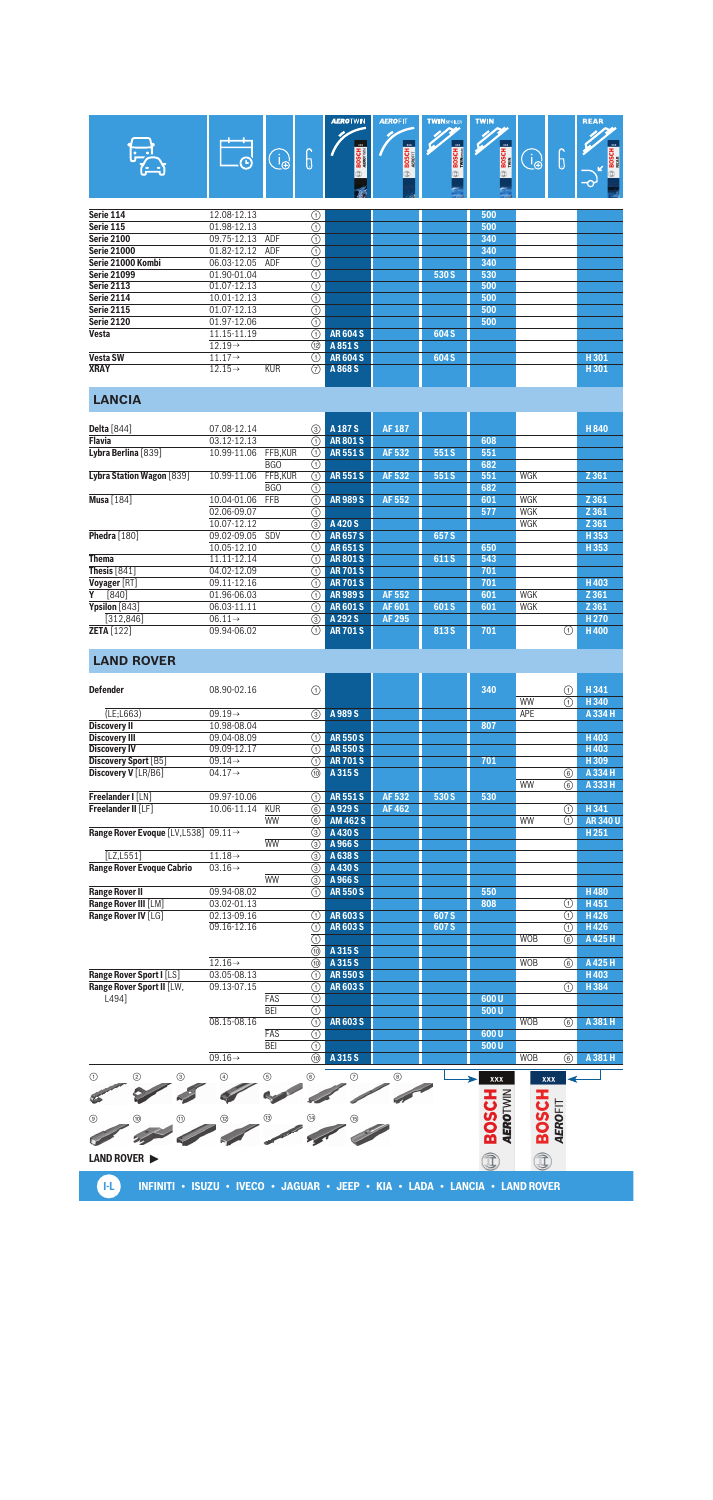|                                        |                                            |                |                                                | <b>AEROTWIN</b>                    | <b>AEROFIT</b><br>$\overline{\mathbf{m}}$ | <b>TWINSPOLER</b> | <b>TWIN</b>  |                 |        | <b>REAR</b>              |
|----------------------------------------|--------------------------------------------|----------------|------------------------------------------------|------------------------------------|-------------------------------------------|-------------------|--------------|-----------------|--------|--------------------------|
|                                        |                                            | $\bigcirc$     | 6                                              | <b>BOSCH</b>                       | <b>BOSCH</b>                              | <b>BOSCH</b>      | <b>BOSCH</b> | $\bigoplus$     | 6      | <b>BOSCI</b>             |
| <b>LAND ROVER</b> (Fortsetzung)        |                                            |                |                                                |                                    |                                           |                   |              |                 |        |                          |
| Range Rover Velar [L560]               | $08.17 \rightarrow$                        | <b>WW</b>      | ③<br>(3)                                       | A 309 S<br><b>AM 467 S</b>         | <b>AF467</b>                              |                   |              | WW              | ⊛<br>6 | A 334 H<br>A 333 H       |
| <b>LEXUS</b>                           |                                            |                |                                                |                                    |                                           |                   |              |                 |        |                          |
| <b>CT200h</b>                          | $12.10 \rightarrow$                        |                | ⊕                                              | <b>AR813S</b>                      |                                           |                   | 803          |                 |        | H <sub>200</sub>         |
| <b>ES</b><br>[V]<br>[ <sub>V</sub> 6]  | 03.06-09.12<br>$09.12 \rightarrow$         | <b>KUR</b>     | ⊕<br>⋒                                         | <b>AR607S</b><br><b>AR813S</b>     | <b>AF607</b>                              | 607 S             |              |                 |        |                          |
| $GS$ [S1]                              | 08.97-01.12                                |                | ⋒                                              | <b>AR606S</b>                      |                                           |                   |              |                 |        |                          |
| [L1]<br>$GX 460$ [J1]                  | $01.12 \rightarrow$<br>$11.09\rightarrow$  |                | ∩<br>⋒                                         | <b>AR813S</b><br><b>AR701S</b>     |                                           |                   | 803<br>701   |                 |        | H307                     |
| GX 470 [J1]                            | 11.02-08.09                                |                | ⋒                                              | <b>AR550S</b>                      |                                           | 551S              | 551          |                 |        | H409                     |
| IS<br>[E1]<br>[E2]                     | 01.99-07.05<br>08.05-04.13                 |                | ⋒<br>⋒                                         | <b>AR728S</b><br><b>AR551S</b>     | <b>AF 554</b>                             | 728 S<br>551S     | 727<br>551   |                 |        |                          |
| $\overline{[E3]}$                      | $04.13\rightarrow$                         |                | ⋒                                              | <b>AR602S</b>                      |                                           | 604 S             |              |                 |        |                          |
| ISF $[E2]$<br>IS Wagon [E1]            | 12.07-05.14<br>07.01-07.05                 |                | ⊕<br>⋒                                         | <b>AR551S</b><br><b>AR728S</b>     | AF 554                                    | 551S<br>728 S     | 551<br>727   |                 |        | H352                     |
| ĹС.<br>[21]                            | $03.17 \rightarrow$                        |                | ⋒                                              | AR813S                             |                                           |                   | 803          |                 |        |                          |
| $\overline{\text{LX}$ [J1]<br>[J2]     | 01.98-08.07<br>11.07-01.12                 |                | ⊕<br>⋒                                         | <b>AR500S</b><br><b>AR801S</b>     |                                           | 500 S             | 500<br>608   | <b>KWB</b>      | ⋒      | <b>H400</b><br>H309      |
|                                        | $02.12 \rightarrow$                        |                | ⋒                                              | <b>AR801S</b>                      |                                           |                   | 608          | <b>KUR</b>      | ⋒      | H <sub>282</sub>         |
| <b>NX</b><br>[21]<br><b>RC</b><br>[C1] | $11.14 \rightarrow$<br>$09.14 \rightarrow$ |                | ന                                              | A 156 S<br><b>AR602S</b>           |                                           | 604 S             |              |                 |        | H307                     |
| $RX$ $ U1$                             | 01.98-02.03                                |                | ⋒<br>⋒                                         | <b>AR801S</b>                      |                                           | 611S              | 543          |                 | ⋒      | H400                     |
| [U3]                                   | 02.03-12.08                                |                | ⋒                                              | <b>AR655S</b>                      |                                           |                   |              |                 |        | H352                     |
| [L1]<br>$\overline{[L2]}$              | 12.08-12.15<br>$09.15 \rightarrow$         | <b>KUR</b>     | ⋒<br>$\overline{(\mathbf{3})}$                 | <b>AR655S</b><br>A088S             |                                           |                   |              |                 |        |                          |
| SC Cabrio [Z4]<br><b>UX</b>            | 05.01-08.10<br>$10.18 \rightarrow$         |                | ⊕<br>⋒                                         | <b>AR606S</b><br><b>AR653S</b>     |                                           |                   | 653          |                 |        | H <sub>290</sub>         |
| <b>LOTUS</b>                           |                                            |                |                                                |                                    |                                           |                   |              |                 |        |                          |
| <b>Elise Cabrio</b>                    | $09.07 \rightarrow$                        |                | ➀                                              |                                    |                                           |                   | 650U         |                 |        |                          |
| <b>Europa</b>                          | $07.06 \rightarrow$                        |                | ∩                                              |                                    |                                           |                   | 650U         |                 |        |                          |
| <b>Evora</b><br><b>Exige</b>           | $05.09 \rightarrow$<br>$04.06\rightarrow$  |                | $\bar{\circledcirc}$                           | A 948 S                            |                                           |                   | 650U         |                 |        |                          |
|                                        |                                            |                |                                                |                                    |                                           |                   |              |                 |        |                          |
| <b>MASERATI</b>                        |                                            |                |                                                |                                    |                                           |                   |              |                 |        |                          |
| 420                                    | 01.87-12.01                                |                | ⊕                                              | <b>AR500S</b>                      |                                           | 500 S             | 500          |                 |        |                          |
| 430                                    | 02.88-12.01 KUR                            |                |                                                | (1) AR 500 S                       |                                           | 500 <sub>S</sub>  | 500          |                 |        |                          |
| <b>Biturbo</b><br>Ghibli [M157]        | 03.89-12.01<br>$01.13 \rightarrow$         | <b>KUR</b>     | (1)                                            | <b>AR500S</b><br><b>3</b> A 536 S  |                                           | 500 S             | 500          |                 |        |                          |
| <b>Karif</b>                           | 04.88-12.01                                | <b>KUR</b>     | ⊙                                              | <b>AR 500 S</b>                    |                                           | 500 S             | 500          |                 |        |                          |
| Levante<br>Quattroporte [M156]         | $05.16 \rightarrow$<br>$11.12 \rightarrow$ |                | ⊚<br>3                                         | A 536 S<br>A 309 S                 |                                           |                   |              |                 |        |                          |
|                                        |                                            |                |                                                |                                    |                                           |                   |              |                 |        |                          |
| <b>MAYBACH</b>                         |                                            |                |                                                |                                    |                                           |                   |              |                 |        |                          |
| Serie 240                              | $09.02 \rightarrow$                        |                | (2)                                            | A 946 S                            |                                           |                   |              |                 |        |                          |
| <b>MAZDA</b>                           |                                            |                |                                                |                                    |                                           |                   |              |                 |        |                          |
| $121$ [JA/JB]                          | 01.96-01.02                                |                | ⋒                                              |                                    |                                           | 480 S             | 480          |                 |        | H503                     |
| $\overline{2}$<br>[DY]<br>[DE]         | 02.03-06.07<br>06.07-12.14                 |                | $\odot$<br>⊕                                   | <b>AR601S</b><br><b>AR605S</b>     | AF 601<br>AF 605                          | 601S<br>578 S     | 601<br>605   |                 |        | H354<br>H 354            |
| [DJ]                                   | $10.14 \rightarrow$                        | <b>KUR</b>     | ∩                                              | <b>AR552S</b>                      | AF 552                                    |                   | 552          |                 |        | H 354                    |
| 3<br>[BK]                              | 07.03-12.08                                |                | ⊕<br>(2)                                       | <b>AR531S</b><br>A927 <sub>S</sub> | AF 531<br>AF925                           | 531 S             | 531          |                 |        |                          |
|                                        |                                            | <b>KUR, WW</b> | ②                                              | <b>AM 460 S</b>                    |                                           |                   |              |                 |        |                          |
| <b>FBL1</b><br>[BM;BN]                 | 12.08-12.13<br>$08.13 \rightarrow$         |                | ⊙  <br>⊕                                       | <b>AR607S</b><br>AR 602 S          | AF 607                                    | 604 S             |              |                 |        |                          |
| FBP                                    | $01.19 \rightarrow$                        | <b>KUR</b>     | ⊙ ∣                                            | AR653S                             |                                           |                   |              |                 |        |                          |
| 3 Hatchback [BK]                       | 07.03-12.08                                |                | ⊙  <br>(2)                                     | AR 531 S<br>A927 S                 | AF 531<br>AF925                           | 531 S             | 531          |                 |        | H351                     |
|                                        |                                            | KUR, WW        | (2)                                            | <b>AM 460 S</b>                    |                                           |                   |              |                 |        |                          |
| [BL]<br>[BM]                           | 12.08-12.13<br>$07.13 \rightarrow$         |                | ⊕<br>⊕                                         | <b>AR607S</b><br><b>AR602S</b>     | <b>AF607</b>                              | 604 S             |              | FPJ             |        | H352<br>H <sub>290</sub> |
|                                        |                                            |                | ⋒                                              |                                    |                                           |                   |              | V <sub>27</sub> |        | H306                     |
| [BN]<br>[BP]                           | $06.16 \rightarrow$<br>$11.18\rightarrow$  | <b>KUR</b>     | $\overline{\textcircled{\scriptsize{1}}}$<br>① | AR 602 S<br>AR653S                 |                                           | 604 S             |              | FPJ             |        | H <sub>290</sub><br>H354 |
| $323$ [BJ]                             | 05.98-09.03                                |                | $\odot$                                        | AR 531 S                           | AF 531                                    | 531 S             | 531          |                 |        |                          |
| 323 Hatchback [BJ]<br>5<br>[CR]        | 06.98-09.03<br>02.05-12.10                 |                | $\odot$<br>⊕                                   | <b>AR531S</b><br>AR 653 S          | AF 531                                    | 531 S<br>653 S    | 531<br>653   |                 | ⋒      | H341<br>H <sub>290</sub> |
| [CW]                                   | $06.10 \rightarrow$                        |                | ⋒                                              | AR 653 S                           |                                           | 653 S             | 653          |                 |        | H309                     |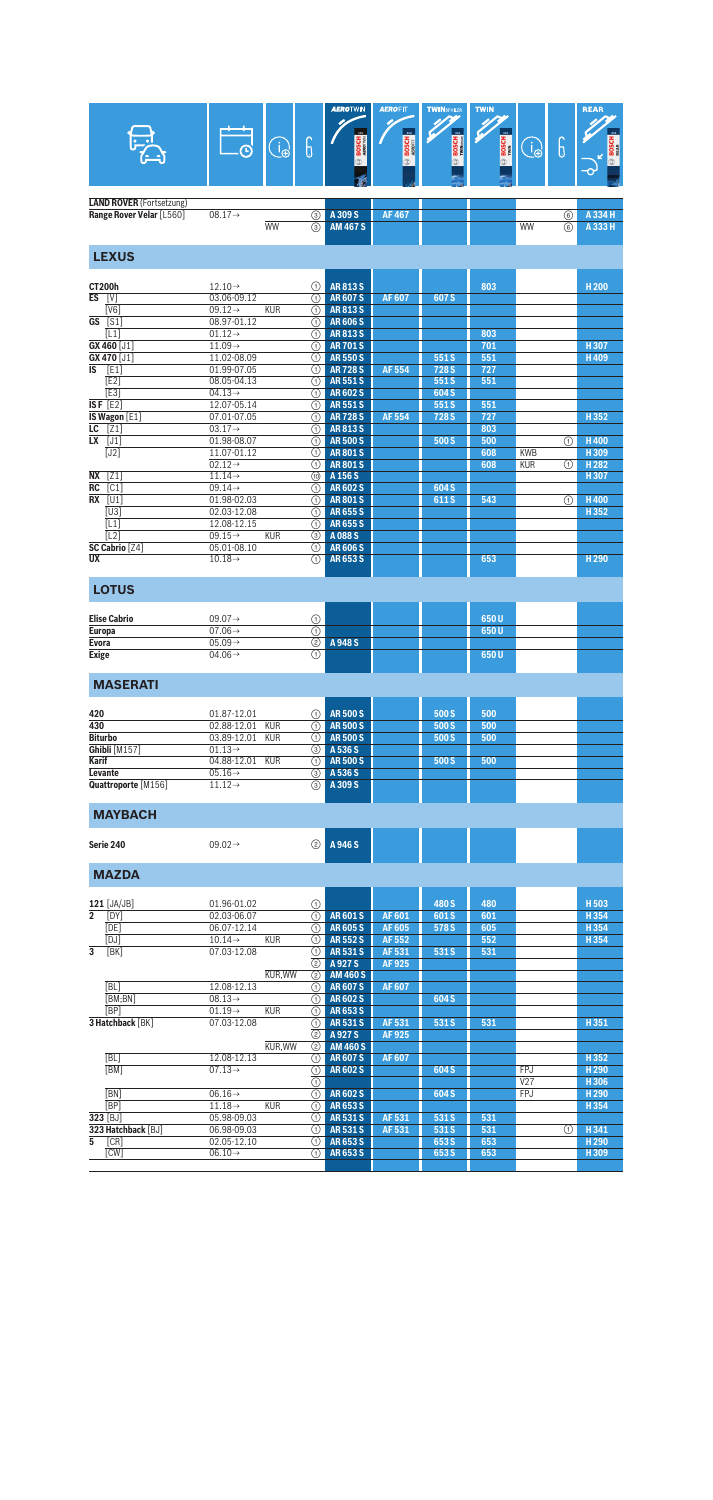|                           |                     |            |                                      | <b>AEROTWIN</b> | <b>AEROFIT</b> | <b>TWINSPOLER</b> | <b>TWIN</b>  |             |                         | <b>REAR</b>      |
|---------------------------|---------------------|------------|--------------------------------------|-----------------|----------------|-------------------|--------------|-------------|-------------------------|------------------|
|                           |                     |            |                                      |                 |                | ሪ<br>             |              |             |                         |                  |
|                           | ËJ                  | $\bigodot$ | 6                                    | <b>BOSCH</b>    | <b>BOSCH</b>   | <b>BOSCH</b>      | <b>BOSCH</b> | $\bigoplus$ | 6                       | <b>BOSCH</b>     |
|                           |                     |            |                                      | ff)             | o.             | $\bar{a}$         |              |             |                         |                  |
|                           |                     |            |                                      |                 |                |                   |              |             |                         |                  |
|                           |                     |            |                                      |                 |                |                   |              |             |                         |                  |
| <b>6 Fastback [GG/GY]</b> | 04.02-08.08         |            | ⋒                                    | <b>AR728S</b>   | <b>AF554</b>   | 531 S             | 531          |             | ⋒                       | <b>H500</b>      |
| [GH]                      | 08.07-12.12         |            | ∩                                    | <b>AR601S</b>   | <b>AF601</b>   | 601S              | 612          |             | ∩                       | H <sub>500</sub> |
| 6 Sedan [GG/GY]           | 02.02-08.07         |            | $\overline{(\text{f})}$              | <b>AR728S</b>   | <b>AF 554</b>  | 531 S             | 531          |             |                         |                  |
| GHI                       | 08.07-12.12         |            | $\circledR$                          | <b>AR601S</b>   | <b>AF601</b>   | 601 <sub>S</sub>  | 612          |             |                         |                  |
| GJ                        | $09.12 \rightarrow$ |            | ⋒                                    | <b>AR602S</b>   |                | 604 S             |              |             |                         |                  |
| $\overline{GL}$           | 09.12-09.18         |            | $\overline{(\text{f})}$              | <b>AR602S</b>   |                | 604 S             |              |             |                         |                  |
|                           | $09.18 \rightarrow$ |            | @                                    | A 398 S         |                |                   |              |             |                         |                  |
| 6 Wagon [GY]              | 06.02-12.07         |            | ⋒                                    | <b>AR728S</b>   | <b>AF 554</b>  | 531 S             | 531          |             |                         |                  |
| [GH]                      | 12.07-12.12         |            | $\overline{(\text{f})}$              | <b>AR601S</b>   | AF 601         | 601S              | 612          |             |                         | H352             |
| GJ                        | $10.12 \rightarrow$ |            | ⋒                                    | <b>AR602S</b>   |                | 604 S             |              |             |                         | H 309            |
| <b>TGL1</b>               | 10.12-09.18         |            | $\overline{\textcircled{\small{1}}}$ | <b>AR602S</b>   |                | 604 S             |              |             |                         | H309             |
|                           | $09.18 \rightarrow$ |            | $\overline{r}$                       | A 398 S         |                |                   |              |             |                         | H 309            |
| 626 [GF]                  | 05.97-07.02         |            | $\overline{(\text{f})}$              | <b>AR531S</b>   | AF 531         | 531 S             | 531          |             |                         |                  |
| 626 Fastback [GF]         | 08.99-04.02         |            | $\overline{(\text{f})}$              | <b>AR531S</b>   | <b>AF531</b>   | 531 S             | 531          |             | ⋒                       | <b>H500</b>      |
| 626 Hatchback [GF]        | 04.97-07.02         |            | ⋒                                    | <b>AR531S</b>   | AF 531         | 531 S             | 531          | KUR         | ⋒                       | <b>H500</b>      |
| 626 Wagon [GW]            | 10.97-04.02         |            | $\overline{(\text{f})}$              | <b>AR531S</b>   | AF 531         | 531 S             | 531          |             |                         |                  |
| <b>BT-50 [UN]</b>         | 03.06-07.12         |            | ⋒                                    | <b>AR450S</b>   |                | 450 S             | 450          |             |                         |                  |
| $CX-3$ [DK]               | $02.15 \rightarrow$ | <b>KUR</b> | の                                    | <b>AR531S</b>   | <b>AF531</b>   |                   | 531          |             |                         | H <sub>250</sub> |
| <b>CX-30 [DM]</b>         | $04.19 \rightarrow$ |            | $\overline{(\text{f})}$              | <b>AR653S</b>   |                |                   |              |             |                         | H 354            |
| $CX-5$ $KE$               | $11.11 \rightarrow$ |            | $\overline{(\text{f})}$              | <b>AR602S</b>   |                | 604 S             |              |             |                         | H352             |
| KFI                       | $02.17 \rightarrow$ |            | (10)                                 | A 398 S         |                |                   |              |             |                         | H 352            |
| $CX-7$ [ER]               | $09.06 \rightarrow$ |            | $\overline{(\text{f})}$              | <b>AR653S</b>   |                | 653 S             | 653          |             |                         | H352             |
| $CX-9$ [TB]               | 09.06-12.15         | <b>KUR</b> | ᠗                                    | AR653S          |                | 653 S             | 653          |             |                         | H 352            |
| Demio [DW]                | 07.96-02.03         |            | ⋒                                    |                 |                |                   | 361          |             | ⋒                       | H420             |
| <b>MPV [LW]</b>           | 05.99-08.04         | KUR        | $\overline{\mathbb{O}}$              | <b>AR997S</b>   | <b>AF 602</b>  |                   | 603          |             | ⋒                       | <b>H400</b>      |
| <b>MX-30 [DR]</b>         | $05.20 \rightarrow$ |            |                                      |                 |                |                   |              |             |                         | H 354            |
| <b>MX-5 [NB]</b>          | 01.98-07.05         |            | の                                    | <b>AR450S</b>   |                | 450 S             | 450          |             |                         |                  |
| NCI                       | 07.05-03.15         |            | $\overline{(\text{a})}$              |                 |                | 450 S             | 450          |             |                         |                  |
| [ND]                      | $05.15 \rightarrow$ |            | ∩                                    | <b>AR451S</b>   |                |                   | 450          |             |                         |                  |
|                           |                     | <b>KUR</b> | $\overline{(\text{a})}$              | <b>AR450S</b>   |                |                   |              |             |                         |                  |
| Premacy [CP]              | 03.99-05.05         |            | ⋒                                    | <b>AR601S</b>   | AF 601         | 601S              | 601          |             | $\overline{(\text{f})}$ | H 341            |
| RX-8 [FE/SE]              | 04.03-04.12         |            | $\circledR$                          | <b>AR502S</b>   | AF 502         | 502 S             | 502          |             |                         |                  |
| Serie B                   | $02.84 - 01.10$     |            | $\overline{(\text{f})}$              |                 |                |                   | 400          |             |                         |                  |
| <b>TUF/UNT</b>            | 03.96-03.06         |            | $\overline{(\text{f})}$              | <b>AR450S</b>   |                | 450 S             | 450          |             |                         |                  |
| Serie E                   | 02.84-12.06         |            | $\overline{(\text{f})}$              |                 |                |                   | 400          |             | ⋒                       | H380             |
| Tribute [EP]              | 02.01-09.09         |            | $\overline{\Omega}$                  | <b>AR480S</b>   | <b>AF480</b>   | 480 S             | 480          |             | ⋒                       | H 251            |
| Xedos-9 [TA]              | 07.93-11.02         |            | ⋒                                    | AR 533 S        |                | 532 S             |              |             |                         |                  |

#### **MERCEDES-BENZ**

| <b>Citan</b>                                         | $07.12 \rightarrow$ |                  | ⋒                          | <b>AR550S</b>            |              |       |     | <b>MHK</b> |   | H351             |
|------------------------------------------------------|---------------------|------------------|----------------------------|--------------------------|--------------|-------|-----|------------|---|------------------|
|                                                      |                     |                  | ত্র                        | A 424 S                  |              |       |     | <b>MHT</b> | ⋒ | H 341            |
| EQC-Class [293]                                      | $05.19 \rightarrow$ |                  | $\overline{(\mathcal{G})}$ | A 843 S                  |              |       |     | APE        |   | A 282 H          |
| <b>Serie A [168]</b>                                 | 10.97-08.04         |                  | ⋒                          | <b>AR991S</b>            | AF 655       | 652 S | 655 |            | ⋒ | H 341            |
| $\overline{169}$                                     | 09.04-06.12         |                  | 6                          | A 967 S                  | <b>AF967</b> |       |     |            |   | H301             |
| [176]                                                | 06.12-06.15         |                  | 6                          | A 929 S                  | <b>AF462</b> |       |     |            | 6 | A 230 H          |
|                                                      |                     | <b>WW</b>        | 6                          | <b>AM 462 S</b>          |              |       |     |            |   |                  |
|                                                      | 07.15-05.18         |                  | 0                          | A 204 S                  |              |       |     |            | 6 | A 230 H          |
| [177]                                                | $02.18 \rightarrow$ | <b>KUR</b>       | (ඉ)                        | A 204 S                  |              |       |     |            |   | A 332 H          |
| Serie A (Limousine) [177]                            | $09.18 \rightarrow$ | <b>KUR</b>       | (ඉ)                        | A 204 S                  |              |       |     |            |   |                  |
| <b>Serie B</b> [245]                                 | 04.05-05.11         |                  | 6                          | A 967 S                  | <b>AF967</b> |       |     |            |   | H840             |
| $\overline{[246]}$                                   | 09.11-06.15         |                  | 6                          | A 820 S                  | <b>AF467</b> |       |     |            |   | H <sub>261</sub> |
|                                                      |                     | <b>WW</b>        | (6)                        | <b>AM 467 S</b>          |              |       |     |            |   |                  |
|                                                      | 07.15-12.18         |                  | $\overline{(\mathcal{G})}$ | A 206 S                  |              |       |     |            |   | H <sub>261</sub> |
| [247]                                                | $12.18 \rightarrow$ | <b>KUR</b>       | $\circledcirc$             | A 206 S                  |              |       |     |            |   | A 332 H          |
| <b>Serie C</b> [203]                                 | 05.00-06.03         | B <sub>G</sub> O | ⋒                          | <b>AR801S</b>            |              | 801S  | 801 |            |   |                  |
|                                                      | 07.03-08.07         | <b>KUR</b>       | 4                          | A 933 S                  |              |       |     |            |   |                  |
| $\overline{[204]}$                                   | 01.07-11.08         |                  | (2)                        | A053S                    | AF 938       |       |     |            |   |                  |
|                                                      | 12.08-03.13         |                  | (2)                        | A 938 S                  | AF 938       |       |     |            |   |                  |
|                                                      | 04.13-12.14         |                  | 3                          | A 825 S                  |              |       |     |            |   |                  |
| $\overline{[205]}$                                   | 11.13-08.14         | <b>TW</b>        | 6                          | A 969 S                  |              |       |     |            |   |                  |
|                                                      | 08.14-10.14         | <b>TW</b>        | 6                          | A 969 S                  |              |       |     |            |   |                  |
|                                                      |                     | <b>TW</b>        | 0                          | A 843 S                  |              |       |     |            |   |                  |
|                                                      | $10.14 \rightarrow$ | <b>TW</b>        | $\overline{(\mathcal{G})}$ | A 843 S                  |              |       |     |            |   |                  |
| $\overline{12061}$                                   | $03.21 \rightarrow$ |                  | (13)                       | A 893 S                  |              |       |     |            |   |                  |
| Serie C (Cabrio) [205]                               | $04.16 \rightarrow$ |                  | $\circledcirc$             | A 843 S                  |              |       |     |            |   |                  |
| Serie C (Sportcoupe) [203]                           | 01.01-06.03         | <b>BGO</b>       | ⋒                          | <b>AR801S</b>            |              | 801S  | 801 |            |   |                  |
|                                                      | 07.03-02.08         | <b>KUR</b>       | 4                          | A933S                    |              |       |     |            |   |                  |
|                                                      |                     |                  |                            |                          |              |       |     |            |   |                  |
| Serie C (T-Modell) [202]                             | 05.96-02.01         |                  | ∩                          |                          |              |       | 600 |            | ⋒ | H405             |
| [203]                                                | 01.01-06.03         | <b>BGO</b>       | ①                          | <b>AR801S</b>            |              | 801S  | 801 |            | ⋒ | H 382            |
|                                                      | 07.03-08.07         | <b>KUR</b>       | 4                          | A 933 S                  |              |       |     |            | ⋒ | H 382            |
|                                                      |                     |                  |                            |                          |              |       |     |            |   |                  |
|                                                      |                     |                  |                            |                          |              |       |     |            |   |                  |
| $\overline{\phantom{1}}$<br>$\overline{\phantom{a}}$ |                     |                  |                            | $\overline{\phantom{1}}$ |              |       |     |            |   |                  |

1 4 2 5 3 6 7 8 **BOSCH BOSCH** é 9 !; UN UP UL UJ U+ **MERCEDES-BENZ • MG • MIA ELECTRIC • MINI**

**L-M LEXUS • LOTUS • MASERATI • MAYBACH • MAZDA • MERCEDES-BENZ • MG • MIA ELECTRIC •**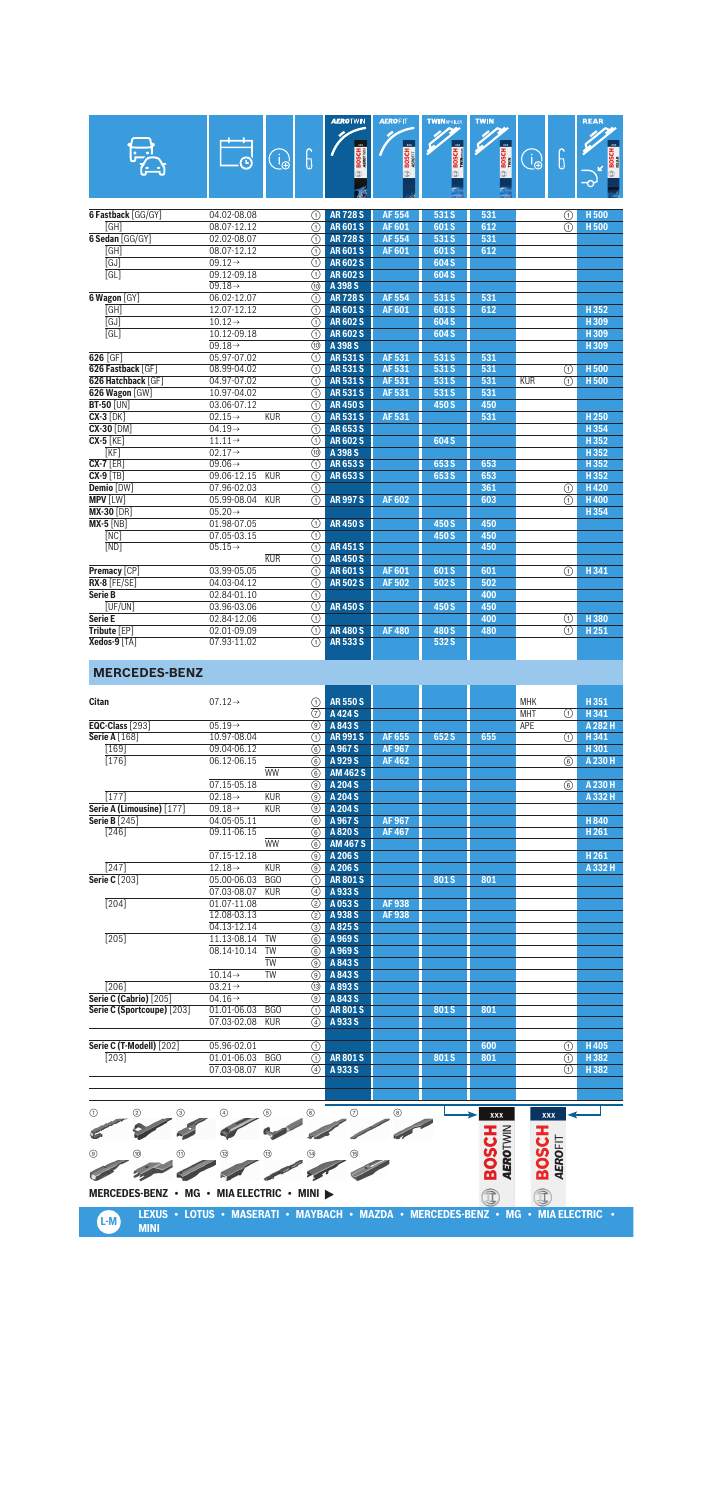|                                                                |                                            |                          | 6                   |                             | <b>BOSCH</b> | BOSCH : | <b>BOSCH</b> |                             | 6        |                    |
|----------------------------------------------------------------|--------------------------------------------|--------------------------|---------------------|-----------------------------|--------------|---------|--------------|-----------------------------|----------|--------------------|
|                                                                |                                            | $\bigoplus_{i=1}^n$      |                     |                             |              |         |              | B                           |          | Б<br>21            |
|                                                                |                                            |                          |                     |                             |              |         |              |                             |          |                    |
|                                                                |                                            |                          |                     |                             |              |         |              |                             |          |                    |
| <b>MERCEDES-BENZ</b> (Fortsetzung)<br>Serie C (T-Modell) [204] |                                            |                          |                     |                             | AF 938       |         |              |                             |          |                    |
|                                                                | 09.07-11.08<br>12.08-03.13                 |                          | (2)<br>(2)          | A053S<br>A 938 S            | AF938        |         |              |                             |          | H840<br>H840       |
|                                                                | 04.13-12.14                                |                          | ③                   | A825S                       |              |         |              |                             |          | H 840              |
| $\overline{[205]}$                                             | 05.14-08.14<br>08.14-10.14                 | TW<br><b>TW</b>          | 6<br>(6)            | A 969 S<br>A 969 S          |              |         |              |                             | 6<br>6   | A 275 H<br>A 275 H |
|                                                                |                                            | <b>TW</b>                | (ூ)                 | A 843 S                     |              |         |              |                             |          |                    |
|                                                                | 10.14-11.18                                | <b>TW</b>                | ⊙                   | A 843 S                     |              |         |              |                             | 6        | A 275 H            |
| [206]                                                          | $12.18 \rightarrow$<br>$03.21 \rightarrow$ | <b>TW</b>                | ⊙<br>13)            | A 843 S<br>A893S            |              |         |              | APE                         | 6        | A 282 H            |
| Serie C Coupé [204]                                            | 03.11-04.13                                |                          | (2)                 | A 938 S                     | AF 938       |         |              |                             |          |                    |
| $[205]$                                                        | $10.15 \rightarrow$                        |                          | (ூ)                 | A 843 S                     |              |         |              |                             |          |                    |
| Serie CL (Coupé) [215]<br>$[216]$                              | 03.00-08.06<br>06.06-12.14                 |                          | (2)<br>(2)          | A 946 S<br>A 946 S          |              |         |              |                             |          |                    |
| Serie CLA [117]                                                | 12.12-06.15                                |                          | 6                   | A 929 S                     | AF 462       |         |              |                             |          |                    |
|                                                                |                                            | <b>WW</b>                | 6                   | <b>AM 462 S</b>             |              |         |              |                             |          |                    |
| $[118]$                                                        | $07.15 \rightarrow$<br>$03.19 \rightarrow$ | <b>KUR</b>               | ⊙)<br>⊙             | A 204 S<br>A 204 S          |              |         |              | <b>KUR</b>                  |          | A 332 H            |
| <b>Serie CLA Shooting Brake</b>                                | 01.15-06.15                                |                          | (6)                 | A 929 S                     | <b>AF462</b> |         |              |                             | 6        | A 334 H            |
| $[117]$                                                        |                                            | <b>WW</b>                | 6                   | <b>AM 462 S</b>             |              |         |              | WW                          | 6        | A 333 H            |
|                                                                | $07.15 \rightarrow$                        |                          | ⊙)                  | A 204 S                     |              |         |              | WW                          | 6<br>(6) | A 334 H<br>A 333 H |
| $[118]$                                                        | $06.19 \rightarrow$                        | <b>KUR</b>               | ⊚                   | A 204 S                     |              |         |              | <b>KUR</b>                  |          | A 332 H            |
| <b>Serie CLC</b> [203]                                         | 03.08-10.10                                | <b>KUR</b>               | $\circled{4}$       | A933S                       |              |         |              |                             |          |                    |
| Serie CLK (Cabrio) [208]<br>[209]                              | 09.96-01.03<br>09.01-12.09                 | <b>DRH</b><br><b>KUR</b> | ⋒<br>$\overline{a}$ | A933S                       |              |         | 600          |                             |          |                    |
| Serie CLK (Coupé) [208]                                        | 01.97-09.02                                | <b>DRH</b>               | ⋒                   |                             |              |         | 600          |                             |          |                    |
| [209]                                                          | 08.01-04.09                                | <b>KUR</b>               | 4                   | A 933 S                     |              |         |              |                             |          |                    |
| <b>Serie CLS [219]</b><br>Serie CLS Coupé [218]                | 06.04-02.11<br>07.10-02.14                 |                          | (2)<br>(2)          | A 948 S<br>A 938 S          |              |         |              |                             |          |                    |
|                                                                | $03.14 \rightarrow$                        |                          | (3)                 | A825S                       |              |         |              |                             |          |                    |
| $[257]$                                                        | $12.17 \rightarrow$                        |                          | (9)                 | A 242 S                     |              |         |              |                             |          |                    |
| <b>Serie CLS Shooting Brake</b><br>$[218]$                     | 06.12-02.14                                |                          | (2)                 | A938S                       |              |         |              | <b>KUR</b><br><b>KUR.WW</b> | 6<br>6   | A 334 H<br>A 333 H |
|                                                                | $03.14 \rightarrow$                        |                          | $\circled{3}$       | A825S                       |              |         |              | <b>KUR</b>                  | 6        | A 334 H            |
|                                                                |                                            |                          |                     |                             |              |         | 455          | KUR, WW                     | (6)      | A 333 H            |
| <b>Serie E</b> [210]<br>$[211]$                                | 06.95-08.03<br>03.02-08.09                 |                          | ⋒<br>(2)            | A 948 S                     | <b>AF948</b> |         |              |                             |          |                    |
| $\overline{[212]}$                                             | 08.08-02.14                                |                          | ②                   | A 938 S                     |              |         |              |                             |          |                    |
|                                                                | 03.14-09.16                                |                          | 3                   | A825S<br>A 242 S            |              |         |              |                             |          |                    |
| $[213]$<br>Serie E (Cabrio) [207]                              | $01.16 \rightarrow$<br>01.10-01.13         | Y03                      | ⊙)<br>(2)           | A 938 S                     |              |         |              |                             |          |                    |
|                                                                | 01.13-04.13                                |                          | (2)                 | A 938 S                     |              |         |              |                             |          |                    |
|                                                                | $04.13\rightarrow$                         |                          | ③<br>3              | A825S<br>A825S              |              |         |              |                             |          |                    |
| $\overline{[238]}$                                             | $06.17 \rightarrow$                        | <b>NWB</b>               | (ூ)                 | A 242 S                     |              |         |              |                             |          |                    |
| <b>Serie E (Coupé)</b> [207]                                   | 02.09-01.13                                |                          | (2)                 | A 938 S                     |              |         |              |                             |          |                    |
|                                                                | 01.13-04.13                                |                          | 3                   | 2 A 938 S<br>A825S          |              |         |              |                             |          |                    |
|                                                                | $04.13 \rightarrow$                        |                          | 3                   | A825S                       |              |         |              |                             |          |                    |
| [238]                                                          | $12.16 \rightarrow$                        | <b>NWB</b>               | (9)                 | A 242 S                     |              |         |              |                             |          |                    |
| Serie E (T-Modell) [210]<br>$[211]$                            | 05.96-02.03<br>02.03-08.09                 |                          | ⊕<br>(2)            | A 948 S                     | <b>AF948</b> |         | 455          |                             | ⊕<br>⋒   | H405<br>H420       |
| $[212]$                                                        | 08.09-02.14                                |                          | (2)                 | A 938 S                     |              |         |              |                             |          | H301               |
|                                                                | 03.14-08.16                                |                          | 3)                  | A825S                       |              |         |              |                             |          | H301               |
| $[213]$                                                        | 06.16-01.19<br>$02.19 \rightarrow$         | Y03<br>Y03               | (9)<br>⊙            | A 242 S<br>A 242 S          |              |         |              | <b>APE</b>                  |          | A 301 H<br>A 282 H |
| <b>Serie EQA [243]</b>                                         | $11.20 \rightarrow$                        | <b>KUR</b>               |                     | A 206 S                     |              |         |              |                             |          | A 332 H            |
| <b>Serie G [463]</b>                                           | 09.89 $\rightarrow$                        |                          | ⊕                   |                             |              |         | 400          |                             | ⊕        | H380               |
| Serie G II [463]<br><b>Serie GL</b> [164]                      | $01.19\rightarrow$<br>02.06-12.12          |                          | 6)                  | A 093 S                     |              |         |              |                             |          | A 301 H<br>H301    |
| $[166]$                                                        | 08.12-09.15                                |                          | (3)                 | A 854 S                     |              |         |              |                             |          | H301               |
| Serie GLA [156]                                                | 10.13-06.15                                | <b>WW</b>                | (6)                 | A 929 S<br><b>AM 462 S</b>  | AF 462       |         |              | <b>KUR</b>                  | 6        | A 275 H            |
|                                                                | $07.15 \rightarrow$                        |                          | $\circ$<br>(9)      | A 204 S                     |              |         |              | <b>KUR</b>                  | 6        | A 275 H            |
| $[247]$                                                        | $02.20 \rightarrow$                        | <b>KUR</b>               | $\circledcirc$      | A 206 S                     |              |         |              |                             |          | A 332 H            |
| <b>Serie GLB</b> [247]<br><b>Serie GLC</b> [253]               | $07.19 \rightarrow$<br>07.15-11.18         |                          | (9)                 | <b>3</b> A 242 S<br>A 843 S |              |         |              |                             | (6)      | A 282 H<br>A 334 H |
|                                                                | $12.18 \rightarrow$                        |                          | (9)                 | A 843 S                     |              |         |              | APE, KUR                    |          | A 282 H            |
| Serie GLC (Coupé) [253]                                        | $06.16 \rightarrow$                        |                          | ◉                   | A 843 S                     |              |         |              |                             |          |                    |
| <b>Serie GLE</b> [166]<br>$[167]$                              | 07.15-10.18<br>$12.18 \rightarrow$         | <b>NWB</b><br><b>NWB</b> | 3<br>(9)            | A 854 S<br>A832S            |              |         |              | <b>KUR</b>                  |          | H840<br>A 332 H    |
| Serie GLE (Coupé) [292]                                        | $04.15 \rightarrow$                        | <b>NWB</b>               | 3                   | A 854 S                     |              |         |              |                             |          |                    |
| <b>Serie GLK</b> [204]                                         | 06.08-01.14                                | <b>KUR</b>               | (2)                 | A931S                       | <b>AF461</b> |         |              |                             |          | H301               |
|                                                                | $02.14 \rightarrow$                        | KUR, WW<br><b>KUR</b>    | $\circled{2}$<br>⊚  | <b>AM 461 S</b><br>A 696 S  | AF461        |         |              |                             |          | H301               |
|                                                                |                                            | KUR, WW                  | 3                   | <b>AM 461 S</b>             |              |         |              |                             |          |                    |
| Serie GLS [166]<br>$[167]$                                     | 09.15 $\rightarrow$<br>$04.19 \rightarrow$ | <b>NWB</b><br><b>NWB</b> | (3)<br>(9)          | A 854 S<br>A833S            |              |         |              |                             |          | H301               |
| <b>Serie ML</b> [163]                                          | 03.98-06.05                                |                          | (1)                 | <b>AR550S</b>               |              | 550 S   | 550          |                             | ①        | H420               |
| $[164]$                                                        | 03.05-08.11                                |                          | 6                   | A 093 S                     |              |         |              |                             |          | H301               |
| $[166]$                                                        | 06.11-08.11<br>09.11-04.15                 |                          | ⑥<br>3              | A093S<br>A 854 S            |              |         |              |                             |          | H301<br>H301       |
| <b>Serie R</b> [251]                                           | 09.05-10.12                                |                          | (6)                 | A093S                       |              |         |              |                             |          | H301               |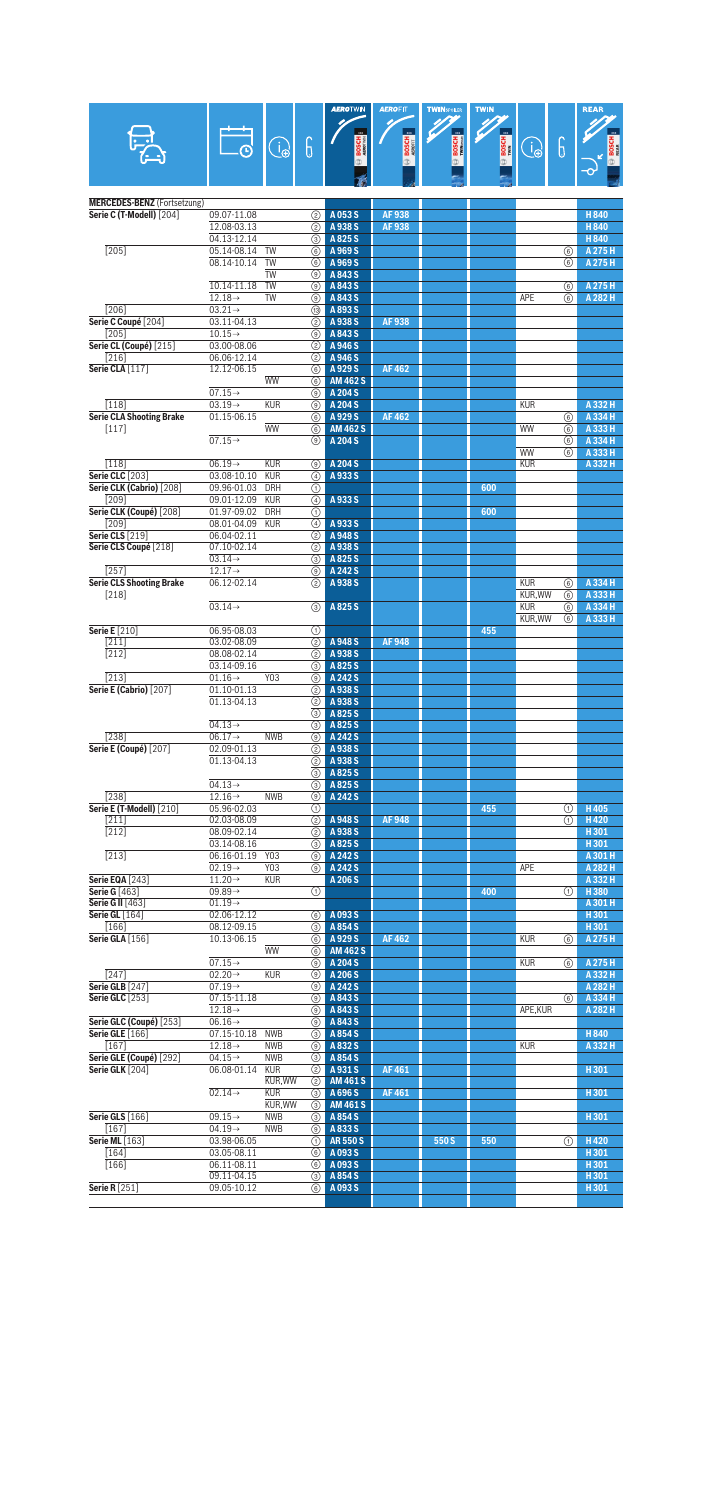|                                       |                                    |            |          | <b>AEROTWIN</b>                | <b>AEROFIT</b> | <b>TWINSPOILER</b> | <b>TWIN</b>                     |                        |                                                | <b>REAR</b>                 |
|---------------------------------------|------------------------------------|------------|----------|--------------------------------|----------------|--------------------|---------------------------------|------------------------|------------------------------------------------|-----------------------------|
|                                       |                                    |            |          |                                |                |                    |                                 |                        |                                                |                             |
|                                       |                                    | $\bigodot$ | 6        |                                | <b>BOSCH</b>   | BOSCH<br>Military  | $\circledcirc$ BOSCH            | $\bigodot$             | $\boldsymbol{\theta}$                          | <b>BOSCH</b>                |
|                                       |                                    |            |          |                                |                |                    |                                 |                        |                                                |                             |
|                                       |                                    |            |          |                                |                |                    |                                 |                        |                                                |                             |
|                                       |                                    |            |          |                                |                |                    |                                 |                        |                                                |                             |
| <b>Serie S</b> [220]                  | 03.00-08.06                        |            | (2)      | A 946 S                        |                |                    |                                 |                        |                                                |                             |
| $[221]$<br>$[222]$                    | 09.05-12.13<br>$05.13 \rightarrow$ | <b>NWB</b> | (2)<br>6 | A 946 S<br>A 212 S             |                |                    |                                 |                        |                                                |                             |
| Serie SL [129]                        | 03.89-08.01                        | <b>DRH</b> | ⋒        |                                |                |                    | 600                             |                        |                                                |                             |
| $[230]$                               | 10.01-11.12                        |            | (2)      | A 948 S                        |                |                    |                                 |                        |                                                |                             |
| <b>Serie SLC</b> [172]                | $12.15 \rightarrow$                |            | (6)      | A 969 S                        |                |                    |                                 |                        |                                                |                             |
| <b>Serie SLK [170]</b>                | 09.96-03.04                        |            | ∩        | <b>AR550S</b>                  |                | 550S               | 550                             |                        |                                                |                             |
| $[171]$<br>$\overline{[172]}$         | 04.04-02.11<br>01.11-12.15         |            | 6<br>6   | A 969 S<br>A 969 S             |                |                    |                                 |                        |                                                |                             |
| <b>Serie SLR [199]</b>                | 04.04-12.09                        |            | (2)      | A 948 S                        |                |                    |                                 |                        |                                                |                             |
| Serie V [638T0N]                      | 04.96-09.03                        | SDV        | ⋒        | <b>AR725S</b>                  |                |                    | 725                             |                        | ⋒                                              | H450                        |
| $[447]$                               | $04.14 \rightarrow$                |            | ⊙)       | A 179 S                        |                |                    |                                 | APE, WW                |                                                | A 403 H                     |
|                                       |                                    |            |          |                                |                |                    |                                 | <b>KUR</b>             |                                                | A 402 H                     |
| <b>Serie X</b> [470]                  | $09.17 \rightarrow$                | <b>KUR</b> | ⋒        | <b>AR601S</b>                  |                |                    | 576                             |                        |                                                |                             |
| Sprinter [T1N]                        | 02.95-05.06                        |            | ⊕        | <b>AR801S</b>                  |                |                    | 543                             |                        |                                                |                             |
| [NCV3]                                | 04.06 $\rightarrow$                |            | 6        | A 215 S                        |                |                    |                                 |                        | 6                                              | A 425 H                     |
| [VS30]<br>Sprinter Classic [909]      | $07.18 \rightarrow$                | SWO        | ⊙<br>⋒   | A 615 S<br><b>AR801S</b>       |                |                    | 543                             |                        |                                                |                             |
| <b>Vaneo</b> [414]                    | $11.13\rightarrow$<br>02.02-01.04  |            | ∩        | <b>AR991S</b>                  | AF 655         | 652S               |                                 |                        | ⋒                                              | H380                        |
|                                       | 02.04-08.05                        |            | (6)      | A 967 S                        | AF 967         |                    |                                 |                        | ⋒                                              | H380                        |
| Viano [639TON]                        | 09.03-08.05                        | SDV        | ⋒        | <b>AR703S</b>                  |                | 703 S              |                                 | <b>MGT</b>             | ⋒                                              | <b>H400</b>                 |
|                                       |                                    |            |          |                                |                |                    |                                 | <b>MHK</b>             | ⋒                                              | H341                        |
|                                       |                                    |            |          |                                |                |                    |                                 | MHK, WW                | ⋒                                              | H 340                       |
|                                       | 09.05-08.10                        |            | 6        | A 100 S                        |                |                    |                                 | <b>MGT</b>             | ⋒                                              | H400                        |
|                                       |                                    |            |          |                                |                |                    |                                 | <b>MHK</b>             | ⋒                                              | H341                        |
|                                       |                                    |            |          |                                |                |                    |                                 | MHK, WW                | ⋒                                              | H340                        |
|                                       | 09.10-12.14                        |            | 6        | A 100 S                        |                |                    |                                 |                        | 6                                              | A 381 H                     |
| Vito [638TON]                         | 11.95-09.03                        | SDV        | ⋒        | <b>AR725S</b>                  |                |                    | 725                             |                        | ⋒                                              | H450                        |
| [639T0N]                              | 10.03-08.05                        | SDV        | ⋒        | <b>AR 703 S</b>                |                | 703 S              |                                 | <b>MGT</b>             | ⋒                                              | H400                        |
|                                       |                                    |            |          |                                |                |                    |                                 | <b>MHK</b><br>MHK, WW  | ⋒<br>⋒                                         | H341<br>H340                |
|                                       | 09.05-08.10                        |            | 6        | A 100 S                        |                |                    |                                 | <b>MGT</b>             | ⋒                                              | H400                        |
|                                       |                                    |            |          |                                |                |                    |                                 | <b>MHK</b>             | ⋒                                              | H341                        |
|                                       |                                    |            |          |                                |                |                    |                                 | MHK, WW                | (1)                                            | H340                        |
|                                       | 09.10-12.14                        |            | 6        | A 100 S                        |                |                    |                                 |                        | (6)                                            | A 381 H                     |
| $\overline{[447]}$                    | $\overline{09.14}$ $\rightarrow$   |            | ⊙)       | A 179 S                        |                |                    |                                 | <b>KUR</b>             |                                                | A 402 H                     |
|                                       |                                    |            |          |                                |                |                    |                                 |                        |                                                |                             |
| <b>MG</b>                             |                                    |            |          |                                |                |                    |                                 |                        |                                                |                             |
|                                       |                                    |            |          |                                |                |                    |                                 |                        |                                                |                             |
|                                       |                                    |            |          |                                |                |                    |                                 |                        |                                                |                             |
| <b>MGF</b><br><b>MGTF</b>             | 10.95-03.02<br>$03.02 \rightarrow$ |            | ⊕<br>⋒   | <b>AR500S</b>                  |                | 500 S              | 500<br>500                      |                        |                                                |                             |
| ZR                                    | 10.01-05.05                        |            | ⋒        | <b>AR450S</b>                  |                | 450 S              | 450                             |                        | ⋒                                              | H450                        |
| $\overline{zs}$                       | 10.01-05.05                        |            | ⋒        | <b>AR502S</b>                  | AF 502         | 502 S              | 502                             |                        | ⋒                                              | H450                        |
| $\overline{z}$ T                      | 10.01-05.05                        |            | $\circ$  | <b>AR550S</b>                  |                | 550 S              | 550                             |                        |                                                |                             |
| <b>ZT-Tourer</b>                      | 10.01-05.05                        |            | ⊕        | <b>AR550S</b>                  |                | 550 S              | 550                             |                        |                                                | H351                        |
|                                       |                                    |            |          |                                |                |                    |                                 |                        |                                                |                             |
| <b>MIA Electric</b>                   |                                    |            |          |                                |                |                    |                                 |                        |                                                |                             |
|                                       |                                    |            |          |                                |                |                    |                                 |                        |                                                |                             |
| mia 18 kW                             | $02.12 \rightarrow$                |            | ⊕        |                                |                |                    | 400                             |                        |                                                |                             |
|                                       |                                    |            |          |                                |                |                    |                                 |                        |                                                |                             |
| MINI (BMW)                            |                                    |            |          |                                |                |                    |                                 |                        |                                                |                             |
|                                       |                                    |            |          |                                |                |                    |                                 |                        |                                                |                             |
|                                       |                                    |            |          |                                |                |                    |                                 |                        |                                                |                             |
| Mini [R50, R53]                       | 06.01-07.04                        |            | ⋒        | <b>AR450S</b>                  |                | 480 S              | 480                             |                        |                                                |                             |
| [R56]                                 | 08.04-11.06<br>11.06-03.12         |            | ⋒<br>⋒   | <b>AR450S</b><br><b>AR450S</b> |                | 480 S<br>480 S     | 480<br>480                      |                        |                                                | H840<br>H <sub>240</sub>    |
|                                       | 04.12-11.13                        |            | 7        | A 856 S                        |                |                    |                                 |                        |                                                | H <sub>240</sub>            |
| [F55,F56]                             | $09.13 \rightarrow$                |            | (1)      | <b>AR451S</b>                  |                |                    |                                 |                        |                                                | H <sub>240</sub>            |
| Mini Cabrio [R52,R57]                 | 07.04-03.12                        |            | ⋒        | <b>AR450S</b>                  |                | 480 S              | 480                             |                        |                                                |                             |
| [R57]                                 | 04.12-06.15                        |            | 7        | A 856 S                        |                |                    |                                 |                        |                                                |                             |
| $[$ F57]                              | $03.16 \rightarrow$                |            | ⊕        | <b>AR451S</b>                  |                |                    |                                 |                        |                                                |                             |
| Mini Clubman [R55]                    | 11.07-03.12                        |            | ⋒        | <b>AR450S</b>                  |                | 480 S              | 480                             | ZE                     | 6                                              | A 280 H                     |
|                                       | 04.12-08.14                        |            | 7        | A 856 S                        |                |                    |                                 | ΖE                     | 6                                              | A 280 H                     |
| F54                                   | 09.15-06.18                        |            | ⊚        | A 108 S                        |                |                    |                                 |                        |                                                | H <sub>250</sub>            |
| Mini Clubvan [R55]                    | 02.13-06.14                        |            | 7        | A856S                          |                |                    |                                 | ΖE                     | (6)                                            | A 280 H                     |
| Mini Countryman [R60]<br><b>[F60]</b> | 09.10-10.16<br>$09.16 \rightarrow$ |            | ⑥        | A 637 S<br>A 112 S             |                |                    |                                 |                        |                                                | H <sub>240</sub><br>A 250 H |
| Mini Coupé [R58]                      | 09.11 $\rightarrow$                | <b>KUR</b> | 12)<br>⊛ | A922S                          |                |                    |                                 |                        |                                                |                             |
| Mini Coupé Roadster [R59]             | $02.12 \rightarrow$                | <b>KUR</b> | 6        | A922S                          |                |                    |                                 |                        |                                                |                             |
| Mini Paceman [R61]                    | 03.13-09.16                        |            | 6        | A 637 S                        |                |                    |                                 |                        |                                                | A 283 H                     |
|                                       |                                    |            |          |                                |                |                    |                                 | WW,APE                 |                                                | A 281 H                     |
|                                       |                                    |            |          |                                |                |                    |                                 |                        |                                                |                             |
|                                       |                                    |            |          |                                |                |                    |                                 |                        |                                                |                             |
| ⊕<br>☺<br>⊚                           | ④                                  | ⑤          | ◉        | ℗                              | ◉              |                    | xxx                             |                        | $\boldsymbol{X} \boldsymbol{X} \boldsymbol{X}$ |                             |
|                                       |                                    |            |          |                                |                |                    |                                 |                        |                                                |                             |
|                                       |                                    |            |          |                                |                |                    |                                 |                        |                                                |                             |
| ◉                                     |                                    |            |          |                                |                |                    |                                 |                        |                                                |                             |
|                                       |                                    |            |          |                                |                |                    | <b>AEROTWIN</b><br><b>HDSOB</b> | <b>HDSOB</b>           | <b>AEROFIT</b>                                 |                             |
|                                       |                                    |            |          |                                |                |                    |                                 |                        |                                                |                             |
|                                       |                                    |            |          |                                |                |                    | î                               | $\widehat{\mathbb{I}}$ |                                                |                             |
|                                       |                                    |            |          |                                |                |                    |                                 |                        |                                                |                             |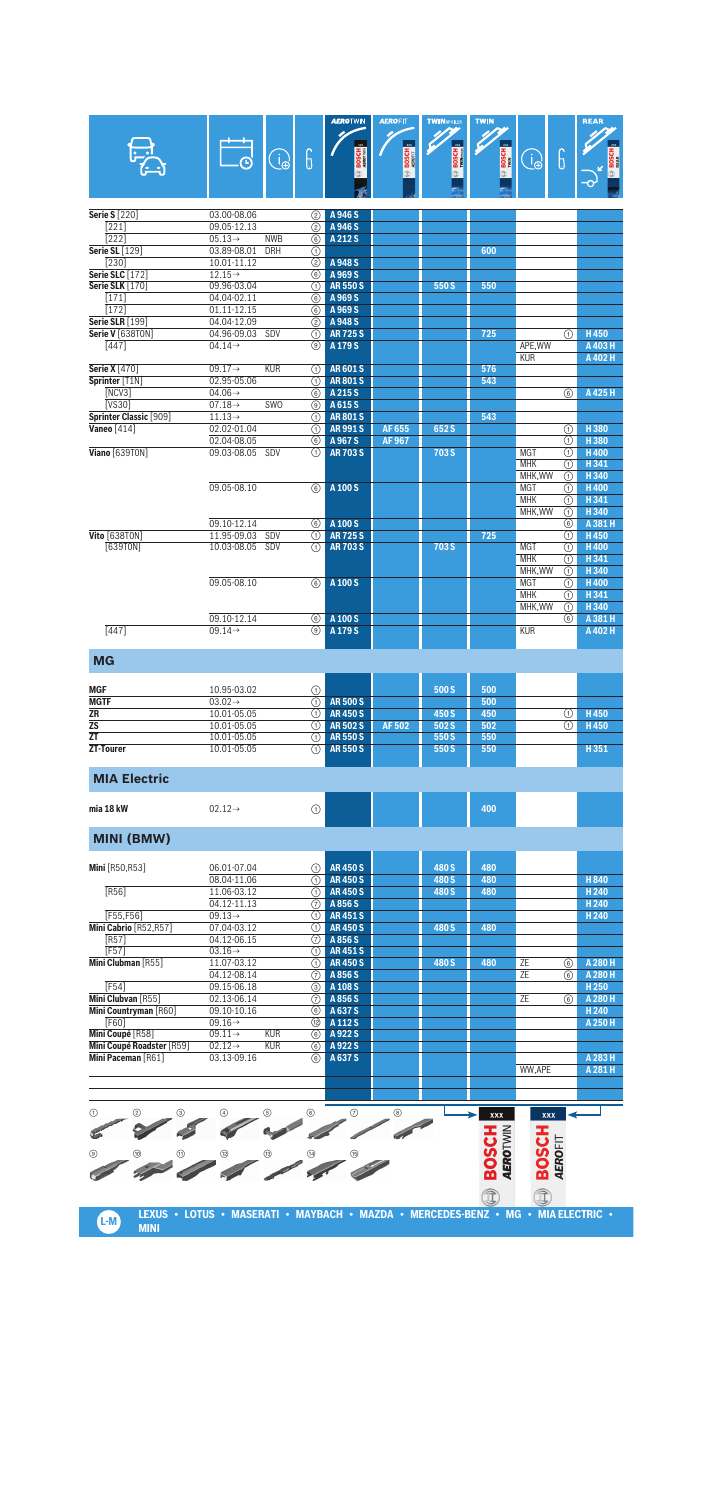| ⌒<br>Ιm<br>ο<br>╺ | <b>AEROTWIN</b><br>3000<br>Ξš<br>  60 국 | <b>AEROFIT</b><br>m<br>÷<br><b>Des</b> | <b>TWINSPOLER</b><br>$\overline{\mathbf{m}}$<br>ωFI | <b>TWIN</b><br>$\overline{333}$<br>≘<br>1961 |  | ⌒<br>Θ | <b>REAR</b><br>m<br><b>BOSCH</b><br>$-\alpha$ |
|-------------------|-----------------------------------------|----------------------------------------|-----------------------------------------------------|----------------------------------------------|--|--------|-----------------------------------------------|
|-------------------|-----------------------------------------|----------------------------------------|-----------------------------------------------------|----------------------------------------------|--|--------|-----------------------------------------------|

## **MITSUBISHI**

| <b>ASX</b> [GA]                     | $04.10 \rightarrow$                | ⋒                                 | <b>AR801S</b> |                              | 611 S            | 543        |          | H <sub>250</sub> |
|-------------------------------------|------------------------------------|-----------------------------------|---------------|------------------------------|------------------|------------|----------|------------------|
| Attrage [A1]                        | $03.18 \rightarrow$                | ⋒                                 | <b>AR553S</b> |                              |                  | 553        |          |                  |
| Carisma [DA]                        | 05.96-12.03                        | ⋒                                 | <b>AR532S</b> | <b>AF532</b>                 | 532 S            |            |          |                  |
| Carisma Hatchback [DA]              | 05.95-12.03                        | ⋒                                 | <b>AR532S</b> | AF 532                       | 532 S            |            | ⋒        | <b>H500</b>      |
| Colt [CJ]                           | 11.95-06.03                        | ⋒                                 | <b>AR533S</b> | AF 531                       | 533 S            | 533        | ⋒        | H341             |
| $\overline{[CZ]}$                   | 04.04-09.08                        |                                   |               |                              |                  |            | L34      | H351             |
|                                     | 10.08-04.13                        | ⋒                                 | <b>AR128S</b> | <b>AF605</b>                 |                  | 605        | L30      | H 304            |
|                                     |                                    | <b>WW</b><br>⋒                    | <b>AR605S</b> |                              |                  |            |          |                  |
| Colt Cabrio [CZ]                    | 03.06-07.08                        | $\overline{\Omega}$               | <b>AR128S</b> |                              |                  | 650U       |          |                  |
| Eclipse Cross [GK]                  | $10.17 \rightarrow$                | ⋒                                 | <b>AR603S</b> |                              |                  |            |          | H <sub>250</sub> |
|                                     |                                    | <b>FAS</b>                        |               |                              |                  | 600 U      |          |                  |
|                                     |                                    | <b>BEI</b><br>⊕                   |               |                              |                  | 500U       |          |                  |
| Galant [EA]                         | 10.96-05.03                        | ⋒                                 | <b>AR531S</b> | <b>AF531</b>                 | 531 S            | 531        |          |                  |
|                                     | 09.04-08.12                        | <b>KUR</b><br>⋒                   | <b>AR813S</b> |                              |                  | 803        |          |                  |
| <b>Galant Fortis Sportback</b>      | 12.08-12.09                        | $\overline{\Omega}$<br><b>KUR</b> | <b>AR601S</b> | AF 601                       | 601S             | 612        |          | H 354            |
| <b>Galant Station Wagon [EA]</b>    | 10.96-09.02                        | ⋒                                 | <b>AR531S</b> | AF 531                       | 531 S            | 531        | ⋒        | <b>H400</b>      |
| Galloper                            | 05.98-12.01                        | ∩                                 | <b>AR450S</b> |                              |                  | 450        |          |                  |
| <b>Grandis</b>                      | 02.08-11.10                        | ⊕<br>FAS                          |               |                              |                  | 700U       |          | H306             |
|                                     |                                    | <b>BEI</b><br>$^{\circ}$          |               |                              |                  | 550U       |          |                  |
| i-Miev                              | $10.10 \rightarrow$                | $^{\circ}$                        |               |                              |                  | 700 U      |          | H306             |
| L 200 [KO/K1/K2/K3]                 | 10.86-03.01                        | ⊕                                 |               |                              |                  | 400        |          |                  |
| [K6/K7]                             | 01.96-12.07                        | ⋒                                 | <b>AR480S</b> | <b>AF480</b>                 | 480 S            | 480        |          |                  |
| [KB]                                | 12.05-10.09                        | ⋒                                 | <b>AR533S</b> | AF 531                       | 533 S            | 533        |          |                  |
| [KA, KB]                            | $11.09 \rightarrow$                | の<br><b>KUR</b>                   | <b>AR531S</b> | AF 531                       | 531 S            | 531        |          |                  |
| <b>[KL.KK]</b>                      | $02.15 \rightarrow$                | KUR<br>⋒                          | <b>AR531S</b> | AF 531                       | 531 S            | 531        |          |                  |
| L 200 Forte [K7]                    | $01.96 \rightarrow$                | ⋒                                 | <b>AR480S</b> | <b>AF480</b>                 | 480 S            | 480        |          |                  |
| $L300$ [P]                          | 12.87-12.01                        | の                                 | <b>AR450S</b> |                              | 450 S            | 450        |          |                  |
| L300 Exceed                         | $02.00 \rightarrow$                | ⋒                                 |               |                              |                  | 400        |          |                  |
| Lancer [CK/CP/CN]                   | 11.95-05.01                        | ⋒                                 | <b>AR533S</b> | <b>AF531</b>                 | 533 S            | 533        |          |                  |
| CST                                 | 12.00-04.10                        | の                                 | <b>AR604S</b> | <b>AF604</b>                 | 604 S            |            |          |                  |
| [CY/CZ]                             | $03.07 \rightarrow$                | <b>KUR</b><br>⋒                   | <b>AR601S</b> | <b>AF601</b>                 | 601S             | 612        |          |                  |
| Lancer Sedan [CK/CP/CN]             | 05.96-05.01                        | ⋒                                 | <b>AR533S</b> | AF 531                       | 533S             | 533        |          |                  |
| Lancer Sportback [CX]               | 07.08-08.17                        | <b>KUR</b><br>の                   | <b>AR601S</b> | AF 601                       | 601 <sub>S</sub> | 612        |          | H354             |
| <b>Lancer Station Wagon [CS/CT]</b> | 06.03-06.08                        | ⋒                                 | <b>AR604S</b> | <b>AF604</b>                 | 604 S            |            |          |                  |
| Mirage [A0]                         | $08.12 \rightarrow$                | ⋒                                 | <b>AR553S</b> | AF 535                       |                  | 553        |          | H309             |
| Montero [V60, V70]                  | 02.00-08.06                        | の                                 | <b>AR500S</b> | <b>AF 500</b>                | 500 S            | 500        | ∩        | <b>H400</b>      |
| [V80.V90]                           | 09.06-07.09                        | ⋒                                 | <b>AR551S</b> | AF 532                       | 551S             | 551        |          | H354             |
|                                     | $08.09 \rightarrow$                | ⋒                                 | <b>AR551S</b> | AF 532                       | 551S             | 551        |          |                  |
| <b>Outlander [CU]</b>               | 02.03-09.07                        | の                                 | <b>AR728S</b> | <b>AF 554</b>                | 728 <sub>S</sub> | 727        |          | H352             |
| <b>CW1</b>                          | 02.07-12.12                        | ⋒                                 | <b>AR801S</b> |                              | 611 <sub>S</sub> | 543        |          | H 306            |
| Outlander III [GF]                  | $04.12 \rightarrow$                | ⋒                                 | <b>AR813S</b> |                              |                  |            |          | H306             |
| Pajero [V60, V70]                   | 02.00-08.06                        | の                                 | <b>AR500S</b> | <b>AF500</b>                 | 500S             | 500        | ∩        | <b>H400</b>      |
| <b>IV80.V901</b>                    | 09.06-07.09                        | ⋒                                 | <b>AR551S</b> | AF 532                       | 551 S            | 551        |          | H 354            |
|                                     | $08.09 \rightarrow$                | ⋒                                 | <b>AR551S</b> | AF 532                       | 551S             | 551        |          | H306             |
| Pajero Cabrio [V]                   | 12.90-05.01                        | の                                 | <b>AR480S</b> | <b>AF480</b>                 | 480 S            | 480        |          |                  |
| Pajero Pinin [H]                    | 10.99-02.06                        | ⋒                                 | <b>AR480S</b> | <b>AF480</b>                 | 480 S            | 480        | ⋒        | <b>H400</b>      |
| Pajero Sport [K]                    | 07.96-02.09                        | ⋒                                 | <b>AR500S</b> | <b>AF500</b>                 | 500 S            | 500        | L40<br>⋒ | <b>H400</b>      |
| KHI                                 | 07.08 $\rightarrow$                | <b>KUR</b><br>の                   | <b>AR531S</b> | <b>AF531</b>                 | 531 S            | 531        |          | H 306            |
| <b>IKS</b>                          | $12.15 \rightarrow$                | <b>KUR</b><br>⋒                   | <b>AR531S</b> | AF 531                       | 531 S            | 531        |          |                  |
| <b>Space Runner</b>                 | 06.91-08.02                        | <b>KUR</b><br>⋒                   | <b>AR531S</b> | AF 531                       | 531S             | 531        |          |                  |
| Space Star [DG]                     | 06.98-12.04                        | ⋒                                 | <b>AR531S</b> | <b>AF531</b><br><b>AF535</b> | 531 S            | 531        | ⋒        | H341             |
| <b>[AO]</b><br>Space Wagon [N9]     | $11.12 \rightarrow$<br>07.98-01.04 | ⋒<br><b>WOS</b>                   | <b>AR553S</b> |                              |                  | 553<br>653 |          | H309             |
|                                     |                                    | ⋒                                 |               |                              |                  |            |          |                  |
|                                     |                                    |                                   |               |                              |                  |            |          |                  |

#### **NISSAN**

| 350 Z [Z33]             | 12.03-04.09                       | ⋒                       | <b>AR502S</b> | AF 502       | 502 S | 502 |            |   |                  |
|-------------------------|-----------------------------------|-------------------------|---------------|--------------|-------|-----|------------|---|------------------|
| 350 Z Cabriolet [Z33]   | 06.02-04.09                       | ⊕                       | <b>AR502S</b> | <b>AF502</b> | 502 S | 502 |            |   |                  |
| 350 Z Coupé [Z33]       | 09.02-04.09                       | ⋒                       | <b>AR502S</b> | AF 502       | 502 S | 502 |            |   |                  |
| Almera [G15RA]          | <b>KUR</b><br>$11.12 \rightarrow$ | ⋒                       | <b>AR552S</b> | AF 552       |       | 552 |            |   | H354             |
| Almera (Classic) [B10]  | 01.06-11.12                       | ⋒                       | <b>AR552S</b> | AF 552       |       | 552 |            |   |                  |
| Almera Hatchback [N16E] | 01.00-09.02                       | ⋒                       | <b>AR552S</b> | AF 552       |       | 552 |            | ⋒ | H341             |
|                         | 10.02-11.06                       | ⋒                       | <b>AR552S</b> | AF 552       |       | 552 |            |   | H353             |
| Almera Sedan [N16;N16E] | 04.00-11.06                       | ⋒                       | <b>AR552S</b> | AF 552       |       | 552 |            |   |                  |
| Almera Tino [V10M]      | 05.00-12.05                       | ⋒                       | AR8135        |              |       | 803 |            | ⋒ | H <sub>500</sub> |
| Altima [L32/CL32]       | $11.06 \rightarrow$<br><b>KUR</b> | ⋒                       | AR653S        |              |       | 653 |            |   |                  |
| Cabstar [TLO]           | 10.98-08.06                       | ⋒                       | <b>AR450S</b> |              |       | 450 |            |   |                  |
| <b>F241</b>             | $09.06 \rightarrow$               | ⋒                       | <b>AR500S</b> | <b>AF500</b> |       | 500 |            |   |                  |
| <b>Cube [Z12]</b>       | 08.09-03.11                       | ⋒                       | <b>AR500S</b> | <b>AF500</b> |       | 500 |            |   | H306             |
| Evalia [M20M]           | $01.11 \rightarrow$               | ⋒                       | <b>AR552S</b> | AF 552       |       | 552 |            |   | H354             |
| Interstar [X70]         | 07.02-06.10<br>SDV                | ⋒                       | <b>AR609S</b> |              |       | 609 |            |   |                  |
| Juke $[F15]$            | 07.10-03.17<br><b>KUR</b>         | $\overline{(\text{f})}$ | <b>AR553S</b> |              | 578 S | 553 | <b>KWB</b> |   | H301             |
|                         |                                   |                         |               |              |       |     |            | ⋒ | H <sub>282</sub> |
|                         |                                   |                         |               |              |       |     | <b>WW</b>  | ∩ | H <sub>280</sub> |
|                         | $04.17 \rightarrow$               | $\circledcirc$          | A 519 S       |              |       |     | <b>KWB</b> |   | H301             |
|                         |                                   |                         |               |              |       |     |            | ⋒ | H <sub>282</sub> |
|                         |                                   |                         |               |              |       |     | WW         | ⊕ | H <sub>280</sub> |
| [F16E]                  | $10.19 \rightarrow$               | 3                       | A 420 S       |              |       |     |            |   | H301             |
| Kubistar [X76]          | 07.03-03.09                       | ∩                       | <b>AR500S</b> | <b>AF500</b> | 500 S | 500 | <b>MHT</b> |   | H402             |
|                         |                                   |                         |               |              |       |     | <b>MHK</b> | ⋒ | H341             |
|                         |                                   |                         |               |              |       |     |            |   |                  |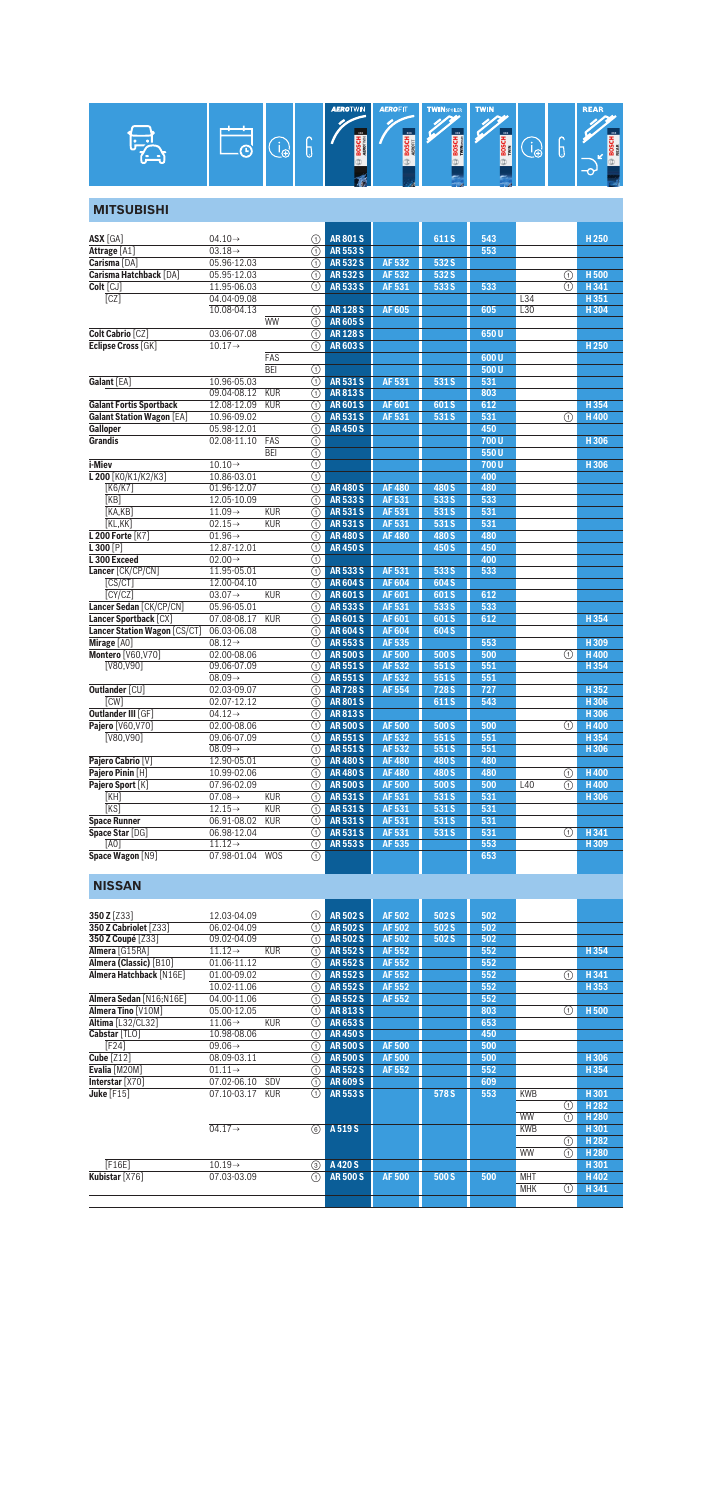|                                         |                                            |            |                                           | <b>AEROTWIN</b>                    | <b>AEROFIT</b>               | <b>TWINSPOLER</b> | <b>TWIN</b>       |                 |                | <b>REAR</b>              |
|-----------------------------------------|--------------------------------------------|------------|-------------------------------------------|------------------------------------|------------------------------|-------------------|-------------------|-----------------|----------------|--------------------------|
|                                         |                                            |            |                                           |                                    |                              | $\frac{1}{2}$     |                   |                 |                |                          |
|                                         |                                            | $\bigcirc$ | 6                                         | <b>BOSCH</b>                       | <b>BOSCH</b>                 | <b>BOSCH</b>      | $\circledR$ BOSCH | $\bigoplus$     | 6              |                          |
|                                         |                                            |            |                                           |                                    |                              |                   |                   |                 |                |                          |
|                                         |                                            |            |                                           |                                    |                              |                   |                   |                 |                |                          |
| Leaf [ZEOE]<br>[ZE1E]                   | $10.10 \rightarrow$<br>$01.18 \rightarrow$ |            | ⋒<br>⋒                                    | <b>AR653S</b><br><b>AR653S</b>     |                              |                   |                   |                 |                | H <sub>250</sub><br>H354 |
| Maxima [A34]                            | 02.03-05.08                                |            | $\overline{\textcircled{\small{1}}}$      | <b>AR653S</b>                      |                              | 653 S             | 653               |                 |                |                          |
| [A35]                                   | 09.08 $\rightarrow$                        | <b>KUR</b> | ⊕                                         | <b>AR653S</b>                      |                              |                   | 653               |                 |                |                          |
| Maxima QX [CA33]                        | 01.00-01.06                                |            | ⊕                                         | AR813S                             |                              |                   | 803               |                 |                |                          |
| Micra [K11E]<br>K12E                    | 07.00-10.02<br>11.02-05.05                 |            | ⋒<br>⊕                                    | <b>AR502S</b><br><b>AR531S</b>     | <b>AF502</b><br>AF 531       | 502 S<br>531 S    | 502<br>531        | <b>KWB</b>      |                | H402<br>H301             |
|                                         | 06.05-10.10                                |            | ⋒                                         | <b>AR531S</b>                      | AF 531                       | 531 S             | 531               |                 |                | H402                     |
| K13K                                    | $07.10 \rightarrow$                        |            | ⊕                                         |                                    | AF 535                       | 535 S             |                   |                 |                | H306                     |
| K14FR                                   | $01.17 \rightarrow$                        |            | $\overline{(\text{f})}$                   | <b>AR656S</b>                      | <b>AF654</b>                 |                   | 654               |                 |                | H <sub>230</sub>         |
| Micra CC [K12E]                         | 09.05-10.10                                | <b>KUR</b> | ⊕<br>⊕                                    | <b>AR654S</b><br><b>AR531S</b>     | AF 531                       | 531S              | 531               |                 |                |                          |
| Murano [Z50]                            | 09.02-12.08                                |            | ⋒                                         | <b>AR813S</b>                      |                              |                   |                   |                 |                | H354                     |
| [251]                                   | 06.08-09.12                                |            | ⋒                                         | AR653S                             |                              |                   |                   |                 |                |                          |
|                                         | $09.12 \rightarrow$                        |            | $\overline{(\text{f})}$                   | <b>AR653S</b>                      |                              |                   |                   |                 |                | H306                     |
| [Z52R]<br>Navara [D22]                  | $06.16 \rightarrow$                        |            | ⊕                                         | <b>AR813S</b>                      | <b>AF480</b>                 | 480 S             | 803<br>480        |                 |                | H306                     |
| [D40;D40M;D40T]                         | 06.00 $\rightarrow$<br>$05.05 \rightarrow$ |            | ⊕<br>∩                                    | <b>AR480S</b><br><b>AR607S</b>     | <b>AF607</b>                 | 607 S             |                   |                 |                |                          |
| ID23M1                                  | $11.15 \rightarrow$                        | <b>KUR</b> | ⊕                                         | <b>AR601S</b>                      | <b>AF601</b>                 |                   | 612               |                 |                |                          |
| Note [E11:E11E]                         | 01.05-08.14                                | <b>ORO</b> | ⋒                                         | <b>AR605S</b>                      | AF 605                       |                   | 605               |                 |                | H306                     |
|                                         |                                            | <b>MRO</b> | ⊕                                         |                                    |                              | 578 S             |                   |                 |                |                          |
| E12                                     | $08.13 \rightarrow$                        | <b>KUR</b> | $\overline{(\text{f})}$<br>⊕              | <b>AR 128 S</b><br><b>AR605S</b>   | AF 605                       |                   |                   |                 |                | H306                     |
| <b>NP200</b>                            | $10.08 \rightarrow$                        |            | ⊕                                         | <b>AR500S</b>                      |                              |                   | 500               |                 |                |                          |
| NP300 [D22]                             | $09.08 \rightarrow$                        |            | ⋒                                         | <b>AR480S</b>                      | <b>AF480</b>                 | 480 S             | 480               |                 |                |                          |
| NV200 [M20;M20M]                        | $08.09 \rightarrow$                        |            | ⋒                                         | <b>AR552S</b>                      | <b>AF552</b>                 |                   | 552               |                 |                | H354                     |
| <b>NV300 [X82]</b>                      | $09.16 \rightarrow$                        | <b>WW</b>  | $\overline{\circ}$                        | A 309 S                            | <b>AF467</b>                 |                   |                   | <b>MGT</b>      |                | H402                     |
| <b>NV400 [X62]</b>                      | $09.11 \rightarrow$                        |            | ⊚<br>$\odot$                              | <b>AM 467 S</b>                    |                              |                   | 650               | <b>MHK</b>      |                | A 404 H                  |
| Pathfinder [R50]                        | 10.97-10.04                                |            | $\overline{(\text{f})}$                   | <b>AR551S</b>                      | <b>AF 532</b>                | 551S              | 551               |                 |                |                          |
| [RS1]                                   | 01.05-11.14                                |            | ⊕                                         | <b>AR607S</b>                      | <b>AF607</b>                 | 607 <sub>S</sub>  |                   |                 |                | H306                     |
| [R52R]                                  | $09.14 \rightarrow$                        | <b>KUR</b> | ∩                                         | <b>AR653S</b>                      |                              |                   | 653               |                 |                | H 301                    |
| <b>Patrol</b> [260]<br>[Y62]            | 04.89-12.05<br>$03.10 \rightarrow$         |            | ⊕<br>$\overline{\textcircled{\small{1}}}$ | <b>AR480S</b><br><b>AR604S</b>     | <b>AF480</b><br><b>AF604</b> | 480 S             | 480               |                 |                | H306                     |
| Patrol GR [Y61]                         | 10.97-03.10                                |            | ⋒                                         | <b>AR500S</b>                      | <b>AF500</b>                 | 500 S             | 500               |                 | ①              | H 341                    |
|                                         |                                            |            |                                           |                                    |                              |                   |                   | <b>WW</b>       | ⋒              | H 340                    |
| Pickup [D22]                            | $02.97 \rightarrow$                        |            | ⋒                                         | <b>AR480S</b>                      | <b>AF480</b>                 | 480 S             | 480               |                 |                |                          |
| Pixo Hatchback [UA0]<br>Primastar [X83] | 03.09-08.13<br>$07.02 \rightarrow$         |            | ⋒<br>⋒                                    | <b>AR553S</b><br><b>AR801S</b>     | AF 535                       | 535 S             | 553<br>543        | <b>MHT</b>      |                | H402                     |
|                                         |                                            |            |                                           |                                    |                              | 611S              |                   | <b>MHK</b>      | ⋒              | H341                     |
| Primera Hatchback [P11E]                | 06.96-12.01                                |            | ⊕                                         | <b>AR532S</b>                      | AF 532                       | 532 S             |                   |                 | ⋒              | H <sub>500</sub>         |
| [P12E]                                  | 05.02-09.10                                | <b>KUR</b> | G)                                        | AR813S                             |                              | 813 S             | 803               | <b>KWB</b>      |                | H 502                    |
| Primera Sedan [P11E]                    | 06.96-12.01                                |            | ⋒                                         | <b>AR532S</b>                      | AF 532                       | 532 S             |                   |                 | ⋒              | H <sub>500</sub>         |
| [P12E]<br>Primera Wagon [P11E]          | 12.01-09.10<br>12.00-12.01                 | <b>KUR</b> | A                                         | <b>AR813S</b><br><b>1</b> AR 532 S | AF 532                       | 813 S<br>532 S    | 803               | L34             | $\circledcirc$ | H 341                    |
| [P12E]                                  | 12.01-09.10                                | <b>KUR</b> | $\overline{(\text{f})}$                   | <b>AR813S</b>                      |                              | 813 S             | 803               |                 |                | H402                     |
| Pulsar [N16]                            | 12.99-07.09                                |            | $\odot$                                   | <b>AR552S</b>                      | AF 552                       |                   | 552               |                 |                |                          |
| $\overline{[C13]}$                      | $07.14 \rightarrow$                        |            | ⊚                                         | A 583 S                            | AF 583                       |                   |                   |                 |                | H301                     |
| Qashqai [J10]<br>$[J11E;J11R]$          | 12.06-12.13<br>$12.13\rightarrow$          | <b>KUR</b> | 6)                                        | A 292 S<br>AR 653 S                | AF 295                       |                   | 653               |                 |                | H304<br>H301             |
| Qashqai+2 [JJ10]                        | 08.08-12.13                                |            | ⊕<br>(6)                                  | A 292 S                            | <b>AF 295</b>                |                   |                   |                 |                | H304                     |
| Sentra [N16]                            | 12.99-07.09                                |            | ⊕                                         | <b>AR552S</b>                      | AF 552                       |                   | 552               |                 |                |                          |
| [B17R; B17RR]                           | $09.14 \rightarrow$                        |            | 3                                         | A 583 S                            | AF 583                       |                   |                   |                 |                |                          |
| Serena [C23M]                           | 07.92-11.01                                | <b>SPO</b> | ①                                         | AR 609 S                           |                              |                   | 603               |                 | O              | H400                     |
| Sunny<br>Sunny Neo [N18]                | 10.98-10.04<br>$07.02 \rightarrow$         |            | $\odot$<br>$\odot$                        | <b>AR552S</b><br>AR 552 S          | AF 552<br>AF 552             |                   | 552<br>552        |                 | (1)            | H420                     |
| Teana [J31;L41F]                        | $02.03 \rightarrow$                        |            | ⊕                                         | <b>AR607S</b>                      | AF 607                       | 607S              |                   |                 |                |                          |
| [J32;J32R]                              | $02.08 \rightarrow$                        |            | ⊕                                         | AR653S                             |                              | 653 S             | 653               |                 |                |                          |
| Terrano [HS]                            | 10.13-09.14                                |            | O                                         | <b>AR 500 S</b>                    | <b>AF500</b>                 |                   | 500               |                 |                | H 353                    |
| [D10]                                   | 03.14-10.14                                |            | ⋒                                         | <b>AR500S</b>                      |                              |                   | 500               | L30<br>L34      |                | H301<br>H353             |
|                                         | 11.14-11.16                                |            | $\circ$                                   | <b>AR604S</b>                      | <b>AF604</b>                 | 604 S             |                   | L30             |                | H301                     |
|                                         |                                            |            | ⊕                                         |                                    |                              |                   |                   | L34             |                | H353                     |
|                                         | $12.16 \rightarrow$                        |            | ඖ                                         | A 312 S                            |                              |                   |                   | L34             |                | H 353                    |
| Terrano I [WD21]<br>Terrano II [R20]    | 09.95-12.06<br>$11.99 \rightarrow$         |            | ⊕                                         | AR 532 S<br>AR 532 S               | AF 532<br>AF 532             | 532 S<br>532 S    |                   | L <sub>28</sub> |                | H 595                    |
| Tiida $[C11]$                           | $02.07 \rightarrow$                        |            | ∩<br>$\odot$                              | <b>AR605S</b>                      | AF 605                       |                   | 605               |                 | ①              |                          |
| [C13R]                                  | $04.15 \rightarrow$                        |            | 3                                         | A 583 S                            | AF 583                       |                   |                   |                 |                | H301                     |
| Tiida Hatchback [C11]                   | $03.07 \rightarrow$                        |            | ∩                                         | <b>AR605S</b>                      | AF 605                       |                   | 605               |                 |                | H353                     |
| Tiida Latio [SC11]                      | 08.05-08.10                                |            | ∩                                         | <b>AR605S</b>                      |                              |                   | 605               |                 |                |                          |
| Vanette Cargo [C23M]<br>Versa $[CI1]$   | 07.92-11.01<br>09.10-08.12                 |            | ⊕<br>⊕                                    | AR 609 S<br>AR 605 S               |                              |                   | 603<br>605        | <b>MHK</b>      | ⋒              | H400<br>H353             |
| $X-Trail$ [T30]                         | 10.00-08.07                                |            | (1)                                       | <b>AR601S</b>                      | AF 601                       | 601S              | 612               |                 | (1)            | H420                     |
| [T31]                                   | 04.07-12.14                                |            | $\odot$                                   | <b>AR601S</b>                      | AF 601                       | 601S              | 612               |                 |                | H354                     |
| [T32;T32R; T32RR]                       | $04.14 \rightarrow$                        |            | ⋒                                         | AR 653 S                           |                              |                   | 653               |                 |                | H301                     |
|                                         |                                            |            |                                           |                                    |                              |                   |                   |                 |                |                          |
|                                         |                                            |            |                                           |                                    |                              |                   |                   |                 |                |                          |

**EDOSCH & BOSCH** 1 4 2 5 3 6 7 8 €  $\mathscr{D} \mathscr{D} \mathscr{D} \mathscr{D} \mathscr{D} \mathscr{D}$ **Contract Contract Contract Contract Contract Contract Contract Contract Contract Contract Contract Contract Contract Contract Contract Contract Contract Contract Contract Contract Contract Contract Contract Contract Contr**  $\overline{A}$ **OPEL • PEUGEOT**  đ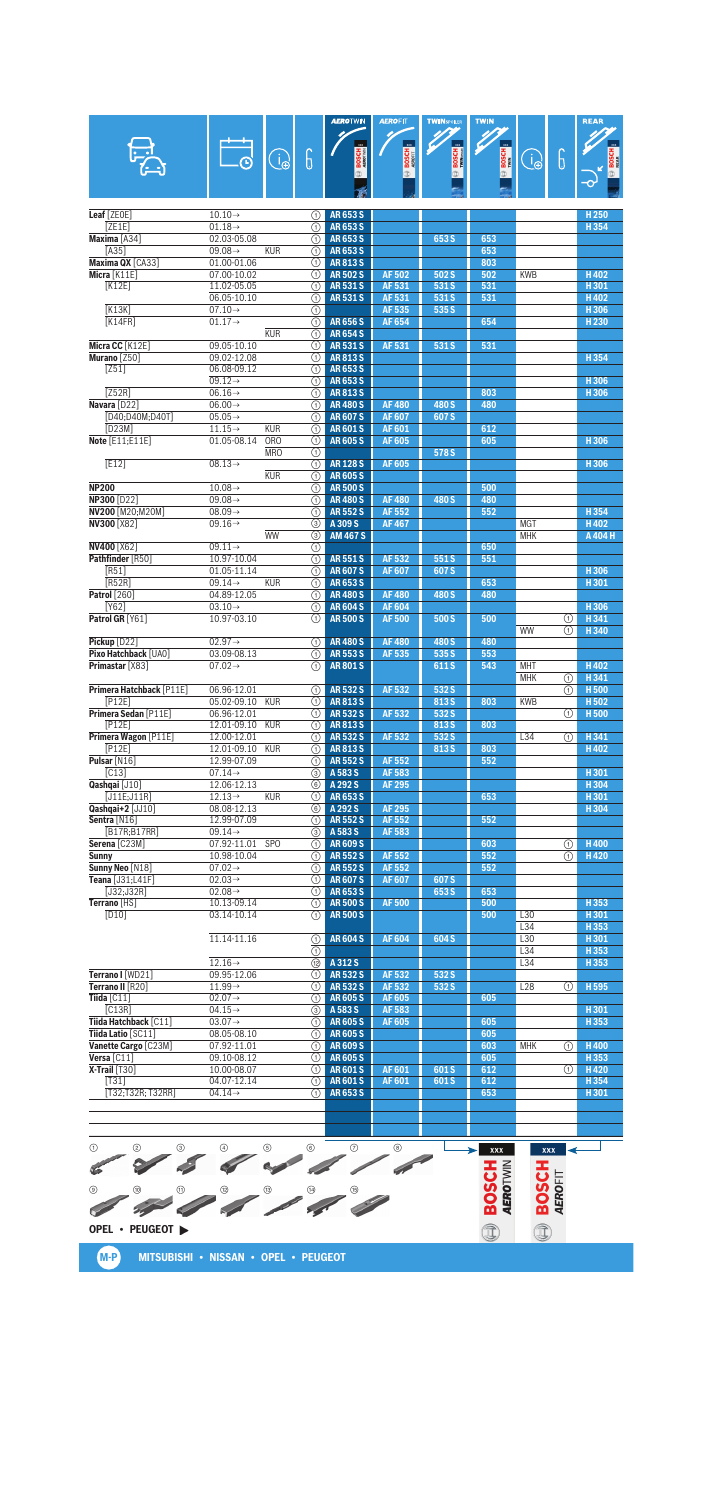

| <b>OPEL</b>                                  |                                            |               |                               |                                |                              |                          |            |                   |         |                          |
|----------------------------------------------|--------------------------------------------|---------------|-------------------------------|--------------------------------|------------------------------|--------------------------|------------|-------------------|---------|--------------------------|
| Adam                                         | $03.13\rightarrow$                         |               | $\circled{3}$                 | A 414 S                        | <b>AF468</b>                 |                          |            |                   |         | H351                     |
|                                              |                                            | <b>WW</b>     | 3                             | <b>AM 468 S</b>                |                              |                          |            |                   |         |                          |
| Agila [A]<br>[B]                             | 06.00-02.08<br>03.08-08.15                 |               | (1)<br>⋒                      | <b>AR502S</b><br><b>AR552S</b> | <b>AF502</b><br>AF 552       | 502S<br>552S             | 502<br>552 |                   | $\odot$ | H341<br>H <sub>250</sub> |
| Ampera                                       | 10.11-12.15                                |               | 3                             | A 636 S                        |                              |                          |            |                   |         |                          |
| Antara                                       | 05.06-12.17                                |               | (1)                           | <b>AR601S</b>                  | AF 601                       | 601S                     | 612        |                   |         | H315                     |
| Arena                                        | 03.98-08.01                                |               | ⋒                             | <b>AR500S</b>                  |                              | 500 S                    | 500        |                   |         |                          |
| Astra [G]<br>$\overline{[H]}$                | 03.98-07.09<br>03.04-08.13                 |               | ⋒<br>(2)                      | <b>AR503S</b><br>A 931 S       | <b>AF502</b><br>AF461        | 503 S                    | 503        |                   |         | H402<br>H304             |
|                                              |                                            | <b>WW</b>     | ②                             | <b>AM 461 S</b>                |                              |                          |            |                   |         |                          |
| [J]                                          | $09.09 \rightarrow$                        |               | 3                             | A 540 S                        | <b>AF965</b>                 |                          |            |                   |         | H311                     |
| [K]                                          | $09.15 \rightarrow$                        |               | 3                             | A 965 S                        |                              |                          |            |                   |         | H253                     |
|                                              |                                            | <b>WW</b>     | ⊚                             | A 540 S                        |                              |                          |            |                   |         |                          |
| Astra Cabrio [G]<br>Astra Caravan [G]        | 09.97-08.05<br>09.97-07.09                 |               | ⋒<br>⋒                        | <b>AR503S</b><br><b>AR503S</b> | <b>AF502</b><br>AF 502       | 503 S<br>503 S           | 503<br>503 |                   |         | H840                     |
| [H]                                          | 08.04-08.13                                |               | ②                             | A931S                          | AF461                        |                          |            |                   |         | H304                     |
|                                              |                                            | <b>WW</b>     | (2)                           | <b>AM 461 S</b>                |                              |                          |            |                   |         |                          |
| Astra Classic [F]                            | 09.97-08.02                                |               | (1)                           | <b>AR503S</b>                  | AF 502                       | 503 S                    | 503        |                   | ⋒       | H400                     |
| Astra Classic Caravan [F]<br>Astra Coupé [G] | 09.97-08.02<br>09.97-02.05                 |               | ⋒<br>⋒                        | <b>AR503S</b><br><b>AR503S</b> | <b>AF502</b><br><b>AF502</b> | 503 S<br>503 S           | 503<br>503 |                   | ⋒       | H400<br>H402             |
| Astra GTC [H]                                | 03.05-09.09                                |               | (2)                           | A 931 S                        | AF461                        |                          |            |                   |         | H <sub>230</sub>         |
|                                              |                                            | <b>WW</b>     | ②                             | <b>AM 461 S</b>                |                              |                          |            |                   |         |                          |
| ſЛ                                           | $09.11 \rightarrow$                        |               | ⊚                             | A 641 S                        |                              |                          |            |                   |         | H311                     |
| Astra Sedan [J]                              | $09.12 \rightarrow$                        |               | 3                             | A 540 S                        | AF 965                       |                          |            |                   |         |                          |
| Astra Sports Tourer [J]<br>[K]               | $09.10 \rightarrow$<br>$02.16 \rightarrow$ |               | ⊚<br>3                        | A 540 S<br>A 965 S             | AF 965                       |                          |            |                   |         | H311<br>H253             |
|                                              |                                            | <b>WW</b>     | (3)                           | A 540 S                        |                              |                          |            |                   |         |                          |
| Astra TwinTop [H]                            | 09.05-10.10                                |               | ②                             | A 931 S                        | <b>AF461</b>                 |                          |            |                   |         |                          |
|                                              |                                            | <b>WW</b>     | (2)                           | <b>AM 461 S</b>                |                              |                          |            |                   |         |                          |
| Cascada<br>Combo                             | $03.13 \rightarrow$<br>09.94-10.01         |               | ③                             | A 540 S                        |                              | 450 S                    | 450        |                   |         | H341                     |
| [Tour]                                       | 10.01-01.12 KUR                            |               | ⋒<br>⋒                        | <b>AR450S</b><br><b>AR566S</b> |                              |                          | 361        | <b>MHK</b>        | ⋒       | H402                     |
|                                              |                                            |               |                               |                                |                              |                          |            | <b>MGT</b>        | ⋒       | H341                     |
| [D]                                          | $02.12 \rightarrow$                        |               | $\circled{3}$                 | A 295 S                        | <b>AF 295</b>                |                          |            | <b>MGT</b>        | ⋒       | <b>H400</b>              |
|                                              |                                            |               |                               |                                |                              |                          |            | <b>MHK</b>        | 6       | A 381 H                  |
| [E]<br>Corsa <sup>[C]</sup>                  | $09.18 \rightarrow$<br>09.00-09.06         |               | $\circled{3}$<br>⋒            | A 543 S<br><b>AR502S</b>       | <b>AF502</b>                 | 502 S                    | 502        |                   |         | H353<br>H402             |
| [D]                                          | 07.06-08.15                                |               | 6                             | A028S                          | <b>AF468</b>                 |                          |            |                   |         | H301                     |
|                                              |                                            | <b>WW</b>     | (6)                           | <b>AM 468 S</b>                |                              |                          |            |                   |         |                          |
|                                              |                                            | <b>KUR.WW</b> | 6                             | <b>AM 466 S</b>                |                              |                          |            |                   |         |                          |
| [E]                                          | $10.14\rightarrow$                         | <b>WW</b>     | 6                             | A028S<br><b>AM 468 S</b>       | <b>AF468</b>                 |                          |            |                   |         | H304                     |
|                                              |                                            | <b>KUR.WW</b> | 6<br>6)                       | <b>AM 466 S</b>                |                              |                          |            |                   |         |                          |
| [F]                                          | $09.19 \rightarrow$                        |               | ③                             | A 295 S                        | <b>AF 295</b>                |                          |            |                   |         | H301                     |
| <b>Crossland X</b>                           | $01.17 \rightarrow$                        |               | 3                             | A 945 S                        |                              |                          |            |                   |         | H <sub>230</sub>         |
| Frontera [A:B]                               | 09.91-09.04                                |               | ⋒                             | <b>AR480S</b>                  | <b>AF480</b>                 | 480 S                    | 480        |                   | ⊕       | H341                     |
| <b>Grandland X</b><br>$GT$ [B]               | $10.17 \rightarrow$<br>06.07-12.09         |               | ⊚<br>(1)                      | A 106 S<br><b>AR552S</b>       | AF 552                       |                          |            |                   |         | H 304                    |
| Insignia [A]                                 | 09.08-12.17                                |               | ⋒                             | <b>AR602S</b>                  |                              |                          |            | <b>KUR</b>        | 6       | A 476 H                  |
|                                              |                                            | FAS           |                               |                                |                              |                          | 600U       |                   |         |                          |
|                                              |                                            | <b>BEI</b>    | $\overline{\circ}$            |                                |                              |                          | 450U       |                   |         |                          |
| <b>Insignia Grand Sport [B]</b>              | $03.17 \rightarrow$                        | FAS           | $\overline{(\text{f})}$       | <b>AR603S</b>                  |                              |                          | 600U       |                   |         |                          |
|                                              |                                            | BEI           | $\odot$<br>$\overline{\odot}$ |                                |                              |                          | 500U       |                   |         |                          |
| <b>Insignia Sports Tourer [A]</b>            | 02.09-12.17                                |               | $\overline{(\text{f})}$       | <b>AR602S</b>                  |                              |                          |            |                   |         | H301                     |
|                                              |                                            | FAS           | ⊕                             |                                |                              |                          | 600U       |                   |         |                          |
|                                              |                                            | <b>BEI</b>    | $\overline{\odot}$            |                                |                              |                          | 450U       |                   |         |                          |
| [B]                                          | $03.17 \rightarrow$                        | FAS           | $\overline{\odot}$<br>$\odot$ | AR 603 S                       |                              |                          | 600U       |                   |         | H253                     |
|                                              |                                            | <b>BEI</b>    | ⋒                             |                                |                              |                          | 500U       |                   |         |                          |
| Karl                                         | $05.15 \rightarrow$                        |               | ⋒                             | AR613S                         |                              |                          | 613        |                   |         | H <sub>235</sub>         |
| Meriva [A]                                   | 03.03-03.10                                | <b>KUR</b>    | ⋒                             | <b>AR997S</b>                  | AF 602                       |                          | 608        |                   |         | H402                     |
| [B]<br>Mokka / Mokka X                       | 04.10-12.17<br>$09.12 \rightarrow$         |               | (3)<br>⊚                      | A 581 S<br>A 583 S             | AF 583                       |                          |            |                   | ⊕       | H402<br>H251             |
| Movano [A]                                   | 06.98-06.10                                | SDV           | ⊕                             | <b>AR609S</b>                  |                              |                          | 609        |                   |         |                          |
| [B]                                          | $04.10 \rightarrow$                        |               | ⊕                             |                                |                              |                          | 650        |                   |         |                          |
|                                              |                                            | <b>WW</b>     | $\overline{\odot}$            |                                |                              |                          | 650        |                   |         |                          |
| Omega [B]                                    | 09.93-09.03                                |               | ⊕                             |                                |                              | 607S<br>607 <sub>S</sub> |            | KOB<br><b>KUR</b> | ⋒       | H341                     |
| <b>Signum</b><br><b>Tigra TwinTop [B]</b>    | 05.03-09.08<br>06.04-12.09                 |               | ⊕<br>⊕                        | <b>AR607S</b><br><b>AR502S</b> | <b>AF607</b><br>AF 502       | 502S                     | 502        |                   |         | H375                     |
| Vectra [B]                                   | 09.95-09.03                                |               | ⊕                             | <b>AR480S</b>                  | <b>AF480</b>                 | 480 S                    | 480        | <b>SCR</b>        | ⋒       | H480                     |
| [C]                                          | 09.01-10.05                                |               | ⋒                             | <b>AR607S</b>                  | <b>AF607</b>                 | 607 S                    |            | <b>KWB</b>        |         | H402                     |
|                                              | 10.05-10.08                                |               | $\circledcirc$                | <b>AR607S</b>                  | AF 607                       | 607 S                    |            | <b>KWB</b>        |         | H402                     |
| Vectra Caravan [B]                           | 09.95-09.03                                |               | ∩<br>⋒                        | <b>AR480S</b>                  | <b>AF480</b>                 | 480 S                    | 480        | <b>WOB</b>        | ⊕       | A 401 H<br>H341          |
| lC.                                          | 09.03-10.08                                |               | ⋒                             | <b>AR607S</b>                  | AF 607                       | 607 S                    |            |                   |         | H375                     |
| Vivaro [A]                                   | 03.01-08.14                                |               | ⋒                             | <b>AR801S</b>                  |                              | 611 S                    | 543        | <b>MHK</b>        |         | H402                     |
|                                              |                                            |               |                               |                                |                              |                          |            | <b>MHT</b>        | ⊕       | H341                     |
| [B]                                          | $10.14 \rightarrow$                        | WW            | (3)<br>$\circled{3}$          | A 309 S<br><b>AM 467 S</b>     | <b>AF467</b>                 |                          |            | <b>MGT</b><br>MHK |         | H402<br>A 404 H          |
| [C]                                          | $06.19 \rightarrow$                        | <b>KUR</b>    | $\circled7$                   | A 426 S                        |                              |                          |            | <b>MGT</b>        |         | H840                     |
|                                              |                                            |               |                               |                                |                              |                          |            | <b>MHK</b>        |         | H353                     |
|                                              |                                            |               |                               |                                |                              |                          |            |                   |         |                          |
|                                              |                                            |               |                               |                                |                              |                          |            |                   |         |                          |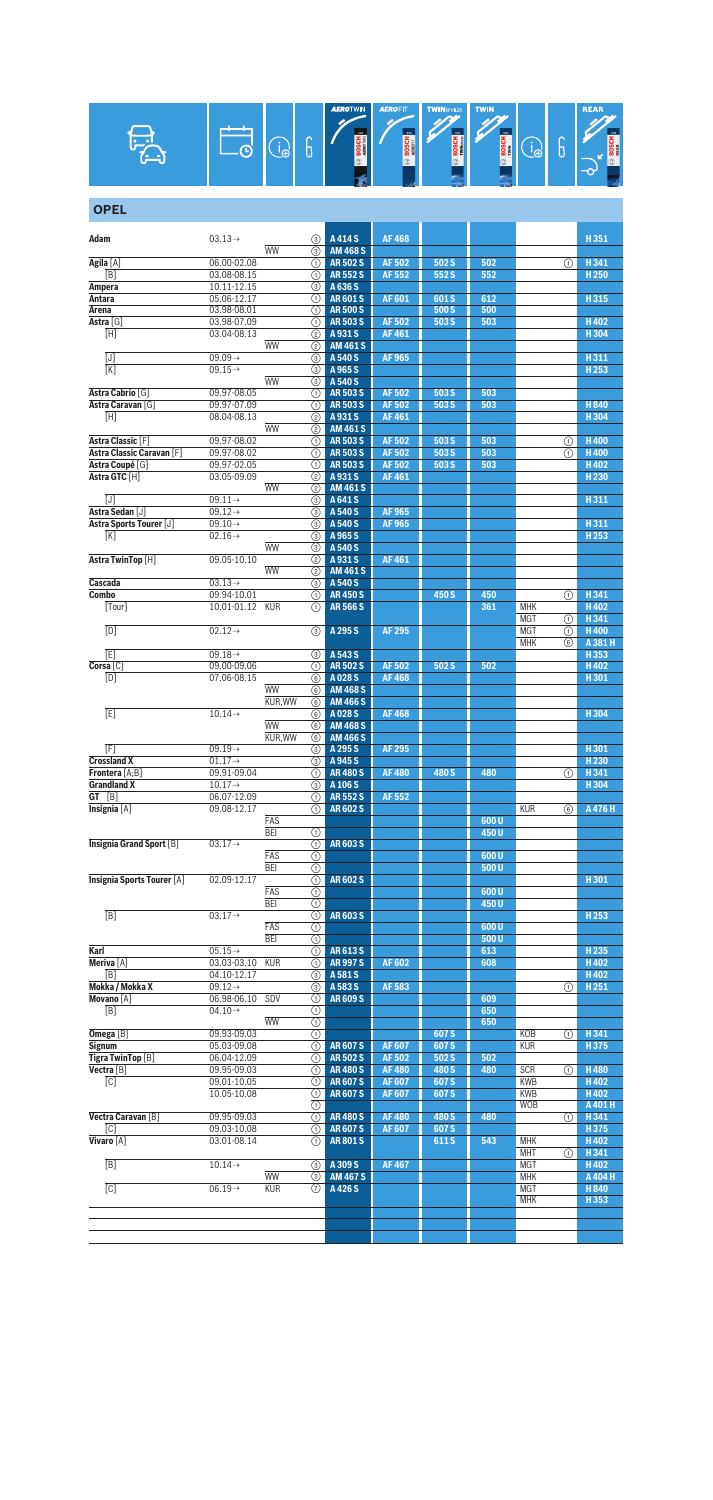| M-P N | : MITSUBISHI • NISSAN • OPEL • PEUGEOT |  |  |
|-------|----------------------------------------|--|--|
|       |                                        |  |  |

| $\odot$          | (2) | $\circledcirc$ |   | $\circledcirc$ | 6           | ⊙           | 8 | <b>XXX</b> | <b>XXX</b> |  |
|------------------|-----|----------------|---|----------------|-------------|-------------|---|------------|------------|--|
|                  |     | m              |   |                |             |             |   | ⇁          |            |  |
| $^{\circ}$       | @   | $^{\circledR}$ | ℗ | $\circledR$    | $\circledR$ | $\circledR$ |   |            |            |  |
| G                |     |                |   |                |             |             |   | п          | ı.<br>G    |  |
| <b>PEUGEOT</b> ▶ |     |                |   |                |             |             |   |            |            |  |

|                             |                                |                 |                            |               |       |      | <b>MHK</b> | H353             |
|-----------------------------|--------------------------------|-----------------|----------------------------|---------------|-------|------|------------|------------------|
| Zafira Tourer [C]           | $01.12 \rightarrow$            | $\circled{3}$   | A 865 S                    |               |       |      |            | H357             |
| <b>PEUGEOT</b>              |                                |                 |                            |               |       |      |            |                  |
|                             |                                |                 |                            |               |       |      |            |                  |
| 1007 [A08]                  | 04.05-02.11                    | ∩               | <b>AR604S</b>              | <b>AF604</b>  | 604 S |      |            | H301             |
| 106 [S2]                    | 10.99-05.05                    | ⋒               | <b>AR502S</b>              | AF 502        | 502 S | 502  |            | H353             |
| 107 [BO]                    | 06.05-12.14                    | ⋒               |                            |               |       | 651U |            | H300             |
| 108 [B3]                    | $02.14 \rightarrow$            | 6               | A 650 U                    |               |       |      |            | H309             |
| 2008                        | $03.13 \rightarrow$            | ③               | A 414 S                    | <b>AF468</b>  |       |      |            | H840             |
|                             | <b>WW</b>                      | ③               | <b>AM 468 S</b>            |               |       |      |            |                  |
| [P24E]                      | $10.19 \rightarrow$            | ⊚               | A 295 S                    |               |       |      |            | H301             |
| 206 [T1]                    | 06.98-02.09                    | ⋒               | AR653S                     |               | 653 S | 653  |            | H353             |
| 206 CC [T1]                 | 09.00-03.07                    | ⋒               | AR653S                     |               | 653 S | 653  |            |                  |
| 206 SW [T1]                 | 03.02-12.06                    | (1)             | AR653S                     |               | 653 S | 653  |            | H351             |
| $206 + [T3]$                | 03.09-05.13                    | ⋒               | AR653S                     |               | 653 S | 653  |            | H353             |
| 207 [A7]                    | 05.06-04.12                    | (2)             | A 977 S                    | <b>AF468</b>  |       |      |            | H406             |
|                             | KUR, WW                        | ②               | <b>AM 468 S</b>            |               |       |      |            |                  |
| 207 CC [A7]                 | 03.07-06.15                    | ②               | A 977 S                    | <b>AF468</b>  |       |      |            |                  |
|                             | KUR, WW                        | ②               | <b>AM 468 S</b>            |               |       |      |            |                  |
| 207 SW [A7]                 | 06.07-12.13                    | (2)             | A 977 S                    | <b>AF468</b>  |       |      |            | H301             |
| $207 + [A7]$                | <b>KUR.WW</b>                  | ②               | <b>AM 468 S</b><br>A 977 S | <b>AF468</b>  |       |      |            |                  |
|                             | 11.12-06.15                    | (2)             | <b>AM 468 S</b>            |               |       |      |            | H406             |
| 208                         | KUR, WW<br>$01.12 \rightarrow$ | ②               |                            |               |       |      |            | H353             |
|                             | <b>WW</b>                      | ③               | A414S                      | <b>AF468</b>  |       |      |            |                  |
|                             | $07.19 \rightarrow$            | $\circled{3}$   | <b>AM 468 S</b><br>A 295 S | <b>AF 295</b> |       |      |            | H301             |
| 208 II [P21E]<br>30081 [78] | 05.09-12.16                    | (3)<br>3        |                            |               |       |      |            | H301             |
| 3008 II [P84]               | $07.16 \rightarrow$            | $\circled{3}$   | A 501 S<br>A 557 S         |               |       |      | L24        | H <sub>230</sub> |
|                             |                                |                 |                            |               |       |      | L28        | H <sub>283</sub> |
| 301                         | $09.12 \rightarrow$            | (7)             | A 116 S                    | <b>AF116</b>  |       |      |            |                  |
| 306 [N5]                    | 01.99-10.03                    | ⋒               | AR 551 S                   | AF 532        | 551S  | 551  |            | H402             |
| 306 Break [N5]              | 05.97-03.02                    | (1)             | <b>AR551S</b>              | AF 532        | 551S  | 551  |            |                  |
| 306 Cabriolet [N3;N5]       | 01.93-10.03                    | ⋒               | <b>AR551S</b>              | AF 532        | 551S  | 551  |            |                  |
| 307 [T5]                    | 08.00-10.04<br><b>KUR</b>      | ⋒               | <b>AR651S</b>              |               | 702 S | 702  |            | H353             |
|                             | 10.04-05.05<br><b>KUR</b>      | ⊕               | <b>AR651S</b>              |               | 702S  | 702  |            | H353             |
|                             |                                | $\overline{6)}$ | A 100 S                    |               |       |      |            |                  |
| [T6]                        | 06.05-08.07                    | $\circledcirc$  | A 100 S                    |               |       |      |            | H 353            |
| 307 Break/SW [T5]           | 03.02-10.04<br><b>KUR</b>      | (1)             | <b>AR651S</b>              |               | 702 S | 702  |            | H353             |
|                             | 10.04-05.05<br><b>KUR</b>      | ⋒               | <b>AR651S</b>              |               | 702 S | 702  |            | H353             |
|                             |                                | 6               | A 100 S                    |               |       |      |            |                  |
| [T6]                        | 06.05-12.09                    | 6               | A 100 S                    |               |       |      |            | H353             |
| 307 CC [T5]                 | 10.03-05.05                    | 6               | A 965 S                    |               |       |      |            |                  |
| [T6]                        | 06.05-03.09                    | $\circledcirc$  | A 100 S                    |               |       |      |            |                  |
| $308$ [T7]                  | 09.07-06.13                    | (3)             | A 120 S                    | <b>AF120</b>  |       |      |            | H301             |
| 308 CC [T7]                 | 03.09-04.15                    | 3               | A 120 S                    | <b>AF120</b>  |       |      |            |                  |
| 308 II [T9]                 | $07.13 \rightarrow$            | 3               | A 187 S                    |               |       |      |            | H <sub>230</sub> |
| 308 SW [T7]                 | 05.08-01.14                    | $\circled{3}$   | A 120 S                    | <b>AF120</b>  |       |      | <b>FHS</b> | H301             |
|                             |                                |                 |                            |               |       |      | <b>KHS</b> | H840             |
| 308 SW II [T9]              | $01.14 \rightarrow$            | $\circled{3}$   | A 187 S                    |               |       |      |            | H 283            |
| 4007 [13]                   | 09.07-11.12                    | ⋒               | <b>AR801S</b>              |               | 611 S | 543  |            | H306             |
| 4008                        | $03.12 \rightarrow$            | ⋒               | <b>AR801S</b>              |               | 611 S | 543  |            | H <sub>250</sub> |
| 406 [D9]                    | 04.99-06.04                    | (1)             | <b>AR801S</b>              |               | 608 S |      |            |                  |
| 406 Break [D8:D9]           | 10.96-06.04                    | ∩               | <b>AR801S</b>              |               | 608 S |      |            | H351             |
| 406 Coupé [D8:D9]           | 03.97-02.05                    | ⋒               | <b>AR701S</b>              |               |       |      |            |                  |
| 407 [D2]                    | 05.04-02.11<br><b>WW</b>       | ②               | A976S                      | <b>AF469</b>  |       |      |            |                  |
|                             |                                | (2)             | <b>AM 469 S</b>            |               |       |      |            |                  |
| 407 Coupé [D2]              | 10.05-12.11<br><b>WW</b>       | $\circled{2}$   | A976S                      | <b>AF469</b>  |       |      |            |                  |
| 407 SW [D2]                 | 05.04-02.11                    | (2)             | <b>AM 469 S</b>            | <b>AF469</b>  |       |      |            | H 840            |
|                             | <b>WW</b>                      | (2)<br>(2)      | A976S<br><b>AM 469 S</b>   |               |       |      |            |                  |
| 408                         | $12.09 \rightarrow$            | $\circled{3}$   | A 120 S                    | <b>AF120</b>  |       |      |            |                  |
| 5008   [T8]                 | 09.09-12.17                    | (3)             | A 501 S                    |               |       |      |            | H840             |
| 5008 II [P87]               | $01.17 \rightarrow$            | 3               | A 557 S                    |               |       |      |            | H <sub>241</sub> |
| 508 [W2]                    | $10.10 \rightarrow$            | $\circled{3}$   | A 636 S                    |               |       |      |            |                  |
| [R8]                        | $05.18 \rightarrow$            | 3               | A 536 S                    |               |       |      |            |                  |
| <b>508 RXH</b>              | $09.11 \rightarrow$            | ⊚               | A 636 S                    |               |       |      |            | H301             |
| 508 SW [W2]                 | $10.10 \rightarrow$            | 3               | A 636 S                    |               |       |      |            | H301             |
| [RA]                        | $05.18 \rightarrow$            | 3               | A 536 S                    |               |       |      |            | H840             |
| 607 [Z8;Z9]                 | 03.00-12.10                    |                 |                            |               |       | 866  |            |                  |
| 806 [U60]                   | 06.94-08.02                    | (1)             | <b>AR701S</b>              |               | 813 S | 701  | ⋒          | H400             |
| 807 [V2]                    | 06.02-07.05<br>SDV             | O               | <b>AR657S</b>              |               | 657 S |      |            | H 353            |
|                             | 08.05-12.13                    | ⋒               | AR651S                     |               |       | 650  |            | H353             |
|                             |                                |                 |                            |               |       |      |            |                  |
|                             |                                |                 |                            |               |       |      |            |                  |

|                   | O.                  | $\Theta$   | Ū  | <b>AEROTWIN</b><br>3000<br><b>BOSCH</b> | <b>AEROFIT</b><br>3000<br><b>BOSCH</b> | <b>TWINSPOLER</b><br>$\overline{\mathbf{m}}$<br><b>BOSCH</b> | <b>TWIN</b><br>3000<br>뚕<br>8Ē | $\Theta$   | b | <b>REAR</b><br><b>DO</b><br>Ŧ.<br>$\mathbf{\infty}$ |
|-------------------|---------------------|------------|----|-----------------------------------------|----------------------------------------|--------------------------------------------------------------|--------------------------------|------------|---|-----------------------------------------------------|
|                   |                     |            |    |                                         |                                        |                                                              |                                |            |   |                                                     |
| Zafira [A]        | 03.99-07.05         | <b>KUR</b> | ٦. | <b>AR 997 S</b>                         | AF 602                                 |                                                              | 608                            |            |   | H402                                                |
| [B]               | 07.05-08.15         |            | 6  | A 256 S                                 | AF 256                                 |                                                              |                                |            |   | H 353                                               |
| Zafira Life [D]   | $06.19\rightarrow$  | <b>KUR</b> | 7  | A 426 S                                 |                                        |                                                              |                                | <b>MGT</b> |   | H 840                                               |
|                   |                     |            |    |                                         |                                        |                                                              |                                | <b>MHK</b> |   | H 353                                               |
| Zafira Tourer [C] | $01.12 \rightarrow$ |            | ⊚  | A 865 S                                 |                                        |                                                              |                                |            |   | H 357                                               |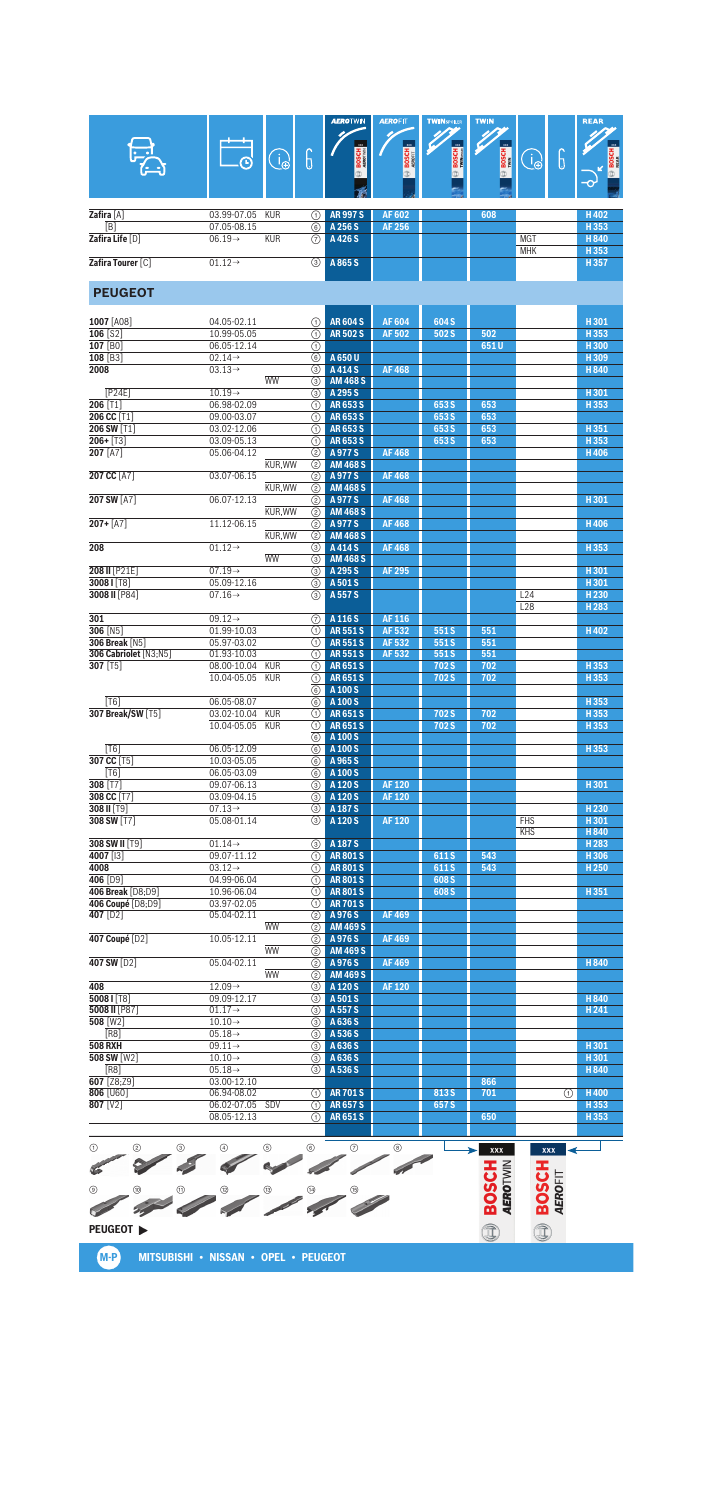|                              |                     |            |                                      | $_{\rm xx}$     | $_{\rm xx}$  |                       |       |                     |                                      |                      |
|------------------------------|---------------------|------------|--------------------------------------|-----------------|--------------|-----------------------|-------|---------------------|--------------------------------------|----------------------|
|                              | ⊕                   | B          | G                                    | <b>BOSCH</b>    | <b>BOSCH</b> | BOSCH E<br>$^{\circ}$ | BOSCH | $\bigoplus_{i=1}^n$ | 6                                    | <b>BOSCH</b>         |
|                              |                     |            |                                      |                 |              |                       |       |                     |                                      | $\overline{\bullet}$ |
| <b>PEUGEOT</b> (Fortsetzung) |                     |            |                                      |                 |              |                       |       |                     |                                      |                      |
| Bipper [A9]                  | $02.08 \rightarrow$ |            | $\circled7$                          | A 426 S         |              |                       |       |                     |                                      | H371                 |
| <b>Boxer</b> [U3, U5]        | 02.94-05.06         |            | ⋒                                    | <b>AR550S</b>   |              |                       | 550   |                     |                                      |                      |
| TU31                         | 02.94-02.02         |            | ⋒                                    | <b>AR550S</b>   |              | 550 S                 | 550   |                     |                                      |                      |
| $\overline{U}$               | 02.02-05.06         |            | ⋒                                    | <b>AR550S</b>   |              | 550 S                 | 550   |                     |                                      |                      |
| <b>TU91</b>                  | $06.06 \rightarrow$ |            | $\overline{(\mathbf{3})}$            | A 225 S         |              |                       |       |                     |                                      |                      |
| Expert [U64]                 | 09.95-01.07         | <b>KUR</b> | ര                                    | <b>AR701S</b>   |              |                       | 701   |                     |                                      |                      |
| [G9]                         | 02.07-12.16         | <b>KUR</b> | ⊕                                    | <b>AR701S</b>   |              | 706 S                 | 701   | <b>MGT</b>          |                                      | H353                 |
|                              |                     |            | $\overline{\odot}$                   |                 |              |                       |       | <b>MHK</b>          |                                      | H412                 |
|                              |                     |            |                                      |                 |              |                       |       | MHK, WW, APE        |                                      | <b>H403</b>          |
| [K0]                         | $03.16 \rightarrow$ | <b>KUR</b> | (7)                                  | A 426 S         |              |                       |       | <b>MGT</b>          |                                      | H 840                |
|                              |                     |            |                                      |                 |              |                       |       | <b>MHK</b>          |                                      | H353                 |
| $\overline{G91}$             | $12.16 \rightarrow$ | <b>KUR</b> | ⊕                                    | <b>AR701S</b>   |              |                       | 701   |                     |                                      |                      |
| <b>ION</b>                   | $10.10 \rightarrow$ |            | $\overline{\textcircled{\small{1}}}$ |                 |              |                       | 700U  |                     |                                      | H 306                |
| Partner [M4; M5]             | 07.96-10.11         |            | ⋒                                    | <b>AR550S</b>   |              |                       | 550   |                     |                                      |                      |
| $\overline{[M4]}$            | 07.96-08.02         |            | ⋒                                    | <b>AR550S</b>   |              |                       | 550   | <b>MGT</b>          | $\overline{\textcircled{\small{1}}}$ | H 341                |
|                              |                     |            |                                      |                 |              |                       |       | <b>MHK</b>          | ⋒                                    | H400                 |
| [M5]                         | 09.02-10.11         |            | ∩                                    | <b>AR550S</b>   |              |                       | 550   | <b>MHK</b>          |                                      | H408                 |
|                              |                     |            |                                      |                 |              |                       |       | TU <sub>2</sub>     | ⋒                                    | H 341                |
| FB91                         | 05.08-12.18         |            | ⊚                                    | A414S           | <b>AF468</b> |                       |       |                     |                                      | H 353                |
|                              |                     | <b>WW</b>  | $\overline{\circ}$                   | <b>AM 468 S</b> |              |                       |       |                     |                                      |                      |
| K9                           | $09.18 \rightarrow$ |            | $\circledS$                          | A 543 S         |              |                       |       |                     |                                      | H 353                |
| Ranch [M4]                   | 07.97-08.02         |            | ∩                                    | <b>AR550S</b>   |              |                       | 550   | <b>MGT</b>          | ⋒                                    | H 341                |
|                              |                     |            |                                      |                 |              |                       |       | <b>MHK</b>          | A                                    | H400                 |
| <b>RCZ</b> [T75]             | $01.10 \rightarrow$ |            | 3                                    | A 636 S         |              |                       |       |                     |                                      |                      |
| Rifter [K9]                  | $07.18 \rightarrow$ |            | $\circledS$                          | A 543 S         |              |                       |       |                     |                                      | H 353                |
| Traveller [KO]               | $03.16 \rightarrow$ | <b>KUR</b> | $\overline{(\overline{z})}$          | A 426 S         |              |                       |       | <b>MGT</b>          |                                      | H 840                |
|                              |                     |            |                                      |                 |              |                       |       | <b>MHK</b>          |                                      | H 353                |

**AEROTWIN AEROFIT TWINSFOILER TWIN** 

REAR

## **PORSCHE**

| 911 [996]                    | 09.97-07.04         | <b>BGO</b> | ⊕                                         |         | 582 S |            | ⋒ | H <sub>550</sub> |
|------------------------------|---------------------|------------|-------------------------------------------|---------|-------|------------|---|------------------|
| [996T; GT2,3]                | 06.00-09.05         | BGO        | ⊕                                         |         | 582 S |            | ⋒ | H <sub>550</sub> |
| $[997; 997G$ T3]             | $08.04\rightarrow$  | <b>BGO</b> | ⊕                                         |         | 582 S |            |   |                  |
| [991;992]                    | $11.11 \rightarrow$ |            | $\circledS$                               | A 697 S |       |            |   |                  |
| <b>Boxster</b> [986;987]     | 10.96-09.12         | <b>BGO</b> | ⋒                                         |         | 582 S |            |   |                  |
| [981]                        | 04.12-08.16         |            | $\overline{\circ}$                        | A 697 S |       |            |   |                  |
| $[718]$                      | $03.16 \rightarrow$ |            | ③                                         | A 697 S |       |            |   |                  |
| Cayenne [9PA]                | 09.02-01.07         |            | $\circled{2}$                             | A 942 S |       |            |   | H383             |
|                              | 02.07-08.10         |            | ②                                         | A034S   |       |            |   | H383             |
| [92A]                        | $09.10 \rightarrow$ |            | $\overline{2}$                            | A034S   |       | <b>KUR</b> |   | A 332 H          |
|                              |                     |            |                                           |         |       | WW,APE,KUR |   | A 331 H          |
| [9YA]                        | $09.17 \rightarrow$ | <b>KUR</b> | ③                                         | A 244 S |       |            |   | A 332 H          |
|                              |                     | KUR.WW     | 3                                         | A 638 S |       |            |   |                  |
| Cayenne Coupé [9YB]          | $03.19 \rightarrow$ | <b>KUR</b> | ③                                         | A 244 S |       |            |   | A 332 H          |
|                              |                     | KUR.WW     | ⊚                                         | A 638 S |       |            |   |                  |
| Cayman [987C]                | 11.05-12.12         | BGO        | ⊕                                         |         | 582 S |            |   |                  |
| [981C]                       | $03.13 - 08.16$     |            | 3                                         | A 697 S |       |            |   |                  |
| [718C]                       | $09.16 \rightarrow$ |            | ③                                         | A 697 S |       |            |   |                  |
| Macan [95B]                  | $03.14\rightarrow$  |            | ③                                         | A 297 S |       | <b>KUR</b> | ⊛ | A 381 H          |
| Panamera [970]               | 03.09-08.13         | <b>BGO</b> | ⊕                                         |         | 801 S | <b>KUR</b> | ⊛ | A 381 H          |
|                              | 09.13-10.16         | <b>KUR</b> | $\overline{\textcircled{\scriptsize{3}}}$ | A 102 S |       | <b>KUR</b> | 6 | A 381 H          |
| [971]                        | $09.16 \rightarrow$ |            | ③                                         | A 862 S |       |            |   |                  |
| Panamera Sport Turismo [971] | $03.17 \rightarrow$ |            | $\circledS$                               | A 862 S |       |            |   | A 332 H          |
| Taycan [Y1A]                 | $11.19\rightarrow$  |            | ⊚                                         | A 621 S |       |            |   |                  |
|                              |                     |            |                                           |         |       |            |   |                  |

# **RENAULT**

| $[X53]$<br>19                  | 09.88-12.01         | ⋒                                         | <b>AR500S</b> |              | 500 S | 500 | ⋒   | <b>H480</b>      |
|--------------------------------|---------------------|-------------------------------------------|---------------|--------------|-------|-----|-----|------------------|
| Alaskan [U3]                   | $11.17 \rightarrow$ | ∩                                         | <b>AR601S</b> | AF 601       |       | 612 |     |                  |
| Avantime [XEO]                 | 09.01-12.03         | SDV<br>⋒                                  | AR652S        |              |       | 651 |     | H301             |
| Captur [J5]                    | 01.13-02.16         | $\overline{(\overline{r})}$               | A 868 S       |              |       |     |     | <b>H840</b>      |
|                                | $03.16 \rightarrow$ | 12                                        | A 250 S       |              |       |     |     | H840             |
| [HF]                           | $10.19 \rightarrow$ | ⊚                                         | A 404 S       |              |       |     |     | H <sub>261</sub> |
| Clio II [BB./CB./SB.]          | 03.98-05.09         | ⋒                                         | <b>AR531S</b> | AF 531       | 531 S | 531 |     | H301             |
| Clio II (Campus) [BB./CB./SB.] | 06.09-12.15         | 7                                         | A 692 S       |              |       |     |     | H301             |
| Clio III [BR/CR]               | 06.05-05.07         | 7                                         | A 116 S       | AF 116       |       |     |     | H353             |
|                                | 06.07-12.15         | $\overline{(\overline{7})}$               | A 116 S       | <b>AF116</b> |       |     |     | H301             |
| <b>Clio III Grandtour [KR]</b> | $08.07 - 12.15$     | (7)                                       | A 116 S       | AF 116       |       |     |     | H301             |
| Clio IV [BH]                   | $05.12 \rightarrow$ | 7                                         | A 868 S       |              |       |     |     | A 250 H          |
| <b>Clio IV Grandtour [KH]</b>  | $11.12 \rightarrow$ | $\overline{(\overline{7})}$               | A 868 S       |              |       |     |     | A 250 H          |
| Clio V $[B7]$                  | $06.19\rightarrow$  | $\circledR$                               | A981S         |              |       |     |     | H <sub>231</sub> |
| Dokker [FE/FK]                 | $01.15 \rightarrow$ | <b>KUR</b><br>12                          | A 109 S       |              |       |     | L29 | H840             |
| Duster [HS]                    | 10.11-09.14         | ⋒                                         | <b>AR500S</b> | <b>AF500</b> |       | 500 | L30 | H301             |
|                                |                     |                                           |               |              |       |     | L34 | H353             |
|                                | 10.14-11.16         | ⊕                                         | <b>AR604S</b> | AF 604       | 604 S |     | L30 | H301             |
|                                |                     | $\overline{(\text{f})}$                   |               |              |       |     | L34 | H353             |
|                                | $12.16 \rightarrow$ | $\overline{\textcircled{\scriptsize{2}}}$ | A 312 S       |              |       |     | L34 | H353             |
| [HM]                           | $01.18\rightarrow$  | 7                                         | A 173 S       |              |       |     |     | H840             |
| Espace III [JE0]               | 10.96-10.02         | SDV<br>⋒                                  | <b>AR652S</b> |              |       | 651 |     | H402             |
| Espace IV [JK; JK0]            | 11.02-12.15         | (2)                                       | A 964 S       |              |       |     |     | H353             |
| Espace V [JR]                  | $04.15 \rightarrow$ | (3)                                       | A009S         |              |       |     |     | H 283            |
|                                |                     |                                           |               |              |       |     |     |                  |
|                                |                     |                                           |               |              |       |     |     |                  |
|                                |                     |                                           |               |              |       |     |     |                  |
|                                |                     |                                           |               |              |       |     |     |                  |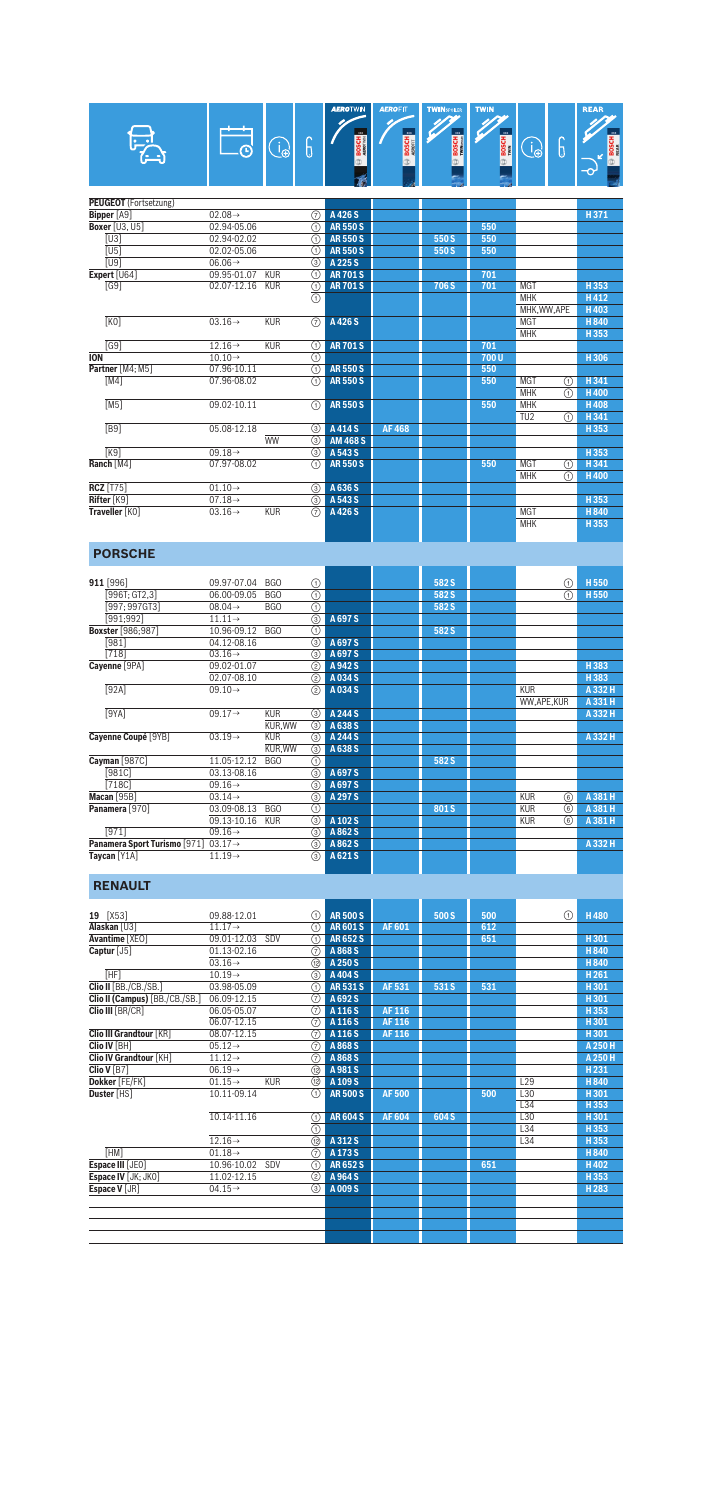|                                                 |                                    |                         |                             | <b>AEROTWIN</b>                         | <b>AEROFIT</b>   | <b>TWINSPOILER</b>             | <b>TWIN</b>  |                          |   | <b>REAR</b>              |
|-------------------------------------------------|------------------------------------|-------------------------|-----------------------------|-----------------------------------------|------------------|--------------------------------|--------------|--------------------------|---|--------------------------|
|                                                 |                                    |                         |                             |                                         |                  |                                |              |                          |   |                          |
|                                                 |                                    |                         | $\overline{6}$              | $\overline{\mathbf{m}}$<br><b>BOSCH</b> | <b>BOSCH</b>     | <u>m.</u><br>BOSCH<br>Wilheren |              |                          | 6 |                          |
|                                                 |                                    | $\bigoplus_{i=1}^n$     |                             |                                         |                  |                                | <b>BOSCH</b> | B                        |   |                          |
|                                                 |                                    |                         |                             |                                         |                  |                                |              |                          |   |                          |
|                                                 |                                    |                         |                             |                                         |                  |                                |              |                          |   |                          |
| Fluence [L38]                                   | $11.09 \rightarrow$                |                         | (1)                         | <b>AR601S</b>                           | AF 601           | 601S                           |              |                          |   |                          |
|                                                 |                                    |                         | (7)                         | A 116 S                                 | AF 116           |                                |              |                          |   |                          |
| Grand Scénic II [JM.]                           | 05.03-11.04                        |                         | 5                           | A 957 S                                 |                  |                                |              |                          |   | H801                     |
|                                                 | 12.04-04.09                        |                         | 7)                          | A 117 S                                 | <b>AF117</b>     |                                |              |                          |   | H801                     |
| Grand Scénic III [JZ]<br>Grand Scénic IV [R9]   | 05.09-12.16<br>$11.16 \rightarrow$ |                         | ℗<br>3                      | A 119 S<br>A 865 S                      |                  |                                |              |                          |   | H304<br>H <sub>230</sub> |
|                                                 |                                    | <b>KUR</b>              | ③                           | A 501 S                                 |                  |                                |              |                          |   |                          |
| Kadjar [HL]                                     | 06.15-04.17                        | <b>KUR</b>              | ⋒                           | AR653S                                  |                  |                                | 653          |                          |   | H <sub>230</sub>         |
|                                                 | $05.17 \rightarrow$                | <b>KUR</b>              | ⋒                           | <b>AR813S</b>                           |                  | 813 S                          |              |                          |   | H <sub>230</sub>         |
| Kangoo I [FC./KC.]                              | 10.97-12.07                        |                         | ⋒                           | <b>AR 500 S</b>                         | <b>AF500</b>     | 500 S                          | 500          | <b>MHK</b><br><b>MHT</b> |   | H402                     |
| Kangoo II [FW./KW.]                             | $01.08 \rightarrow$                |                         | ①                           | <b>AR550S</b>                           |                  |                                |              | <b>MHK</b>               | ⋒ | H341<br>H351             |
|                                                 |                                    |                         | $\circled7$                 | A424S                                   |                  |                                |              | <b>MHT</b>               | ⋒ | H341                     |
| Kaptur                                          | $06.16 \rightarrow$                |                         | <b>①</b>                    | A 111 S                                 |                  |                                |              |                          |   |                          |
|                                                 |                                    | <b>KUR</b>              | 12)                         | A 250 S                                 |                  |                                |              |                          |   |                          |
| Koleos [HY.]                                    | $09.08 \rightarrow$                |                         | 6)                          | A929S                                   | <b>AF462</b>     |                                |              |                          |   | H411                     |
| [HC]                                            | $09.17 \rightarrow$                | <b>WW</b><br><b>KUR</b> | 6<br>⋒                      | <b>AM 462 S</b><br>AR653S               |                  |                                | 653          |                          |   | H <sub>230</sub>         |
| Laguna I [B56; 556]                             | 01.94-03.01                        |                         | ⋒                           | <b>AR604S</b>                           | <b>AF604</b>     | 607 S                          |              |                          | ⋒ | H 550                    |
| Laguna I Grandtour [A56;                        | 02.95-02.01                        |                         | ⋒                           | <b>AR604S</b>                           | AF 604           | 607 S                          |              | WGK                      |   | Z 361                    |
| K56; S56]                                       |                                    |                         |                             |                                         |                  |                                |              |                          |   |                          |
| Laguna II [BG.]                                 | 03.01-09.07                        |                         | ⋒                           | <b>AR606S</b>                           | <b>AF607</b>     | 606 S                          |              |                          |   | H <sub>502</sub>         |
| Laguna II Grandtour [KG.]                       | 03.01-09.07                        |                         | ⋒                           | <b>AR606S</b>                           | AF 607           | 606 S                          |              |                          |   | H353                     |
| Laguna III [BT.]<br>Laguna III Coupé [DT.]      | 07.07-12.16<br>02.08-12.16         |                         | 7<br>7)                     | A 422 S<br>A422S                        |                  |                                |              |                          | ⋒ | <b>H480</b>              |
| Laguna III Grandtour [KT.]                      | 07.07-12.16                        |                         | 7                           | A 422 S                                 |                  |                                |              |                          |   | H351                     |
| Latitude                                        | $09.10 \rightarrow$                |                         | ⋒                           | <b>AR601S</b>                           | AF 601           | 601S                           | 612          |                          |   |                          |
| Logan I [LS]                                    | 07.04-12.16                        |                         | ⋒                           | <b>AR500S</b>                           | <b>AF500</b>     |                                | 500          |                          |   |                          |
| Logan II $[L8]$                                 | 08.12-03.15                        |                         | ⊕                           | <b>AR532S</b>                           | AF 532           | 532 S                          |              |                          |   |                          |
| Logan MCV [KS/FS]                               | $04.15 \rightarrow$<br>01.07-12.13 |                         | 7<br>⋒                      | A 173 S<br><b>AR500S</b>                | <b>AF500</b>     |                                | 500          |                          |   | H353                     |
| Logan Pick-Up [US]                              | 01.10-08.13                        |                         | ⋒                           | <b>AR500S</b>                           | <b>AF500</b>     |                                | 500          |                          |   |                          |
| Master II [X70]                                 | 10.97-04.10                        | SDV                     | ⋒                           | <b>AR609S</b>                           |                  |                                | 609          |                          |   |                          |
| <b>Master III</b>                               | $02.10 \rightarrow$                |                         | ⋒                           |                                         |                  |                                | 650          |                          |   |                          |
| Mégane I [X64]                                  | 01.96-10.02                        |                         | ⊕                           | <b>AR551S</b>                           | AF 532           | 551S                           | 551          |                          |   | Z 362                    |
| Mégane I Cabrio [X64]<br>Mégane I Classic [X64] | 09.96-09.03                        |                         | ⋒                           | <b>AR551S</b>                           | AF 532           | 551S                           | 551          |                          |   |                          |
| Mégane I Coupé [X64]                            | 09.96-09.03<br>01.96-10.02         |                         | ⋒<br>⋒                      | <b>AR551S</b><br><b>AR551S</b>          | AF 532<br>AF 532 | 551S<br>551S                   | 551<br>551   |                          |   | H402                     |
| Mégane I Grandtour [X64]                        | 07.98-10.01                        |                         | ⋒                           | <b>AR551S</b>                           | AF 532           | 551S                           | 551          | WGK                      |   | Z 361                    |
|                                                 | 11.01-09.03                        |                         | ⋒                           | <b>AR551S</b>                           | AF 532           | 551S                           | 551          |                          |   | H353                     |
| Mégane II [LM]                                  | 09.02-01.06                        |                         | ⊕                           | <b>AR604S</b>                           | <b>AF604</b>     | 604 S                          |              |                          |   |                          |
|                                                 | 02.06-10.09                        |                         | 7                           | A 115 S                                 |                  |                                |              |                          |   |                          |
| Mégane II Cabrio [EM]                           | 10.03-01.06<br>02.06-03.10         |                         | ⋒<br>$\overline{\odot}$     | <b>AR604S</b><br>A 115 S                | <b>AF604</b>     | 604 S                          |              |                          |   |                          |
| Mégane II Grandtour [KM.]                       | 10.03-01.06                        |                         | ⋒                           | <b>AR604S</b>                           | AF 604           | 604 S                          |              |                          |   | H801                     |
|                                                 | 02.06-05.09                        |                         | ⊙                           | A 115 S                                 |                  |                                |              |                          |   | H801                     |
| Mégane II Hatchback                             | 11.02-01.06                        |                         | ⋒                           | <b>AR604S</b>                           | AF 604           | 604 S                          |              |                          |   | H <sub>230</sub>         |
| [BM./CM./GM./SM.]                               | 02.06-10.08                        |                         | 7                           | A 115 S                                 |                  |                                |              |                          |   | H <sub>230</sub>         |
| Mégane III CC [EZ]<br>Mégane III Coupé [DZ]     | 10.10-12.16<br>$01.09 \rightarrow$ |                         | 7<br>7                      | A 116 S<br>A 116 S                      | AF 116<br>AF 116 |                                |              |                          |   | H351                     |
| Mégane III Grandtour [KZ]                       | 06.09-12.15                        |                         | 7)                          | A 116 S                                 | AF 116           |                                |              |                          |   | H353                     |
| Mégane III Hatchback [BZ]                       | 11.08-05.17                        |                         | $\overline{(\overline{7})}$ | A 116 S                                 | AF 116           |                                |              |                          |   | H351                     |
| Mégane IV [B9]                                  | 12.15-05.17                        |                         | ℗                           | A 115 S                                 |                  |                                |              |                          |   | H <sub>230</sub>         |
|                                                 |                                    | WW                      | ℗                           | A 248 S                                 |                  |                                |              |                          |   |                          |
|                                                 | $06.17 \rightarrow$                | <b>WW</b>               | 7                           | A 115 S<br>A 248 S                      |                  |                                |              | L24                      |   | H <sub>241</sub>         |
| Mégane IV Grand Coupe [LV]                      | $02.17 \rightarrow$                |                         | ℗<br>(7)                    | A 115 S                                 |                  |                                |              |                          |   |                          |
|                                                 |                                    | <b>WW</b>               | ℗                           | A 248 S                                 |                  |                                |              |                          |   |                          |
| Mégane IV Grandtour [K9]                        | 04.16-05.17                        |                         | ℗                           | A 115 S                                 |                  |                                |              |                          |   | H <sub>230</sub>         |
|                                                 |                                    | WW                      | ℗                           | A 248 S                                 |                  |                                |              |                          |   |                          |
|                                                 | $06.17 \rightarrow$                | <b>WW</b>               | 7                           | A 115 S<br>A 248 S                      |                  |                                |              | L24                      |   | H <sub>241</sub>         |
| Modus [FP./JP.]                                 | 06.04-05.05                        |                         | 7<br>(2)                    | A 962 S                                 | AF 965           |                                |              |                          |   | H801                     |
|                                                 | 06.05-12.15                        |                         | (2)                         | A 962 S                                 | AF 965           |                                |              |                          |   | H301                     |
| Sandero I [BS]                                  | $12.09 \rightarrow$                |                         | ⊕                           | <b>AR500S</b>                           | <b>AF500</b>     |                                | 500          |                          |   | H402                     |
| Sandero II [B8]                                 | 12.14-03.15                        |                         | ⊕                           | AR 532 S                                | AF 532           | 532 S                          |              |                          |   | H840                     |
| Scénic I [JA.]                                  | $04.15 \rightarrow$                |                         | $\circled7$                 | A 173 S                                 |                  |                                |              |                          |   | H840                     |
|                                                 | 03.00-04.03                        |                         | ⋒                           | <b>AR601S</b>                           | AF 601           | 601S                           | 601          |                          |   | H402<br>H353             |
| Scénic II [JM.]                                 | 05.03-11.04                        |                         | $\circled{5}$               | A 957 S                                 |                  |                                |              |                          |   | H801                     |
|                                                 | 12.04-04.09                        |                         | ⊙                           | A 117 S                                 | <b>AF117</b>     |                                |              |                          |   | H801                     |
| Scénic III [JZ]                                 | 05.09-12.16                        |                         | ℗                           | A 119 S                                 |                  |                                |              |                          |   | H304                     |
| Scénic IV [J9]                                  | $11.16 \rightarrow$                |                         | 3                           | A 865 S                                 |                  |                                |              |                          |   | H 283                    |
| Symbol [LB]                                     | 10.99-10.07                        | <b>KUR</b>              | ⊚<br>⋒                      | A 501 S<br>AR 531 S                     | AF 531           | 531 S                          | 531          |                          |   |                          |
| [LU]                                            | $10.08 \rightarrow$                |                         | (7)                         | A 116 S                                 | AF 116           |                                |              |                          |   |                          |
| [L8]                                            | 03.13-03.15                        |                         | ⊙                           | AR 532 S                                | AF 532           | 532 S                          |              |                          |   |                          |
|                                                 | $04.15 \rightarrow$                |                         | 7                           | A 173 S                                 |                  |                                |              |                          |   |                          |
|                                                 |                                    |                         |                             |                                         |                  |                                |              |                          |   |                          |
|                                                 |                                    |                         |                             |                                         |                  |                                |              |                          |   |                          |
|                                                 |                                    |                         |                             |                                         |                  |                                |              |                          |   |                          |

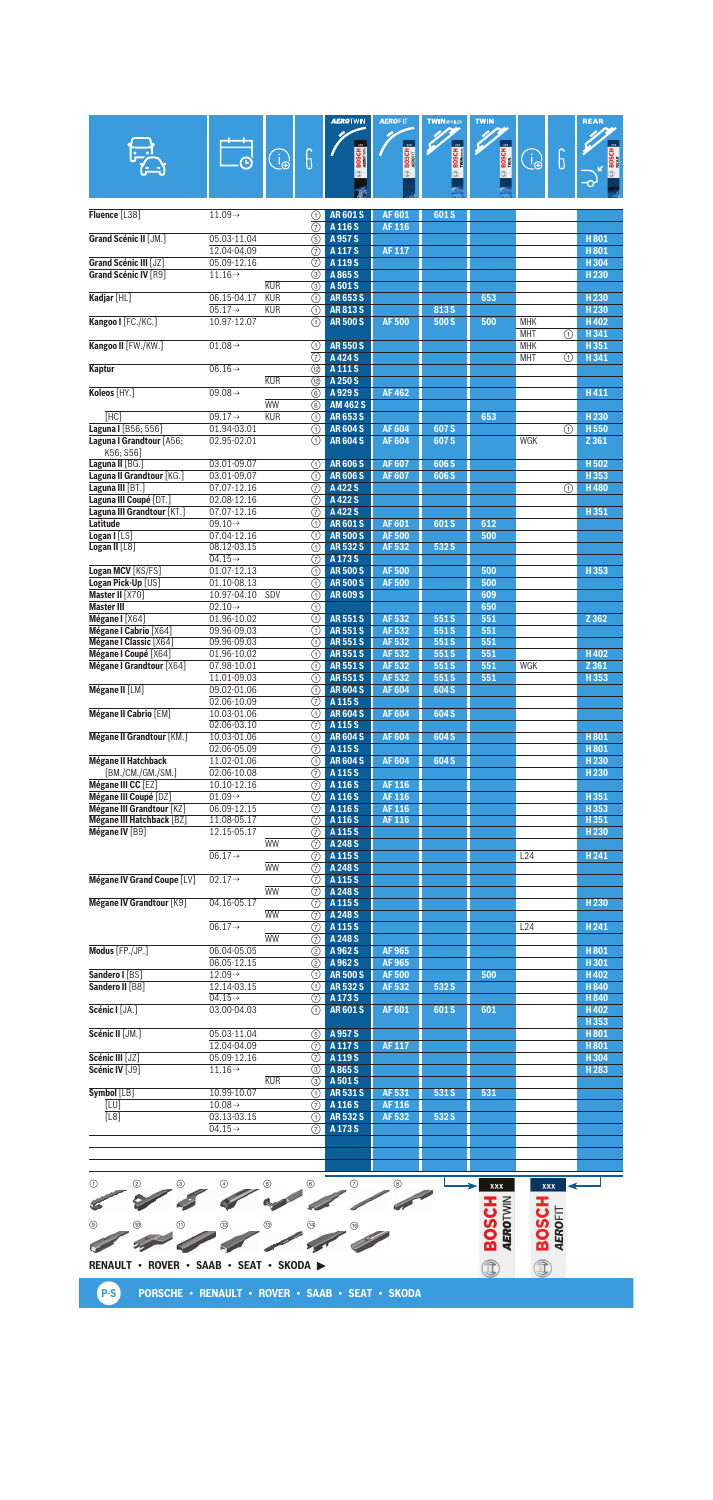|                                              |                                   |                           | <b>AEROTWIN</b><br>$_{\rm xx}$ | <b>AEROFIT</b>   | <b>TWINSPOLER</b> | <b>TWIN</b>       |                          |        | <b>REAR</b>                          |
|----------------------------------------------|-----------------------------------|---------------------------|--------------------------------|------------------|-------------------|-------------------|--------------------------|--------|--------------------------------------|
|                                              | $\bigodot$                        | 6                         | <b>BOSCH</b>                   | <b>BOSCH</b>     | BOSCH<br>IWIN2008 | <b>BOSCH</b><br>đ | B                        | 6      | <b>BOSCI</b>                         |
| <b>RENAULT</b> (Fortsetzung)                 |                                   |                           |                                |                  |                   |                   |                          |        |                                      |
| Talisman [LP]                                | $12.15\rightarrow$                | ℗                         | A 248 S                        |                  |                   |                   |                          |        |                                      |
| Talisman Grandtour [KP]                      | $03.16 \rightarrow$               | 7                         | A 248 S                        |                  |                   |                   |                          |        | H <sub>230</sub>                     |
| Thalia [LB]<br>[LU]                          | 10.99-10.07<br>10.08-06.14        | ⋒<br>$\circled7$          | <b>AR531S</b><br>A 116 S       | AF 531<br>AF 116 | 531 S             | 531               |                          |        |                                      |
| <b>Trafic I</b>                              | 09.80-05.01                       | ⋒                         | <b>AR500S</b>                  | <b>AF500</b>     | 500 S             | 500               |                          |        |                                      |
| Trafic II [EL./FL./JL.]                      | 05.01-12.14                       | ⋒                         | <b>AR801S</b>                  |                  | 611 S             | 543               | <b>MHK</b>               |        | H402                                 |
| Trafic III [EG/FG/JG]                        | $05.14 \rightarrow$               | ③                         | A 309 S                        | <b>AF467</b>     |                   |                   | <b>MHT</b><br><b>MGT</b> | ⋒      | H341<br>H402                         |
|                                              | <b>WW</b>                         | $\overline{(\mathbf{3})}$ | <b>AM 467 S</b>                |                  |                   |                   | <b>MHK</b>               |        | A 404 H                              |
| Twingo I [CO./SO.]<br>Twingo II [CN; CN/GN]  | 03.93-05.07<br>04.07-12.15        | ⊕<br>⊚                    | A 295 S                        | <b>AF 295</b>    |                   | 650U              |                          |        | H300<br>H301                         |
| Twingo III [BC]                              | 09.14-12.19                       | 7                         | A012S                          |                  |                   |                   | 35N                      |        | H351                                 |
| Vel Satis [BJ.]                              |                                   |                           |                                |                  |                   |                   | L30                      |        | H304                                 |
| Wind                                         | 04.02-12.09<br>04.10-12.14        | (2)<br>③                  | A 963 S<br>A 295 S             | <b>AF 295</b>    |                   |                   |                          |        | H402                                 |
| ZOE [BF]                                     | $01.13 \rightarrow$<br><b>KUR</b> | $\circledS$               | A 299 S                        | <b>AF 299</b>    |                   |                   |                          |        | H840                                 |
|                                              |                                   |                           |                                |                  |                   |                   |                          |        |                                      |
| <b>ROVER</b>                                 |                                   |                           |                                |                  |                   |                   |                          |        |                                      |
| 25                                           | 02.00-09.04                       | ⋒                         | <b>AR450S</b>                  |                  | 450 S             | 450               |                          | ⋒      | H450                                 |
|                                              | 10.04-05.05                       | ⋒                         | <b>AR450S</b>                  |                  | 450 S             | 450               |                          |        | H402                                 |
| 45<br>$\overline{75}$                        | 02.00-05.05<br>01.99-05.05        | ⋒<br>⋒                    | <b>AR502S</b><br><b>AR550S</b> | AF 502           | 502 S<br>550 S    | 502<br>550        |                          | ⋒      | H450                                 |
| <b>75 Tourer</b>                             | 01.01-05.05                       | ⊕                         | <b>AR550S</b>                  |                  | 550 S             | 550               |                          |        | H351                                 |
| <b>Streetwise</b>                            | 09.03-12.05                       | ⋒                         | <b>AR450S</b>                  |                  | 450 S             | 450               |                          |        | H402                                 |
| <b>SAAB</b>                                  |                                   |                           |                                |                  |                   |                   |                          |        |                                      |
|                                              |                                   |                           |                                |                  |                   |                   |                          |        |                                      |
| $9-3$ [9400]                                 | 03.98-09.02                       | ⋒                         | <b>AR532S</b>                  | AF 532           | 530 S             | 530               |                          | ⋒      | H <sub>500</sub>                     |
| [9440]                                       | 09.02-08.07                       | ⋒                         |                                |                  | 575 S             | 575U              |                          | ⋒      | <b>H500</b>                          |
| 9-3 Cabriolet [9400]                         | 09.07-06.12<br>03.98-08.03        | $\circledS$<br>⋒          | A 416 S<br><b>AR532S</b>       | AF 532           | 530 S             | 530               |                          | ⋒      | H <sub>500</sub>                     |
| [9440]                                       | 08.03-08.07                       | の                         |                                |                  | 575 S             | 575U              |                          |        |                                      |
|                                              | 09.07-06.12                       | 6                         | A 416 S<br><b>AR532S</b>       | AF 532           |                   | 530               |                          |        | H <sub>500</sub>                     |
| 9-3 Coupé [9400]<br>9-3 Kombi [9440]         | 03.98-08.03<br>03.05-08.07        | ⋒<br>⋒                    |                                |                  | 530 S<br>575 S    | 575U              | <b>TW</b>                | ⋒      | H304                                 |
|                                              | 09.07-06.12                       | 6                         | A 416 S                        |                  |                   |                   | <b>TW</b>                |        | H304                                 |
| $9 - 3X[9440]$<br>$9 - 51$                   | 03.10-06.12<br>06.97-07.07        | 6<br>⋒                    | A 416 S                        |                  | 575 S             | 575U              | <b>TW</b>                |        | H304                                 |
| [9600]                                       | 08.07-02.10                       | $\circledR$               | A424 S                         |                  |                   |                   |                          |        |                                      |
| $9 - 5$ II $[650]$                           | 03.10-06.12                       | ⋒                         | <b>AR801S</b>                  |                  | 611 S             | 543               |                          |        |                                      |
| 9-5 Kombi [9600]                             | 06.97-09.05<br>09.05-07.07        | ⋒<br>$\circlearrowleft$   |                                |                  | 575 S<br>575 S    | 575U<br>575U      | TW                       |        | H304                                 |
|                                              | 08.07-02.10                       | 7                         | A 424 S                        |                  |                   |                   | <b>TW</b>                |        | $H_304$                              |
| <b>SEAT</b>                                  |                                   |                           |                                |                  |                   |                   |                          |        |                                      |
| <b>Alhambra</b> [7V9]                        | 06.00-06.01                       | (1)                       | <b>AR 704 S</b>                |                  |                   | 704               |                          | ⋒      | H400                                 |
|                                              | <b>KUR</b>                        | ⋒                         | <b>AR 704 S</b>                |                  |                   | 532               | WW                       | ⋒      | H405                                 |
|                                              | 07.01-03.10                       | ②                         | A 950 S                        | <b>AF469</b>     |                   |                   |                          | ⋒      | H400                                 |
| [710, 711]                                   | WW<br>$07.10 \rightarrow$         | ②<br>(3)                  | <b>AM 469 S</b><br>A 557 S     |                  |                   |                   | WW                       | ⋒      | H405<br>A 331 H                      |
| Altea <sup>[5P1]</sup>                       | 03.04-02.09                       | ⑧                         | A 958 S                        |                  |                   |                   |                          |        | H <sub>772</sub>                     |
|                                              | 03.09-07.15                       | (8) I                     | A 958 S                        |                  |                   |                   |                          |        | A 330 H                              |
| Altea Freetrack [5P5, 5P8]<br>Altea XL [5P5] | 06.07-07.15<br>05.06-07.15        | (8)<br>8                  | A 958 S<br>A 958 S             |                  |                   |                   | APE<br>APE               |        | H <sub>595</sub><br>H <sub>595</sub> |
| Arona [KJ7]                                  | $07.17 \rightarrow$               | ③                         | A 863 S                        |                  |                   |                   |                          |        | A 251 H                              |
| Arosa <sup>[6H1]</sup>                       | 03.99-06.04<br>BGO                | ⊕<br>⋒                    |                                |                  | 584 S             |                   | WW                       | ⊕<br>⋒ | H <sub>282</sub><br>H 595            |
| Ateca [KH7]                                  | $04.16\rightarrow$                | ③                         | A863S                          |                  |                   |                   |                          |        | A 282 H                              |
| Cordoba <sup>[6K2]</sup>                     | 09.93-12.02                       | ⋒                         | AR 533 S                       | AF 531           | 533 S             | 533               |                          |        |                                      |
| [6L2]                                        | 09.02-01.06<br><b>BGO</b>         | ⊕<br>⋒                    | <b>AR531S</b>                  | AF 531           | 584 S             | 531               |                          |        |                                      |
|                                              | 02.06-11.09                       | 3                         | A974S                          | AF925            |                   |                   |                          |        |                                      |
|                                              | KUR, WW                           | ⊚                         | <b>AM 460 S</b>                |                  |                   |                   |                          |        |                                      |
| Cordoba Vario [6K5]<br>Exeo [3R2]            | 04.97-08.03<br>12.08-08.13        | ①  <br>④                  | AR 533 S<br>A933S              | AF 531           | 533 S             | 533               | APE                      |        | H 595                                |
| Exeo ST [3R5]                                | 06.09-08.13                       | ④                         | A933S                          |                  |                   |                   |                          |        | A 330 H                              |
| Ibiza $[6K1]$<br>[6L1]                       | 03.93-05.02<br>09.01-01.06        | (1)<br>⋒                  | AR 533 S<br>AR 531 S           | AF 531<br>AF 531 | 533 S             | 533               |                          | ⋒<br>⋒ | H341<br>H341                         |
|                                              | BGO                               | ⋒                         |                                |                  | 584 S             | 531               |                          |        |                                      |
|                                              | 02.06-11.09                       | ③                         | A974S                          | AF 925           |                   |                   |                          |        | H772                                 |
| [6J5]                                        | KUR, WW<br>02.08-08.11            | ③<br>⊚                    | <b>AM 460 S</b><br>A 295 S     | <b>AF 295</b>    |                   |                   |                          |        | H772                                 |
| [6J5, 6P5]                                   | 09.11-05.17                       | ③                         | A 295 S                        | <b>AF 295</b>    |                   |                   |                          |        | A 382 H                              |
| KJ1                                          | <b>KUR</b><br>$01.17 \rightarrow$ | (3)                       | A 945 S                        |                  |                   |                   |                          |        | A 331 H                              |
| Ibiza SC $[6J1]$                             | 02.08-08.11                       | ③                         | A 295 S                        | AF 295           |                   |                   | WW                       |        | H 772<br>A 325 H                     |
| [6J1, 6P1]                                   | 09.11-05.17                       | (3)                       | A 295 S                        | <b>AF 295</b>    |                   |                   | <b>KUR</b>               |        | A 330 H                              |
| Ibiza ST [6J8]<br>[6J8, 6P8]                 | 03.10-08.11<br>09.11-05.17        | ③  <br>(3)                | A 295 S<br>A 295 S             | AF 295<br>AF 295 |                   |                   |                          |        | H772<br>A 382 H                      |
| Inca $[6K9]$                                 | 11.95-06.03                       | ⋒                         | <b>AR502S</b>                  | AF 502           | 502 S             | 502               |                          | ⋒      | H450                                 |
|                                              |                                   |                           |                                |                  |                   |                   |                          |        |                                      |
|                                              |                                   |                           |                                |                  |                   |                   |                          |        |                                      |
|                                              |                                   |                           |                                |                  |                   |                   |                          |        |                                      |
|                                              |                                   |                           |                                |                  |                   |                   |                          |        |                                      |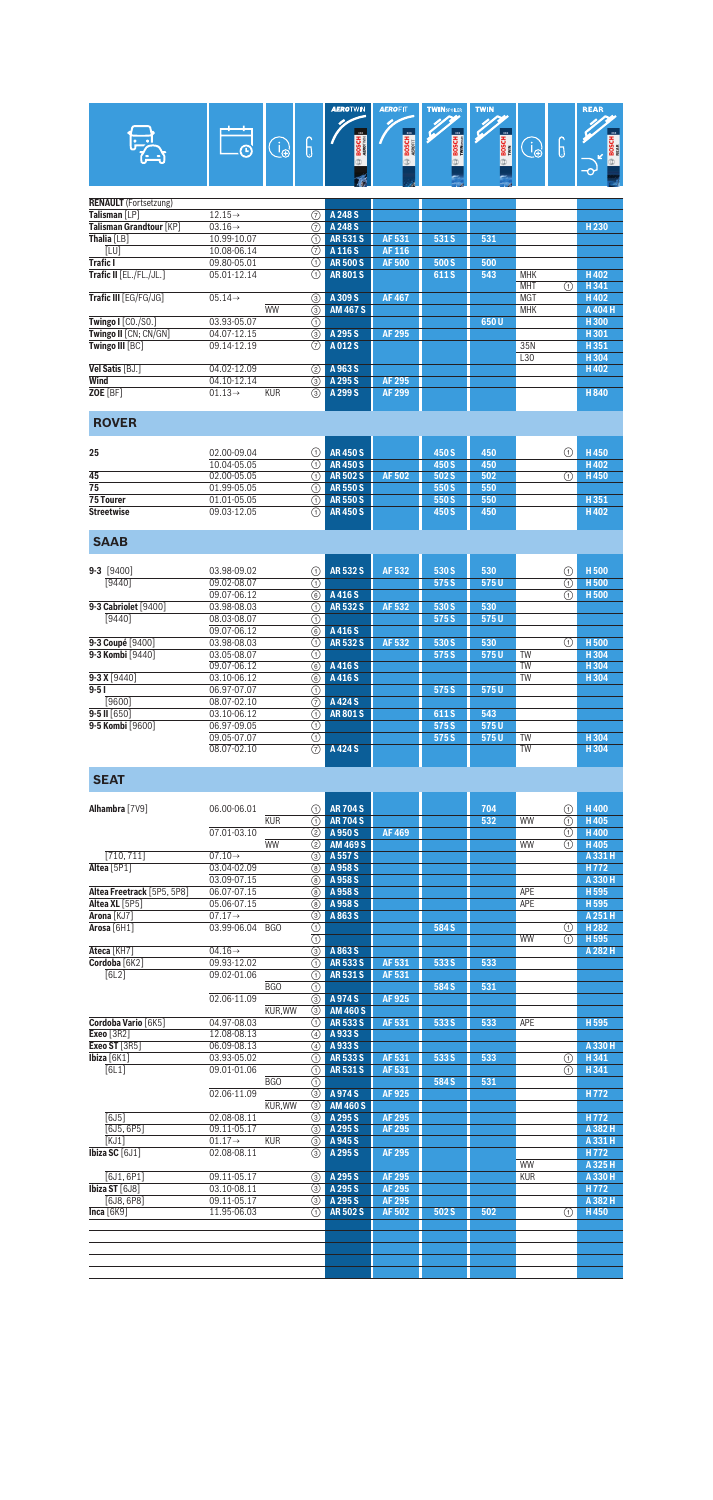| E                                 | $\left(\begin{smallmatrix} 1\ 1\end{smallmatrix}\right)$<br>闲 | 6                         | <b>MENOT AND A</b><br>$\infty$<br><b>BOSCH</b> | <i><b>ALIVIII</b></i><br>$x\alpha$<br><b>BOSCH</b> | <b>INTERNATIONAL PROPERTY</b><br>$\mathbf{m}$<br><b>BOSCH</b> | <b><i><u>I</u></i></b> <i><b>I I I</b></i><br>$\overline{\mathbf{m}}$<br><b>BOSCH</b> | 6<br>ျှ    | nean<br>m<br><b>BOSCH</b><br>$\overline{\mathbf{C}}$ |
|-----------------------------------|---------------------------------------------------------------|---------------------------|------------------------------------------------|----------------------------------------------------|---------------------------------------------------------------|---------------------------------------------------------------------------------------|------------|------------------------------------------------------|
| Leon $I[1M1]$                     | 10.98-06.06<br><b>BGR</b>                                     | (1)                       | <b>AR5335</b>                                  | AF 531                                             | 533 S                                                         | 533                                                                                   |            | H403                                                 |
|                                   | B <sub>G</sub> O                                              | ⋒                         |                                                |                                                    | 584 S                                                         |                                                                                       |            |                                                      |
| Leon II $[1P1]$                   | 07.05-02.09                                                   | $\overline{\circ}$        | A 099 S                                        |                                                    |                                                               |                                                                                       | <b>APE</b> | H 595                                                |
|                                   | 03.09-12.12                                                   | $\circledS$               | A 099 S                                        |                                                    |                                                               |                                                                                       |            | A 281 H                                              |
| Leon III $[5F1]$                  | $09.12 \rightarrow$                                           | ③                         | A 945 S                                        |                                                    |                                                               |                                                                                       |            | A 331 H                                              |
| Leon IV [KL1]                     | $05.20 \rightarrow$                                           | ⊚                         | A863S                                          |                                                    |                                                               |                                                                                       |            | A 332 H                                              |
| Leon SC $[5F5]$                   | 01.13-12.18                                                   | $\overline{(\mathbf{3})}$ | A 945 S                                        |                                                    |                                                               |                                                                                       |            | A 383 H                                              |
|                                   |                                                               |                           |                                                |                                                    |                                                               |                                                                                       | <b>WW</b>  | A 403 H                                              |
| Leon SC Cupra [5F5]               | 01.13-12.18                                                   | ③                         | A 945 S                                        |                                                    |                                                               |                                                                                       |            | A 383 H                                              |
| Leon ST $[5F8]$                   | $08.13\rightarrow$                                            | ⊚                         | A 945 S                                        |                                                    |                                                               |                                                                                       |            | A 331 H                                              |
| KL8                               | $05.20 \rightarrow$                                           | 3                         | A 863 S                                        |                                                    |                                                               |                                                                                       |            | A 332 H                                              |
| $\overline{\mathsf{Mii}}$ $[KF1]$ | $10.11 \rightarrow$                                           | ③                         | A 555 S                                        | AF 555                                             |                                                               |                                                                                       |            | A 251 H                                              |
| KE1                               | $12.19\rightarrow$                                            | ③                         | A 555 S                                        | AF 555                                             |                                                               |                                                                                       |            | A 251 H                                              |
| Tarraco [KN2]                     | $11.18\rightarrow$                                            | ③                         | A 244 S                                        |                                                    |                                                               |                                                                                       |            | A 383 H                                              |
|                                   | <b>WW</b>                                                     | $\overline{(\mathbf{3})}$ | A 638 S                                        |                                                    |                                                               |                                                                                       |            |                                                      |
| Toledo [1M2]                      | 10.98-07.04                                                   | ⋒                         | <b>AR531S</b>                                  | AF 531                                             |                                                               |                                                                                       | WGK        | Z 361                                                |
|                                   | <b>BGO</b>                                                    | ⋔                         |                                                |                                                    | 584 S                                                         |                                                                                       |            |                                                      |
| [5P2]                             | 09.04-05.09                                                   | $\overline{\circ}$        | A 958 S                                        |                                                    |                                                               |                                                                                       | <b>APE</b> | H 595                                                |
| [KG3]                             | $07.12 \rightarrow$                                           | $\overline{(\mathbf{3})}$ | A 555 S                                        | AF 555                                             |                                                               |                                                                                       |            | A 403 H                                              |
|                                   |                                                               |                           |                                                |                                                    |                                                               |                                                                                       |            |                                                      |

## **SKODA**

| <b>Citigo</b>                        | $10.11 \rightarrow$        |                  | 3                                          | A 555 S            | AF 555        |       |     |            |                         | A 251 H            |
|--------------------------------------|----------------------------|------------------|--------------------------------------------|--------------------|---------------|-------|-----|------------|-------------------------|--------------------|
| Citigo e iv [NE1]                    | $09.19 \rightarrow$        |                  | $\circled{3}$                              | A 555 S            | <b>AF 555</b> |       |     |            |                         | A 251 H            |
| Enyaq iV [5AC]                       | $10.20 \rightarrow$        | <b>KUR</b>       | $\circled{3}$                              | A 863 S            |               |       |     |            |                         |                    |
| Fabia [6Y2]                          | 09.99-03.08                | <b>BGR</b>       | ⋒                                          | <b>AR533S</b>      | AF 531        | 533 S | 533 |            |                         | A 350 H            |
|                                      |                            | BGO              | の                                          |                    |               | 584 S |     |            |                         |                    |
| [5J2]                                | 12.06-05.13                |                  | $\circled{3}$                              | A 051 S            | <b>AF051</b>  |       |     |            |                         | A 330 H            |
|                                      | 06.13-12.14                |                  | $\circled{3}$                              | A 051 S            | <b>AF051</b>  |       |     | <b>KUR</b> |                         | A 282 H            |
| [NJ3]                                | $08.14 \rightarrow$        |                  | $\circled{3}$                              | A 138 S            |               |       |     |            |                         | A 331 H            |
| Fabia Combi [6Y5]                    | 12.99-12.07                | <b>BGR</b>       | $\overline{(\text{f})}$                    | <b>AR533S</b>      | <b>AF531</b>  | 533 S | 533 |            |                         | A 350 H            |
|                                      |                            | BGO              | ⋒                                          |                    |               | 584 S |     |            |                         |                    |
| $\overline{5J51}$                    | 12.06-05.13                |                  | $\overline{\circ}$                         | A 051 S            | <b>AF051</b>  |       |     |            |                         | A 400 H            |
|                                      | 06.13-12.14                |                  | $\circled{3}$                              | A 051 S            | <b>AF051</b>  |       |     |            |                         | A 403 H            |
| NJ51                                 | $08.14 \rightarrow$        |                  | $\circled{3}$                              | A 138 S            |               |       |     | ww         |                         | A 403 H<br>A 383 H |
| Fabia Sedan [6Y3]                    | 09.99-12.07                | <b>BGR</b>       | ⊕                                          | <b>AR533S</b>      | AF 531        | 533 S | 533 |            |                         |                    |
|                                      |                            | B <sub>G</sub> O | ⊕                                          |                    |               | 584 S |     |            |                         |                    |
| Felicia <sup>[6U1]</sup>             | 10.94-08.01                |                  | $\overline{(\text{a})}$                    | <b>AR500S</b>      | <b>AF500</b>  | 500 S | 500 |            | ⊕                       | <b>H400</b>        |
| Felicia Combi [6U5]                  | 10.94-08.01                |                  | $\overline{(\mathsf{n})}$                  | <b>AR500S</b>      | <b>AF500</b>  | 500 S | 500 |            | ⋒                       | <b>H400</b>        |
| Felicia Fun [6UF]                    | 08.96-03.01                |                  | $\overline{\odot}$                         | <b>AR531S</b>      | AF 531        | 531 S | 531 |            |                         |                    |
| Kamig [NW4]                          | $07.19 \rightarrow$        |                  | (3)                                        | A 863 S            |               |       |     |            |                         | A 331 H            |
| Karog [NU7]                          | $07.17 \rightarrow$        |                  | ⊚                                          | A 863 S            |               |       |     |            |                         | A 331 H            |
| Kodiaq [NS7]                         | $02.17 \rightarrow$        | <b>KUR</b>       | 3                                          | A 862 S            |               |       |     |            |                         | A 331 H            |
| Octavia [1U2]                        | 09.96-01.03                | <b>BGR</b>       | $\overline{\textcircled{\small{1}}}$       | <b>AR533S</b>      | AF 531        | 533 S | 533 |            |                         |                    |
|                                      |                            | <b>BGO</b>       | ⋒                                          |                    |               | 584 S |     |            |                         |                    |
|                                      | 02.03-12.10                | <b>BGR</b>       | A                                          | <b>AR533S</b>      | AF 531        | 533 S | 533 | L34        | ⋒                       | H341               |
|                                      |                            | <b>BGO</b>       | $\overline{(\text{a})}$                    |                    |               | 584 S |     | L34.WW     | $\overline{(\text{f})}$ | H 340              |
| $\overline{1231}$                    | 05.04-06.13                |                  | (2)                                        | A 936 S            | <b>AF462</b>  |       |     |            |                         | A 400 H            |
|                                      |                            | <b>WW</b>        | $\circled{2}$                              | <b>AM 462 S</b>    |               |       |     |            |                         |                    |
| [5E3]                                | $11.12 \rightarrow$        |                  | ⊚                                          | A 620 S            |               |       |     |            |                         | A 403 H            |
|                                      |                            | <b>WW</b>        | ⊚                                          | A 419 S            |               |       |     |            |                         |                    |
| NX3                                  | $01.20 \rightarrow$        |                  | $\circled{3}$                              | A 102 S            |               |       |     |            |                         |                    |
| Octavia Combi [1U5]                  | 10.96-12.10                | <b>BGR</b>       | ⋒                                          | <b>AR533S</b>      | AF 531        | 533 S | 533 |            | ⋒                       | H 341              |
|                                      |                            | <b>BGO</b>       | $\overline{\odot}$                         |                    |               | 584 S |     |            |                         |                    |
| [125]                                | 05.04-06.13                |                  | (2)                                        | A 936 S            | <b>AF462</b>  |       |     |            |                         | A 400 H            |
|                                      |                            | <b>WW</b>        | ②                                          | <b>AM 462 S</b>    |               |       |     |            |                         |                    |
| [5E5]                                | $11.12 \rightarrow$        |                  | $\circled{3}$                              | A 620 S            |               |       |     |            |                         | A 383 H            |
|                                      |                            | <b>WW</b>        | $\circled{3}$                              | A419S              |               |       |     | <b>KUR</b> |                         | A 331 H            |
| [NX5]                                | $11.19\rightarrow$         |                  |                                            |                    |               |       |     |            |                         | A 331 H            |
| Pick-Up [6U7,787]                    | 09.91-03.01                |                  | G)                                         | <b>AR500S</b>      | <b>AF500</b>  |       | 500 |            |                         |                    |
| Praktik [5J7]                        | 03.07-05.13                |                  | $\circled{3}$                              | A 051 S            | AF 051        |       |     |            |                         | A 330 H            |
|                                      | 06.13-05.15                |                  | $\circled{3}$                              | A 051 S            | <b>AF051</b>  |       |     |            |                         | A 331 H            |
| Rapid [NH3]                          | $07.12 \rightarrow$        |                  | $\circled{3}$                              | A 555 S            | <b>AF555</b>  |       |     |            |                         | A 403 H            |
| Rapid Spaceback [NH3]                | $10.13 \rightarrow$        |                  | $\circled{3}$                              | A 555 S            | <b>AF555</b>  |       |     |            |                         | A 403 H            |
| Roomster [5J7]                       | 03.06-05.13                |                  | $\circled{3}$                              | A 051 S            | <b>AF051</b>  |       |     |            |                         | A 330 H            |
|                                      | 06.13-05.15                |                  | ⊚                                          | A 051 S            | <b>AF051</b>  |       |     |            |                         | A 331 H            |
| Scala [NW1]<br>Scala Sportback [NW1] | $02.19 \rightarrow$        |                  | $\circled{3}$                              | A 863 S            |               |       |     |            |                         | A 403 H            |
| Superb [3U4]                         | $02.19 \rightarrow$        |                  | ③                                          | A 863 S<br>A 925 S | AF 925        |       |     | <b>KUR</b> |                         | A 331 H            |
|                                      | 12.01-10.04<br>11.04-03.08 | <b>BGR</b>       | (2)                                        | <b>AR532S</b>      | <b>AF532</b>  | 532 S |     |            |                         |                    |
|                                      |                            | <b>BGO</b>       | $\odot$                                    |                    |               | 583 S |     |            |                         |                    |
| [3T4]                                | 03.08-05.15                |                  | $\circled{0}$<br>$\overline{(\mathbf{3})}$ | A 187 S            | <b>AF 187</b> |       |     |            |                         |                    |
| [3V3]                                | $05.15 \rightarrow$        |                  | $\circled{3}$                              | A 863 S            |               |       |     |            |                         | A 403 H            |
| Superb Combi [3T5]                   | 03.09-05.15                |                  | $\circled{3}$                              | A 187 S            | <b>AF 187</b> |       |     |            |                         | A 403 H            |
| $\sqrt{3V5}$                         | $05.15 \rightarrow$        |                  | $\overline{(\mathbf{3})}$                  | A 863 S            |               |       |     |            |                         | A 403 H            |
| Yeti [5L7]                           | 05.09-12.17                |                  | $\circled{3}$                              | A 979 S            | <b>AF462</b>  |       |     |            |                         | A 282 H            |
|                                      |                            | <b>WW</b>        | $\circled{3}$                              | <b>AM 462 S</b>    |               |       |     |            |                         |                    |
|                                      |                            |                  |                                            |                    |               |       |     |            |                         |                    |
|                                      |                            |                  |                                            |                    |               |       |     |            |                         |                    |

**EDOSCH EXERCITY** 1 4 2 5 3 6 7 8 **BOSCH** 9 !; UN UP UL UJ U+ C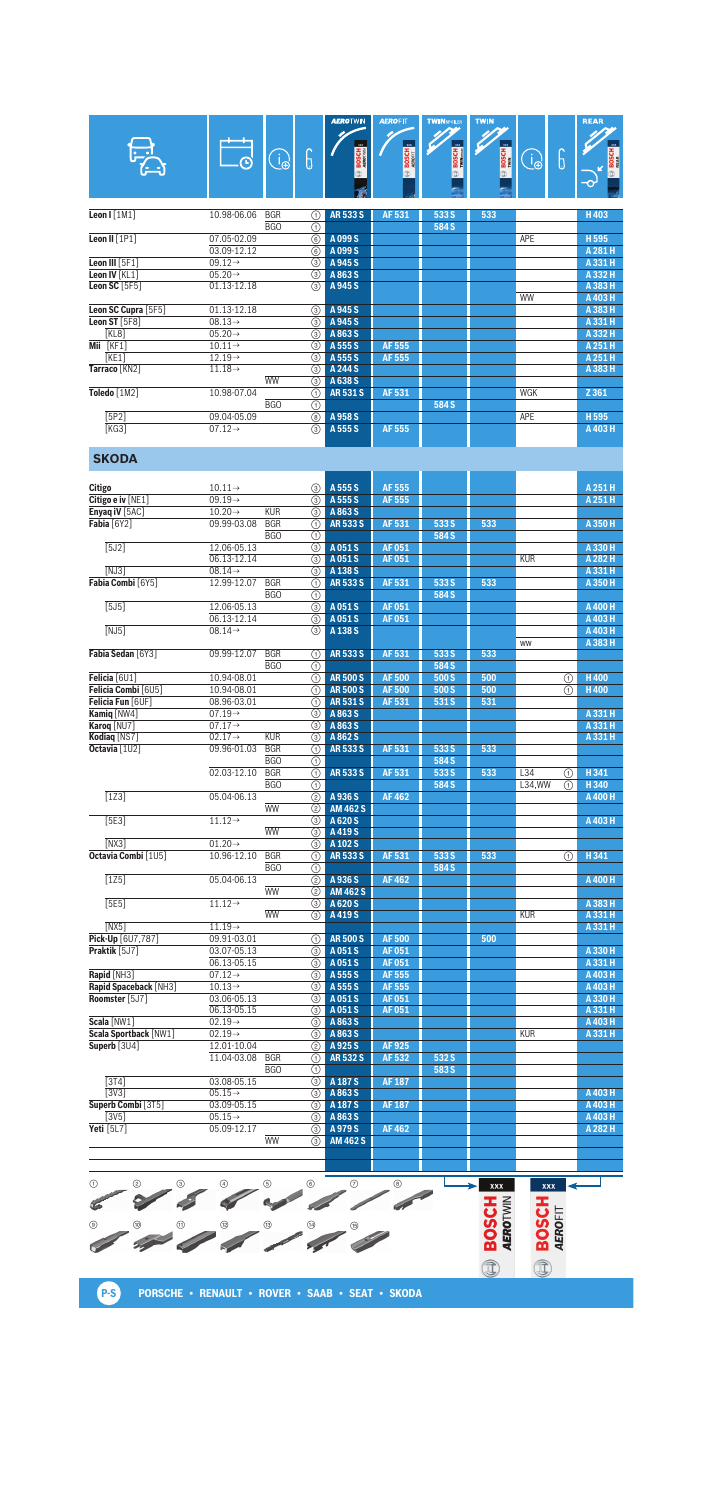| × |  | ÷<br>ω | ₹<br>υ | <b>AEROTWIN</b><br>3000<br>æ z<br>ິສັ<br>മ ₹ | <b>AEROFIT</b><br>m<br>⋒ | <b>TWINSPOLER</b><br>1888<br>ᄚ | <b>TWIN</b><br>3000 | ω | =<br>Θ | <b>REAR</b><br><b>DO</b><br>동<br>볾 |
|---|--|--------|--------|----------------------------------------------|--------------------------|--------------------------------|---------------------|---|--------|------------------------------------|
|---|--|--------|--------|----------------------------------------------|--------------------------|--------------------------------|---------------------|---|--------|------------------------------------|

## **SMART (MCC)**

| <b>AR813S</b><br>803<br>H351<br>01.04-06.07<br>(1)<br>[453]<br>A012 S<br>H <sub>230</sub><br>$11.14\rightarrow$<br>(7)<br>02.04-03.07<br><b>AR992S</b><br>AF 532<br>530<br>1)<br>04.07-12.15<br>[451]<br>A 294 S<br>(6)<br>[453]<br>$09.15 \rightarrow$<br>A 012 S<br>(7)<br><b>AR992S</b><br>AF 532<br>H 341<br>02.04-03.07<br>530<br>(1)<br>ί٦)<br>[451]<br>A 294 S<br>H801<br>$04.07 \rightarrow$<br>(6)<br>[453]<br>$11.14\rightarrow$<br>A012 S<br>H <sub>180</sub><br>(7)<br><b>AR502S</b><br>04.03-11.05<br>AF 502<br>502 S<br>502<br>[1]<br>04.03-11.05<br><b>AR 502 S</b><br>AF 502<br>502 S<br>502<br>(1)<br>AR 992 S<br>03.00-01.04<br>530<br>〔1〕<br><b>AR992S</b><br>H 341<br>07.98-01.04<br>530<br>(1)<br>(1) |                      |  |  |  |  |
|----------------------------------------------------------------------------------------------------------------------------------------------------------------------------------------------------------------------------------------------------------------------------------------------------------------------------------------------------------------------------------------------------------------------------------------------------------------------------------------------------------------------------------------------------------------------------------------------------------------------------------------------------------------------------------------------------------------------------|----------------------|--|--|--|--|
|                                                                                                                                                                                                                                                                                                                                                                                                                                                                                                                                                                                                                                                                                                                            | Forfour $[454]$      |  |  |  |  |
|                                                                                                                                                                                                                                                                                                                                                                                                                                                                                                                                                                                                                                                                                                                            |                      |  |  |  |  |
|                                                                                                                                                                                                                                                                                                                                                                                                                                                                                                                                                                                                                                                                                                                            | Fortwo Cabrio [450]  |  |  |  |  |
|                                                                                                                                                                                                                                                                                                                                                                                                                                                                                                                                                                                                                                                                                                                            |                      |  |  |  |  |
|                                                                                                                                                                                                                                                                                                                                                                                                                                                                                                                                                                                                                                                                                                                            |                      |  |  |  |  |
|                                                                                                                                                                                                                                                                                                                                                                                                                                                                                                                                                                                                                                                                                                                            | Fortwo Coupé [450]   |  |  |  |  |
|                                                                                                                                                                                                                                                                                                                                                                                                                                                                                                                                                                                                                                                                                                                            |                      |  |  |  |  |
|                                                                                                                                                                                                                                                                                                                                                                                                                                                                                                                                                                                                                                                                                                                            |                      |  |  |  |  |
|                                                                                                                                                                                                                                                                                                                                                                                                                                                                                                                                                                                                                                                                                                                            | Roadster [452]       |  |  |  |  |
|                                                                                                                                                                                                                                                                                                                                                                                                                                                                                                                                                                                                                                                                                                                            | Roadster Coupé [452] |  |  |  |  |
|                                                                                                                                                                                                                                                                                                                                                                                                                                                                                                                                                                                                                                                                                                                            | Smart Cabrio [450]   |  |  |  |  |
|                                                                                                                                                                                                                                                                                                                                                                                                                                                                                                                                                                                                                                                                                                                            | Smart Coupé [450]    |  |  |  |  |

# **SSANGYONG**

| Actyon               | $10.05 \rightarrow$ | ⋒   | AR 533 S      | AF 531        | 533 S            | 533 |            | ①           | H <sub>500</sub> |
|----------------------|---------------------|-----|---------------|---------------|------------------|-----|------------|-------------|------------------|
| <b>Actyon Sports</b> | $03.07 \rightarrow$ | ∩   | <b>AR5335</b> | AF 531        | 533 S            | 533 |            |             |                  |
| Chairman             | 09.03-01.08         | ⊕   |               |               |                  | 600 |            |             |                  |
| Korando [KJ]         | 07.96-12.05         | ⋒   | <b>AR450S</b> |               | 450 S            | 450 |            |             |                  |
| C <sub>K</sub>       | $07.10 \rightarrow$ | ⋒   | <b>AR601S</b> | AF 601        | 601S             |     |            |             | H358             |
| $\overline{[C300]}$  | 02.19-11.19         | ∩   | <b>AR604S</b> | <b>AF604</b>  | 604 S            |     |            |             | H311             |
|                      | $11.19\rightarrow$  | ⋒   | <b>AR604S</b> | <b>AF604</b>  | 604 S            |     |            |             | H311             |
| Korando C            | $02.11 \rightarrow$ | ⋒   | <b>AR601S</b> | AF 601        | 601S             | 601 |            |             |                  |
| Kyron                | 05.05-02.07         | ⋒   | <b>AR728S</b> | <b>AF 554</b> | 728 <sub>S</sub> | 727 |            | ⋒           | H341             |
|                      | $03.07 \rightarrow$ | ⋒   | <b>AR728S</b> | <b>AF554</b>  | 728 S            | 727 |            |             |                  |
| Musso [MJ]           | 07.93-12.05         | ∩   | <b>AR502S</b> | AF 502        |                  | 502 |            | ⋒           | H <sub>282</sub> |
|                      |                     |     |               |               |                  |     | <b>WW</b>  | ⋒           | H <sub>280</sub> |
| $\sqrt{Q200}$        | $06.18 \rightarrow$ | 3   | A 621 S       |               |                  |     |            |             |                  |
|                      | <b>KUR</b>          | (3) | A 102 S       |               |                  |     |            |             |                  |
| <b>Rexton</b>        | 09.01-12.10         | ⋒   | <b>AR500S</b> | <b>AF500</b>  |                  | 500 |            | $^{\circ}$  | H 341            |
|                      |                     |     |               |               |                  |     | WW         | $\circledR$ | H 340            |
| <b>TY4001</b>        | $10.17 \rightarrow$ | (3) | A 621 S       |               |                  |     |            |             |                  |
| <b>Rexton II</b>     | 10.08-12.12         | ⋒   | <b>AR500S</b> | <b>AF500</b>  |                  | 500 |            | ⋒           | H341             |
| <b>Rexton W</b>      | $06.12 \rightarrow$ | ∩   | <b>AR500S</b> | <b>AF500</b>  |                  | 500 |            | $\circledR$ | H341             |
| <b>Rodius</b>        | 08.04-12.12         | ⊕   | <b>AR604S</b> | <b>AF604</b>  | 604 S            |     |            | ⋒           | H <sub>282</sub> |
|                      |                     | T   |               |               |                  |     | WW         | ⊕           | H <sub>280</sub> |
| <b>Rodius II</b>     | $05.13 \rightarrow$ | ⋒   | <b>AR601S</b> | AF 601        |                  | 601 |            |             | H311             |
| <b>Tivoli</b>        | $07.15 \rightarrow$ | ∩   | <b>AR601S</b> | AF 601        | 601S             |     |            |             | H <sub>253</sub> |
| [X150]               | $11.19\rightarrow$  | ∩   | <b>AR601S</b> | AF 601        | 601S             |     |            |             | H253             |
| <b>XLV</b>           | 04.16-05.19         | ∩   | <b>AR601S</b> | AF 601        | 601S             |     | <b>KUR</b> |             | H253             |
|                      | $06.19 \rightarrow$ | ⊕   | <b>AR601S</b> | AF 601        | 601S             |     |            |             | H 253            |
|                      |                     |     |               |               |                  |     |            |             |                  |

# **SUBARU**

| <b>BRZ</b> [Z10]        | $01.12 \rightarrow$               | ∩                                    | <b>AR551S</b> |              |       | 551  |                           |                  |
|-------------------------|-----------------------------------|--------------------------------------|---------------|--------------|-------|------|---------------------------|------------------|
| Forester [SF]           | 01.97-05.02                       | ∩                                    | <b>AR5335</b> | AF 531       | 533 S | 533  | $\circledR$               | H 380            |
| [SG]                    | 06.02-05.03                       | ∩                                    | <b>AR533S</b> | AF 531       | 533 S | 533  | (1)                       | H 380            |
|                         | 06.03-05.05                       | ⋒                                    | <b>AR533S</b> | AF 531       | 533 S | 533  | L40.KWB                   | H410             |
|                         | 06.05-11.07                       | ∩                                    | <b>AR533S</b> | AF 531       | 533 S | 533  | L34                       | H 354            |
| $\overline{\text{S}12}$ | 12.07-12.12                       | ∩                                    | <b>AR604S</b> | <b>AF604</b> | 604 S |      |                           | H 354            |
| $\overline{\text{S13}}$ | $11.12 \rightarrow$               | ⋒                                    | AR653S        |              |       | 653  |                           | H 354            |
| [ <sub>S14]</sub>       | $05.19 \rightarrow$<br><b>KUR</b> | @                                    | A 156 S       |              |       |      |                           | H354             |
| Impreza [G12/G22]       | 06.07-12.11                       | ∩                                    | <b>AR601S</b> | <b>AF601</b> | 601 S | 612  |                           | H410             |
| G13/G23]                | $10.11 \rightarrow$               | の                                    | AR653S        |              |       | 653  |                           | H306             |
| [G14]                   | $09.16 \rightarrow$               | ന                                    | A 156 S       |              |       |      |                           | H 306            |
|                         |                                   |                                      |               |              |       |      |                           |                  |
| Impreza Kombi [GD, GG]  | 10.00-01.04                       | ⋒                                    | <b>AR552S</b> | AF 552       | 552 S | 552  | ⋒                         | H380             |
|                         | 02.04-06.07                       | ①                                    | <b>AR552S</b> | AF 552       | 552 S | 552  | <b>KWB</b><br>$\circledR$ | H 354            |
| Impreza Outback [GD.GG] | 10.00-06.07                       | ⋒                                    | <b>AR552S</b> | <b>AF552</b> | 552 S | 552  | (T)                       | H 380            |
| Impreza Sedan [GD, GG]  | 10.00-06.07                       | $\overline{\mathcal{F}}$             | <b>AR552S</b> | <b>AF552</b> | 552 S | 552  |                           |                  |
| $\overline{G12}$        | 06.07-12.11                       | $\circledR$                          | <b>AR601S</b> | AF 601       | 601S  | 612  |                           |                  |
| G <sub>131</sub>        | $10.11 - 12.15$                   | $\overline{\circ}$                   | <b>AR653S</b> |              |       | 653  |                           |                  |
| Justy [MS]              | 10.96-08.03                       | $\overline{\textcircled{\small{1}}}$ | <b>AR531S</b> | AF 531       | 531 S | 531  |                           |                  |
| G3X1                    | 09.03-08.07                       | ∩                                    | <b>AR566S</b> |              | 481 S | 481  | ∩                         | H 282            |
|                         |                                   |                                      |               |              |       |      | <b>WW</b><br>$\bigcap$    | H <sub>280</sub> |
| $\overline{[M3]}$       | 09.07-12.10                       | ⋒                                    |               |              |       | 361  |                           | H 352            |
| Legacy [BL/BP]          | 07.03-05.09                       | $\overline{\Omega}$                  | <b>AR604S</b> | <b>AF604</b> | 604 S |      |                           |                  |
| FB141                   | $06.09 \rightarrow$<br><b>KUR</b> | $^{\circ}$                           | <b>AR813S</b> |              |       |      |                           |                  |
| Legacy Kombi [BE/BH]    | 10.98-06.03                       | ⋒                                    | <b>AR551S</b> |              | 551S  | 551  | $\overline{(\text{f})}$   | H 380            |
| [BL/BP]                 | 07.03-05.09                       | $\overline{\circ}$                   | <b>AR604S</b> | <b>AF604</b> | 604 S |      |                           | H 354            |
| FB141                   | 06.09-12.14<br><b>KUR</b>         | ∩                                    | <b>AR8135</b> |              |       |      |                           | H 354            |
| Legacy Outback [BE/BH]  | 10.98-06.03                       | ⋒                                    | <b>AR551S</b> |              | 551S  | 551  | ∩                         | H 380            |
| [BL/BP]                 | 07.03-05.09                       | ∩                                    | <b>AR604S</b> | <b>AF604</b> | 604 S |      |                           | H 354            |
| Legacy Sedan [BE/BH]    | 10.98-06.03                       | ∩                                    | <b>AR551S</b> |              | 551S  | 551  |                           |                  |
| Levorg [VM, V10]        | $06.14 \rightarrow$               | ⋒                                    | AR653S        |              |       | 653  |                           | H 354            |
| Outback [B14]           | $06.09 \rightarrow$<br><b>KUR</b> | $\circledR$                          | <b>AR813S</b> |              |       |      |                           | H 354            |
| $\overline{[B15]}$      | $03.15 \rightarrow$               | ∩                                    | <b>AR653S</b> |              |       | 653  |                           | H 354            |
| <b>Trezia</b>           | 11.10-03.16                       | $\overline{\odot}$                   |               |              |       | 707U |                           | H 309            |
| Tribeca [B9]            | <b>BEI</b><br>04.06-11.07         | $^{\circ}$                           |               |              |       | 500U |                           |                  |
| <b>WRX [V10]</b>        | $05.14 \rightarrow$               | ⋒                                    | <b>AR653S</b> |              |       | 653  |                           |                  |
| $XV$ [G33]              | 08.11-11.17                       | の                                    | AR653S        |              |       | 653  |                           | H 306            |
| [G24]                   | $10.17 \rightarrow$               | 他                                    | A 156 S       |              |       |      |                           | H 306            |
|                         |                                   |                                      |               |              |       |      |                           |                  |
|                         |                                   |                                      |               |              |       |      |                           |                  |
|                         |                                   |                                      |               |              |       |      |                           |                  |
|                         |                                   |                                      |               |              |       |      |                           |                  |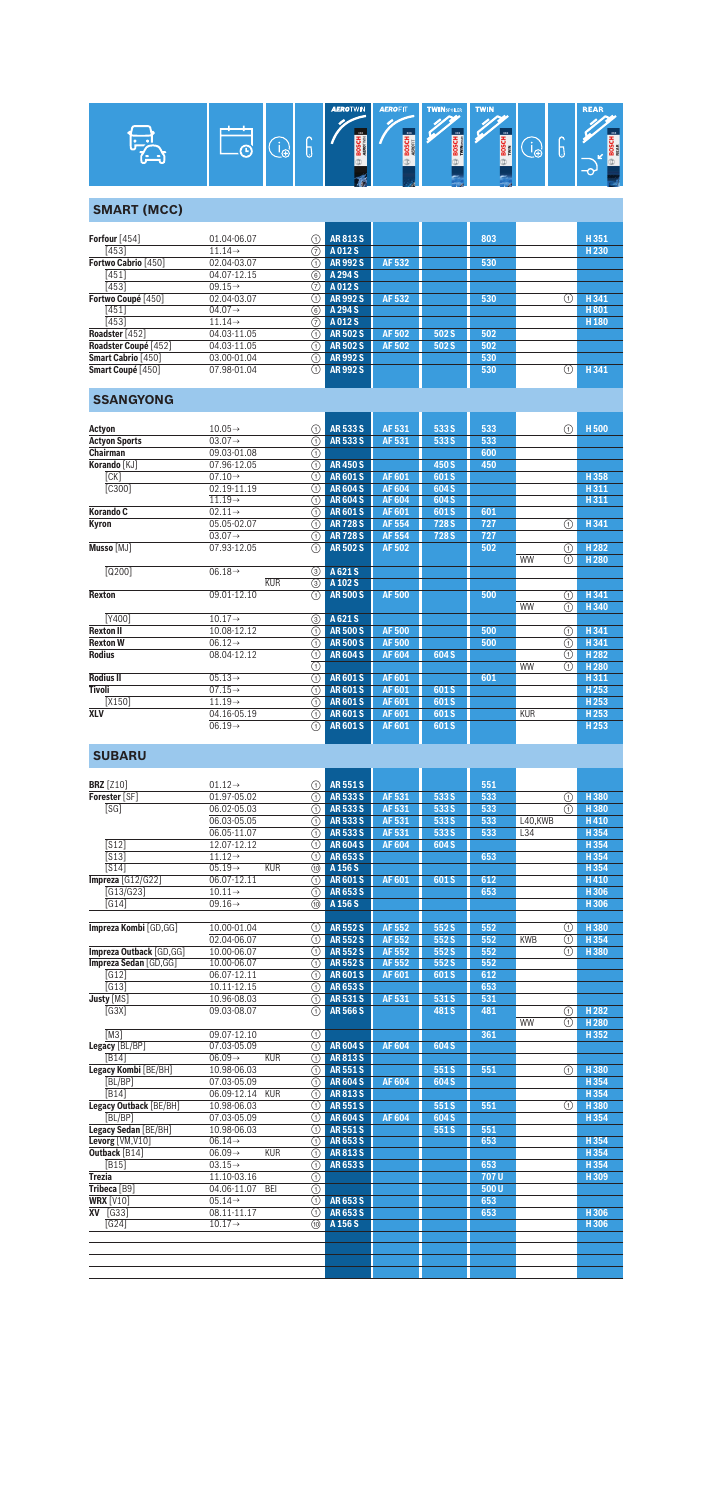|               | Ð | r<br>Ξ<br>υ | <b>AEROTWIN</b><br>m<br><b>BOS</b> | <b>AEROFIT</b><br>m<br><b>BOSCH</b><br>a. | <b>TWINSPOLER</b><br>m<br>ᅗ<br><b>SOS</b><br>$\mathbb{D}$ | <b>TWIN</b><br>m<br>종<br>∞ | ∩<br>Ū | <b>REAR</b><br>$_{\rm m}$<br><b>BOSCH</b><br>D<br>$\mathbf{\infty}$ |
|---------------|---|-------------|------------------------------------|-------------------------------------------|-----------------------------------------------------------|----------------------------|--------|---------------------------------------------------------------------|
| <b>SUZUKI</b> |   |             |                                    |                                           |                                                           |                            |        |                                                                     |

| <b>Across [A5Z]</b>                | $11.20 \rightarrow$                        | ⋒                       | AR 653 S                       |              |                | 653 |            |     | H307                     |
|------------------------------------|--------------------------------------------|-------------------------|--------------------------------|--------------|----------------|-----|------------|-----|--------------------------|
|                                    |                                            |                         |                                |              |                |     | <b>WW</b>  |     | H <sub>290</sub>         |
| Alto [EF]                          | 10.94-02.02                                | (T)                     | <b>AR566S</b>                  |              | 481 S          | 481 |            | ⋒   | H 341                    |
| [MA]                               | 02.02-12.06                                | ⋒                       |                                |              |                |     |            | ⋒   | H 341                    |
|                                    |                                            | $\overline{\circ}$      |                                |              |                |     | <b>WW</b>  | (1) | H 340                    |
| <b>TAMF1</b>                       | 12.08-12.14                                | G)                      | <b>AR553S</b>                  | AF 535       | 535 S          | 553 |            |     |                          |
| Baleno                             | $03.16 \rightarrow$                        | ⋒                       | AR 531 S                       | AF 531       | 531 S          | 531 |            |     | H <sub>290</sub>         |
| <b>Baleno Hatchback</b>            | 04.95-09.05                                | ⋒                       | <b>AR502S</b>                  | AF 502       | 502 S          | 502 |            | ⋒   | H380                     |
| <b>Baleno Sedan</b>                | 04.95-09.05                                | ⋒                       | <b>AR502S</b>                  | AF 502       | 502 S          | 502 |            |     |                          |
| <b>Baleno Wagon</b>                | 08.96-09.07                                | ⋒                       | <b>AR502S</b>                  | AF 502       | 502 S          | 502 |            | ⋒   | H <sub>282</sub>         |
|                                    |                                            |                         |                                |              |                |     | WW         | ⋒   | H <sub>280</sub>         |
| Carry [FD]                         | 03.99-03.09                                | (T)                     |                                |              |                | 400 |            |     |                          |
| Celerio                            | $10.14 \rightarrow$                        | ⋒                       |                                | AF 535       | 535 S          |     |            |     | H309                     |
| <b>Escudo</b>                      | $05.05 \rightarrow$                        | $\overline{(\text{f})}$ | <b>AR480S</b>                  | <b>AF480</b> | 480 S          | 480 | <b>KWB</b> |     | H 307                    |
| <b>Grand Vitara</b>                | 03.98-09.05                                | ⋒                       | <b>AR480S</b>                  | <b>AF480</b> | 480 S          | 480 |            | ⋒   | H 380                    |
| [JT]                               | $10.05 \rightarrow$                        | ⋒                       | <b>AR480S</b>                  | <b>AF480</b> | 480 S          | 480 | <b>KWB</b> |     | H307                     |
| <b>Grand Vitara Cabrio</b>         | 03.98-03.08                                | ⋒                       | <b>AR480S</b>                  | <b>AF480</b> | 480 S          | 480 |            |     |                          |
| $lgnis$ [MF]                       | $10.16 \rightarrow$                        | ∩                       | <b>AR5335</b>                  | AF 531       | 533 S          | 533 |            |     | H 306                    |
| Ignis Hatchback                    | 10.00-12.07<br><b>KUR</b>                  | ⋒                       | <b>AR450S</b>                  |              | 481 S          | 481 |            | G)  | H 282                    |
|                                    |                                            |                         |                                |              |                |     | <b>WW</b>  | ⋒   | H <sub>280</sub>         |
| Jimny [FJ]                         | $10.98 \rightarrow$<br><b>KUR</b>          | $\odot$                 |                                |              |                | 400 |            | ⋒   | H 282                    |
|                                    |                                            |                         |                                |              |                |     | WW         | G)  | H <sub>280</sub>         |
| [GJ]                               | $10.18 \rightarrow$                        | (T)                     |                                |              |                | 400 |            |     |                          |
| Kizashi                            | $10.09 \rightarrow$                        | (T)                     | <b>AR606S</b>                  |              | 607 S          |     |            |     |                          |
| Liana Hatchback                    | 03.01-04.08                                | (T)                     | <b>AR728S</b>                  | <b>AF554</b> | 728 S          | 727 | WW         |     | H306                     |
|                                    |                                            |                         |                                |              |                |     |            | ⋒   | H341                     |
| Liana Sedan                        | 04.02-12.07                                | ①                       | <b>AR728S</b>                  | <b>AF554</b> | 728 S          | 727 |            |     |                          |
| Samurai                            | 03.87-12.04 ADF                            | (1)                     |                                |              |                | 280 |            | ⋒   | H341                     |
|                                    |                                            |                         |                                |              |                |     | <b>WW</b>  | ⋒   | H340                     |
| <b>Splash [A5B]</b><br>Swace [AMZ] | $01.08 \rightarrow$<br>$12.20 \rightarrow$ | ⋒                       | <b>AR552S</b><br><b>AR705S</b> | <b>AF552</b> | 552 S          | 552 |            |     | H <sub>250</sub><br>H309 |
|                                    |                                            | (T)                     |                                |              |                |     | <b>WW</b>  |     | H <sub>290</sub>         |
| Swift [Z]                          | $11.14\rightarrow$                         |                         |                                | AF 531       |                | 531 |            |     |                          |
| Swift Hatchback [MA]               | 03.96-12.04                                | O<br>⋒                  | <b>AR531S</b><br>AR 531 S      | AF 531       | 531 S<br>531 S | 531 |            |     | H380                     |
| [MZ/EZ]                            | 11.04-12.14                                | ⋒                       | AR 531 S                       | AF 531       | 531 S          | 531 |            | G)  | H <sub>250</sub>         |
| [AZH,AZG]                          | $09.10 \rightarrow$                        | ⋒                       | <b>AR531S</b>                  | AF 531       | 531 S          | 531 |            |     | H <sub>250</sub>         |
| [A2L]                              | $05.17 \rightarrow$                        | ⋒                       | <b>AR503S</b>                  | <b>AF502</b> |                | 503 |            |     | H <sub>252</sub>         |
| <b>Swift Sedan [MA]</b>            | 03.96-12.04                                | ⋒                       | <b>AR531S</b>                  | AF 531       | 531 S          | 531 |            |     |                          |
| [Z]                                | $11.04 \rightarrow$                        | ⋒                       | <b>AR531S</b>                  | AF 531       | 531 S          | 531 |            |     |                          |
| $\overline{\text{S}X4}$            | 07.06-12.15                                | ⋒                       | <b>AR654S</b>                  | AF 654       |                | 654 |            |     |                          |
| SX4 Hatchback                      | $05.06 \rightarrow$                        | (1)                     | <b>AR654S</b>                  | AF 654       |                | 654 |            |     | H <sub>250</sub>         |
| <b>SX4 S-Cross</b>                 | $10.13 \rightarrow$                        | ⋒                       | <b>AR654S</b>                  | <b>AF654</b> |                | 654 |            |     | H <sub>250</sub>         |
| SX4 Sedan                          | $07.07 \rightarrow$                        | ⋒                       | <b>AR654S</b>                  | <b>AF654</b> |                | 654 |            |     |                          |
| Vitara [ET]                        | 01.95-12.05                                | ⋒                       | <b>AR450S</b>                  |              | 450 S          | 450 |            | ⊕   | H380                     |
|                                    | 09.95-03.04                                | ⊕                       |                                |              |                | 420 |            |     |                          |
| [LY]                               | $02.15 \rightarrow$                        | ⋒                       | <b>AR601S</b>                  | AF 601       |                | 612 |            |     | H <sub>250</sub>         |
| Wagon R+ [MM]                      | $05.00 - 08.08$                            | ⋒                       | <b>AR502S</b>                  | AF 502       | 502 S          | 502 |            | G)  | H 341                    |
|                                    |                                            |                         |                                |              |                |     |            |     |                          |
|                                    |                                            |                         |                                |              |                |     |            |     |                          |

## **TESLA**

| Model 3         | $09.16 \rightarrow$               | <b>3</b> A 102 S |  |      |  |
|-----------------|-----------------------------------|------------------|--|------|--|
| <b>Model S</b>  | <b>KUR</b><br>$08.11 \rightarrow$ | A 106 S<br>ର ।   |  |      |  |
| <b>Roadster</b> | 08.06-12.12                       |                  |  | 650U |  |

# **TOYOTA**

| Auris [E15, JTN]                  | 10.06-08.12                    | ⋒                        | AR 653 S      |              | 653 S | 653  |            | H306             |
|-----------------------------------|--------------------------------|--------------------------|---------------|--------------|-------|------|------------|------------------|
| [E15,NMT,SB1]                     | 02.07-10.12                    | ⋒                        | AR 653 S      |              | 653 S | 653  | YJ9        | H309             |
| E181                              | $10.12 \rightarrow$            | ω                        | <b>AR654S</b> | AF 654       |       | 654  |            | H <sub>200</sub> |
| <b>Auris Touring Sports [E18]</b> | $07.13\rightarrow$             | ⋒                        | <b>AR654S</b> | <b>AF654</b> |       | 654  |            | H <sub>252</sub> |
| Avalon                            | 09.99-08.04                    | ⋒                        | <b>AR601S</b> | AF 601       | 601S  | 601  |            |                  |
| Avensis $\sqrt{122}$              | 10.97-01.03                    | ⋒                        | <b>AR531S</b> | AF 531       | 531 S | 531  |            |                  |
| T251                              | 01.03-11.08                    | ⋒                        | <b>AR601S</b> | AF 601       | 601 S | 612  |            |                  |
| [T27]                             | $11.08 \rightarrow$            | ③                        | A 538 S       |              |       |      |            |                  |
| <b>Avensis Liftback [T22]</b>     | 10.97-01.03                    | ⋒                        | <b>AR531S</b> | AF 531       | 531 S | 531  | ⊕          | H <sub>500</sub> |
| [T25]                             | 01.03-04.05                    | ∩                        | <b>AR601S</b> | AF 601       | 601S  | 612  | ⋒          | H400             |
|                                   | 04.05-11.08                    | ⋒                        | <b>AR601S</b> | AF 601       | 601 S | 612  | <b>KWB</b> | H409             |
|                                   |                                |                          |               |              |       |      | ⋒          | H400             |
| Avensis Verso [M2]                | 05.01-11.09                    | ∩                        | <b>AR653S</b> |              | 653 S | 653  |            | H409             |
| <b>Avensis Wagon [T22]</b>        | 10.97-01.03                    | ⋒                        | <b>AR531S</b> | AF 531       | 531 S | 531  | ⋒          | H341             |
| T25                               | 01.03-11.08                    | ⋒                        | <b>AR601S</b> | AF 601       | 601 S | 612  |            | H309             |
| $[T27]$                           | $11.08\rightarrow$             | ③                        | A 538 S       |              |       |      |            | H307             |
| Aygo                              | 02.05-12.14                    | ⋒                        |               |              |       | 651U |            | H300             |
| [B4]                              | $05.14 \rightarrow$            | 6                        | A 650 U       |              |       |      |            | H 309            |
| Camry $[V2]$                      | 06.96-08.01                    | ⋒                        | <b>AR531S</b> | AF 531       | 533 S | 533  |            |                  |
| $[V3]$                            | 08.99-08.01<br>L <sub>55</sub> | ⋒                        | AR 551 S      |              |       |      |            |                  |
|                                   | 08.01-01.06<br>L <sub>55</sub> | ⋒                        | <b>AR551S</b> |              |       |      |            |                  |
|                                   | L65                            | ⋒                        | <b>AR813S</b> |              |       |      |            |                  |
| T(14,1140)                        | 0.100                          | $\overline{\phantom{1}}$ | AD COCC.      |              | 0.070 |      |            |                  |

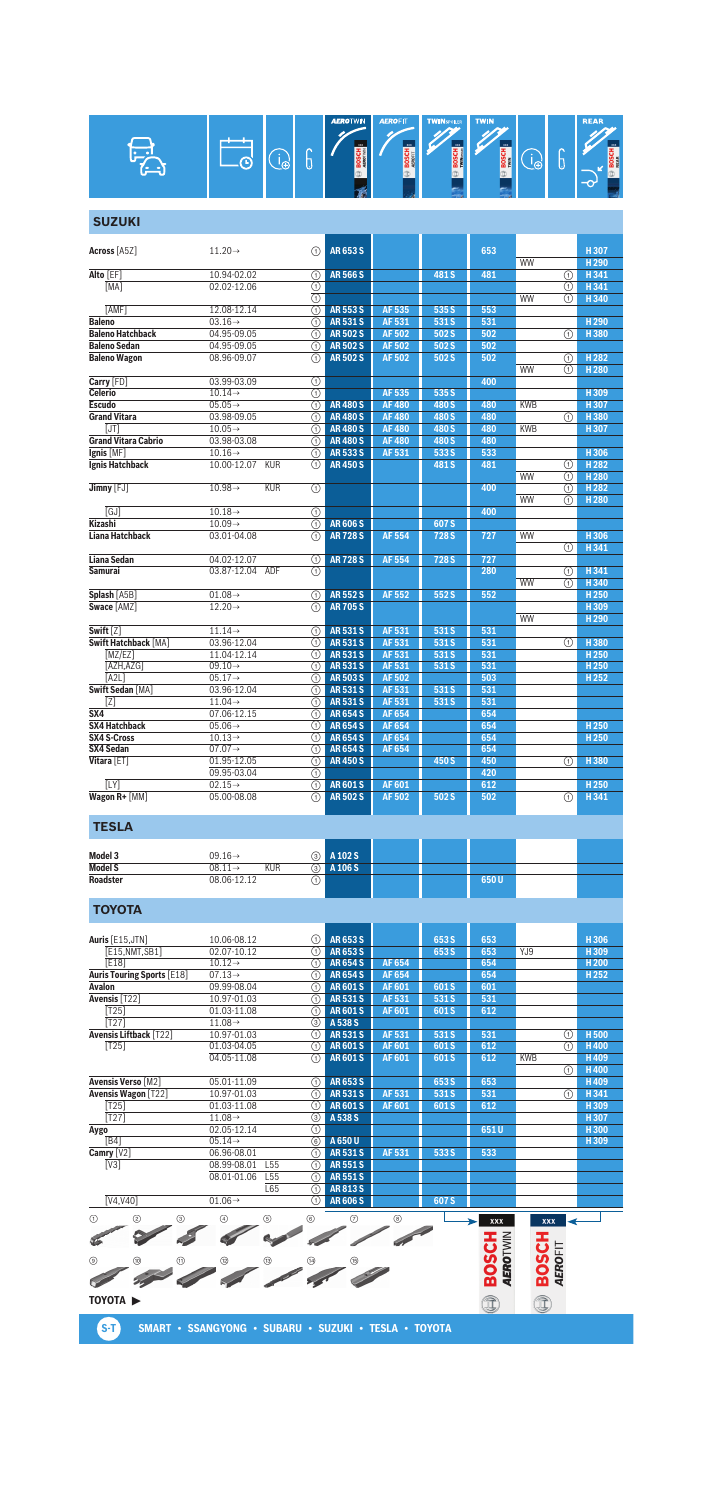|                                               |                                            |                        |                                                | <b>AEROTWIN</b>                  | <b>AEROFIT</b>                 | <b>TWINSPOLER</b> | <b>TWIN</b>  |                                     |                   | <b>REAR</b>                |
|-----------------------------------------------|--------------------------------------------|------------------------|------------------------------------------------|----------------------------------|--------------------------------|-------------------|--------------|-------------------------------------|-------------------|----------------------------|
|                                               |                                            | $\bigodot$             | 6                                              | <b>BOSCH</b>                     | <b>BOSCH</b>                   | <b>BOSCH</b>      | <b>BOSCH</b> | $\bigoplus$                         | 6                 | <b>BOSCH</b>               |
|                                               |                                            |                        |                                                |                                  | œ                              |                   |              |                                     |                   |                            |
| TOYOTA (Fortsetzung)                          |                                            |                        |                                                |                                  |                                |                   |              |                                     |                   |                            |
| Camry $[V5]$                                  | $08.11\rightarrow$                         |                        | ⊕                                              | <b>AR813S</b>                    |                                |                   | 650U         |                                     |                   |                            |
| $\overline{IV71}$                             | $04.18 \rightarrow$                        | BEI                    | ∩<br>⋒                                         | <b>AR701S</b>                    |                                |                   | 450U<br>701  |                                     |                   |                            |
| Celica Coupé [T23]                            | 08.99-09.05                                |                        | ⋒                                              | <b>AR653S</b>                    |                                | 653 S             | 653          |                                     | ⋒                 | <b>H500</b>                |
| C-HR<br>Conquest [Carri]                      | $10.16 \rightarrow$<br>$11.98 \rightarrow$ |                        | ⑩<br>⋒                                         | A 156 S<br><b>AR450S</b>         |                                | 450 S             | 450          |                                     |                   | H352                       |
| Corolla [E11]                                 | 05.95-08.02                                |                        | ⋒                                              | <b>AR502S</b>                    | <b>AF502</b>                   | 502 S             | 502          |                                     | ⋒                 | H400                       |
| <b>FE121</b>                                  | 08.00-10.02<br>10.02-08.08                 | L55<br>L <sub>55</sub> | ⋒<br>⋒                                         | <b>AR728S</b><br><b>AR728S</b>   | <b>AF 554</b><br><b>AF 554</b> | 531 S<br>531 S    | 531<br>531   | TU <sub>5</sub>                     |                   | H354                       |
|                                               |                                            | L60                    | ⋒                                              | <b>AR601S</b>                    | AF 601                         | 601S              | 601          |                                     |                   |                            |
| [E14,E15]<br>E18                              | 11.06-04.13<br>$06.13\rightarrow$          |                        | ⊕<br>⋒                                         | <b>AR654S</b><br><b>AR654S</b>   | AF 654<br>AF 654               |                   | 654<br>654   |                                     |                   |                            |
| [E17]                                         | $09.13 \rightarrow$                        |                        | ⋒                                              | <b>AR654S</b>                    | AF 654                         |                   | 654          |                                     |                   |                            |
| [E21]<br>Corolla Hatchback [E11]              | $01.19 \rightarrow$<br>$05.97 - 07.01$     |                        | ⋒<br>⋒                                         | <b>AR 705 S</b><br><b>AR502S</b> | <b>AF502</b>                   | 502 S             | 502          |                                     | ⋒                 | <b>H400</b>                |
| [E12, SB1]                                    | 11.01-12.07                                |                        | ⋒                                              | <b>AR728S</b>                    | <b>AF 554</b>                  | 531 S             | 531          | YJ9                                 |                   | H352                       |
| [E12]                                         | 11.01-11.06                                | L60                    | ∩                                              | <b>AR601S</b>                    | AF 601                         | 601S              | 601          |                                     |                   | H352                       |
| [E12, JTD]<br>[E21]                           | 09.02-12.06<br>$01.19 \rightarrow$         |                        | ⋒<br>⋒                                         | <b>AR728S</b><br><b>AR 705 S</b> | AF 554                         | 531 S             | 531          |                                     |                   | H354<br>H309               |
|                                               |                                            |                        |                                                |                                  |                                |                   |              | <b>WW</b>                           |                   | H <sub>290</sub>           |
| Corolla Liftback [E11]                        | 05.97-11.01                                |                        | ∩                                              | <b>AR502S</b>                    | <b>AF502</b>                   | 502 S             | 502          | $\overline{TU3}$<br>TU <sub>5</sub> | ⋒<br>⋒            | H400<br>H <sub>500</sub>   |
| Corolla Sedan [E11]                           | 05.95-08.02                                |                        | ⋒                                              | <b>AR502S</b>                    | <b>AF 502</b>                  | 502 S             | 502          |                                     |                   |                            |
| <b>Corolla Touring Sports [E21]</b>           | $01.19\rightarrow$                         |                        | ①                                              | <b>AR 705 S</b>                  |                                |                   |              | WW                                  |                   | H309<br>H <sub>290</sub>   |
| Corolla Verso [E12]                           | 09.01-01.04                                |                        | ⋒                                              | <b>AR653S</b>                    |                                | 653 S             | 653          |                                     |                   | H352                       |
| [R1]<br>Corolla Wagon [E11]                   | 02.04-02.09<br>04.97-09.01                 |                        | ⋒<br>⋒                                         | <b>AR653S</b><br><b>AR502S</b>   | <b>AF502</b>                   | 653 S<br>502 S    | 653<br>502   |                                     | ⋒                 | H <sub>290</sub><br>H341   |
| [E12]                                         | 08.00-02.07                                |                        | ⋒                                              | <b>AR601S</b>                    | AF 601                         | 601S              | 601          |                                     |                   | H352                       |
| Dyna                                          | 10.00-04.03                                |                        | ⊕<br>⋒                                         | <b>AR500S</b>                    |                                |                   | 500          |                                     |                   |                            |
|                                               | $04.03 \rightarrow$                        |                        | ∩                                              | <b>AR500S</b>                    |                                |                   | 420<br>500   |                                     |                   |                            |
| <b>Echo</b>                                   | $09.99 \rightarrow$                        |                        | の                                              | <b>AR534S</b>                    | <b>AF 534</b>                  |                   | 534          |                                     |                   |                            |
| <b>Etios</b><br><b>Fortuner</b>               | $01.10 \rightarrow$<br>$01.05 \rightarrow$ | <b>KUR</b>             | ⋒<br>⋒                                         | <b>AR533S</b>                    | AF 531                         |                   | 650U<br>533  |                                     |                   | H309<br>H307               |
| [AN160]                                       | $07.15\rightarrow$                         |                        | ⋒                                              | <b>AR552S</b>                    | AF 552                         |                   | 552          |                                     |                   | H307                       |
| GT86<br><b>Harrier</b>                        | $04.12 \rightarrow$<br>12.97-02.03         |                        | ⋒<br>⋒                                         | <b>AR551S</b><br><b>AR801S</b>   |                                |                   | 551<br>608   |                                     |                   |                            |
|                                               | $02.03 \rightarrow$                        |                        | ⋒                                              | <b>AR655S</b>                    |                                |                   | 655          |                                     |                   |                            |
| Hiace [LXH, RCH]<br>[KLH]                     | 08.96-05.09<br>$08.01 \rightarrow$         |                        | ⋒<br>①                                         | <b>AR530S</b><br><b>AR530S</b>   | AF 532<br>AF 532               | 530 S             | 530<br>530   | <b>MGT</b>                          | ⋒<br>⋒            | H450<br>H400               |
|                                               |                                            |                        |                                                |                                  |                                |                   |              | <b>MUT</b>                          | $\left( 1\right)$ | H450                       |
| Hiace Van [LH.LXH.ZH]<br>Hiace Wagon [LH, ZH] | 08.96-02.06<br>08.96-02.06                 |                        | ⋒<br>⋒                                         | <b>AR530S</b><br><b>AR530S</b>   | AF 532<br>AF 532               | 530 S<br>530 S    | 530<br>530   |                                     |                   |                            |
| <b>Highlander</b>                             | 09.00-08.07                                |                        | $\overline{\textcircled{\scriptsize{1}}}$      | <b>AR728S</b>                    | <b>AF 554</b>                  | 728 S             | 727          |                                     |                   | H 307                      |
| <b>Hilux</b> [N16/N17]                        | $09.07 \rightarrow$<br>$08.97 \rightarrow$ |                        | ⊕                                              | <b>AR701S</b>                    |                                |                   | 701<br>420   |                                     |                   | H307                       |
| [Raider]                                      | $05.05 \rightarrow$                        |                        | $\odot$<br>∩                                   | <b>AR533S</b>                    | <b>AF531</b>                   | 533 S             | 533          |                                     |                   |                            |
| [N15, N25, N26, N35]                          | $07.05 \rightarrow$                        |                        | ⊕                                              | <b>AR5335</b>                    | AF 531                         | 533 S             | 533          |                                     |                   |                            |
| [N12,N13]<br>Hilux Pickup [N819]              | $06.15 \rightarrow$<br>08.88-08.05         |                        | ⋒<br>⊕                                         | <b>AR552S</b>                    | AF 552                         |                   | 552<br>420   |                                     |                   |                            |
| Hilux Vigo [TGN16: TGN26]                     | $08.04\rightarrow$                         |                        | $\overline{\textcircled{\small{1}}}$           | <b>AR5335</b>                    | AF 531                         | 533 S             | 533          |                                     |                   |                            |
| i0<br>Land Cruiser [J7]                       | 11.08-05.14<br>11.84-08.01                 |                        | ∩<br>⊕                                         | <b>AR531S</b>                    | AF 531                         | 531 S             | 531<br>420   | <b>KUR</b>                          | ⋒                 | H252<br>H341               |
| [J9]                                          | 04.96-12.06                                | <b>KUR</b>             | ⋒                                              | <b>AR566S</b>                    |                                | 481 S             | 481          |                                     | ⋒                 | H 341                      |
| $[J10]$                                       | 01.98-07.08                                | <b>KUR</b>             | ⊕                                              | <b>AR801S</b>                    |                                | 611 S             | 608          | MGT, RAB<br><b>MHK</b>              | ⊕<br>①            | H341<br>H400               |
| $\overline{[J12]}$                            | 09.02-08.09                                | <b>KUR</b>             | ⊕                                              | <b>AR550S</b>                    |                                | 530 S             | 530          | ERD                                 |                   | H409                       |
| $\overline{[J20]}$                            | $09.07 \rightarrow$                        | <b>KUR</b>             | ∩                                              | <b>AR801S</b>                    |                                |                   | 608          | <b>TOB</b><br><b>KWB</b>            | ⋒                 | H405<br>H309               |
|                                               |                                            |                        |                                                |                                  |                                |                   |              | <b>KUR</b>                          | ⋒                 | H <sub>282</sub>           |
| $[J15]$<br>Land Cruiser Prado [J9]            | $08.09 \rightarrow$<br>04.96-09.04         | <b>KUR</b>             | ⊕                                              | <b>AR701S</b><br><b>AR566S</b>   |                                | 481 S             | 701<br>481   |                                     |                   | H309<br>H341               |
| [J12]                                         | 09.02-09.09                                |                        | ⊕<br>(T)                                       | <b>AR550S</b>                    |                                | 551S              | 551          | ERD                                 | ⋒                 | H409                       |
|                                               |                                            |                        |                                                | <b>AR701S</b>                    |                                |                   |              | <b>TOB</b>                          | ①                 | H405                       |
| [J15]<br>MR2 Cabrio [W3]                      | $09.09 \rightarrow$<br>12.99-05.06         |                        | ⋒<br>⋒                                         | <b>AR503S</b>                    | AF 502                         | 503 S             | 701<br>503   |                                     |                   | H309                       |
| <b>New Altis</b>                              | 07.10-12.13                                |                        | ⊕                                              | <b>AR654S</b>                    |                                |                   | 654          |                                     |                   |                            |
| <b>Picnic</b>                                 | 09.96-05.01<br>$08.03 \rightarrow$         |                        | ⋒<br>⊕                                         | <b>AR601S</b><br><b>AR601S</b>   | AF 601<br>AF 601               | 601S<br>601 S     | 601<br>601   |                                     | ⋒                 | H380<br>H409               |
| Prius [W11]                                   | 09.00-08.03                                |                        | ⋒                                              | <b>AR601S</b>                    | AF 601                         | 601S              | 601          |                                     |                   |                            |
| $\sqrt{\text{W20}}$<br><b>TW30, W351</b>      | 09.03-03.09<br>$04.09 \rightarrow$         | <b>KUR</b>             | ⋒<br>⋒                                         | AR653S<br>AR653S                 |                                | 653 S             | 653<br>653   |                                     | ⋒<br>⋒            | <b>H400</b><br><b>H400</b> |
| [W50]                                         | $11.15\rightarrow$                         |                        | @                                              | A 158 S                          |                                |                   |              |                                     |                   |                            |
| Prius + $[W40]$                               | $03.12 \rightarrow$                        | FAS<br><b>BEI</b>      | ⊕<br>$\overline{\textcircled{\scriptsize{1}}}$ |                                  |                                |                   | 650U<br>380U |                                     |                   | H <sub>252</sub>           |
| Proace [G9]                                   | 06.13-01.16                                | <b>KUR</b>             | ∩                                              | <b>AR701S</b>                    |                                | 706 S             | 701          | <b>MGT</b>                          |                   | H353                       |
|                                               |                                            |                        |                                                |                                  |                                |                   |              | <b>MHK</b><br>MHK, APE              |                   | H412<br>H403               |
| Proace I                                      | 06.13-01.16                                |                        | ⊕                                              | <b>AR701S</b>                    |                                |                   | 701          |                                     |                   |                            |
| Proace II [KO]                                | $02.16 \rightarrow$                        | <b>KUR</b>             | $\circled7$                                    | A 426 S                          |                                |                   |              | <b>MGT</b><br><b>MHK</b>            |                   | H840<br>H353               |
| Proace Verso [KO]                             | $02.16 \rightarrow$                        | <b>KUR</b>             | $\circled7$                                    | A426S                            |                                |                   |              | <b>MGT</b>                          |                   | H840                       |
|                                               |                                            |                        |                                                |                                  |                                |                   |              | <b>MHK</b>                          |                   | H353                       |
| <b>RAV4</b> [A2]<br>$[A3]$                    | 05.00-01.06<br>11.05-11.12                 | <b>KUR</b>             | ⊕<br>G)                                        | <b>AR607S</b><br><b>AR601S</b>   | <b>AF607</b><br>AF 601         | 607 S<br>601S     | 612          |                                     |                   | H309<br>H309               |
| [A4]                                          | $12.12 \rightarrow$                        |                        | ⋒                                              | AR653S                           |                                | 653 S             | 653          |                                     |                   | H <sub>252</sub>           |
| [A5]                                          | $11.18 \rightarrow$                        |                        | ∩                                              | AR653S                           |                                |                   | 653          | <b>WW</b>                           |                   | H307<br>H <sub>290</sub>   |
| Sequoia                                       | 09.07 $\rightarrow$                        |                        | ⊕                                              | <b>AR480S</b>                    | <b>AF480</b>                   | 480 S             | 480          |                                     |                   |                            |
| <b>Sienna</b>                                 | 09.06-01.10<br>$01.10 \rightarrow$         | L65<br>L60             | ⋒<br>⊕                                         | AR813S<br><b>AR606S</b>          |                                | 607 S             | 803          |                                     |                   |                            |
|                                               |                                            | L65                    | ∩                                              | <b>AR813S</b>                    |                                |                   | 803          |                                     |                   |                            |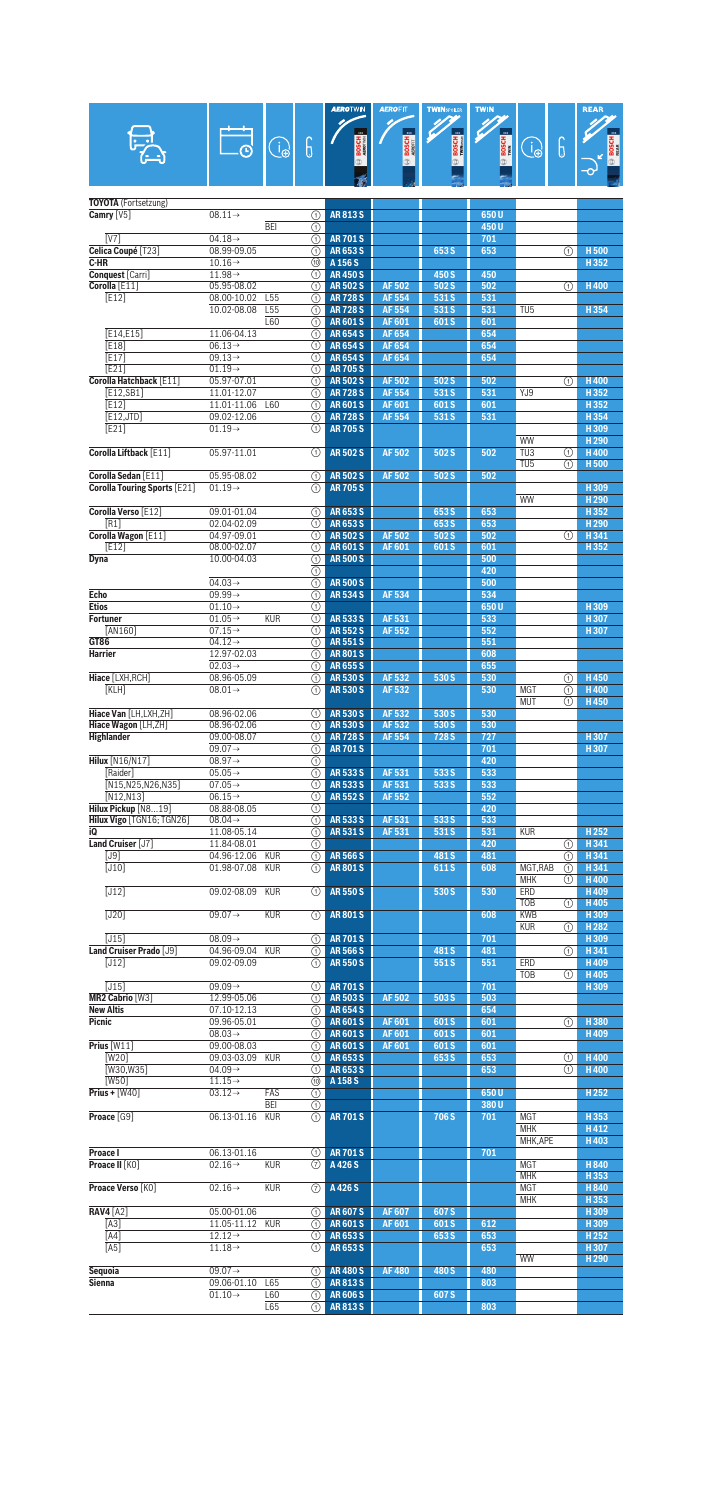|                                    |                                    |                          |                           | <b>AEROTWIN</b>                      | <b>AEROFIT</b> | <b>TWINSPOILER</b> | <b>TWIN</b>                     |                         | <b>REAR</b>              |
|------------------------------------|------------------------------------|--------------------------|---------------------------|--------------------------------------|----------------|--------------------|---------------------------------|-------------------------|--------------------------|
|                                    |                                    |                          |                           |                                      |                |                    |                                 |                         |                          |
|                                    |                                    | $\bigcirc$               | 6                         |                                      | <b>BOSCH</b>   | BOSCH<br>Military  | <b>BOSCH</b>                    | 6<br>$\bigoplus$        | <b>BOSCH</b>             |
|                                    |                                    |                          |                           |                                      |                |                    |                                 |                         |                          |
|                                    |                                    |                          |                           |                                      |                |                    |                                 |                         |                          |
| Solara                             | 09.98-08.03                        | <b>KUR</b>               | ⋒                         | <b>AR550S</b>                        |                | 551S               | 551                             |                         |                          |
| <b>Supra [A90]</b>                 | 09.03-08.08<br>$03.19 \rightarrow$ |                          | ⋒<br>⊛                    | <b>AR607S</b><br>A 290 S             | <b>AF607</b>   | 607 S              |                                 |                         |                          |
| <b>Tundra</b>                      | $11.06 \rightarrow$                |                          | 6                         | A 212 S                              |                |                    |                                 |                         |                          |
| <b>Urban Cruiser [P1]</b><br>Venza | 01.09-12.16<br>$02.09 \rightarrow$ |                          | ⋒<br>(1)                  | <b>AR605S</b><br><b>AR655S</b>       | <b>AF605</b>   |                    | 605<br>655                      |                         | H <sub>200</sub><br>H309 |
| Verso [R2]                         | $02.09 \rightarrow$                |                          | ⋒                         | <b>AR653S</b>                        |                | 653 S              | 653                             |                         | H309                     |
| Verso-S<br>Yaris <sup>[P1]</sup>   | 11.10-12.15<br>01.99-08.05         |                          | ⊕<br>⊚                    | <b>AR534S</b>                        | AF 534         |                    | 707U<br>534                     |                         | H309                     |
| [P9,JTD]                           | 08.05-07.11                        |                          | ⊕                         | <b>AR605S</b>                        | <b>AF605</b>   |                    | 605                             |                         | H309                     |
| [P9, VNK]<br>[P13, VNK]            | 11.05-07.11<br>$07.11 \rightarrow$ |                          | ⊕<br>⋒                    | <b>AR605S</b>                        | AF 605         |                    | 605<br>707U                     | YJ9                     | H 304<br>H309            |
| Yaris (F) $[P1]$                   | 01.01-08.06                        |                          | ⊕                         | <b>AR534S</b>                        | AF 534         |                    | 534                             | YJ9                     | H300                     |
| <b>Yaris Verso [P2]</b>            | 08.99-11.02                        |                          | ∩                         | <b>AR552S</b>                        | AF 552         |                    | 552                             | ⋒<br><b>WW</b><br>①     | H400<br>H405             |
|                                    | 12.02-09.05                        |                          | ⋒                         | <b>AR552S</b>                        | AF 552         |                    | 552                             | <b>KWB</b>              | H409                     |
|                                    |                                    |                          |                           |                                      |                |                    |                                 |                         |                          |
| <b>VOLVO</b>                       |                                    |                          |                           |                                      |                |                    |                                 |                         |                          |
| C30                                | 10.06-07.10                        |                          | $\circled{3}$             | A088 <sub>S</sub>                    | <b>AF467</b>   |                    |                                 |                         | A 401 H                  |
|                                    |                                    | <b>KUR</b>               | ③                         | <b>AM 467 S</b>                      |                |                    |                                 | <b>KWB</b>              | H412                     |
|                                    | $08.10 \rightarrow$                | <b>KUR</b>               | 3<br>3                    | A088 S<br><b>AM 467 S</b>            | <b>AF467</b>   |                    |                                 | <b>KWB</b><br>SPA, APE  | H412<br>H380             |
| C70 Coupé                          | 01.97-07.02                        |                          | (1)                       | <b>AR530S</b>                        | AF 532         | 530 S              | 530                             |                         |                          |
| C70   Cabrio                       | 02.98-03.06                        |                          | ⋒                         | <b>AR530S</b>                        | AF 532         | 530 S              | 530                             |                         |                          |
| C70 II Cabrio                      | 03.06-12.13                        | <b>WW</b>                | ⊚<br>3                    | A 309 S<br><b>AM 467 S</b>           | <b>AF467</b>   |                    |                                 |                         |                          |
| S401                               | 09.95-01.04                        |                          | O                         | <b>AR500S</b>                        | <b>AF500</b>   | 500 S              | 500                             |                         |                          |
| <b>S40 II [P11]</b>                | 12.03-08.05                        | KUR, WW                  | ②<br>(2)                  | A953S<br><b>AM 467 S</b>             | <b>AF467</b>   |                    |                                 |                         |                          |
|                                    | 08.05-12.12                        |                          | ⊚                         | A088S                                | <b>AF467</b>   |                    |                                 |                         |                          |
| <b>S60 Cross Country</b>           | $08.15 \rightarrow$                | KUR, WW                  | ⊚<br>⊚                    | <b>AM 467 S</b><br>A088S             | <b>AF467</b>   |                    |                                 |                         |                          |
|                                    |                                    | KUR, WW                  | ⊚                         | <b>AM 467 S</b>                      |                |                    |                                 |                         |                          |
| 5601                               | 11.00-07.04                        | <b>BGR</b><br><b>BGO</b> | ⋒<br>(1)                  | <b>AR801S</b>                        |                | 611 S<br>801S      | 543<br>801                      |                         |                          |
|                                    | 08.04-07.09                        |                          | 6                         | A 966 S                              |                |                    |                                 |                         |                          |
| <b>S60 II</b>                      | $11.10 \rightarrow$                |                          | ⊚                         | A088S                                | <b>AF467</b>   |                    |                                 |                         |                          |
| S801                               | 08.98-07.04                        | KUR, WW<br><b>BGR</b>    | ⊚<br>⊕                    | <b>AM 467 S</b><br><b>AR801S</b>     |                | 611 S              | 543                             |                         |                          |
|                                    |                                    | BGO                      | ⊕                         |                                      |                | 801S               | 801                             |                         |                          |
| <b>S80 II</b>                      | 08.04-07.06<br>03.06-12.16         |                          | $\overline{6)}$<br>⊚      | A 966 S<br>A088S                     | <b>AF467</b>   |                    |                                 |                         |                          |
|                                    |                                    | KUR, WW                  | ⊚                         | <b>AM 467 S</b>                      |                |                    |                                 |                         |                          |
| <b>S90 II</b>                      | $03.16 \rightarrow$                | <b>KUR</b>               | 3<br>3                    | A 164 S<br>A 297 S                   |                |                    |                                 |                         |                          |
| <b>V40 Cross Country</b>           | $01.13 \rightarrow$                |                          | 3                         | A 309 S                              | <b>AF467</b>   |                    |                                 |                         | A 283 H                  |
| V <sub>40</sub>                    | 05.00-08.04                        | <b>WW</b>                | (3)<br>⋒                  | <b>AM 467 S</b><br><b>AR500S</b>     | <b>AF500</b>   | 500 S              | 500                             | APE                     | A 281 H<br>H407          |
| $\sqrt{40}$ II                     | $09.12 \rightarrow$                |                          | ⊚                         | A 309 S                              | <b>AF467</b>   |                    |                                 |                         | A 283 H                  |
| V50                                | 04.04-07.05                        | <b>WW</b>                | ③                         | <b>AM 467 S</b><br>A 953 S           | <b>AF467</b>   |                    |                                 | APE                     | A 281 H<br>H874          |
|                                    |                                    | <b>KUR.WW</b>            | (2)<br>②                  | <b>AM 467 S</b>                      |                |                    |                                 |                         |                          |
|                                    | 08.05-12.12                        |                          | 3                         | A088S                                | <b>AF467</b>   |                    |                                 |                         | H874                     |
| <b>V60 Cross Country</b>           | $08.15 \rightarrow$                | KUR, WW                  | $\circled{3}$<br>⊚        | <b>AM 467 S</b><br>A088 <sub>S</sub> | <b>AF467</b>   |                    |                                 | <b>KWB</b>              | H304                     |
|                                    |                                    | KUR, WW                  | ⊚                         | <b>AM 467 S</b>                      |                |                    |                                 |                         |                          |
| V60I                               | 09.10-06.15                        | <b>KUR</b>               | ⊚<br>3                    | A 088 S<br><b>AM 467 S</b>           | <b>AF467</b>   |                    |                                 |                         | H305                     |
|                                    | $06.15 \rightarrow$                |                          | (3)                       | A088S                                | <b>AF467</b>   |                    |                                 | <b>KWB</b>              | H304                     |
| $\sqrt{70}$ II                     | 03.00-07.03                        | <b>KUR</b><br><b>BGR</b> | ⊚<br>⊕                    | <b>AM 467 S</b><br><b>AR801S</b>     |                | 611 S              | 801                             | ①                       | H400                     |
|                                    |                                    |                          | ⊕                         |                                      |                |                    | 543                             |                         |                          |
|                                    | 08.03-07.04                        | <b>BGR</b><br>BGO        | $\overline{\odot}$<br>(1) | <b>AR801S</b>                        |                | 611 S<br>801S      | 543<br>801                      | <b>KWB</b>              | H370                     |
|                                    | 08.04-07.07                        |                          | 6                         | A 966 S                              |                |                    |                                 | <b>KWB</b>              | H370                     |
| <b>V70 III</b>                     | $08.07 \rightarrow$                | KUR, WW                  | ⊚<br>③                    | A088S<br><b>AM 467 S</b>             | <b>AF467</b>   |                    |                                 |                         | A 351 H                  |
| <b>V90 Cross Country</b>           | $02.17 \rightarrow$                |                          | ⊚                         | A 164 S                              |                |                    |                                 |                         | A 351 H                  |
| $V90$ II                           | $03.16 \rightarrow$                | <b>KUR</b>               | 3                         | A 297 S<br>A 164 S                   |                |                    |                                 |                         | A 351 H                  |
|                                    |                                    | <b>KUR</b>               | (3)<br>(3)                | A 297 S                              |                |                    |                                 |                         |                          |
| XC40                               | $12.17 \rightarrow$                |                          | 3                         | A 297 S                              |                |                    |                                 |                         | A 351 H                  |
| XC601                              | 03.09-07.10                        | KUR, WW                  | ⊚<br>⊚                    | A088S<br><b>AM 467 S</b>             | <b>AF467</b>   |                    |                                 |                         | A 380 H                  |
|                                    | 08.10-07.17                        |                          | $\circled{3}$             | A 088 S                              | <b>AF467</b>   |                    |                                 | <b>KWB</b>              | H353                     |
| <b>XC60II</b>                      | $03.17 \rightarrow$                | KUR, WW                  | 3                         | <b>AM 467 S</b>                      |                |                    |                                 | APE, KUR                | A 330 H                  |
| <b>XC701</b>                       | 08.02-07.03                        | <b>BGR</b>               | ⋒                         | <b>AR801S</b>                        |                | 611 S              | 543                             | ⋒                       | H400                     |
|                                    | 08.03-07.04                        | <b>BGO</b><br><b>BGR</b> | ⊕<br>⋒                    | <b>AR801S</b>                        |                | 801S<br>611 S      | 801<br>543                      | <b>KWB</b>              | H370                     |
|                                    |                                    | <b>BGO</b>               | ⊕                         |                                      |                | 801S               | 801                             |                         |                          |
| XC70II                             | 08.04-07.07<br>$08.07 \rightarrow$ |                          | 6<br>3                    | A 966 S<br>A088S                     | <b>AF467</b>   |                    |                                 | <b>KWB</b>              | H370<br>A 351 H          |
|                                    |                                    | KUR, WW                  | $\overline{(\mathbf{3})}$ | <b>AM 467 S</b>                      |                |                    |                                 |                         |                          |
|                                    |                                    |                          |                           |                                      |                |                    |                                 |                         |                          |
| ⊚<br>⊕<br>➁                        |                                    | ⊕                        | ◉                         | ⊙                                    | ◉              |                    | xxx                             | <b>XXX</b>              |                          |
|                                    |                                    |                          |                           |                                      |                |                    |                                 |                         |                          |
| ◉                                  | ℗                                  | $\circledR$              |                           |                                      |                |                    |                                 |                         |                          |
|                                    |                                    |                          |                           |                                      |                |                    | <b>AEROTWIN</b><br><b>HDSOB</b> | <b>BOSCH</b><br>AEROFIT |                          |
|                                    |                                    |                          |                           |                                      |                |                    |                                 |                         |                          |

 $\begin{picture}(20,20) \put(0,0){\line(1,0){155}} \put(15,0){\line(1,0){155}} \put(15,0){\line(1,0){155}} \put(15,0){\line(1,0){155}} \put(15,0){\line(1,0){155}} \put(15,0){\line(1,0){155}} \put(15,0){\line(1,0){155}} \put(15,0){\line(1,0){155}} \put(15,0){\line(1,0){155}} \put(15,0){\line(1,0){155}} \put(15,0){\line(1,0){155}} \$ 

 $\begin{picture}(20,20) \put(0,0){\line(1,0){155}} \put(15,0){\line(1,0){155}} \put(15,0){\line(1,0){155}} \put(15,0){\line(1,0){155}} \put(15,0){\line(1,0){155}} \put(15,0){\line(1,0){155}} \put(15,0){\line(1,0){155}} \put(15,0){\line(1,0){155}} \put(15,0){\line(1,0){155}} \put(15,0){\line(1,0){155}} \put(15,0){\line(1,0){155}} \$ 

**V VOLVO • VW**

**VOLVO • VW**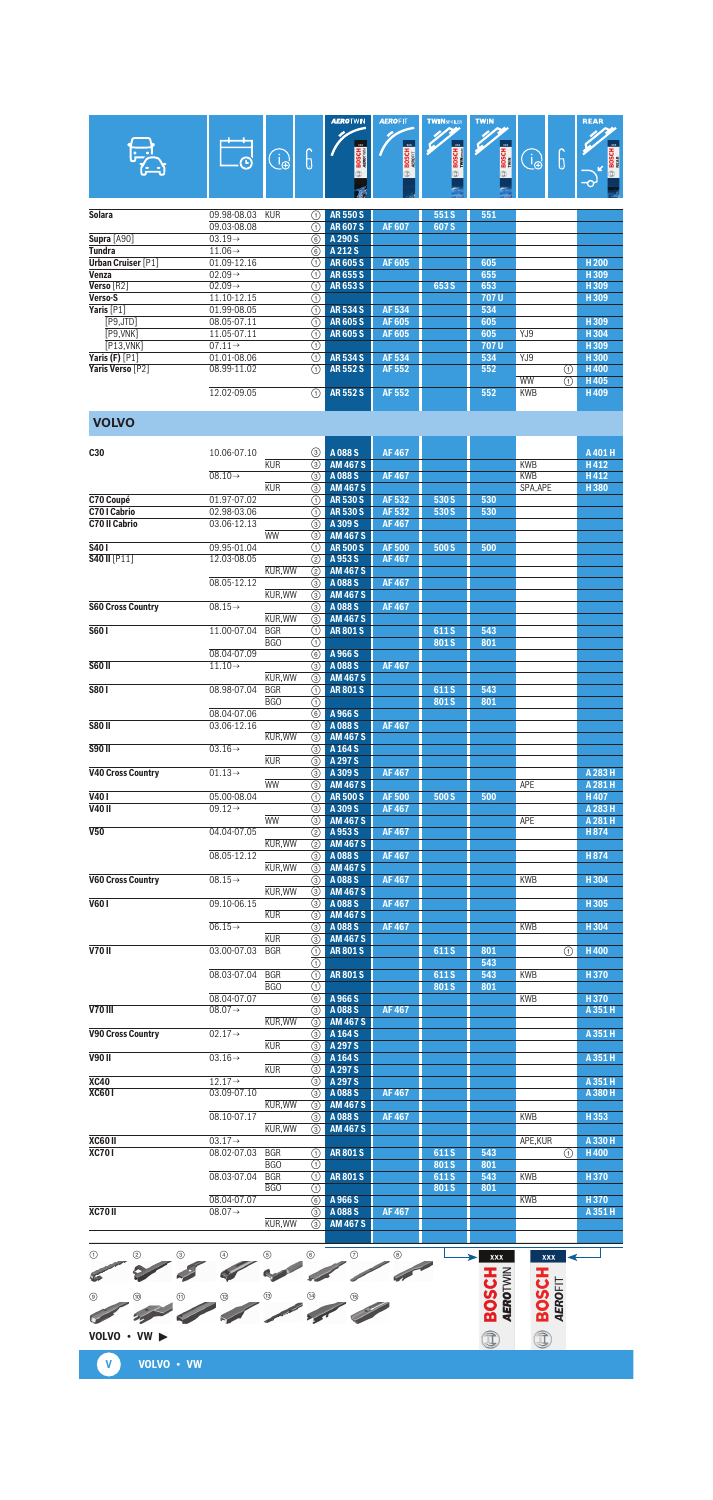|                                                |                                            |                              |                                 | <b>AERO</b> TWIN                 | <b>AEROFIT</b>   | <b>TWINSPOILER</b> | <b>TWIN</b>  |                          |          | <b>REAR</b>            |
|------------------------------------------------|--------------------------------------------|------------------------------|---------------------------------|----------------------------------|------------------|--------------------|--------------|--------------------------|----------|------------------------|
|                                                |                                            |                              | 6                               |                                  |                  | <b>BOSCH</b>       |              |                          |          |                        |
|                                                |                                            | $\bigoplus_{i=1}^n$          |                                 |                                  | <b>BOSCH</b>     |                    | <b>BOSCH</b> | $\bigoplus$              | 6        | <b>BOSC</b>            |
|                                                |                                            |                              |                                 |                                  |                  |                    |              |                          |          |                        |
| <b>VOLVO</b> (Fortsetzung)                     |                                            |                              |                                 |                                  |                  |                    |              |                          |          |                        |
| <b>XC901</b>                                   | 10.02-07.04                                | <b>KUR</b>                   | ⋒                               | <b>AR606S</b>                    |                  |                    |              | <b>KWB</b>               |          | H370                   |
|                                                | 08.04-07.06                                | BGO                          | ①<br>6                          | A 966 S                          |                  | 801S               | 801          | <b>KWB</b>               |          | H370                   |
|                                                | 08.06-07.10                                |                              | 6                               | A 966 S                          |                  |                    |              |                          |          | A 380 H                |
| <b>XC90 II</b>                                 | 08.10-07.16<br>$06.15 \rightarrow$         |                              | 6<br>③                          | A 966 S<br>A 164 S               |                  |                    |              | <b>KWB</b>               |          | H353<br>A 351 H        |
|                                                |                                            | <b>KUR</b>                   | $\circled{3}$                   | A 297 S                          |                  |                    |              |                          |          |                        |
| <b>VW (VOLKSWAGEN)</b>                         |                                            |                              |                                 |                                  |                  |                    |              |                          |          |                        |
|                                                |                                            |                              |                                 |                                  |                  |                    |              |                          |          |                        |
| Amarok [2H]                                    | 09.10-04.12                                | <b>KUR</b><br><b>KUR</b>     | ①                               | <b>AR801S</b>                    |                  | 801S               | 801<br>543   |                          |          |                        |
|                                                | 05.12-10.16                                |                              | ⋒<br>$\circled{3}$              | A821S                            |                  |                    |              |                          |          |                        |
| [S6,S7]<br>Arteon [3H7]                        | $06.16 \rightarrow$<br>$03.17 \rightarrow$ |                              | ③<br>3                          | A821S<br>A 102 S                 |                  |                    |              |                          |          |                        |
| <b>Beetle</b> [5C1,5C2]                        | $04.11 \rightarrow$                        |                              | ⊚                               | A 798 S                          |                  |                    |              |                          |          |                        |
| Beetle Cabriolet [5C7,5C8]<br>Bora $[1J2]$     | $01.13 \rightarrow$<br>09.98-05.02         | <b>BGR</b>                   | ⊚<br>∩                          | A 798 S<br><b>AR533S</b>         | AF 531           | 533 S              | 533          |                          |          |                        |
|                                                |                                            | BGO                          | ⊕                               |                                  |                  | 584 S              |              |                          |          |                        |
|                                                | 06.02-05.05                                | <b>WW</b>                    | (2)<br>➁                        | A 927 S<br><b>AM 460 S</b>       | <b>AF460</b>     |                    |              |                          |          |                        |
| Bora Variant [1J6]                             | 09.98-05.02                                | <b>BGR</b><br>BGO            | ⋒<br>⊕                          | <b>AR533S</b>                    | AF 531           | 533 S<br>584 S     | 533          | WW                       | ⋒<br>⋒   | H380<br>H382           |
|                                                | 06.02-05.05                                |                              | (2)                             | A927S                            | <b>AF460</b>     |                    |              |                          | ⋒        | H380                   |
| Caddy [9K9]                                    | 11.95-06.03                                | <b>WW</b>                    | (2)<br>⋒                        | <b>AM 460 S</b><br><b>AR531S</b> | AF 531           | 531 S              | 531          | WW                       | (1)<br>ന | H382<br>H450           |
| [2K]                                           | 02.04-10.06                                |                              | (2)                             | A 096 S                          | <b>AF 187</b>    |                    |              | <b>MHK</b>               |          | A 400 H                |
|                                                |                                            | <b>WW</b>                    | (2)                             | <b>AM 462 S</b>                  |                  |                    |              | <b>MGT</b><br>MGT.WW     | ⋒<br>⋒   | <b>H400</b><br>H405    |
|                                                | 11.06-08.10                                | <b>WW</b>                    | (3)<br>$\circled{3}$            | A 187 S<br><b>AM 462 S</b>       | <b>AF 187</b>    |                    |              | <b>MHK</b><br><b>MGT</b> | ⊕        | A 400 H<br>H400        |
|                                                |                                            |                              |                                 |                                  |                  |                    |              | MGT.WW                   | ⋒        | H405                   |
| [2C]                                           | 09.10-05.15                                |                              | $\circled{3}$                   | A 187 S                          | <b>AF187</b>     |                    |              | <b>MHK</b><br><b>MGT</b> | ⋒        | A 400 H<br><b>H400</b> |
|                                                |                                            |                              |                                 |                                  |                  |                    |              | MGT.WW                   | ⋒        | H405                   |
| [SA]                                           | 05.15-05.17                                |                              | $\circled{3}$                   | A 187 S                          |                  |                    |              | <b>MHK</b><br><b>MGT</b> | ⋒        | A 403 H<br>H400        |
|                                                | $06.17 \rightarrow$                        |                              | $\circled{3}$                   | A 419 S                          |                  |                    |              | <b>MHK</b><br><b>MGT</b> | ⋒        | A 403 H<br>H400        |
| California T4 [70,7D]                          | 09.90-06.03                                |                              | ⋒                               | <b>AR532S</b>                    | AF 532           | 530 S              | 530          |                          | ①        | H400                   |
| California T5 [7H, 7E]                         | 02.03-05.13                                | <b>KUR</b><br><b>BGO.KUR</b> | ⊕<br>⋒                          | <b>AR801S</b>                    |                  | 801S               | 543<br>801   | <b>MGT</b><br><b>MHK</b> |          | A 450 H<br>A 400 H     |
|                                                |                                            |                              | $\overline{(2)}$                | A 938 S                          | <b>AF938</b>     |                    |              |                          |          |                        |
| [7E]                                           | 06.13-08.15                                |                              | (3)                             | A821S                            |                  |                    |              | <b>MGT</b><br><b>MHK</b> |          | A 450 H<br>A 400 H     |
| California T6 [SG]                             | $04.15 \rightarrow$                        |                              | $\circled{3}$                   | A821S                            |                  |                    |              | <b>MGT</b><br><b>MHK</b> |          | A 450 H<br>A 403 H     |
| Caravelle T4 [70,7D]                           | 09.90-06.03                                |                              | ⋒                               | <b>AR532S</b>                    | AF 532           | 530 S              | 530          |                          | ⋒        | H400                   |
| Caravelle T5 [7H, 7E]                          | 02.03-05.13 KUR                            | BGO,KUR                      | ①<br>$\odot$                    | <b>AR801S</b>                    |                  | 801S               | 543<br>801   | <b>MGT</b><br><b>MHK</b> |          | A 450 H<br>A 400 H     |
|                                                |                                            |                              | তি                              | A 938 S                          | <b>AF938</b>     |                    |              |                          |          |                        |
| [7E]                                           | 06.13-08.15                                |                              | $\circled{3}$                   | A821S                            |                  |                    |              | <b>MGT</b><br><b>MHK</b> |          | A 450 H<br>A 400 H     |
| Caravelle T6 [SG]                              | $04.15 \rightarrow$                        |                              | $\circled{3}$                   | A821S                            |                  |                    |              | <b>MGT</b><br><b>MHK</b> |          | A 450 H<br>A 403 H     |
| CC [358]                                       | 11.11-12.16                                |                              | $\circled{3}$                   | A 620 S                          |                  |                    |              |                          |          |                        |
| Crafter [2E]<br>SY, SZ                         | 04.06-12.16<br>$09.16 \rightarrow$         |                              | (6)<br>$\circled{3}$            | A 215 S<br>A 110 S               |                  |                    |              |                          | 6        | A 425 H                |
| e-Golf [BE1,BE2]                               | $03.14 \rightarrow$                        |                              | ⊚                               | A863S                            |                  |                    |              |                          |          | A 282 H                |
| Eos [1F7,1F8]                                  | 05.06-08.15                                | <b>WW</b>                    | ③<br>$\circled{3}$              | A979S<br><b>AM 462 S</b>         | <b>AF462</b>     |                    |              |                          |          |                        |
| e-up! [BL1]<br>[BL2]                           | 07.13-06.16<br>08.16-08.19                 |                              | $\circled{3}$<br>3              | A 555 S<br>A 555 S               | AF 555<br>AF 555 |                    |              |                          |          | A 251 H<br>A 251 H     |
| [BL3]                                          | $08.19 \rightarrow$                        |                              | ⊚                               | A 555 S                          | AF 555           |                    |              |                          |          | A 251 H                |
| Eurovan [70]<br>Fox [5Z1]                      | 09.91-08.01<br>04.05-12.12                 |                              | ⊕<br>①                          | <b>AR532S</b><br><b>AR534S</b>   | AF 532<br>AF 534 | 530 S              | 530<br>534   |                          | ⋒        | H400<br>H310           |
| Golf Alltrack [BA5, BV5]                       | $11.14 \rightarrow$                        |                              | 3                               | A863S                            |                  |                    |              | <b>KUR</b>               |          | A 282 H                |
| Golf IV [1J1]                                  | 10.97-05.02                                | <b>BGR</b><br>BGO            | (T)<br>⋒                        | <b>AR533S</b>                    | AF 531           | 533 S<br>584 S     | 533          |                          | ⋒        | H341                   |
|                                                | 06.02-06.05                                | <b>WW</b><br><b>WW</b>       | $\overline{a}$<br>$\circled{2}$ | <b>AM 460 S</b><br>A 927 S       | <b>AF460</b>     |                    |              |                          | ⋒        | H341                   |
| Golf IV Cabriolet [1E7]                        | 04.98-06.02                                | <b>BGR</b>                   | ⋒                               | <b>AR5335</b>                    | AF 531           | 533 S              | 533          |                          |          |                        |
| Golf IV Variant [1J5]                          | 05.99-05.02                                | <b>BGO</b><br><b>BGR</b>     | ①<br>⊕                          | <b>AR5335</b>                    | AF 531           | 584 S<br>533 S     | 533          |                          | ⋒        | H 382                  |
|                                                |                                            | BGO                          | ⋒                               |                                  |                  | 584 S              |              | WW                       | ⋒        | H380                   |
|                                                | 06.02-06.06                                | <b>WW</b><br><b>WW</b>       | ②<br>(2)                        | A 927 S<br><b>AM 460 S</b>       | <b>AF460</b>     |                    |              | <b>WW</b>                | ⋒<br>⋒   | H382<br>H380           |
| <b>Golf Plus</b> [5M1,521]<br>[5M1]            | 01.05-02.14<br>01.05-05.09                 |                              | ②<br>(2)                        | <b>AM 469 S</b><br>A 950 S       | <b>AF469</b>     |                    |              |                          |          | A 330 H                |
| [521]                                          | 01.09-02.14                                |                              | (2)                             | A 950 S                          |                  |                    |              |                          |          | A 331 H                |
| <b>Golf Sportsvan [AM1]</b><br>Golf V [1K1]    | $02.14 \rightarrow$<br>10.03-10.05         |                              | $\circled{3}$<br>(2)            | A 557 S<br>A 936 S               | AF 462           |                    |              |                          |          | A 282 H<br>A 330 H     |
|                                                |                                            | <b>WW</b>                    | ②                               | <b>AM 462 S</b>                  |                  |                    |              |                          |          |                        |
|                                                | 11.05-11.08                                | <b>WW</b>                    | ⊚<br>$\circled{3}$              | A979S<br><b>AM 462 S</b>         | AF 462           |                    |              |                          |          | A 330 H                |
| Golf V Variant [1K5]                           | 05.07-07.09                                | WW                           | $\circled{3}$<br>$\circled{3}$  | A 979 S<br><b>AM 462 S</b>       | AF 462           |                    |              |                          |          | A 330 H                |
| Golf VI [5K1]                                  | 10.08-11.12                                |                              | ⊚                               | A979S                            | <b>AF462</b>     |                    |              |                          |          | A 282 H                |
| Golf VI Cabriolet [517]                        | 03.11-05.16                                | <b>WW</b>                    | (3)<br>⊚                        | <b>AM 462 S</b><br>A 620 S       |                  |                    |              |                          |          |                        |
| <b>Golf VI Variant [AJ5]</b>                   | 06.09-04.13                                | <b>WW</b>                    | 3<br>$\circled{3}$              | A 979 S<br><b>AM 462 S</b>       | AF 462           |                    |              |                          |          | A 330 H                |
| <b>Golf VII</b> [5G1, BQ1]                     | $08.12 \rightarrow$                        |                              | $\circled{3}$                   | A 863 S                          |                  |                    |              |                          |          | A 282 H                |
| Golf VII Variant [BA5, BV5]<br>Golf VIII [CD1] | $04.13 \rightarrow$<br>$10.19 \rightarrow$ |                              | (3)<br>$\circled{3}$            | A863S<br>A863S                   |                  |                    |              | <b>KUR</b>               |          | A 282 H<br>A 252 H     |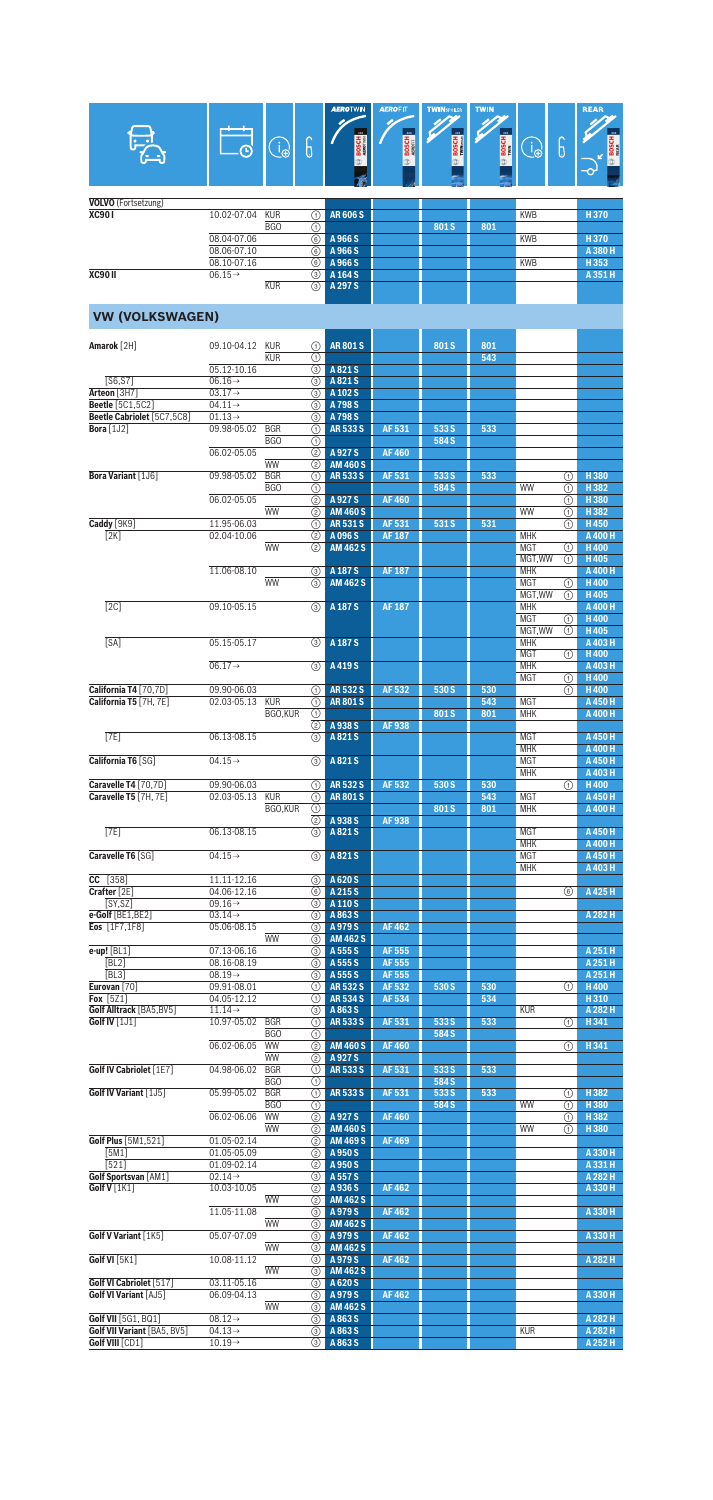|                                   |                                            | $\widehat{\mathcal{A}}$  | 6                              | AERU I WIN                   | <b>ALKULL</b><br><b>BOSCH</b> | <b>I WINSPO</b><br><b>BOSCH</b> | <b>TWIN</b><br><b>BOSCH</b> | B                        | 6                                    | n san                     |
|-----------------------------------|--------------------------------------------|--------------------------|--------------------------------|------------------------------|-------------------------------|---------------------------------|-----------------------------|--------------------------|--------------------------------------|---------------------------|
|                                   |                                            |                          |                                |                              |                               |                                 |                             |                          |                                      |                           |
| <b>Grand California [SC]</b>      | $04.19 \rightarrow$<br>$12.19 \rightarrow$ |                          | $\circled{3}$                  | A 110 S                      |                               |                                 |                             |                          |                                      |                           |
| ID.3 [E11]<br>ID.4 $[E21]$        | $05.20 \rightarrow$                        |                          | $\circled{3}$<br>3             | A 988 S<br>A027 <sub>S</sub> |                               |                                 |                             |                          |                                      |                           |
| Jetta $[1K2]$                     | 01.05-11.05                                |                          | (2)                            | A 936 S                      | AF 462                        |                                 |                             |                          |                                      |                           |
|                                   | 12.05-10.10                                | <b>WW</b>                | (2)<br>3                       | <b>AM 462 S</b><br>A979S     | AF 462                        |                                 |                             |                          |                                      |                           |
|                                   |                                            | <b>WW</b>                | $\circled{3}$                  | <b>AM 462 S</b>              |                               |                                 |                             |                          |                                      |                           |
| [162, 163, AV2]<br>LT $[2D, 2H]$  | $02.11 \rightarrow$<br>05.96-04.06         |                          | 3<br>⊕                         | A 620 S<br><b>AR801S</b>     |                               |                                 | 543                         |                          |                                      |                           |
| Lupo $[6X1]$                      | 06.98-05.03                                | <b>BGO</b>               | ⋒                              |                              |                               | 584 S                           |                             | WW                       | ⋒                                    | H <sub>282</sub>          |
|                                   | 06.03-07.05                                |                          | ②                              | A 916 S                      |                               |                                 |                             |                          | ⋒<br>⋒                               | H 595<br>H <sub>282</sub> |
| Maggiolino (Beetle) [5C1]         | 04.11-06.16                                |                          | $\circled{3}$                  | A 798 S                      |                               |                                 |                             | <b>WW</b>                | ⋒                                    | H 595                     |
| Multivan T4 [70,7D]               | 09.90-06.03                                |                          | ⋒                              | <b>AR532S</b>                | AF 532                        | 530 S                           | 530                         |                          | ⋒                                    | H400                      |
| Multivan T5 [7H, 7E]              | 02.03-05.13                                | <b>KUR</b><br>BGO,KUR    | ⋒                              | <b>AR801S</b>                |                               | 801S                            | 543<br>801                  | <b>MGT</b><br><b>MHK</b> |                                      | A 450 H<br>A 400 H        |
|                                   |                                            |                          | ⊕<br>(2)                       | A 938 S                      | AF938                         |                                 |                             |                          |                                      |                           |
| [7E]                              | 06.13-08.15                                |                          | (3)                            | A821S                        |                               |                                 |                             | <b>MGT</b><br><b>MHK</b> |                                      | A 450 H<br>A 400 H        |
| Multivan T6 [SG]                  | $04.15 \rightarrow$                        |                          | $\circled{3}$                  | A821S                        |                               |                                 |                             | <b>MGT</b>               |                                      | A 450 H                   |
| New Beetle [1C1,9C1]              | 01.98-12.10                                | <b>GBO</b>               | ⊕                              |                              |                               |                                 | 408                         | <b>MHK</b>               |                                      | A 403 H                   |
| New Beetle Cabriolet [1Y7]        | 01.03-10.10                                | <b>GBO</b>               | $\overline{(\mathfrak{h})}$    |                              |                               |                                 | 408                         |                          |                                      |                           |
| Passat [3B3]                      | 10.00-10.01                                | <b>BGR</b><br><b>BGO</b> | O<br>⋒                         | <b>AR532S</b>                | AF 532                        | 532 S<br>583 S                  |                             |                          |                                      |                           |
|                                   | 11.01-05.05                                |                          | (2)                            | A 925 S                      | AF925                         |                                 |                             |                          |                                      |                           |
| [3C2]                             | 03.05-11.10                                | <b>WW</b>                | 3<br>3                         | A979S<br><b>AM 462 S</b>     | AF 462                        |                                 |                             |                          |                                      |                           |
| $[362]$                           | 08.10-08.11                                |                          | 3                              | A979S                        | AF 462                        |                                 |                             |                          |                                      |                           |
|                                   | 08.11-05.12                                | <b>WW</b><br>19M         | $\circled{3}$<br>3             | <b>AM 462 S</b><br>A979S     | AF 462                        |                                 |                             |                          |                                      |                           |
|                                   |                                            | 19M, WW                  | 3                              | <b>AM 462 S</b>              |                               |                                 |                             |                          |                                      |                           |
|                                   | 05.12-12.14                                | <b>16M</b>               | 3<br>3                         | A 620 S<br>A 620 S           |                               |                                 |                             |                          |                                      |                           |
| $\sqrt{3G2}$                      | $08.14 \rightarrow$                        |                          | $\circled{3}$                  | A 102 S                      |                               |                                 |                             |                          |                                      |                           |
| [CB2]                             | $01.19 \rightarrow$                        | <b>KUR</b>               | 3<br>$\circled{3}$             | A863S<br>A 102 S             |                               |                                 |                             |                          |                                      |                           |
| Passat Alltrack [365]             | 01.12-12.14                                | <b>KUR</b>               | (3)<br>3                       | A863S<br>A 620 S             |                               |                                 |                             |                          |                                      | A 281 H                   |
| $[3G5]$                           | $05.15 \rightarrow$                        |                          | 3                              | A 102 S                      |                               |                                 |                             |                          |                                      | A 331 H                   |
| Passat CC [357]                   | 05.08-11.11                                | <b>KUR</b>               | 3<br>(3)                       | A863S<br>A979S               | AF 462                        |                                 |                             |                          |                                      |                           |
|                                   |                                            | <b>WW</b>                | 3                              | <b>AM 462 S</b>              |                               |                                 |                             |                          |                                      |                           |
| Passat Variant [3B6]              | 12.11-05.12<br>10.00-10.01                 | <b>BGR</b>               | 3<br>U.                        | A 620 S<br>AR 532 S          | AF 532                        | 532 S                           |                             |                          | U                                    | H380                      |
|                                   | 11.01-05.05                                | <b>BGO</b>               | ⊕                              | A 925 S                      |                               | 583 S                           |                             |                          |                                      | H380                      |
| [3C5]                             | 08.05-11.10                                |                          | ②<br>3                         | A979S                        | AF 925<br><b>AF462</b>        |                                 |                             |                          | ⋒                                    | A 281 H                   |
| $[365]$                           | 08.10-08.11                                | <b>WW</b>                | (3)<br>3                       | <b>AM 462 S</b><br>A979S     | AF 462                        |                                 |                             |                          |                                      | A 281 H                   |
|                                   |                                            | <b>WW</b>                | 3                              | <b>AM 462 S</b>              |                               |                                 |                             |                          |                                      |                           |
|                                   | 08.11-05.12                                | 19M<br>19M, WW           | ⊚<br>3                         | A979S<br><b>AM 462 S</b>     | AF 462                        |                                 |                             |                          |                                      | A 281 H                   |
|                                   |                                            | <b>16M</b>               | $\circled{3}$                  | A 620 S                      |                               |                                 |                             |                          |                                      |                           |
| $\overline{13G51}$                | 05.12-12.14<br>$08.14 \rightarrow$         |                          | 3<br>3                         | A 620 S<br>A 102 S           |                               |                                 |                             |                          |                                      | A 281 H<br>A 331 H        |
| [CB5]                             | $01.19 \rightarrow$                        | <b>KUR</b>               | $\circled{3}$                  | A863S<br>A 102 S             |                               |                                 |                             |                          |                                      | A 331 H                   |
|                                   |                                            | <b>KUR</b>               | 3<br>3                         | A863S                        |                               |                                 |                             |                          |                                      |                           |
| Phaeton [3D]<br><b>Polo [6N2]</b> | 05.02-03.16<br>07.98-09.01                 | <b>BGR</b>               | (2)<br>O                       | A 582 S<br><b>AR480S</b>     | <b>AF480</b>                  | 480 S                           | 480                         |                          | ⋒                                    | H251                      |
|                                   |                                            | <b>BGO</b>               | ⋒                              |                              |                               | 465 S                           |                             |                          |                                      |                           |
| [9N1]                             | 09.01-05.02                                | <b>BGR</b><br>BGO        | $\overline{(\text{f})}$<br>⊕   | AR 533 S                     | AF 531                        | 480 S<br>465 S                  | 480                         | <b>KUR</b>               | $\overline{\textcircled{\small{1}}}$ | H <sub>282</sub>          |
|                                   | 06.02-09.02                                |                          | ②                              | A 927 S                      |                               |                                 |                             | <b>KUR</b>               | ⋒                                    | H <sub>282</sub>          |
|                                   | 10.02-06.05                                | KUR, WW                  | (2)<br>②                       | <b>AM 460 S</b><br>A 927 S   |                               |                                 |                             |                          |                                      | A 330 H                   |
| [9N3]                             | 04.05-05.05                                | KUR, WW                  | (2)<br>⋒                       | <b>AM 460 S</b><br>AR 533 S  | AF 531                        | 533 S                           | 533                         | L28                      |                                      | A 281 H                   |
|                                   |                                            | <b>KUR</b>               | 3                              | <b>AM 460 S</b>              |                               |                                 |                             |                          |                                      |                           |
|                                   | 05.05-08.05                                |                          | ⋒<br>$\overline{(\mathbf{3})}$ | AR 533 S<br>A974S            | AF 531<br>AF 925              | 533 S                           | 533                         | L <sub>28</sub>          |                                      | A 330 H<br>A 281 H        |
|                                   |                                            | <b>KUR</b>               | (3)                            | <b>AM 460 S</b>              |                               |                                 |                             |                          |                                      |                           |
|                                   | 08.05-12.09                                | <b>KUR</b>               | 3<br>3                         | A974S<br><b>AM 460 S</b>     | AF 925                        |                                 |                             | L28                      |                                      | A 330 H<br>A 281 H        |
| [6R1, 6C1]                        | $06.09 \rightarrow$                        |                          | ⊚                              | A 555 S                      | AF 555                        |                                 |                             |                          |                                      | A 282 H                   |
| [AW1]<br>Polo Classic [6V2]       | $06.17 \rightarrow$<br>11.95-09.01         |                          | ⊚<br>(1)                       | A 863 S<br>AR 531 S          | AF 531                        | 531 S                           | 531                         |                          |                                      | A 282 H                   |
| [9N4]                             | 04.05-02.10                                | KUR, WW                  | ⊚<br>3                         | A 974 S<br><b>AM 460 S</b>   | <b>AF925</b>                  |                                 |                             |                          |                                      |                           |
| Polo Playa [9V4]                  | 10.98-10.02                                |                          | ⋒                              | <b>AR502S</b>                | AF 502                        | 502 S                           | 502                         |                          |                                      |                           |
| Polo Sedan [602,612,614]<br>[602] | $09.10 \rightarrow$<br>$09.10 \rightarrow$ |                          | ⋒<br>⊚                         | <b>AR601S</b><br>A 555 S     | AF 601<br>AF 555              | 601S                            | 601                         |                          |                                      |                           |
| Polo Variant [6V5]                | 05.97-09.01                                |                          | ⋒                              | AR 531 S                     | AF 531                        | 531 S                           | 531                         | APE                      |                                      | H595                      |
| Scirocco [137,138]                | 08.08-11.17                                | WW                       | ⊚<br>3                         | A979S<br><b>AM 462 S</b>     | AF 462                        |                                 |                             |                          |                                      | A 251 H                   |
| ⊕<br>➁<br>◉                       |                                            | (5)                      | 6                              | ⊙                            | ◉                             |                                 |                             |                          |                                      |                           |
|                                   |                                            |                          |                                |                              |                               |                                 | xxx                         | xxx                      |                                      |                           |
|                                   |                                            |                          |                                |                              |                               |                                 |                             |                          |                                      |                           |
| (9)                               |                                            |                          |                                |                              |                               |                                 | <b>BOSCH</b><br>AEROTWIN    | <b>HJSCR</b>             | <b>AEROFIT</b>                       |                           |
|                                   |                                            |                          |                                |                              |                               |                                 |                             |                          |                                      |                           |
| VW                                |                                            |                          |                                |                              |                               |                                 | Î                           | Î                        |                                      |                           |

**VW**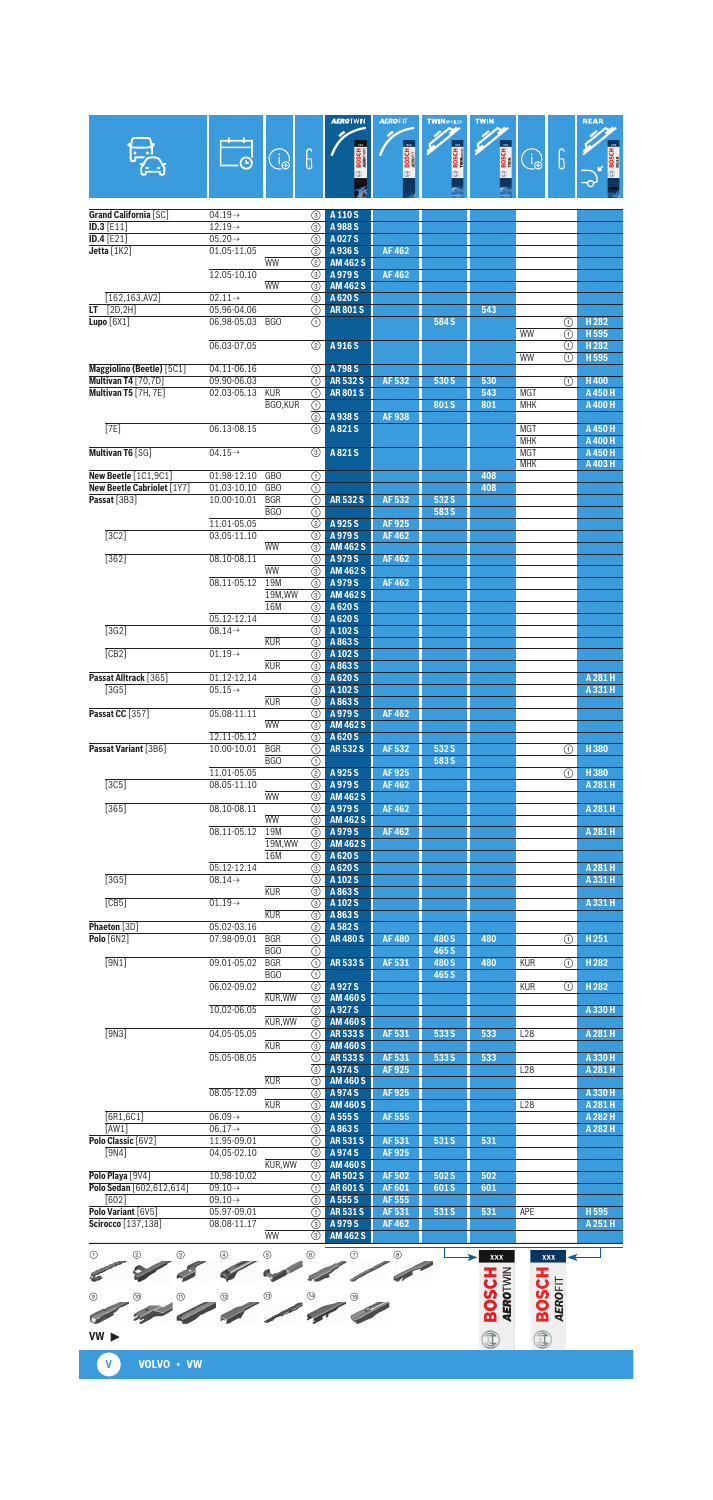|                                             |                            |                        |                    | <b>AEROTWIN</b>            | <b>AEROFIT</b> | <b>TWINSPOLER</b> | <b>TWIN</b>  |                          |                                      | <b>REAR</b>        |
|---------------------------------------------|----------------------------|------------------------|--------------------|----------------------------|----------------|-------------------|--------------|--------------------------|--------------------------------------|--------------------|
|                                             |                            |                        |                    |                            |                |                   |              |                          |                                      |                    |
|                                             |                            |                        |                    |                            |                | <u>m.</u>         |              |                          |                                      |                    |
|                                             |                            | $\bigoplus$            | 6                  |                            | <b>BOSCH</b>   | BOSCH<br>Wilhead  | <b>BOSCH</b> | B                        | 6                                    |                    |
|                                             |                            |                        |                    |                            |                |                   |              |                          |                                      |                    |
|                                             |                            |                        |                    |                            |                |                   |              |                          |                                      |                    |
|                                             |                            |                        |                    |                            |                |                   |              |                          |                                      |                    |
| <b>VW</b> (Fortsetzung)                     |                            |                        |                    |                            |                |                   |              |                          |                                      |                    |
| <b>Sharan</b> [7M9,7M6]                     | 04.00-05.01                |                        | (1)                | <b>AR 704 S</b>            |                |                   | 704          |                          | ⊕                                    | H400               |
|                                             |                            | <b>KUR</b>             | ⋒                  | <b>AR704S</b>              |                |                   | 532          | WW                       | ⋒                                    | H405               |
|                                             | 06.01-03.10                |                        | (2)                | A 950 S                    | <b>AF469</b>   |                   |              |                          | $\overline{\textcircled{\small{1}}}$ | H400               |
| [7N1, 7N2]                                  | $05.10 \rightarrow$        | <b>WW</b>              | ②                  | <b>AM 469 S</b><br>A 557 S |                |                   |              | WW                       | ⋒                                    | H405<br>A 331 H    |
| $T$ -Cross [ $C11$ ]                        | $12.18 \rightarrow$        |                        | ⊚<br>$\circled{3}$ | A 318 S                    |                |                   |              |                          |                                      | A 251 H            |
| Tiguan [5N1,5N2]                            | 11.07-08.17                | 19M                    | ⊚                  | A 430 S                    |                |                   |              |                          |                                      | A 330 H            |
|                                             |                            | 19M, WW                | 3                  | A 966 S                    |                |                   |              |                          |                                      |                    |
| [AD1; BT1]                                  | $01.16 \rightarrow$        | 16M                    | $\circled{3}$      | A 244 S                    |                |                   |              |                          |                                      | A 383 H            |
|                                             |                            | 16MWW                  | 3                  | A 638 S                    |                |                   |              |                          |                                      |                    |
| <b>Tiguan Allspace [BW2]</b>                | $03.17 \rightarrow$        |                        | ⊚                  | A 244 S                    |                |                   |              |                          |                                      | A 383 H            |
|                                             |                            | <b>WW</b>              | ⊚                  | A 638 S                    |                |                   |              |                          |                                      |                    |
| Touareg [7L]                                | 11.02-11.06                |                        | (2)                | A 942 S                    |                |                   |              |                          |                                      | A 330 H            |
| [7LA,7L6]<br>7L.1                           | 11.02-08.07<br>12.06-05.10 |                        | (2)<br>(2)         | A 942 S<br>A 034 S         |                |                   |              |                          |                                      | A 330 H<br>A 330 H |
| [7L6]                                       | 06.07-05.10                |                        | ②                  | A034S                      |                |                   |              |                          |                                      | A 330 H            |
| $[7P5]$                                     | 01.10-12.14                |                        | ②                  | A034S                      |                |                   |              |                          |                                      | A 360 H            |
| [7P6]                                       | $08.14 \rightarrow$        |                        | (2)                | A034S                      |                |                   |              | APE, KUR                 |                                      | A 331 H            |
|                                             |                            |                        |                    |                            |                |                   |              | <b>KUR</b>               |                                      | A 332 H            |
| [CR7]                                       | $11.17 \rightarrow$        | <b>KUR</b>             | $\circled{3}$      | A 244 S                    |                |                   |              |                          |                                      | A 383 H            |
| Touran [1T1]                                | 02.03-11.06                | GEG                    | ②                  | A 950 S                    | <b>AF469</b>   |                   |              | <b>WOB</b>               |                                      | A 400 H            |
|                                             |                            | GEG                    | (2)                | <b>AM 469 S</b>            |                |                   |              |                          |                                      |                    |
|                                             |                            | GLF<br>GLF             | ☺                  | A 096 S<br><b>AM 462 S</b> |                |                   |              |                          | ⊕                                    | H405               |
| $[1T2]$                                     | 11.06-05.10                | GEG                    | ②<br>(2)           | A 950 S                    | <b>AF469</b>   |                   |              |                          |                                      | A 400 H            |
|                                             |                            | GEG                    | (2)                | <b>AM 469 S</b>            |                |                   |              |                          |                                      |                    |
|                                             |                            | GLF                    | 3                  | A 187 S                    | <b>AF 187</b>  |                   |              |                          |                                      |                    |
|                                             |                            | GLF                    | ⊚                  | <b>AM 462 S</b>            |                |                   |              |                          |                                      |                    |
| [1T3]                                       | 05.10-05.15                |                        | ⊚                  | A 187 S                    | <b>AF187</b>   |                   |              |                          |                                      | A 331 H            |
| [5T1]                                       | $05.15 \rightarrow$        |                        | $\circled{3}$      | A 557 S                    |                |                   |              |                          |                                      | A 282 H            |
| Transporter T4 [70,7D]                      | 09.90-06.03                |                        | ⊕                  | <b>AR532S</b>              | AF 532         | 530 S             | 530          |                          | ⋒                                    | H400               |
| Transporter T5 [7E, 7F, 7H, 7J] 02.03-05.13 |                            | <b>KUR</b><br>KUR, BGO | (T)<br>⊕           | <b>AR801S</b>              |                | 801S              | 543<br>801   | <b>MGT</b><br><b>MHK</b> |                                      | A 450 H<br>A 400 H |
|                                             |                            |                        | $\overline{②}$     | A938S                      | AF 938         |                   |              |                          |                                      |                    |
| [7E, 7F]                                    | 06.13-08.15                |                        | ⊚                  | A821S                      |                |                   |              | <b>MGT</b>               |                                      | A 450 H            |
|                                             |                            |                        |                    |                            |                |                   |              | <b>MHK</b>               |                                      | A 400 H            |
| Transporter T6 [SF, SG]                     | $04.15 \rightarrow$        |                        | ⊚                  | A821S                      |                |                   |              | <b>MGT</b>               |                                      | A 450 H            |
|                                             |                            |                        |                    |                            |                |                   |              | <b>MHK</b>               |                                      | A 403 H            |
| T-Roc                                       | $07.17 \rightarrow$        |                        | 3                  | A 621 S                    |                |                   |              |                          |                                      | A 331 H            |
| T-Roc Cabriolet [AC7]                       | $08.19 \rightarrow$        | <b>KUR</b>             | ⊚                  | A 102 S<br>A 621 S         |                |                   |              |                          |                                      |                    |
|                                             |                            | <b>KUR</b>             | ⊚<br>③             | A 102 S                    |                |                   |              |                          |                                      |                    |
| up! [121,122]                               | $12.11 \rightarrow$        |                        | $\overline{\circ}$ | A 555 S                    | AF 555         |                   |              |                          |                                      | A 251 H            |
| [123]                                       | $11.19 \rightarrow$        |                        | $\circledcirc$     | A 555 S                    | AF 555         |                   |              |                          |                                      |                    |
|                                             |                            |                        |                    |                            |                |                   |              |                          |                                      |                    |
|                                             |                            |                        |                    |                            |                |                   |              |                          |                                      |                    |
|                                             |                            |                        |                    |                            |                |                   |              |                          |                                      |                    |
|                                             |                            |                        |                    |                            |                |                   |              |                          |                                      |                    |
|                                             |                            |                        |                    |                            |                |                   |              |                          |                                      |                    |
|                                             |                            |                        |                    |                            |                |                   |              |                          |                                      |                    |
|                                             |                            |                        |                    |                            |                |                   |              |                          |                                      |                    |
|                                             |                            |                        |                    |                            |                |                   |              |                          |                                      |                    |
|                                             |                            |                        |                    |                            |                |                   |              |                          |                                      |                    |
|                                             |                            |                        |                    |                            |                |                   |              |                          |                                      |                    |
|                                             |                            |                        |                    |                            |                |                   |              |                          |                                      |                    |
|                                             |                            |                        |                    |                            |                |                   |              |                          |                                      |                    |
|                                             |                            |                        |                    |                            |                |                   |              |                          |                                      |                    |

|            | de                                                         | fr                                                                         | it                                                                        |
|------------|------------------------------------------------------------|----------------------------------------------------------------------------|---------------------------------------------------------------------------|
| <b>16M</b> | Breite der Wischblattaufnahme 16 mm                        | Largeur du logement de balai d'essuie-glace<br>$16 \text{ mm}$             | Larghezza dell'alloggiamento spazzola tergicri-<br>stallo 16 mm           |
| <b>19M</b> | Breite der Wischblattaufnahme 19 mm                        | Largeur du logement de balai d'essuie-glace<br>$19 \,\mathrm{mm}$          | Larghezza dell'alloggiamento spazzola tergicri-<br>stallo 19 mm           |
| 35N        | Länge: 350 mm                                              | Longueur: 350 mm                                                           | Lunghezza: 350 mm                                                         |
| <b>ADF</b> | Bei Steckbefestigung Adapter 3 392 390 335<br>mitverwenden | En cas de fixation par enfichage, utiliser l'adap-<br>tateur 3 392 390 335 | In caso di fissaggio ad innesto usare anche<br>l'adattatore 3 392 390 335 |
| <b>APE</b> | Adapter entfernen                                          | Retirer l'adaptateur                                                       | Rimuovere adattatore                                                      |
| <b>BEI</b> | <b>Beifahrerseite</b>                                      | Côté passager                                                              | Lato passeggero                                                           |
| <b>BGO</b> | Beifahrerseite gebogen                                     | Côté passager courbé                                                       | Curvo lato passeggero                                                     |
| <b>BGR</b> | Beifahrerseite gerade                                      | Côté passager droit                                                        | Diritto lato passeggero                                                   |
| <b>BO</b>  | Bosch, nur als Ersatz für Bosch-Ausrüstung                 | Bosch, uniquement comme remplacement pour<br>équipement Bosch              | Solo come ricambio per l'equipaggiamento<br><b>Bosch</b>                  |